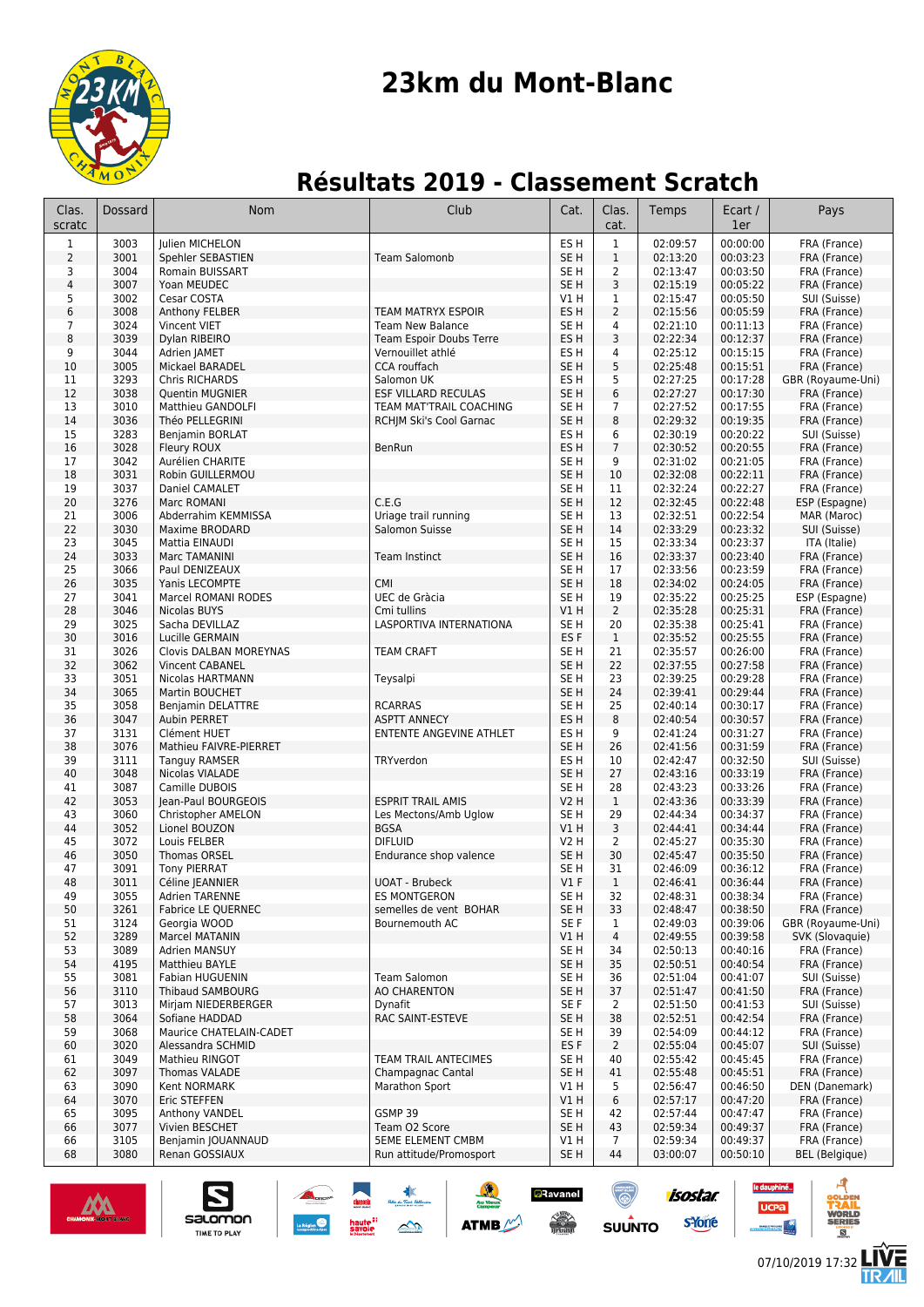

| Clas.<br>scratc | Dossard      | Nom                                     | Club                                                | Cat.                               | Clas.<br>cat.  | Temps                | Ecart /<br>1er       | Pays                                       |
|-----------------|--------------|-----------------------------------------|-----------------------------------------------------|------------------------------------|----------------|----------------------|----------------------|--------------------------------------------|
| 69              | 3063         | David BRESSON                           |                                                     | SE <sub>H</sub>                    | 45             | 03:02:07             | 00:52:10             | FRA (France)                               |
| 70              | 3195         | Ioannis KALIKAS                         |                                                     | V1H                                | 8              | 03:02:08             | 00:52:11             | GRE (Grèce)                                |
| 71              | 3317         | Rudy MATHIEU<br><b>Hakim SAIDI</b>      | <b>CHAPTEUIL SPORT NATURE</b>                       | SE <sub>H</sub>                    | 46             | 03:02:13             | 00:52:16             | FRA (France)                               |
| 72<br>73        | 3225<br>3320 | Jean-François DELBECQ                   | AC ACHICOURT                                        | SE <sub>H</sub><br>SE H            | 47<br>48       | 03:02:23<br>03:02:39 | 00:52:26<br>00:52:42 | FRA (France)<br>FRA (France)               |
| 74              | 3075         | <b>Vincent RAMOND</b>                   |                                                     | SE <sub>H</sub>                    | 49             | 03:02:55             | 00:52:58             | FRA (France)                               |
| 75              | 3143         | Thomas BRESDIN                          |                                                     | SE <sub>H</sub>                    | 50             | 03:03:07             | 00:53:10             | FRA (France)                               |
| 76              | 3085         | Morgan CHAMPENOIS                       |                                                     | SE <sub>H</sub>                    | 51             | 03:03:35             | 00:53:38             | FRA (France)                               |
| 76              | 3145         | Nolwenn GOTTELAND                       |                                                     | ES F                               | 3              | 03:03:35             | 00:53:38             | FRA (France)                               |
| 78              | 3323         | Maxime LAMBERT                          |                                                     | SE <sub>H</sub>                    | 52             | 03:03:42             | 00:53:45             | FRA (France)                               |
| 79<br>80        | 3054<br>3083 | Hugo RALET<br>Dan CUNNINGTON            | <b>Tharés Team Trail</b><br>Winchester & District A | SE H<br>SE H                       | 53<br>54       | 03:04:18<br>03:04:30 | 00:54:21<br>00:54:33 | <b>BEL</b> (Belgique)<br>GBR (Royaume-Uni) |
| 81              | 3121         | Cérile FAUCHEUX                         | As Nandy                                            | V1 H                               | 9              | 03:04:39             | 00:54:42             | FRA (France)                               |
| 82              | 3259         | Clément PECHINE                         |                                                     | SE <sub>H</sub>                    | 55             | 03:05:13             | 00:55:16             | FRA (France)                               |
| 83              | 3115         | Michel BUIJCK                           | team Salomon NL                                     | V1H                                | 10             | 03:05:19             | 00:55:22             | NED (Pays-Bas)                             |
| 84              | 3093         | Francois LE GRIX                        | <b>MAUGUIO TRIATHLON</b>                            | V1H                                | 11             | 03:05:39             | 00:55:42             | FRA (France)                               |
| 85              | 3014         | Louise WANNER                           | Team Intersport Besanço                             | SE F                               | 3              | 03:05:45             | 00:55:48             | FRA (France)                               |
| 86              | 3108         | Corentin BOURGEOIS                      | <b>ESPRIT TRAIL AMIS</b>                            | ES <sub>H</sub>                    | 11             | 03:05:58             | 00:56:01             | FRA (France)                               |
| 87<br>88        | 3290<br>3092 | <b>Brice OTTONELLO</b><br>Julien BAYART | <b>CHAMONIX</b><br>LE TEIL COURT                    | ES H<br>SE <sub>H</sub>            | 12<br>56       | 03:06:29<br>03:06:47 | 00:56:32<br>00:56:50 | FRA (France)<br>FRA (France)               |
| 89              | 3082         | <b>Fabrice GRELLIER</b>                 |                                                     | <b>V2 H</b>                        | 3              | 03:06:57             | 00:57:00             | FRA (France)                               |
| 90              | 3126         | Nicolas VANDENBUSSCHE                   | <b>RC ARRAS</b>                                     | SE <sub>H</sub>                    | 57             | 03:07:21             | 00:57:24             | FRA (France)                               |
| 91              | 3017         | Stephanie ROY                           | velorun morteau                                     | $VI$ F                             | $\overline{2}$ | 03:07:35             | 00:57:38             | FRA (France)                               |
| 92              | 3135         | Xavier BURDEYRON                        |                                                     | SE <sub>H</sub>                    | 58             | 03:07:53             | 00:57:56             | FRA (France)                               |
| 92              | 4119         | Maxime FARIGOULE                        | CHAPTEUIL SPORT NATURE                              | V1 H                               | 12             | 03:07:53             | 00:57:56             | FRA (France)                               |
| 94              | 3073         | <b>Guillaume RIBAULT</b>                | Biarritz olympique                                  | SE <sub>H</sub>                    | 59             | 03:07:57             | 00:58:00             | FRA (France)                               |
| 95<br>96        | 4206<br>3148 | <b>Ben FORBESTER</b><br>Sarah GRAHAM    | <b>MOURNE RUNNERS</b>                               | SE <sub>H</sub><br>SE F            | 60<br>4        | 03:07:58<br>03:08:07 | 00:58:01<br>00:58:10 | GBR (Royaume-Uni)<br>GBR (Royaume-Uni)     |
| 97              | 3059         | Mathieu MILLOT                          | 2EP / EAA                                           | SE <sub>H</sub>                    | 61             | 03:08:10             | 00:58:13             | FRA (France)                               |
| 98              | 3138         | Clement BONUTTO                         | Le Teil Court                                       | SE <sub>H</sub>                    | 62             | 03:08:24             | 00:58:27             | FRA (France)                               |
| 99              | 3012         | Morgane CRETTON                         | CMBM TEAM LE TALON D AC                             | SE <sub>F</sub>                    | 5              | 03:08:44             | 00:58:47             | FRA (France)                               |
| 100             | 3123         | Vincent CHASSIN                         |                                                     | SE <sub>H</sub>                    | 63             | 03:09:41             | 00:59:44             | FRA (France)                               |
| 101             | 4336         | Josepha POURCHET                        |                                                     | SE F                               | 6              | 03:09:42             | 00:59:45             | FRA (France)                               |
| 102             | 3128         | <b>Cyril FAVRE</b>                      |                                                     | SE H                               | 64             | 03:09:59             | 01:00:02             | FRA (France)                               |
| 103<br>104      | 3043<br>3332 | Guillaume ABRY<br>Anthony TYRODE        | Guillaume Abry fait du                              | SE H<br>SE <sub>H</sub>            | 65<br>66       | 03:10:31<br>03:10:39 | 01:00:34<br>01:00:42 | FRA (France)<br>FRA (France)               |
| 105             | 3334         | Laurent WERY                            | CAF SALLANCHES                                      | V2 H                               | 4              | 03:11:09             | 01:01:12             | FRA (France)                               |
| 106             | 3071         | Nicolas GUINET                          |                                                     | SE <sub>H</sub>                    | 67             | 03:11:25             | 01:01:28             | FRA (France)                               |
| 107             | 3061         | Tim VAN DEN BROEKE                      | Salomon Nederland                                   | SE <sub>H</sub>                    | 68             | 03:11:42             | 01:01:45             | NED (Pays-Bas)                             |
| 108             | 3139         | Frederic LE QUERNEC                     |                                                     | VIH                                | 13             | 03:12:01             | 01:02:04             | FRA (France)                               |
| 109             | 3057         | Simon GAUTHIER                          | <b>COURIR A POISY</b>                               | SE H                               | 69             | 03:12:25             | 01:02:28             | FRA (France)                               |
| 110<br>111      | 3166<br>3156 | Renaud VINCENT<br>Pierre CARBONI        | <b>TEAM OUTDOOR POLI</b>                            | SE <sub>H</sub><br>SE <sub>H</sub> | 70<br>71       | 03:13:17<br>03:13:19 | 01:03:20<br>01:03:22 | FRA (France)<br>FRA (France)               |
| 112             | 3112         | Regis CLAUSS                            | Chamonix                                            | SE <sub>H</sub>                    | 72             | 03:13:34             | 01:03:37             | FRA (France)                               |
| 113             | 3116         | Jean-Luc GOTTELAND                      |                                                     | V2 H                               | 5              | 03:13:41             | 01:03:44             | FRA (France)                               |
| 114             | 3104         | Erich FELBABEL                          | <b>MSG</b>                                          | V1 H                               | 14             | 03:13:42             | 01:03:45             | FRA (France)                               |
| 115             | 3338         | Mathilde TALOU-DERIBLE                  |                                                     | SE F                               | 7              | 03:14:05             | 01:04:08             | FRA (France)                               |
| 116             | 3119         | Andrew KNOWLES                          | Ellenborough                                        | V2 H                               | 6              | 03:14:16             | 01:04:19             | GBR (Royaume-Uni)                          |
| 117<br>118      | 4994<br>3330 | Jonathan MERTENS<br><b>Hector CHAN</b>  | Acvs                                                | SE H<br>SE <sub>H</sub>            | 73<br>74       | 03:14:30<br>03:14:44 | 01:04:33<br>01:04:47 | FRA (France)<br>FRA (France)               |
| 119             | 3331         | Thomas PAPAZYAN                         |                                                     | SE <sub>H</sub>                    | 75             | 03:15:02             | 01:05:05             | FRA (France)                               |
| 120             | 3377         | Gaëtan XOLIN                            |                                                     | SE <sub>H</sub>                    | 76             | 03:15:09             | 01:05:12             | FRA (France)                               |
| 121             | 3096         | François DORTU                          |                                                     | SE H                               | 77             | 03:15:27             | 01:05:30             | <b>BEL</b> (Belgique)                      |
| 122             | 3325         | Timothée PIERRE                         | TAILLEFER TRAIL TEAM                                | SE <sub>H</sub>                    | 78             | 03:15:30             | 01:05:33             | FRA (France)                               |
| 123             | 3137         | Juliette BELONDRADE                     |                                                     | SE F                               | 8              | 03:15:46             | 01:05:49             | FRA (France)                               |
| 124             | 3322<br>3094 | Gilles VALFREY<br>Quentin ARDAIL        |                                                     | V2 H<br>SE <sub>H</sub>            | $\overline{7}$ | 03:15:55<br>03:16:01 | 01:05:58<br>01:06:04 | FRA (France)                               |
| 125<br>126      | 3367         | Stany BOCK                              |                                                     | SE <sub>H</sub>                    | 79<br>80       | 03:16:15             | 01:06:18             | FRA (France)<br><b>BEL</b> (Belgique)      |
| 127             | 3366         | Alexandre BROYER                        |                                                     | SE H                               | 81             | 03:16:37             | 01:06:40             | FRA (France)                               |
| 128             | 3326         | Jérôme REGINA                           | TEAM TRAIL PARIS                                    | SE H                               | 82             | 03:16:50             | 01:06:53             | FRA (France)                               |
| 129             | 3462         | Juliette NODE                           |                                                     | SE F                               | 9              | 03:16:53             | 01:06:56             | FRA (France)                               |
| 130             | 4275         | Christophe CASTAGNETTI                  | RUN OXYGENE 974                                     | V2 H                               | 8              | 03:16:59             | 01:07:02             | FRA (France)                               |
| 131             | 3239         | Cedric DEMARET                          | run in maroilles                                    | V1H                                | 15             | 03:17:05             | 01:07:08             | FRA (France)                               |
| 132<br>133      | 3022<br>3127 | Sophie MILEO<br>Marlène CONAN           | <b>CA BALMA</b>                                     | SE F<br>SE F                       | 10<br>11       | 03:17:15<br>03:17:29 | 01:07:18<br>01:07:32 | FRA (France)<br>FRA (France)               |
| 134             | 3264         | Christophe GARNIER                      | Wgtn                                                | SE <sub>H</sub>                    | 83             | 03:17:30             | 01:07:33             | FRA (France)                               |
| 135             | 3100         | Ferran GUIMERA                          |                                                     | SE H                               | 84             | 03:17:32             | 01:07:35             | ESP (Espagne)                              |
| 136             | 3357         | Arnaud PERIER                           |                                                     | SE <sub>H</sub>                    | 85             | 03:17:48             | 01:07:51             | FRA (France)                               |
| 137             | 3125         | Andrey GOURINE                          |                                                     | V2 H                               | 9              | 03:18:05             | 01:08:08             | BLR (Biélorussie)                          |
| 138             | 4100         | Julien PERRET                           |                                                     | SE H                               | 86             | 03:18:06             | 01:08:09             | FRA (France)                               |
| 139             | 3164         | Alain MELON                             |                                                     | V1H                                | 16             | 03:18:31             | 01:08:34             | FRA (France)                               |
| 140<br>141      | 3467<br>3351 | Antoine CREVOT<br>Pierrick JOUHAM       |                                                     | SE H<br>SE H                       | 87<br>88       | 03:18:49<br>03:18:57 | 01:08:52<br>01:09:00 | FRA (France)<br>FRA (France)               |
| 142             | 3015         | Julia DAVIS                             |                                                     | SE F                               | 12             | 03:19:07             | 01:09:10             | GBR (Royaume-Uni)                          |
| 143             | 3346         | Matthieu ANDRE                          |                                                     | SE H                               | 89             | 03:19:30             | 01:09:33             | FRA (France)                               |

惠

 $\rightarrow$ 

**ATMB** 

**a**Ravanel

**SERVICE** 

 $\bigcirc$ 

 $su\overset{\bullet}{\mathsf{unro}}$ 



S

salomon

TIME TO PLAY

G

le dauphiné...

**UCPa** 

isostar.

**s**Yone

ه

**VORLD**<br>ERIES

**LIVE<br>TR***A***IL**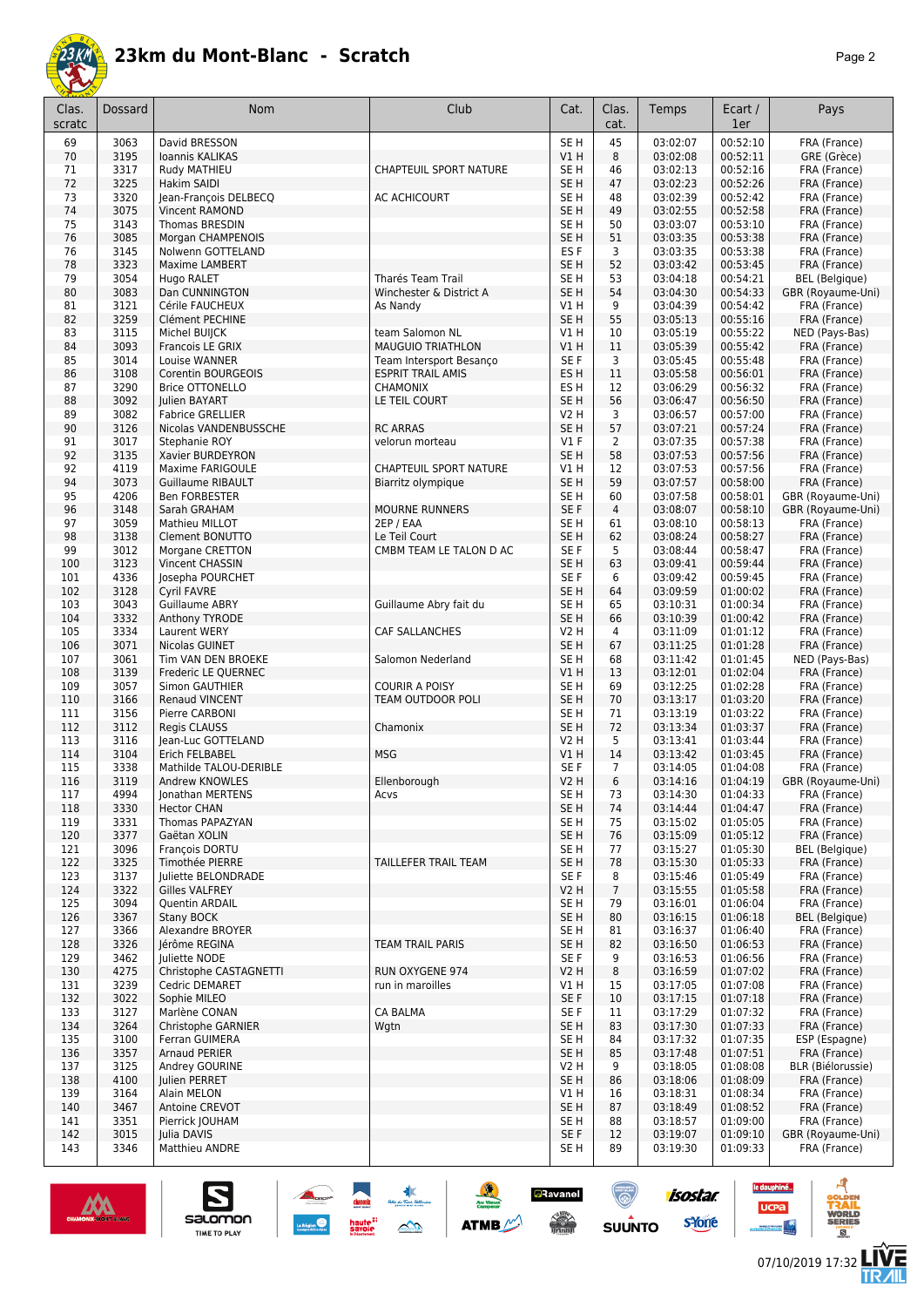

| Clas.<br>scratc | <b>Dossard</b> | Nom                                      | Club                                           | Cat.                               | Clas.<br>cat. | Temps                | Ecart /<br>1er       | Pays                                  |
|-----------------|----------------|------------------------------------------|------------------------------------------------|------------------------------------|---------------|----------------------|----------------------|---------------------------------------|
| 144             | 3360           | <b>Guillaume DERYCKE</b>                 |                                                | SE <sub>H</sub>                    | 90            | 03:19:36             | 01:09:39             | FRA (France)                          |
| 145             | 3520           | <b>Arnaud RICCI</b>                      | <b>TEAM MAT'TRAIL</b>                          | V1H                                | 17            | 03:19:40             | 01:09:43             | FRA (France)                          |
| 146             | 3376           | Alexis BESANCON                          |                                                | V1 H                               | 18            | 03:20:06             | 01:10:09             | FRA (France)                          |
| 147             | 3329           | Julien BOESCH                            |                                                | ES <sub>H</sub>                    | 13            | 03:20:19             | 01:10:22             | FRA (France)                          |
| 148             | 3118<br>3424   | Dan AFSHAR                               | www.xempo.com                                  | V1 H<br>SE <sub>H</sub>            | 19<br>91      | 03:20:22<br>03:20:23 | 01:10:25<br>01:10:26 | GBR (Royaume-Uni)                     |
| 149<br>150      | 3129           | Sylvain LETERME<br><b>Lucas DUROVRAY</b> |                                                | SE <sub>H</sub>                    | 92            | 03:20:35             | 01:10:38             | FRA (France)<br>FRA (France)          |
| 151             | 3491           | Martin BERTHOLEY                         |                                                | SE <sub>H</sub>                    | 93            | 03:20:50             | 01:10:53             | FRA (France)                          |
| 152             | 3641           | <b>Iean VENTURA</b>                      | CMBM                                           | SE H                               | 94            | 03:20:52             | 01:10:55             | SUI (Suisse)                          |
| 153             | 4248           | Yann ROUSSEAUX                           |                                                | VIH                                | 20            | 03:21:24             | 01:11:27             | FRA (France)                          |
| 154             | 3167           | Raphael CHANAL                           | <b>CHAPTEUIL SPORT NATURE</b>                  | SE H                               | 95            | 03:21:32             | 01:11:35             | FRA (France)                          |
| 155             | 3122           | Valentin NOGRAY                          |                                                | SE <sub>H</sub>                    | 96            | 03:21:41             | 01:11:44             | FRA (France)                          |
| 156             | 3134           | Romain COQUIARD                          |                                                | ES <sub>H</sub>                    | 14            | 03:21:50             | 01:11:53             | FRA (France)                          |
| 157             | 3524           | Pauline GALLAY                           |                                                | SE F                               | 13            | 03:21:53             | 01:11:56             | FRA (France)                          |
| 158             | 3339           | Ludovic BONNET                           | <b>TEAM GRAMMONT</b>                           | SE H                               | 97            | 03:21:58             | 01:12:01             | FRA (France)                          |
| 159             | 3292           | Serge MORO                               |                                                | <b>V2 H</b>                        | 10            | 03:22:59             | 01:13:02             | FRA (France)                          |
| 160             | 3023           | <b>Caroline VISERY</b>                   | courir a poisy                                 | SE F                               | 14            | 03:23:01             | 01:13:04             | FRA (France)                          |
| 161             | 3109           | Roger GAMPER                             |                                                | VIH                                | 21            | 03:23:06             | 01:13:09             | SUI (Suisse)                          |
| 162<br>163      | 4170<br>3098   | Stephen MCLEOD<br>Martin LUSINIER        | FULHAM RUNNING CLUB<br>Beaumont Athletique Clu | SE <sub>H</sub><br>SE <sub>H</sub> | 98<br>99      | 03:23:07<br>03:23:14 | 01:13:10<br>01:13:17 | IRL (Irlande)                         |
| 164             | 3347           | Etienne CROUZET                          | courir livron loisir                           | SE H                               | 100           | 03:23:16             | 01:13:19             | FRA (France)<br>FRA (France)          |
| 165             | 3243           | Albino DA CUNHA ALVES                    | TEAM MAT'TRAIL COATCHIN                        | V1 H                               | 22            | 03:23:20             | 01:13:23             | FRA (France)                          |
| 166             | 3247           | <b>Baptiste CASSOU</b>                   |                                                | SE H                               | 101           | 03:23:28             | 01:13:31             | FRA (France)                          |
| 167             | 3345           | Daniele RAIMONDI                         | Scaggiol                                       | SE <sub>H</sub>                    | 102           | 03:23:30             | 01:13:33             | ITA (Italie)                          |
| 168             | 4078           | Francesco RAIMONDI                       | Scaggiol                                       | SE <sub>H</sub>                    | 103           | 03:23:31             | 01:13:34             | ITA (Italie)                          |
| 169             | 3157           | Angeline TOLLARI DEVERECI                | team la foulées aubagne                        | SE F                               | 15            | 03:23:36             | 01:13:39             | FRA (France)                          |
| 170             | 3311           | Jacquline SKINNER                        | <b>Fulham Running Club</b>                     | $VI$ F                             | 3             | 03:23:38             | 01:13:41             | GBR (Royaume-Uni)                     |
| 171             | 4307           | Anne-Emilie DIONNE                       | LE Coureur                                     | SE F                               | 16            | 03:23:55             | 01:13:58             | CAN (Canada)                          |
| 172             | 4211           | Christian PELLETIER                      |                                                | <b>V2 H</b>                        | 11            | 03:24:13             | 01:14:16             | FRA (France)                          |
| 173             | 3241           | Marsal PEREZ                             | Santa SKY Running                              | SE <sub>H</sub>                    | 104           | 03:24:34             | 01:14:37             | ESP (Espagne)                         |
| 174             | 3078           | Luc MICHEL                               | Herve                                          | V1H                                | 23            | 03:25:22             | 01:15:25             | <b>BEL</b> (Belgique)                 |
| 175             | 3106           | Mikko SJOBERG                            |                                                | SE <sub>H</sub>                    | 105           | 03:25:25             | 01:15:28             | FIN (Finlande)                        |
| 176             | 3402           | Olivia DEBATTY                           | Anniviers Running Acade                        | SE F                               | 17            | 03:25:40             | 01:15:43             | BEL (Belgique)                        |
| 176<br>178      | 4204<br>3268   | Cedric GUILLAUME<br>Vladimir PAJIC       | Les Bouffiols                                  | V1 H<br>ES H                       | 24<br>15      | 03:25:40<br>03:25:43 | 01:15:43<br>01:15:46 | <b>BEL</b> (Belgique)<br>SUI (Suisse) |
| 179             | 3163           | Marco IMWINKELRIED                       |                                                | <b>V2 H</b>                        | 12            | 03:25:57             | 01:16:00             | SUI (Suisse)                          |
| 180             | 3639           | Victor Hugo CARRILLO RODRIGUEZ           |                                                | SE H                               | 106           | 03:25:59             | 01:16:02             | VEN (Venezuela)                       |
| 181             | 3154           | Nicolas BOUREAU                          | <b>CMBM</b>                                    | SE <sub>H</sub>                    | 107           | 03:26:06             | 01:16:09             | FRA (France)                          |
| 182             | 3623           | Franck KABALIN                           | ASPARUN                                        | SE <sub>H</sub>                    | 108           | 03:26:21             | 01:16:24             | FRA (France)                          |
| 183             | 4205           | Etienne WILBAUX                          |                                                | SE <sub>H</sub>                    | 109           | 03:26:33             | 01:16:36             | FRA (France)                          |
| 184             | 3398           | Benjamin FRADET                          |                                                | SE H                               | 110           | 03:26:38             | 01:16:41             | FRA (France)                          |
| 185             | 3438           | Cédric GUILLAUME                         |                                                | SE <sub>H</sub>                    | 111           | 03:26:54             | 01:16:57             | <b>BEL</b> (Belgique)                 |
| 186             | 3084           | Valentin VERGILYUSH                      | <b>Mountain Race Team</b>                      | SE <sub>H</sub>                    | 112           | 03:26:58             | 01:17:01             | RUS (Russie)                          |
| 187             | 3482           | Alexander GEBOERS                        |                                                | SE <sub>H</sub>                    | 113           | 03:27:02             | 01:17:05             | <b>BEL</b> (Belgique)                 |
| 188             | 4079           | <b>Ferdinand COSTES</b>                  | Marseille Trail Club                           | V1 H                               | 25            | 03:27:04             | 01:17:07             | FRA (France)                          |
| 189             | 3019           | Catriona MACDONALD                       | <b>Bellahouston Road Runne</b>                 | SE F                               | 18            | 03:27:05             | 01:17:08             | GBR (Royaume-Uni)                     |
| 190             | 4015           | <b>Fabrise DENAIS</b>                    |                                                | V1 H                               | 26            | 03:27:09             | 01:17:12             | FRA (France)                          |
| 191             | 3262           | James MOORE                              | Winchester & District                          | SE H                               | 114           | 03:27:20             | 01:17:23             | GBR (Royaume-Uni)                     |
| 192<br>193      | 3117<br>3161   | Luc VERRIER<br>Nathalie LANNAREIX        | СМВМ<br>DOLE AC                                | V2 H<br>$VI$ F                     | 13<br>4       | 03:27:24<br>03:27:46 | 01:17:27<br>01:17:49 | FRA (France)<br>FRA (France)          |
| 194             | 4330           | Alice GROH                               |                                                | SE F                               | 19            | 03:27:49             | 01:17:52             | FRA (France)                          |
| 195             | 3356           | Rémy SEGUIN                              | Corcy Endurance                                | V1 H                               | 27            | 03:27:52             | 01:17:55             | FRA (France)                          |
| 196             | 5275           | Laurent CHALVET                          | <b>SALTA BARTAS</b>                            | V1 H                               | 28            | 03:27:54             | 01:17:57             | FRA (France)                          |
| 197             | 3140           | Delphine MONNIER-BENOIT                  |                                                | SE F                               | 20            | 03:28:22             | 01:18:25             | FRA (France)                          |
| 198             | 3374           | Louis BONNORON                           | Sapinette                                      | SE <sub>H</sub>                    | 115           | 03:28:29             | 01:18:32             | FRA (France)                          |
| 199             | 3173           | Jonas FOSSION                            | <b>ETENGHIEN</b>                               | SE <sub>H</sub>                    | 116           | 03:28:42             | 01:18:45             | <b>BEL</b> (Belgique)                 |
| 200             | 3321           | Philippe CHOMETTE                        |                                                | V1H                                | 29            | 03:28:47             | 01:18:50             | FRA (France)                          |
| 201             | 3386           | Oliver BAYER                             |                                                | V1H                                | 30            | 03:29:35             | 01:19:38             | AUT (Autriche)                        |
| 202             | 3182           | Herve PERRIN                             |                                                | V1 H                               | 31            | 03:29:57             | 01:20:00             | FRA (France)                          |
| 203             | 3410           | <b>Adrien PLEUHS</b>                     |                                                | SE <sub>H</sub>                    | 117           | 03:30:12             | 01:20:15             | FRA (France)                          |
| 204             | 4227           | Raphael ANTHONIOZ                        |                                                | V2 H                               | 14            | 03:30:25             | 01:20:28             | FRA (France)                          |
| 205<br>206      | 3365           | Astrid RENET<br>Philippe THIEBAUT        | <b>CMBM</b><br>DOLE AC                         | SE F<br>V2 H                       | 21<br>15      | 03:30:49<br>03:30:58 | 01:20:52<br>01:21:01 | FRA (France)<br>FRA (France)          |
| 207             | 3155<br>3379   | Arnaud BOCABEILLE                        | TEAM COACHING +                                | V1H                                | 32            | 03:31:14             | 01:21:17             | FRA (France)                          |
| 208             | 4173           | <b>Edouard CAHEN</b>                     | <b>Team Simone</b>                             | SE H                               | 118           | 03:31:32             | 01:21:35             | FRA (France)                          |
| 209             | 3266           | Chris DICK                               | <b>Warwick Athletics</b>                       | SE <sub>H</sub>                    | 119           | 03:31:37             | 01:21:40             | GBR (Royaume-Uni)                     |
| 210             | 4179           | Kevin MCQUAID                            |                                                | V1 H                               | 33            | 03:31:44             | 01:21:47             | GBR (Royaume-Uni)                     |
| 211             | 3563           | Antoine MASSOT                           |                                                | SE <sub>H</sub>                    | 120           | 03:31:48             | 01:21:51             | FRA (France)                          |
| 212             | 4231           | Clément FLAMMANG                         |                                                | SE H                               | 121           | 03:31:51             | 01:21:54             | <b>BEL</b> (Belgique)                 |
| 213             | 3499           | Valentin MARTINEAU                       |                                                | SE H                               | 122           | 03:31:52             | 01:21:55             | FRA (France)                          |
| 214             | 3274           | Raphaël MASCHERIN                        |                                                | V1 H                               | 34            | 03:31:56             | 01:21:59             | FRA (France)                          |
| 215             | 3717           | <b>Bastien FRANCOIS</b>                  | <b>TUC TRIATHLON</b>                           | SE <sub>H</sub>                    | 123           | 03:31:58             | 01:22:01             | FRA (France)                          |
| 216             | 3310           | Marjolijn HESLINGA                       | Koomo                                          | SE F                               | 22            | 03:32:00             | 01:22:03             | NED (Pays-Bas)                        |
| 217             | 4976           | Maxime PIROUX                            | Fraktur Trail                                  | SE <sub>H</sub>                    | 124           | 03:32:22             | 01:22:25             | FRA (France)                          |
| 218             | 3416           | Emmanuel DE RUEDA                        | <b>Team Cornas</b>                             | V2 H                               | 16            | 03:32:32             | 01:22:35             | FRA (France)                          |





le dauphiné...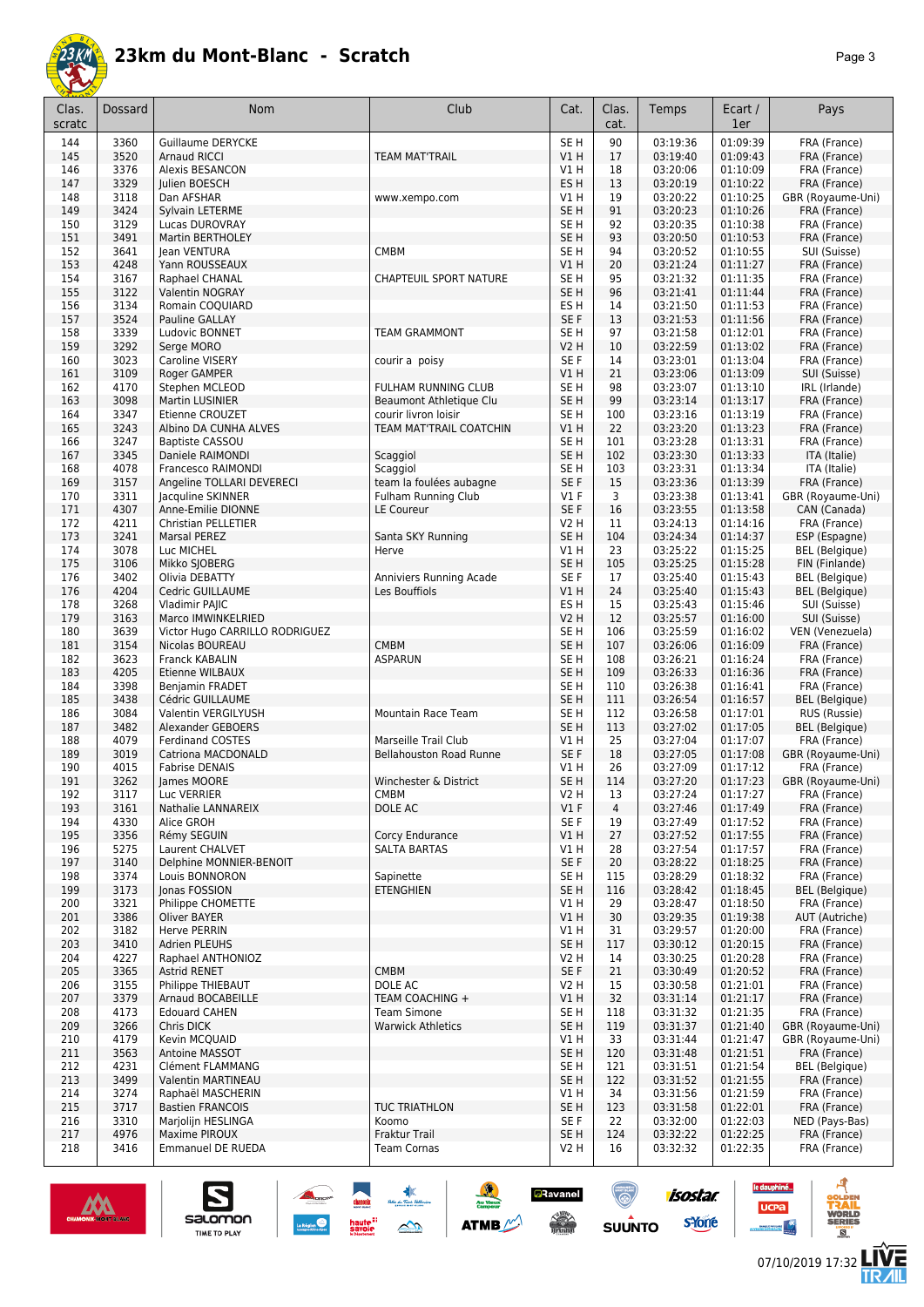

|--|--|

| Clas.<br>scratc | Dossard      | Nom                                       | Club                                      | Cat.                               | Clas.<br>cat. | Temps                | Ecart /<br>1er       | Pays                                   |
|-----------------|--------------|-------------------------------------------|-------------------------------------------|------------------------------------|---------------|----------------------|----------------------|----------------------------------------|
| 219             | 3171         | Christian CHAMBON                         | DOLE AC                                   | <b>V2 H</b>                        | 17            | 03:32:43             | 01:22:46             | FRA (France)                           |
| 219<br>221      | 3435<br>3642 | Ilya YAROSHENKO<br>Romain GANDRE          | Entente Chalonnaise Ath                   | VIH<br>SE <sub>H</sub>             | 35<br>125     | 03:32:43<br>03:32:46 | 01:22:46<br>01:22:49 | RUS (Russie)<br>FRA (France)           |
| 222             | 3433         | Mickael LOMBART                           | TIME TO CHILL                             | SE <sub>H</sub>                    | 126           | 03:33:13             | 01:23:16             | FRA (France)                           |
| 223             | 3120         | Fabian MANCEAU                            | TAILLEFER TRAIL TEAM                      | V1H                                | 36            | 03:33:30             | 01:23:33             | FRA (France)                           |
| 223             | 3408         | Coline RIA                                | Lyon Mountain Trail                       | SE F                               | 23            | 03:33:30             | 01:23:33             | FRA (France)                           |
| 223             | 3870         | Carole AUTORI                             | <b>FREETRAIL MARSEILLE</b>                | SE F                               | 23            | 03:33:30             | 01:23:33             | FRA (France)                           |
| 226<br>227      | 3160<br>4462 | Julien GENERET<br>Marc LOVARI             |                                           | SE <sub>H</sub><br>SE <sub>H</sub> | 127<br>128    | 03:33:49<br>03:33:52 | 01:23:52<br>01:23:55 | FRA (France)<br>FRA (France)           |
| 228             | 3180         | Angus RISSIK                              |                                           | V1H                                | 37            | 03:33:55             | 01:23:58             | GBR (Royaume-Uni)                      |
| 229             | 3629         | Lilian PONTIER                            | run'in                                    | ES <sub>H</sub>                    | 16            | 03:33:59             | 01:24:02             | FRA (France)                           |
| 230             | 3444         | Ludovic GAUTRON                           | Doubs Sud Athlétisme Mo                   | SE <sub>H</sub>                    | 129           | 03:34:00             | 01:24:03             | FRA (France)                           |
| 231             | 3385         | Frederic DELHASSE                         |                                           | SE <sub>H</sub>                    | 130           | 03:34:18             | 01:24:21             | <b>BEL</b> (Belgique)                  |
| 232             | 3079         | <b>Arnaud MENETRIER</b>                   | <b>FERRIERES SA</b>                       | SE H                               | 131           | 03:34:20             | 01:24:23             | FRA (France)                           |
| 233<br>234      | 4208<br>3784 | <b>Mattias ERIKSSON</b><br>Cédric LECERF  |                                           | SE <sub>H</sub><br>SE <sub>H</sub> | 132<br>133    | 03:34:30<br>03:34:39 | 01:24:33<br>01:24:42 | SWE (Suède)<br>FRA (France)            |
| 235             | 3515         | Catriona MOXHAM                           | run the alps                              | $VI$ F                             | 5             | 03:34:40             | 01:24:43             | AUS (Australie)                        |
| 236             | 3389         | Antoine NODE                              |                                           | ES H                               | 17            | 03:34:41             | 01:24:44             | FRA (France)                           |
| 237             | 3760         | <b>Justin MARCHE</b>                      |                                           | SE <sub>H</sub>                    | 134           | 03:34:52             | 01:24:55             | FRA (France)                           |
| 238             | 3074         | Florent CHARMASSON                        | <b>BAGNOLS MARCOULE ATHLET</b>            | <b>V2 H</b>                        | 18            | 03:34:53             | 01:24:56             | FRA (France)                           |
| 239             | 3561         | Guillaume MASSOT                          | Aucun                                     | SE <sub>H</sub>                    | 135           | 03:34:54             | 01:24:57             | FRA (France)                           |
| 240<br>241      | 3502<br>3238 | Mathias GEORGE<br>Genís PIELLA VILARDELL  | <b>BATSTH</b>                             | ES <sub>H</sub><br>SE <sub>H</sub> | 18<br>136     | 03:34:59<br>03:35:02 | 01:25:02<br>01:25:05 | <b>BEL</b> (Belgique)<br>ESP (Espagne) |
| 242             | 3517         | Julien LAUMONIER                          | <b>CMBM</b>                               | SE <sub>H</sub>                    | 137           | 03:35:04             | 01:25:07             | FRA (France)                           |
| 243             | 3550         | Frédéric THUAULT                          |                                           | SE <sub>H</sub>                    | 138           | 03:35:05             | 01:25:08             | FRA (France)                           |
| 244             | 4950         | Louis MALLET                              |                                           | V1H                                | 38            | 03:35:09             | 01:25:12             | FRA (France)                           |
| 245             | 3704         | Laurent COLOMBELLI                        |                                           | SE <sub>H</sub>                    | 139           | 03:35:30             | 01:25:33             | FRA (France)                           |
| 246             | 4479         | Angela BUIJCK                             |                                           | SE <sub>F</sub>                    | 25            | 03:35:32             | 01:25:35             | NED (Pays-Bas)                         |
| 247             | 3102<br>3341 | Fabrice JACQUIER<br>Eric CHAPOTAT         | Team 27<br>CS MEGEVE                      | V1H<br>V1H                         | 39<br>40      | 03:35:40<br>03:35:47 | 01:25:43<br>01:25:50 | FRA (France)<br>FRA (France)           |
| 248<br>249      | 3309         | Maria Therese Baroy RAEDER                |                                           | $VI$ F                             | 6             | 03:35:50             | 01:25:53             | NOR (Norvège)                          |
| 250             | 3537         | Guillaume BALME                           |                                           | V1 H                               | 41            | 03:36:05             | 01:26:08             | FRA (France)                           |
| 251             | 3430         | Nicolas CARTEAUX                          |                                           | SE <sub>H</sub>                    | 140           | 03:36:15             | 01:26:18             | FRA (France)                           |
| 252             | 3103         | Laurent TOLLARI                           |                                           | SE <sub>H</sub>                    | 141           | 03:36:26             | 01:26:29             | FRA (France)                           |
| 253             | 4084         | Maarten MONBALLIEU                        |                                           | SE <sub>H</sub>                    | 142           | 03:36:43             | 01:26:46             | <b>BEL</b> (Belgique)                  |
| 254<br>255      | 3101<br>3387 | Grégoire GENDRE<br>Julien EVE             | <b>FREE-BOURG RUNNERS</b><br><b>SO6ON</b> | SE <sub>H</sub><br>ES <sub>H</sub> | 143<br>19     | 03:36:46<br>03:36:55 | 01:26:49<br>01:26:58 | SUI (Suisse)<br>FRA (France)           |
| 256             | 3395         | Renaud SABARI                             | FREE RUNNERS CLUB                         | V1 H                               | 42            | 03:37:01             | 01:27:04             | FRA (France)                           |
| 257             | 3333         | Morgan DUMAS                              |                                           | SE <sub>H</sub>                    | 144           | 03:37:06             | 01:27:09             | FRA (France)                           |
| 257             | 3628         | <b>Martial PICCHI</b>                     | Team MAT'TRAIL Coaching                   | <b>V2 H</b>                        | 19            | 03:37:06             | 01:27:09             | FRA (France)                           |
| 259             | 3419         | Koudjo KADE                               |                                           | SE <sub>H</sub>                    | 145           | 03:37:13             | 01:27:16             | FRA (France)                           |
| 260             | 3552         | Ivan FOUILLE                              | Trail de Keriolet                         | SE <sub>H</sub>                    | 146           | 03:37:18             | 01:27:21<br>01:27:21 | FRA (France)                           |
| 260<br>262      | 5105<br>4426 | Antoine LEFEVRE<br>Vincent BODET          | courir par nature                         | SE <sub>H</sub><br>SE <sub>H</sub> | 146<br>148    | 03:37:18<br>03:37:19 | 01:27:22             | FRA (France)<br>FRA (France)           |
| 263             | 3562         | Jean-Luc PERRUSSEL                        | CHAPTEUIL SPORT NATURE                    | V1H                                | 43            | 03:37:20             | 01:27:23             | FRA (France)                           |
| 264             | 3426         | Stephane CRESPY                           | <b>CHAPTEUIL SPORT NATURE</b>             | V1H                                | 44            | 03:37:21             | 01:27:24             | FRA (France)                           |
| 265             | 5511         | Julie DUBOIS                              |                                           | SE <sub>F</sub>                    | 26            | 03:37:22             | 01:27:25             | FRA (France)                           |
| 266             | 4116         | Denis BAGUETTE                            |                                           | SE <sub>H</sub>                    | 149           | 03:37:36             | 01:27:39             | <b>BEL</b> (Belgique)                  |
| 267             | 4423         | Christelle VANDENBULCKE                   |                                           | V1 F                               | 7             | 03:37:38             | 01:27:41             | FRA (France)                           |
| 268<br>269      | 3519<br>3470 | Marouane BENSOUDA<br>Adrien BIETOLA       | Lyon Mountain Trail<br><b>MATRAT</b>      | SE H<br>SE H                       | 150<br>151    | 03:37:48<br>03:38:04 | 01:27:51<br>01:28:07 | FRA (France)<br>FRA (France)           |
| 270             | 3415         | Frederic ELLMENREICH                      | <b>CMBM</b>                               | V2 H                               | 20            | 03:38:15             | 01:28:18             | FRA (France)                           |
| 270             | 4059         | Vincent EMOND                             | les sangliers de Bastog                   | SE <sub>H</sub>                    | 152           | 03:38:15             | 01:28:18             | <b>BEL</b> (Belgique)                  |
| 272             | 3586         | Clément THIERY                            |                                           | SE <sub>H</sub>                    | 153           | 03:38:19             | 01:28:22             | FRA (France)                           |
| 273             | 4083         | Michael BAUDUIN                           | Esm                                       | V1 H                               | 45            | 03:38:24             | 01:28:27             | <b>BEL</b> (Belgique)                  |
| 274<br>275      | 3302<br>3206 | Charlotte KNUDSEN<br>Christophe CARRE     | Team Endurance Shop Vil                   | $VI$ F<br>V1 H                     | 8<br>46       | 03:38:26<br>03:38:40 | 01:28:29<br>01:28:43 | NOR (Norvège)<br>FRA (France)          |
| 276             | 3405         | Mickael MARTIN                            |                                           | SE <sub>H</sub>                    | 154           | 03:38:51             | 01:28:54             | FRA (France)                           |
| 276             | 4353         | Véronique FETTWEIS                        |                                           | SE F                               | 27            | 03:38:51             | 01:28:54             | <b>BEL</b> (Belgique)                  |
| 278             | 4117         | Grégory GUILLAUME                         |                                           | SE H                               | 155           | 03:39:01             | 01:29:04             | <b>BEL</b> (Belgique)                  |
| 279             | 3603         | Dominic WESTCOTT-WHITE                    |                                           | SE H                               | 156           | 03:39:05             | 01:29:08             | GBR (Royaume-Uni)                      |
| 280             | 3348         | Sabrina BELOT                             |                                           | SE F                               | 28            | 03:39:06             | 01:29:09             | FRA (France)                           |
| 281<br>282      | 5018<br>3421 | Joseph GOSLING<br>Olivier RINGENBACH      |                                           | SE H<br>V1 H                       | 157<br>47     | 03:39:27<br>03:39:35 | 01:29:30<br>01:29:38 | GBR (Royaume-Uni)<br>FRA (France)      |
| 283             | 4157         | Vivien PEGUET                             |                                           | SE <sub>H</sub>                    | 158           | 03:39:46             | 01:29:49             | FRA (France)                           |
| 284             | 3440         | Emilie LAGARDE                            | Run TC Marly                              | SE F                               | 29            | 03:39:57             | 01:30:00             | FRA (France)                           |
| 285             | 4027         | Alexander VINOKUROV                       |                                           | V1 H                               | 48            | 03:40:02             | 01:30:05             | RUS (Russie)                           |
| 286             | 3218         | Laurent DESBARD                           |                                           | V1H                                | 49            | 03:40:10             | 01:30:13             | FRA (France)                           |
| 287             | 3384         | Nicolas WEBER                             | AS Munster Athlétisme                     | SE <sub>H</sub>                    | 159           | 03:40:21             | 01:30:24             | FRA (France)                           |
| 288             | 3353         | Sarah WILMSCHEN                           |                                           | SE F<br>V1 H                       | 30<br>50      | 03:40:24             | 01:30:27<br>01:30:31 | GER (Allemagne)                        |
| 289<br>290      | 3436<br>3556 | Bruno JONCHET<br>Kristine Soevik FOSSMARK | Entente Chalon Athlétis                   | SE F                               | 31            | 03:40:28<br>03:40:31 | 01:30:34             | FRA (France)<br>NOR (Norvège)          |
| 291             | 3771         | Georges SAWAYA                            |                                           | SE H                               | 160           | 03:40:34             | 01:30:37             | FRA (France)                           |
| 292             | 3391         | leff GARAUD                               | Spirit of Run                             | VIH                                | 51            | 03:40:37             | 01:30:40             | FRA (France)                           |
| 293             | 3458         | Killian BREUILLARD                        |                                           | SE H                               | 161           | 03:40:43             | 01:30:46             | FRA (France)                           |

**ANGEL 1989** 

**CONTINUES** 

 $\frac{1}{2}$ 

**ATMB** 

**a**Ravanel

 $\frac{1}{\sqrt{2}}$ 

ۿ

 $su\overset{\bullet}{\mathsf{unro}}$ 



 $\sum_{\text{SALOMOM}}$ 

ø

**LIVE<br>TR***A***IL** 

**UCPa** 

isostar.

svone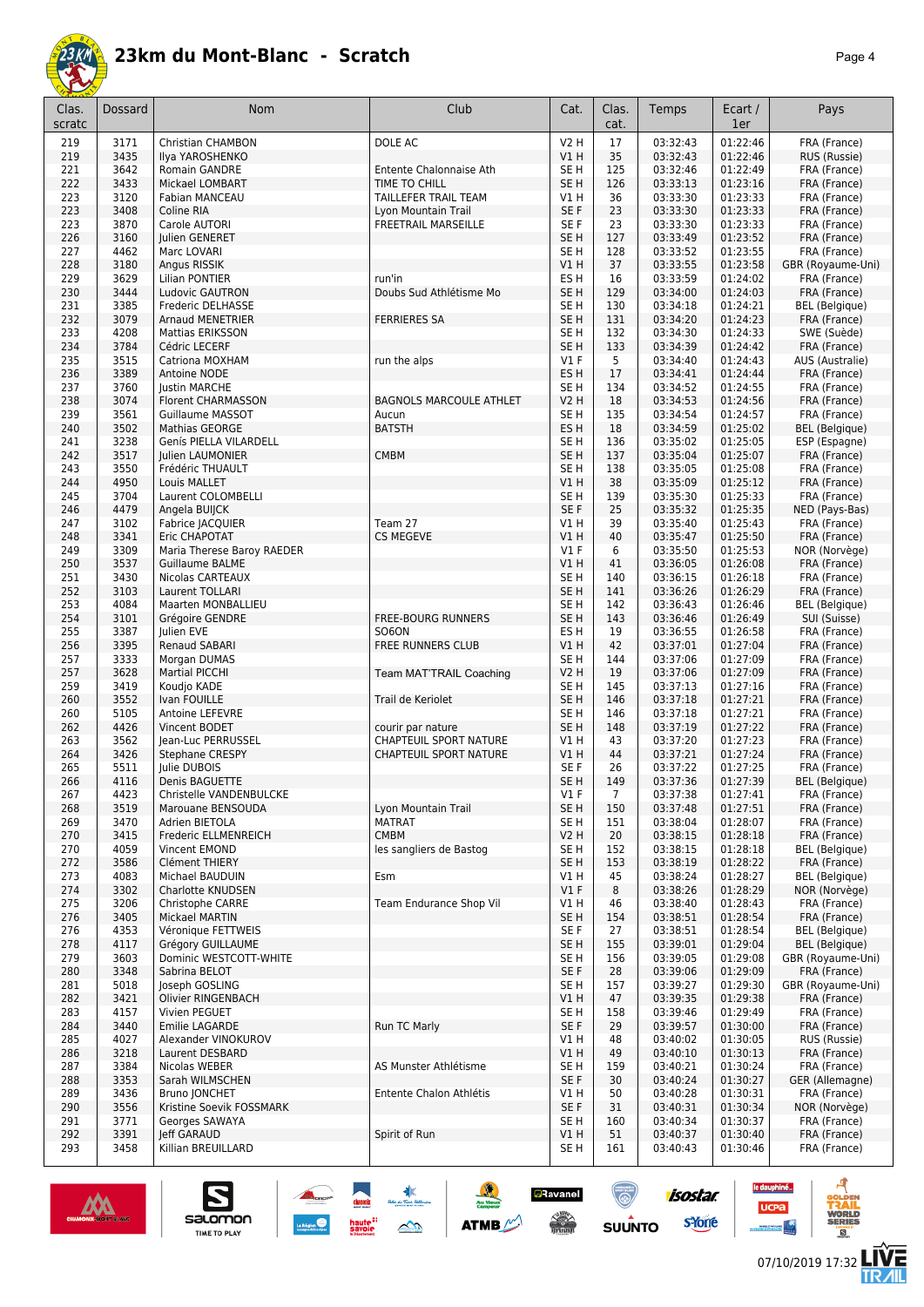

| Clas.<br>scratc | <b>Dossard</b> | Nom                                      | Club                            | Cat.                               | Clas.<br>cat.      | Temps                | Ecart /<br>1er       | Pays                                  |
|-----------------|----------------|------------------------------------------|---------------------------------|------------------------------------|--------------------|----------------------|----------------------|---------------------------------------|
| 294             | 5225           | Lara PAIIC                               |                                 | ES <sub>F</sub>                    | 4                  | 03:40:44             | 01:30:47             | SUI (Suisse)                          |
| 295             | 3409           | Frederic CHAPUY                          | Dole AC                         | V1 H                               | 52                 | 03:40:46             | 01:30:49             | FRA (France)                          |
| 295             | 3687           | Olivier BONDENET                         | dole ac                         | V2 H                               | 21                 | 03:40:46             | 01:30:49             | FRA (France)                          |
| 297             | 3904           | Manuel ZAK                               |                                 | VIH                                | 53                 | 03:40:49             | 01:30:52             | FRA (France)                          |
| 298             | 4377           | Outi POIKONEN                            |                                 | $VI$ F                             | 9                  | 03:40:54             | 01:30:57             | FIN (Finlande)                        |
| 299<br>300      | 3588<br>3434   | Nicolas SENS<br>Pauline BAY              | Cap's 42                        | SE <sub>H</sub><br>SE <sub>F</sub> | 162<br>32          | 03:40:57<br>03:41:01 | 01:31:00<br>01:31:04 | FRA (France)<br>FRA (France)          |
| 301             | 3383           | Richard BESSON                           | <b>BELLEVAUX</b>                | V1 H                               | 54                 | 03:41:03             | 01:31:06             | FRA (France)                          |
| 302             | 3170           | Maxime TESSIER                           |                                 | SE <sub>H</sub>                    | 163                | 03:41:09             | 01:31:12             | FRA (France)                          |
| 303             | 4389           | Emilie REYNAUD                           | rando nature                    | SE F                               | 33                 | 03:41:15             | 01:31:18             | FRA (France)                          |
| 304             | 3493           | Eric ENNIFAR                             |                                 | V1 H                               | 55                 | 03:41:33             | 01:31:36             | FRA (France)                          |
| 305             | 4159           | Loïc BARTHELEMY                          |                                 | SE <sub>H</sub>                    | 164                | 03:41:58             | 01:32:01             | FRA (France)                          |
| 306             | 3130           | Eric MILLET                              | TEAM TRAIL PETIT BALLON         | V2 H                               | 22                 | 03:42:06<br>03:42:09 | 01:32:09             | FRA (France)                          |
| 307<br>307      | 3437<br>3522   | David FOUILLET<br>Samuel DESMANET        | salomon                         | SE <sub>H</sub><br>SE H            | 165<br>165         | 03:42:09             | 01:32:12<br>01:32:12 | FRA (France)<br><b>BEL</b> (Belgique) |
| 309             | 3176           | Alex GOURINE                             |                                 | V1 H                               | 56                 | 03:42:25             | 01:32:28             | <b>BLR (Biélorussie)</b>              |
| 310             | 3380           | <b>Guillaume HENRARD</b>                 |                                 | SE H                               | 167                | 03:42:37             | 01:32:40             | <b>BEL</b> (Belgique)                 |
| 311             | 3215           | Stephen DEANE                            |                                 | V1H                                | 57                 | 03:42:40             | 01:32:43             | IRL (Irlande)                         |
| 312             | 3355           | Filippo BOROLI                           |                                 | SE <sub>H</sub>                    | 168                | 03:42:42             | 01:32:45             | ITA (Italie)                          |
| 312             | 4417           | Raffaella SENATORE                       |                                 | V1F                                | 10                 | 03:42:42             | 01:32:45             | ITA (Italie)                          |
| 314<br>315      | 3349<br>3392   | Júlia GARRIGA<br>Daniel DE PAOLI         | Cerdanya Skimo Team<br>TACONNAZ | SE F<br>V3H                        | 34<br>$\mathbf{1}$ | 03:42:48             | 01:32:51<br>01:33:04 | ESP (Espagne)                         |
| 316             | 3541           | Laurent CHEVALLAY                        |                                 | SE <sub>H</sub>                    | 169                | 03:43:01<br>03:43:03 | 01:33:06             | FRA (France)<br>SUI (Suisse)          |
| 316             | 5062           | Gérald FONTAINE                          |                                 | SE <sub>H</sub>                    | 169                | 03:43:03             | 01:33:06             | FRA (France)                          |
| 318             | 3420           | Elisa FERNANDEZ                          | <b>CMBM</b>                     | SE F                               | 35                 | 03:43:30             | 01:33:33             | FRA (France)                          |
| 319             | 3746           | Olivier CAPDEVIELLE                      |                                 | VIH                                | 58                 | 03:43:57             | 01:34:00             | FRA (France)                          |
| 320             | 3606           | Arnaud DUCHET                            | Rosheim Running                 | V1H                                | 59                 | 03:44:10             | 01:34:13             | FRA (France)                          |
| 321             | 3570           | Camille JEAN                             | Freetrail                       | SE F                               | 36                 | 03:44:18             | 01:34:21             | FRA (France)                          |
| 322             | 3521           | Axel DEMEYERE                            |                                 | SE <sub>H</sub>                    | 171                | 03:44:35             | 01:34:38             | FRA (France)                          |
| 323             | 3553           | Louise DELEMAZURE                        |                                 | SE <sub>F</sub>                    | 37                 | 03:44:36             | 01:34:39             | FRA (France)                          |
| 324<br>325      | 3319<br>3393   | Antoine GILLET<br>Victoria KELLER        | <b>TRIALP Moirans</b>           | SE <sub>H</sub><br>SE F            | 172<br>38          | 03:44:47<br>03:44:52 | 01:34:50<br>01:34:55 | FRA (France)<br>RUS (Russie)          |
| 326             | 3486           | Daniel GALSTER                           |                                 | V3H                                | 2                  | 03:45:08             | 01:35:11             | SUI (Suisse)                          |
| 327             | 3328           | Chrys BOURQUIN                           |                                 | SE H                               | 173                | 03:45:11             | 01:35:14             | FRA (France)                          |
| 328             | 3469           | Emily GELDARD                            | <b>CMBM</b>                     | SE F                               | 39                 | 03:45:14             | 01:35:17             | GBR (Royaume-Uni)                     |
| 329             | 4356           | Alba JORQUERA JORDAN                     |                                 | SE F                               | 40                 | 03:45:16             | 01:35:19             | ESP (Espagne)                         |
| 330             | 3605           | Chris RICHARD                            |                                 | V1H                                | 60                 | 03:45:32             | 01:35:35             | GBR (Royaume-Uni)                     |
| 331             | 4277           | Nathan SCOTT-COOK                        |                                 | V1 H                               | 61                 | 03:45:37             | 01:35:40             | GBR (Royaume-Uni)                     |
| 332             | 3265           | Sebastien JUANOLE                        | CHAPTEUIL SPORT NATURE          | SE H                               | 174                | 03:45:41             | 01:35:44             | FRA (France)                          |
| 333<br>334      | 4102<br>4080   | Julien BOSSARD<br>Franck KRIKORIAN       |                                 | SE H<br>V1H                        | 175<br>62          | 03:45:57<br>03:46:05 | 01:36:00<br>01:36:08 | FRA (France)<br>FRA (France)          |
| 335             | 4108           | Ruben AUTIE                              |                                 | V1 H                               | 63                 | 03:46:06             | 01:36:09             | FRA (France)                          |
| 336             | 4438           | Jessica DUMOULIN                         | <b>DNH Lausanne</b>             | SE F                               | 41                 | 03:46:23             | 01:36:26             | SUI (Suisse)                          |
| 337             | 3413           | Pascal RETY                              | Amitié et nature Montlu         | V1 H                               | 64                 | 03:46:33             | 01:36:36             | FRA (France)                          |
| 338             | 4269           | Albin SAUTEJEAU                          |                                 | SE H                               | 176                | 03:46:34             | 01:36:37             | FRA (France)                          |
| 339             | 3468           | Charlotte DE LA VILLESBOISNET            | EAI ISSOUDUN                    | V2F                                | $\mathbf{1}$       | 03:46:36             | 01:36:39             | FRA (France)                          |
| 340             | 3463           | Christian BAY                            | Cap's 42                        | V3 H                               | 3                  | 03:46:49             | 01:36:52             | FRA (France)                          |
| 341<br>342      | 3340<br>3500   | <b>Farid BERCHICHE</b><br>Albert ZAPPALA | École du marathon               | VIH<br>V3H                         | 65<br>4            | 03:46:59<br>03:47:01 | 01:37:02<br>01:37:04 | FRA (France)<br><b>BEL</b> (Belgique) |
| 343             | 3428           | Rémi DEBAVELAERE                         | Runcrew59                       | SE H                               | 177                | 03:47:10             | 01:37:13             | FRA (France)                          |
| 344             | 3401           | Nicolas ISNARD                           |                                 | SE H                               | 178                | 03:47:16             | 01:37:19             | FRA (France)                          |
| 344             | 3846           | Vincent JACQUET                          | <b>ES MONTGERON</b>             | V1 H                               | 66                 | 03:47:16             | 01:37:19             | FRA (France)                          |
| 346             | 4222           | François CALMET                          |                                 | ES H                               | 20                 | 03:47:20             | 01:37:23             | FRA (France)                          |
| 347             | 3512           | <b>Julien GRANGIER</b>                   |                                 | SE <sub>H</sub>                    | 179                | 03:47:53             | 01:37:56             | FRA (France)                          |
| 348             | 3382           | Patrick VERPILLIER                       |                                 | V1H                                | 67                 | 03:47:57             | 01:38:00             | FRA (France)                          |
| 349<br>350      | 4086<br>3343   | Charles MATHIEU<br>Lucie SABITTONI       |                                 | V1H<br>SE F                        | 68<br>42           | 03:48:13<br>03:48:15 | 01:38:16<br>01:38:18 | FRA (France)<br>FRA (France)          |
| 351             | 3551           | Sebastien GENTON                         |                                 | V1H                                | 69                 | 03:48:20             | 01:38:23             | FRA (France)                          |
| 352             | 3432           | Jerome DUTHU                             |                                 | V1H                                | 70                 | 03:48:39             | 01:38:42             | FRA (France)                          |
| 353             | 3165           | Aurélien PYON BOUTRIT                    |                                 | SE <sub>H</sub>                    | 180                | 03:48:43             | 01:38:46             | FRA (France)                          |
| 354             | 3564           | Mikolaj ZIELEZNIK                        |                                 | V1H                                | 71                 | 03:48:44             | 01:38:47             | GBR (Royaume-Uni)                     |
| 355             | 3513           | Pierre ROBELIN                           | TEAM COACHING +                 | V2 H                               | 23                 | 03:48:48             | 01:38:51             | FRA (France)                          |
| 356             | 3483           | Zoé BACHELLIER                           | USO Trail & Macadam             | SE F                               | 43                 | 03:48:50             | 01:38:53             | FRA (France)                          |
| 357             | 3501           | Quentin ROYER<br>Nicola HENDERSON        |                                 | SE H                               | 181                | 03:48:51             | 01:38:54             | FRA (France)                          |
| 358<br>359      | 3484<br>4487   | Remi LARDILLEUX                          |                                 | $VI$ F<br>SE H                     | 11<br>182          | 03:48:53<br>03:49:16 | 01:38:56<br>01:39:19 | GBR (Royaume-Uni)<br>FRA (France)     |
| 360             | 3475           | Anne Jan ROELEVELD                       | Road to Glory 23                | SE H                               | 183                | 03:49:17             | 01:39:20             | NED (Pays-Bas)                        |
| 360             | 4043           | Louis Joseph FAVRE-VICTOIRE              | Les Foulées Chablaisien         | <b>V2 H</b>                        | 24                 | 03:49:17             | 01:39:20             | FRA (France)                          |
| 362             | 3968           | Guilhem MICHEL                           |                                 | SE H                               | 184                | 03:49:20             | 01:39:23             | FRA (France)                          |
| 363             | 3487           | Geoffrey BONNARD                         | Semur Athlétisme Aventu         | SE H                               | 185                | 03:49:21             | 01:39:24             | FRA (France)                          |
| 364             | 3476           | Laurent MAILLOT                          | Tout Morteau court              | SE H                               | 186                | 03:49:26             | 01:39:29             | FRA (France)                          |
| 364             | 3489           | Marielle BURDEYRON                       | Viry                            | SE F                               | 44                 | 03:49:26             | 01:39:29             | FRA (France)                          |
| 366<br>367      | 4072<br>3423   | Antony MILLION<br>Benjamin PETOT         | Dijon Single Track              | SE H<br>SE H                       | 187<br>188         | 03:49:37<br>03:49:56 | 01:39:40<br>01:39:59 | FRA (France)<br>FRA (France)          |
| 368             | 3601           | Romain BADRE                             | CA SEDAN                        | SE H                               | 189                | 03:49:59             | 01:40:02             | FRA (France)                          |
|                 |                |                                          |                                 |                                    |                    |                      |                      |                                       |

東

 $\rightarrow$ 

ATMB



S

salomon

TIME TO PLAY

**isostar** 

sYone

(@)

 $su\overset{\bullet}{\mathsf{unro}}$ 

**aRavanel** 

**SERVICE** 

le dauphiné...

**UCPa** 

*<u>ANGLE</u>RENCE</u>* 



ه

**VORLD**<br>ERIES

 $<sup>B</sup>$ </sup>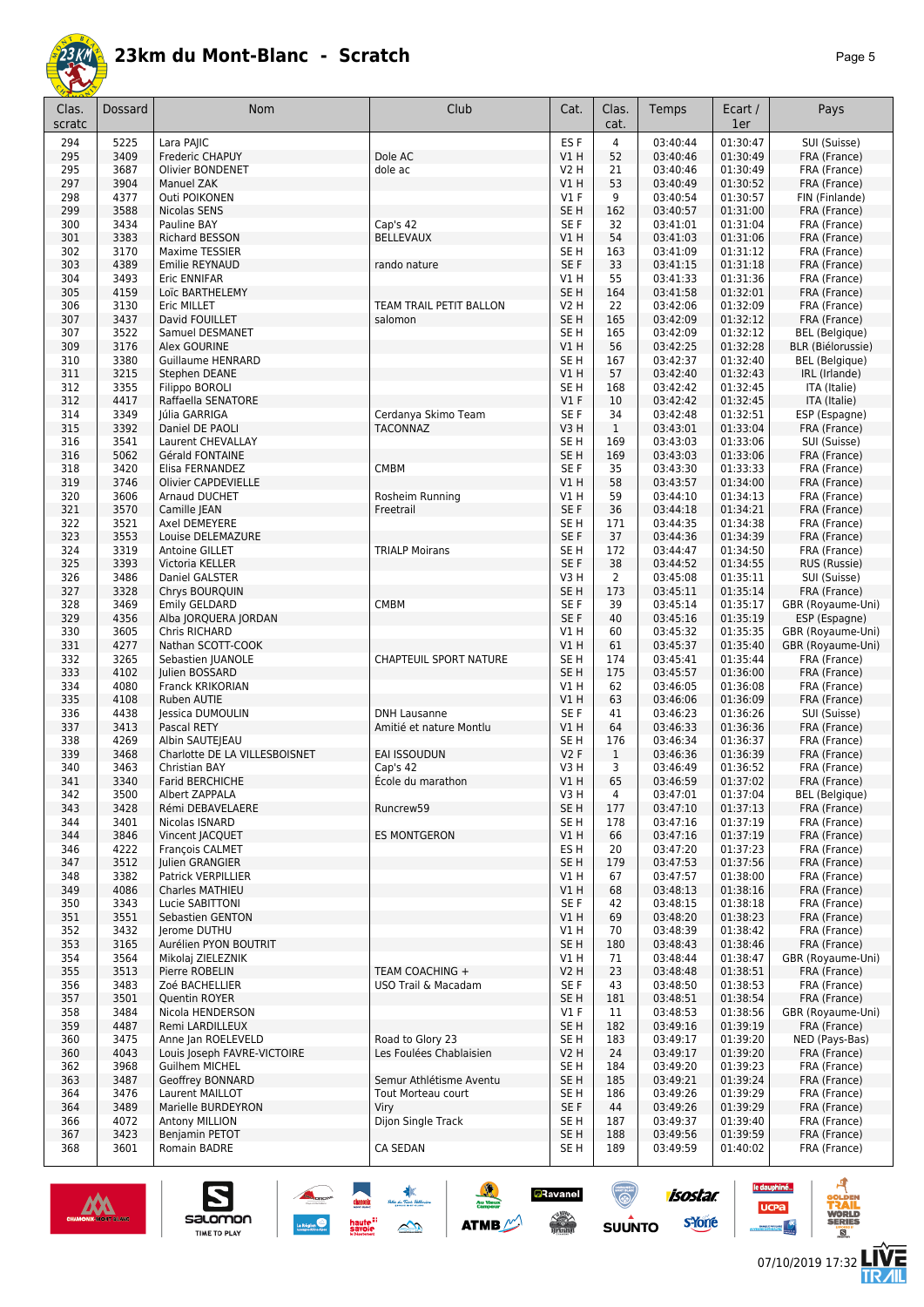

| r. |  |
|----|--|
|----|--|

| Clas.<br>scratc | Dossard      | Nom                                     | Club                                        | Cat.                               | Clas.<br>cat.  | Temps                | Ecart /<br>1er       | Pays                             |
|-----------------|--------------|-----------------------------------------|---------------------------------------------|------------------------------------|----------------|----------------------|----------------------|----------------------------------|
| 369             | 3282         | Anastase KARUSHO                        |                                             | <b>V2 H</b>                        | 25             | 03:50:07             | 01:40:10             | <b>BEL</b> (Belgique)            |
| 370             | 4352         | Margaux BONTANT                         | Unirun                                      | ES F                               | 5              | 03:50:08             | 01:40:11             | FRA (France)                     |
| 371             | 3557         | Marc BOLLAND                            | zatopeke                                    | SE H                               | 190            | 03:50:10             | 01:40:13             | <b>BEL</b> (Belgique)            |
| 372             | 3414         | Anita DUNCAN                            |                                             | SE <sub>F</sub>                    | 45             | 03:50:21             | 01:40:24             | FRA (France)                     |
| 372<br>374      | 3595<br>3370 | Saïd MEDDOUR<br><b>Bonnie KAMINSKY</b>  | Athlé Vosges                                | V1H<br>SE F                        | 72<br>46       | 03:50:21<br>03:50:23 | 01:40:24<br>01:40:26 | FRA (France)<br>USA (Etats-Unis) |
| 375             | 3548         | Arnaud LAGUETTE                         |                                             | V1H                                | 73             | 03:50:24             | 01:40:27             | FRA (France)                     |
| 376             | 5051         | <b>Clement FONDEUR</b>                  |                                             | SE <sub>H</sub>                    | 191            | 03:50:27             | 01:40:30             | FRA (France)                     |
| 377             | 3506         | Yohan SIMONIN                           | Les lacets du lizon                         | SE H                               | 192            | 03:50:29             | 01:40:32             | FRA (France)                     |
| 378             | 4055         | Alain-Xavier WANNER                     |                                             | V2 H                               | 26             | 03:50:35             | 01:40:38             | FRA (France)                     |
| 379             | 3352         | <b>Mathias ARNOULD</b>                  | <b>BATSTH</b>                               | ES H                               | 21             | 03:50:37             | 01:40:40             | <b>BEL</b> (Belgique)            |
| 380             | 3441         | Jocelyn JORAND                          |                                             | V1H                                | 74             | 03:50:44             | 01:40:47             | FRA (France)                     |
| 381             | 3613         | Marc ORLANDINI                          |                                             | V1H                                | 75             | 03:50:49             | 01:40:52             | ITA (Italie)                     |
| 382<br>383      | 4174<br>3516 | Nathanael BEAUJEAN<br>Michel LUGAND     | <b>XTER Mormal Natura</b><br>TEAM COACHING+ | SE <sub>H</sub><br>V2 H            | 193<br>27      | 03:51:00<br>03:51:04 | 01:41:03<br>01:41:07 | FRA (France)<br>FRA (France)     |
| 384             | 4502         | Morgane DUMAYET                         |                                             | SE F                               | 47             | 03:51:08             | 01:41:11             | FRA (France)                     |
| 385             | 4152         | Denis ANDRES                            |                                             | V1H                                | 76             | 03:51:09             | 01:41:12             | FRA (France)                     |
| 386             | 4123         | Alexandre HICK                          |                                             | SE <sub>H</sub>                    | 194            | 03:51:10             | 01:41:13             | <b>BEL</b> (Belgique)            |
| 387             | 4224         | Lucas CHASTAGNER                        |                                             | SE <sub>H</sub>                    | 195            | 03:51:14             | 01:41:17             | FRA (France)                     |
| 388             | 3568         | <b>Tsilla VALLOTTON</b>                 |                                             | V2F                                | $\overline{2}$ | 03:51:20             | 01:41:23             | SUI (Suisse)                     |
| 389             | 3179         | Nicole RODDIE                           |                                             | $VI$ F                             | 12             | 03:51:32             | 01:41:35             | AUS (Australie)                  |
| 390             | 3451         | <b>Adrien FORTIER</b>                   |                                             | SE <sub>H</sub>                    | 196            | 03:51:45             | 01:41:48             | FRA (France)                     |
| 391<br>392      | 3587<br>4155 | Xavier RODAT<br>Romain MONCHICOURT      |                                             | SE H<br>SE <sub>H</sub>            | 197<br>198     | 03:51:49<br>03:52:06 | 01:41:52<br>01:42:09 | FRA (France)<br>FRA (France)     |
| 393             | 4597         | <b>Stephane LERCIER</b>                 |                                             | V2 H                               | 28             | 03:52:23             | 01:42:26             | FRA (France)                     |
| 394             | 3177         | Franck TOINARD                          | dole ac                                     | VIH                                | 77             | 03:52:42             | 01:42:45             | FRA (France)                     |
| 395             | 4558         | Iryna GORDEYEVA                         |                                             | SE F                               | 48             | 03:52:48             | 01:42:51             | NED (Pays-Bas)                   |
| 396             | 3273         | Paul SOUTEYRAND                         |                                             | SE <sub>H</sub>                    | 199            | 03:52:50             | 01:42:53             | FRA (France)                     |
| 397             | 4442         | Cyrille GRILLOT                         |                                             | V1H                                | 78             | 03:52:56             | 01:42:59             | FRA (France)                     |
| 398             | 4441         | Kevin ROLLAND                           |                                             | SE <sub>H</sub>                    | 200            | 03:53:12             | 01:43:15             | FRA (France)                     |
| 399             | 4260         | Robin TESTUD                            |                                             | SE <sub>H</sub>                    | 201            | 03:53:16             | 01:43:19             | FRA (France)                     |
| 400<br>401      | 3546<br>4452 | Aurelien LEIBEL<br>Lorenz NAKE          |                                             | SE <sub>H</sub><br>SE <sub>H</sub> | 202<br>203     | 03:53:37<br>03:53:50 | 01:43:40<br>01:43:53 | FRA (France)<br>AUT (Autriche)   |
| 401             | 4461         | Sébastien ZINCK                         | SAINT RAPHAEL TRIATHLON                     | V1 H                               | 79             | 03:53:50             | 01:43:53             | FRA (France)                     |
| 403             | 3498         | Elise BONNARD                           |                                             | SE <sub>F</sub>                    | 49             | 03:53:56             | 01:43:59             | FRA (France)                     |
| 404             | 4049         | Benjamin SINGIER                        |                                             | SE <sub>H</sub>                    | 204            | 03:54:02             | 01:44:05             | FRA (France)                     |
| 405             | 3449         | Eliasson MATTIAS                        | Ik Stern                                    | SE <sub>H</sub>                    | 205            | 03:54:04             | 01:44:07             | SWE (Suède)                      |
| 406             | 4247         | Taoufik MECHMOUM                        |                                             | SE <sub>H</sub>                    | 206            | 03:54:10             | 01:44:13             | FRA (France)                     |
| 407             | 3574         | Philippe JULIA                          |                                             | <b>V2 H</b>                        | 29             | 03:54:19             | 01:44:22             | SUI (Suisse)                     |
| 408<br>409      | 4044<br>4200 | Edouard LECOMPTE<br>Ludovic MALVAUX     |                                             | SE <sub>H</sub><br>SE <sub>H</sub> | 207<br>208     | 03:54:27<br>03:54:41 | 01:44:30<br>01:44:44 | FRA (France)<br>BEL (Belgique)   |
| 410             | 3893         | <b>Francois MONEUSE</b>                 |                                             | SE <sub>H</sub>                    | 209            | 03:54:43             | 01:44:46             | FRA (France)                     |
| 411             | 4167         | Koen DEMEULEMEESTER                     |                                             | SE <sub>H</sub>                    | 210            | 03:54:46             | 01:44:49             | <b>BEL</b> (Belgique)            |
| 412             | 4018         | Antoine GABEZ                           |                                             | SE H                               | 211            | 03:54:53             | 01:44:56             | FRA (France)                     |
| 413             | 3114         | <b>Jeff LAHET</b>                       | Esclops Azun                                | V1 H                               | 80             | 03:54:54             | 01:44:57             | FRA (France)                     |
| 414             | 3839         | Katie BIRD                              |                                             | SE F                               | 50             | 03:54:56             | 01:44:59             | GBR (Royaume-Uni)                |
| 415             | 4303         | Victoria MARTIN                         | Clapham Pioneers                            | SE F                               | 51             | 03:55:07             | 01:45:10             | GBR (Royaume-Uni)                |
| 416             | 3368         | Romain GENICOT                          |                                             | SE H                               | 212            | 03:55:10             | 01:45:13             | <b>BEL</b> (Belgique)            |
| 417<br>418      | 5408<br>3572 | Cyril COQUEMONT<br>Gonzague DUJARDIN    |                                             | ES H<br>SE <sub>H</sub>            | 22<br>213      | 03:55:12<br>03:55:26 | 01:45:15<br>01:45:29 | FRA (France)<br>FRA (France)     |
| 419             | 3526         | Mathieu BRUYAS                          |                                             | SE <sub>H</sub>                    | 214            | 03:55:29             | 01:45:32             | FRA (France)                     |
| 420             | 3490         | Clément LEROY                           | Crossfit Saint-Maur                         | V1 H                               | 81             | 03:55:39             | 01:45:42             | FRA (France)                     |
| 420             | 4165         | Christophe CHAUBET                      |                                             | SE H                               | 215            | 03:55:39             | 01:45:42             | FRA (France)                     |
| 422             | 3510         | Michal BAJOR                            |                                             | SE <sub>H</sub>                    | 216            | 03:55:45             | 01:45:48             | POL (Pologne)                    |
| 422             | 4003         | Mathieu PELLET                          |                                             | SE H                               | 216            | 03:55:45             | 01:45:48             | FRA (France)                     |
| 424             | 3686         | Hervé HUET                              |                                             | V3H                                | 5              | 03:56:03             | 01:46:06             | FRA (France)                     |
| 425<br>426      | 3569<br>3892 | Christelle MUSSO<br>Iean-Michel FELISAZ | asva sanofi                                 | $VI$ F<br>V2 H                     | 13<br>30       | 03:56:08<br>03:56:10 | 01:46:11<br>01:46:13 | FRA (France)<br>FRA (France)     |
| 427             | 3394         | Philip ALLISON                          |                                             | V1 H                               | 82             | 03:56:12             | 01:46:15             | GBR (Royaume-Uni)                |
| 428             | 3472         | Vincent DEZARNAULDS                     | VERZOO                                      | SE H                               | 218            | 03:56:17             | 01:46:20             | FRA (France)                     |
| 429             | 4032         | Jacob VAN HEERDEN                       |                                             | SE H                               | 219            | 03:56:21             | 01:46:24             | GBR (Royaume-Uni)                |
| 430             | 3485         | Michael TRIVILINI                       | Solida'Run                                  | SE <sub>H</sub>                    | 220            | 03:56:22             | 01:46:25             | <b>BEL</b> (Belgique)            |
| 431             | 3619         | Karin FRANCK-NIELSEN                    |                                             | $VI$ F                             | 14             | 03:56:33             | 01:46:36             | NOR (Norvège)                    |
| 432             | 3518         | Laurent FORCE                           |                                             | V1H                                | 83             | 03:56:38             | 01:46:41             | FRA (France)                     |
| 433             | 3494<br>3174 | Henri REINE<br><b>Fabrice MICHELON</b>  |                                             | V2 H                               | 31             | 03:56:42<br>03:56:44 | 01:46:45<br>01:46:47 | FRA (France)                     |
| 434<br>435      | 3359         | Rian VAN DEN BROEKE                     | Salomon Nederland                           | V2 H<br>V2 H                       | 32<br>33       | 03:56:48             | 01:46:51             | FRA (France)<br>NED (Pays-Bas)   |
| 436             | 3756         | Thomas DURAND                           |                                             | SE H                               | 221            | 03:56:53             | 01:46:56             | FRA (France)                     |
| 437             | 4115         | Szabo JURAJ                             |                                             | SE H                               | 222            | 03:57:06             | 01:47:09             | SVK (Slovaquie)                  |
| 438             | 4094         | Matthias FERRON                         |                                             | SE H                               | 223            | 03:57:23             | 01:47:26             | FRA (France)                     |
| 439             | 3594         | Frederic VIENNET                        | DOLE AC                                     | V2 H                               | 34             | 03:57:33             | 01:47:36             | FRA (France)                     |
| 440             | 3461         | Olivier PREYNAT-SEAUVE                  |                                             | V1 H                               | 84             | 03:57:39             | 01:47:42             | FRA (France)                     |
| 441             | 4941         | Alexandre MICHEAU                       |                                             | SE H                               | 224            | 03:57:46             | 01:47:49             | FRA (France)                     |
| 442<br>443      | 3788<br>3446 | Guillaume RABUT<br>Laurent EMEYRIAT     | T2cusset                                    | SE H<br>V1 H                       | 225<br>85      | 03:57:54<br>03:57:56 | 01:47:57<br>01:47:59 | FRA (France)<br>FRA (France)     |
|                 |              |                                         |                                             |                                    |                |                      |                      |                                  |

**Allegard Communication**<br> **Savide** COM

**a**Ravanel

 $\frac{1}{\sqrt{2}}$ 

ۿ

 $su\overset{\bullet}{\mathsf{unro}}$ 

 $\frac{1}{2}$ 

**ATMB** 

*England* 



 $\sum_{\text{SALOMOM}}$ 

ø

**LIVE<br>TR***A***IL** 

**UCPa** 

isostar.

svone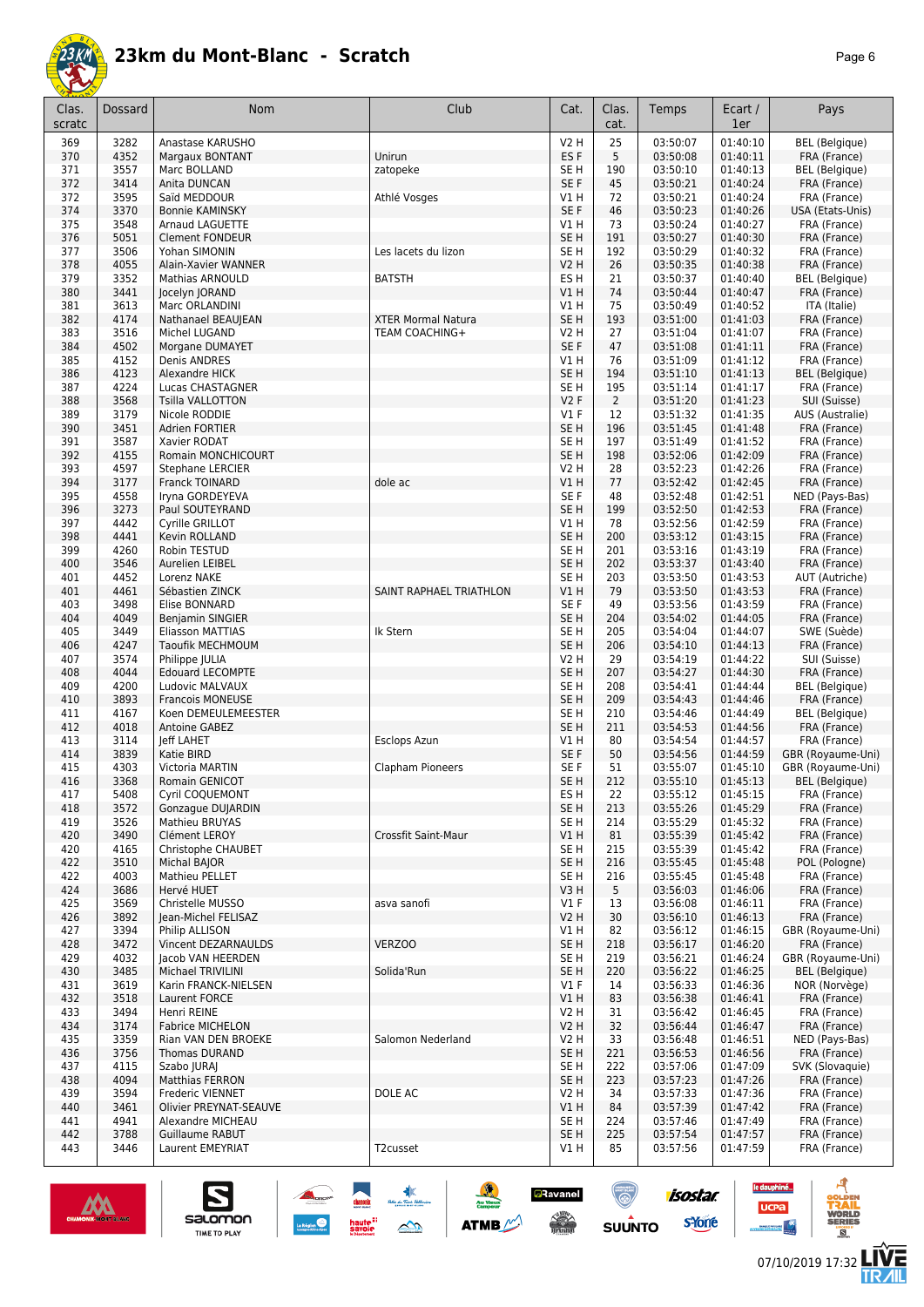

| Clas.<br>scratc | Dossard      | Nom                                           | Club                     | Cat.                               | Clas.<br>cat. | Temps                | Ecart /<br>1er       | Pays                                   |
|-----------------|--------------|-----------------------------------------------|--------------------------|------------------------------------|---------------|----------------------|----------------------|----------------------------------------|
| 444             | 3573         | Thérèse GUEVARA                               | Team ecotrail            | $VI$ F                             | 15            | 03:58:06             | 01:48:09             | SUI (Suisse)                           |
| 445             | 3636         | Catherine BRUN                                | Maguelone Jogging        | V2F                                | 3             | 03:58:16             | 01:48:19             | FRA (France)                           |
| 446             | 5120         | Karen OSMUNDSEN                               |                          | SE F                               | 52            | 03:58:38             | 01:48:41             | NOR (Norvège)                          |
| 447<br>448      | 4229<br>4354 | <b>Edward TODD</b><br>Vitkova ADRIANA         |                          | V1H<br>SE F                        | 86<br>53      | 03:58:40<br>03:58:44 | 01:48:43<br>01:48:47 | GBR (Royaume-Uni)<br>SVK (Slovaquie)   |
| 449             | 5243         | Annique PRIESTERBACH                          |                          | SE F                               | 54            | 03:58:48             | 01:48:51             | NED (Pays-Bas)                         |
| 450             | 3149         | Lionel AZAIS                                  |                          | V1 H                               | 87            | 03:58:55             | 01:48:58             | FRA (France)                           |
| 450             | 4435         | David BAUMGARTNER                             | schaeffler france        | V1H                                | 87            | 03:58:55             | 01:48:58             | FRA (France)                           |
| 452             | 3514         | Lorene JEANTET                                | <b>MATRAT TRAINING</b>   | SE F                               | 55            | 03:59:08             | 01:49:11             | FRA (France)                           |
| 452             | 3565         | Pablo LAMARCA                                 |                          | V1 H                               | 89            | 03:59:08             | 01:49:11             | ESP (Espagne)                          |
| 454<br>455      | 3442<br>4376 | Lionel CRUSOE<br>Penelope MATKIN-HUSSEY       | Xempo                    | SE H<br>$VI$ F                     | 226<br>16     | 03:59:10<br>03:59:19 | 01:49:13<br>01:49:22 | FRA (France)<br>GBR (Royaume-Uni)      |
| 456             | 3697         | Jonathan DAMIENS                              |                          | V1 H                               | 90            | 03:59:20             | 01:49:23             | FRA (France)                           |
| 457             | 4111         | Jean-Baptiste DEFAWE                          | <b>RIWA</b>              | SE <sub>H</sub>                    | 227           | 03:59:25             | 01:49:28             | <b>BEL</b> (Belgique)                  |
| 458             | 3202         | Pierre PAQUEREAU                              |                          | V1 H                               | 91            | 03:59:33             | 01:49:36             | FRA (France)                           |
| 459             | 3585         | Abdelkader CHALLEL                            |                          | SE <sub>H</sub>                    | 228           | 03:59:53             | 01:49:56             | FRA (France)                           |
| 460<br>461      | 3403<br>4561 | Frédéric FIANDINO<br>Murielle CARRE           | <b>NWA RUN ENSUES</b>    | SE <sub>H</sub><br>$VI$ F          | 229<br>17     | 03:59:56<br>03:59:59 | 01:49:59<br>01:50:02 | FRA (France)<br>FRA (France)           |
| 462             | 3504         | Virginie SENEJOUX                             |                          | $VI$ F                             | 18            | 04:00:05             | 01:50:08             | FRA (France)                           |
| 463             | 3737         | Jostein BIRKELAND                             |                          | SE <sub>H</sub>                    | 230           | 04:00:07             | 01:50:10             | NOR (Norvège)                          |
| 464             | 5049         | Gregoire DHEUCQUEVILLE                        |                          | SE <sub>H</sub>                    | 231           | 04:00:12             | 01:50:15             | FRA (France)                           |
| 465             | 3580         | Nicolas SADOULET                              |                          | VIH                                | 92            | 04:00:15             | 01:50:18             | FRA (France)                           |
| 466             | 3978         | Matt EDELSTEN                                 |                          | V1 H                               | 93            | 04:00:21             | 01:50:24             | GBR (Royaume-Uni)                      |
| 467             | 4162<br>3584 | Julien VIDOTTO<br>Cyril GEISEN                | All trail                | SE <sub>H</sub><br>V1H             | 232<br>94     | 04:00:28<br>04:00:44 | 01:50:31<br>01:50:47 | FRA (France)<br>FRA (France)           |
| 468<br>469      | 4565         | Arnaud DALLY                                  |                          | V1H                                | 95            | 04:00:51             | 01:50:54             | FRA (France)                           |
| 470             | 3698         | Michael ALCOVER                               | <b>BOUFFIOLS</b>         | SE <sub>H</sub>                    | 233           | 04:00:57             | 01:51:00             | <b>BEL</b> (Belgique)                  |
| 471             | 3679         | Carole GUINCHARD                              |                          | $VI$ F                             | 19            | 04:00:58             | 01:51:01             | FRA (France)                           |
| 471             | 4215         | Nicolas EME                                   |                          | SE <sub>H</sub>                    | 234           | 04:00:58             | 01:51:01             | FRA (France)                           |
| 473             | 3508         | Christophe GROLLEAU                           |                          | SE <sub>H</sub>                    | 235           | 04:01:01             | 01:51:04             | FRA (France)                           |
| 474             | 3761<br>4667 | Joshua DOYLE<br>Andrew LACEY                  |                          | SE <sub>H</sub>                    | 236<br>96     | 04:01:16             | 01:51:19<br>01:51:23 | GBR (Royaume-Uni)<br>GBR (Royaume-Uni) |
| 475<br>476      | 4436         | Jean-Christophe LECLERCQ                      | <b>Mysore Chalfonts</b>  | V1 H<br>SE <sub>H</sub>            | 237           | 04:01:20<br>04:01:29 | 01:51:32             | FRA (France)                           |
| 477             | 4480         | Sylvain LUCHINI                               |                          | SE <sub>H</sub>                    | 238           | 04:01:32             | 01:51:35             | FRA (France)                           |
| 478             | 4926         | Espen JOHANNESEN                              |                          | SE <sub>H</sub>                    | 239           | 04:01:36             | 01:51:39             | NOR (Norvège)                          |
| 479             | 4931         | Chaib TISGHITI                                | <b>CE Transdev Reims</b> | V1H                                | 97            | 04:01:39             | 01:51:42             | FRA (France)                           |
| 480             | 4113         | <b>Bastien HAUDEBOURG</b>                     |                          | ES <sub>H</sub>                    | 23            | 04:01:45             | 01:51:48             | FRA (France)                           |
| 481<br>482      | 4291<br>3267 | <b>Totty HORN</b><br>Hugh TUTTON              |                          | SE F<br>SE <sub>H</sub>            | 56<br>240     | 04:01:46<br>04:01:53 | 01:51:49<br>01:51:56 | GBR (Royaume-Uni)<br>GBR (Royaume-Uni) |
| 483             | 4499         | Paula LAUTISSIER                              | Lyon Mountain Trail      | ES <sub>F</sub>                    | 6             | 04:01:55             | 01:51:58             | FRA (France)                           |
| 484             | 3172         | Marie-Christine PROST                         | LONS ATHLE 39            | <b>V2F</b>                         | 4             | 04:02:01             | 01:52:04             | FRA (France)                           |
| 485             | 3481         | <b>Franck TIRLICIEN</b>                       | <b>RUN TC MARLY</b>      | V1H                                | 98            | 04:02:07             | 01:52:10             | FRA (France)                           |
| 486             | 3905         | Marjorie LOISON                               | COMB                     | SE F                               | 57            | 04:02:11             | 01:52:14             | FRA (France)                           |
| 487             | 3188         | Aurelien PEREIRA                              | CS meaux athlétisme      | SE <sub>H</sub>                    | 241           | 04:02:18             | 01:52:21             | FRA (France)                           |
| 488<br>489      | 4705<br>3709 | Gauthier LEJEUNE<br>Pierre LANDINI            | Time Tout Chill          | SE <sub>H</sub><br>SE <sub>H</sub> | 242<br>243    | 04:02:22<br>04:02:24 | 01:52:25<br>01:52:27 | <b>BEL</b> (Belgique)<br>FRA (France)  |
| 490             | 3644         | Camille FAVASOLE                              |                          | SE <sub>H</sub>                    | 244           | 04:02:30             | 01:52:33             | FRA (France)                           |
| 491             | 3998         | John MORIER                                   |                          | SE <sub>H</sub>                    | 245           | 04:02:31             | 01:52:34             | SUI (Suisse)                           |
| 491             | 4460         | Amandine PEGUET                               | Caluire et cuire         | SE F                               | 58            | 04:02:31             | 01:52:34             | FRA (France)                           |
| 493             | 4522         | Cédric FERRY                                  |                          | V1H                                | 99            | 04:02:37             | 01:52:40             | FRA (France)                           |
| 494             | 4154         | Cédric DEMOITIE                               | <b>ILR</b>               | SE <sub>H</sub>                    | 246           | 04:02:40             | 01:52:43             | <b>BEL</b> (Belgique)                  |
| 495<br>496      | 4273<br>3837 | Nicolas ROYER<br>Eric DEBANT                  |                          | V1H<br><b>V2 H</b>                 | 100<br>35     | 04:02:51<br>04:02:57 | 01:52:54<br>01:53:00 | FRA (France)<br>FRA (France)           |
| 497             | 4168         | Alexander MATKIN-HUSSEY                       | Xempo                    | V1H                                | 101           | 04:03:05             | 01:53:08             | GBR (Royaume-Uni)                      |
| 498             | 4467         | Hervé PIOT                                    | Team Will's              | SE <sub>H</sub>                    | 247           | 04:03:08             | 01:53:11             | <b>BEL</b> (Belgique)                  |
| 499             | 3480         | Christian CESTE                               | Arves Athlétisme Bonnev  | V1 H                               | 102           | 04:03:09             | 01:53:12             | FRA (France)                           |
| 500             | 3627         | Alexandre GAY                                 | <b>Team Trail Courge</b> | SE <sub>H</sub>                    | 248           | 04:03:15             | 01:53:18             | FRA (France)                           |
| 501             | 3787         | Mathieu DEBOUVRY                              |                          | SE <sub>H</sub>                    | 249           | 04:03:17             | 01:53:20             | FRA (France)                           |
| 502<br>503      | 4444<br>4433 | Christelle PERDRIEU<br>Guy GESCHWINDENHAMMER  |                          | SE F<br>V1H                        | 59<br>103     | 04:03:32<br>04:03:48 | 01:53:35<br>01:53:51 | FRA (France)<br>FRA (France)           |
| 504             | 3651         | Jim MILLER                                    |                          | V2 H                               | 36            | 04:03:52             | 01:53:55             | GBR (Royaume-Uni)                      |
| 505             | 3589         | <b>Yannick VERNIER</b>                        |                          | VIH                                | 104           | 04:03:56             | 01:53:59             | FRA (France)                           |
| 506             | 4398         | Marion SALSAC                                 |                          | SE F                               | 60            | 04:04:04             | 01:54:07             | FRA (France)                           |
| 507             | 4472         | Benjamin COGNON                               |                          | SE <sub>H</sub>                    | 250           | 04:04:05             | 01:54:08             | FRA (France)                           |
| 508             | 3633         | Anaïs PIROT                                   | Trek & Trail Bertrix     | SE F                               | 61            | 04:04:08             | 01:54:11             | <b>BEL</b> (Belgique)                  |
| 509<br>510      | 3752<br>3539 | <b>Victor TRYANIN</b><br>Christopher LECLERCQ | <b>GARANT-CMIKI</b>      | V3H<br>SE <sub>H</sub>             | 6<br>251      | 04:04:10<br>04:04:11 | 01:54:13<br>01:54:14 | RUS (Russie)<br>FRA (France)           |
| 511             | 3895         | Mathilde LESSERTEUR                           |                          | SE F                               | 62            | 04:04:30             | 01:54:33             | FRA (France)                           |
| 512             | 5394         | Michèle LOUVEL                                | <b>OLiCoaching</b>       | V2F                                | 5             | 04:04:37             | 01:54:40             | FRA (France)                           |
| 513             | 4989         | Pascal DUMAS                                  | EVADEZ VOUS              | V1 H                               | 105           | 04:04:41             | 01:54:44             | FRA (France)                           |
| 514             | 3540         | Frédéric BRONNIMANN                           |                          | V2 H                               | 37            | 04:05:14             | 01:55:17             | SUI (Suisse)                           |
| 515             | 4082         | Clément CHEVREUX                              |                          | SE <sub>H</sub>                    | 252           | 04:05:16             | 01:55:19             | FRA (France)                           |
| 516<br>517      | 5090<br>3236 | Hervé JONNET<br>Ladislas CHARBONNEAU          |                          | V2 H<br>SE <sub>H</sub>            | 38<br>253     | 04:05:22<br>04:05:23 | 01:55:25<br>01:55:26 | FRA (France)<br>FRA (France)           |
| 518             | 4490         | <b>Westerman ANTOINE</b>                      |                          | VIH                                | 106           | 04:05:25             | 01:55:28             | NED (Pays-Bas)                         |
|                 |              |                                               |                          |                                    |               |                      |                      |                                        |



 $\sum_{\text{SALOMOM}}$ 

**Example 14**<br> **Savoie** 200

**Continued** 

 $\underbrace{\qquad \qquad }_{\text{Lagrange}}\bigotimes$ 

 $\frac{1}{2}$ 

**ATMB** 

**a**Ravanel

 $\frac{1}{\sqrt{2}}$ 

**LIVE<br>TR***A***IL** 

**UCPa** 

**isostar** 

svone

**SUUNTO**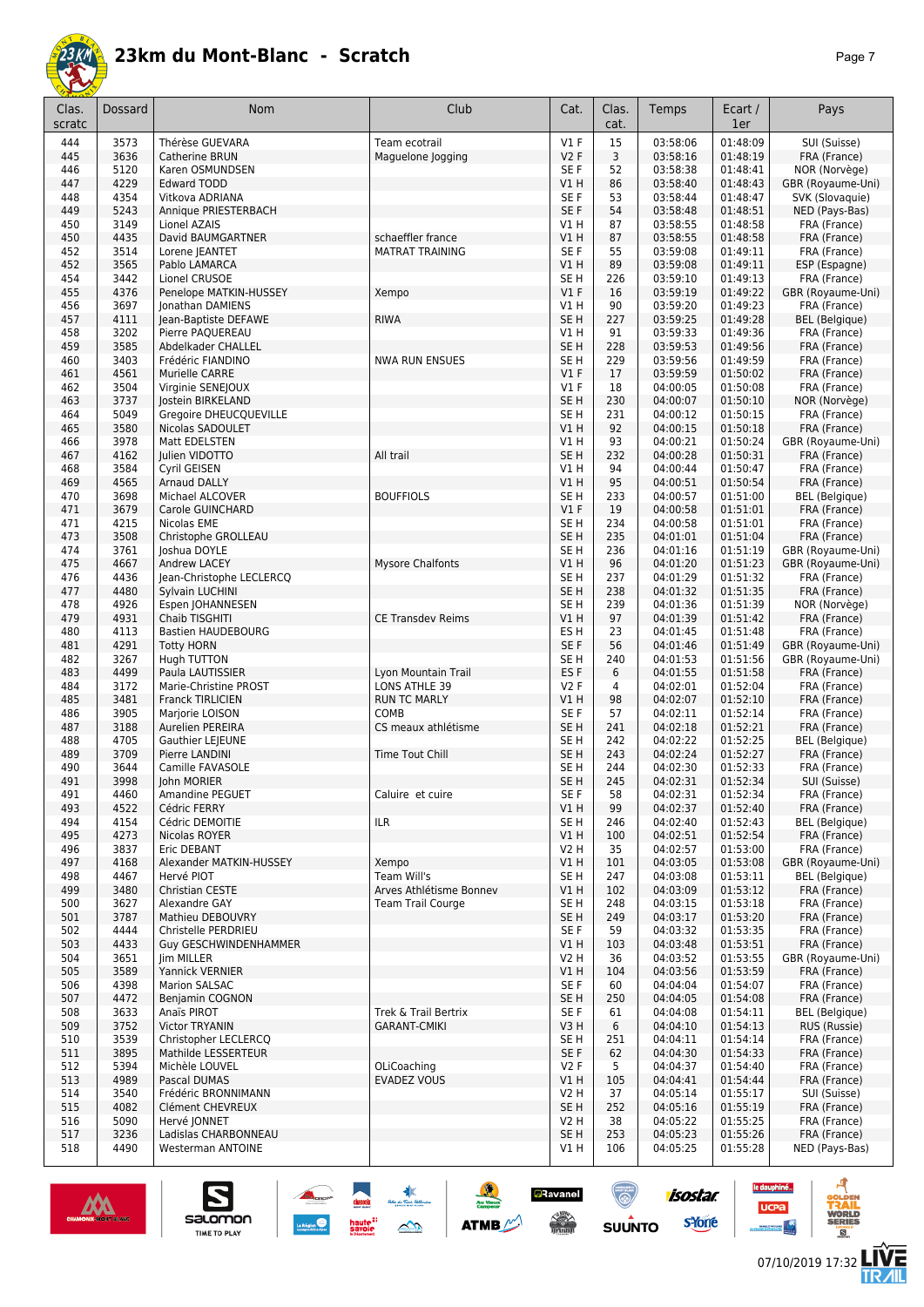

|--|--|

| 4458<br>SE F<br>63<br>04:05:47<br>FRA (France)<br>519<br>Oriane GOUTAUDIER<br>01:55:50<br>01:55:55<br>4188<br>Thibault CHEYROU-LAGREZE<br>SE <sub>H</sub><br>254<br>04:05:52<br>FRA (France)<br>520<br>4429<br>SE <sub>H</sub><br>255<br>04:05:53<br>01:55:56<br>FRA (France)<br>521<br><b>Charles-Antoine DUBOIS</b><br>CrossFit Hexagone<br>522<br>3725<br>SE <sub>H</sub><br>04:06:04<br>01:56:07<br><b>Matthew WINDSOR</b><br>256<br>GBR (Royaume-Uni)<br>4196<br>Gregory DOUARRE<br>SE <sub>H</sub><br>04:06:04<br>01:56:07<br>FRA (France)<br>522<br>256<br>522<br>5454<br>Damaris PEILLON<br>SE F<br>64<br>04:06:04<br>01:56:07<br>FRA (France)<br>4077<br>Ronan SCANFF<br>SE <sub>H</sub><br>258<br>01:56:11<br>FRA (France)<br>525<br>04:06:08<br>3488<br><b>V2 H</b><br>39<br>01:56:27<br>526<br>Serge MIRY<br>Guipavas Oxygène<br>04:06:24<br>FRA (France)<br>3375<br>259<br>01:56:33<br>527<br>Valentin DELDALLE<br>SE <sub>H</sub><br>04:06:30<br>FRA (France)<br>V1H<br>01:56:33<br>IRL (Irlande)<br>527<br>4274<br>James CASEY<br>107<br>04:06:30<br>3996<br>SE <sub>H</sub><br>01:56:34<br><b>BEL</b> (Belgique)<br>529<br><b>Aubert DERUDDER</b><br>260<br>04:06:31<br>529<br>4988<br>SE <sub>H</sub><br>260<br>01:56:34<br>FRA (France)<br><b>Tedy MARATIER</b><br>04:06:31<br>3950<br>SE <sub>H</sub><br>04:06:34<br>01:56:37<br>FRA (France)<br>531<br><b>Wilfried LUNEAU</b><br>262<br>SE <sub>H</sub><br>532<br>3801<br>263<br>04:06:35<br>01:56:38<br>FRA (France)<br><b>Guillaume DELIAS</b><br>5076<br>SE <sub>H</sub><br>04:06:39<br>01:56:42<br>FRA (France)<br>533<br>Grégoire FAVRE-VERAND<br>264<br>534<br>3371<br>V1H<br>108<br>04:06:46<br>01:56:49<br><b>BEL</b> (Belgique)<br>Thierry DIDDEREN<br>3456<br>Thomas PEQUIGNOT<br>SE <sub>H</sub><br>04:06:58<br>01:57:01<br>FRA (France)<br>535<br>Runcrew59<br>265<br>3505<br>Jean-Pierre GOTTELAND<br><b>V2 H</b><br>40<br>04:07:02<br>01:57:05<br>FRA (France)<br>536<br>3626<br>Emilie BRUYAS<br>$VI$ F<br>20<br>04:07:08<br>01:57:11<br>FRA (France)<br>537<br>3460<br>V1H<br>109<br>04:07:10<br>01:57:13<br>538<br>Steven PAUGAM<br>FRA (France)<br>3232<br>539<br>Frederic BURET<br>SE <sub>H</sub><br>266<br>04:07:11<br>01:57:14<br>FRA (France)<br>3602<br>SE <sub>H</sub><br>01:57:15<br>540<br>Lionel KIRMANN<br>Rosheim Running<br>267<br>04:07:12<br>FRA (France)<br>3799<br>SE <sub>H</sub><br>541<br><b>Benjamin BLANC</b><br>268<br>04:07:15<br>01:57:18<br>FRA (France)<br>3876<br>V1H<br>01:57:20<br>542<br><b>Richard WINDSOR</b><br>110<br>04:07:17<br>GBR (Royaume-Uni)<br>543<br>3558<br>SE <sub>H</sub><br>269<br>01:57:26<br><b>BEL</b> (Belgique)<br>Sebastien MOLLERS<br>04:07:23<br>4959<br>ES <sub>H</sub><br>04:07:28<br>01:57:31<br>FRA (France)<br>544<br>Thomas MEDARD<br>24<br>3866<br>Arthur FERMAUT<br>270<br>04:07:30<br>01:57:33<br>FRA (France)<br>545<br>SE <sub>H</sub><br>SE F<br>01:57:36<br>3576<br><b>UAGM</b><br>65<br>04:07:33<br>FRA (France)<br>546<br>Orlane DUBO<br>3178<br>Carine MONNIER<br>$VI$ F<br>21<br>04:07:38<br>01:57:41<br>547<br>FRA (France)<br>3150<br>V1H<br>111<br>04:07:39<br>01:57:42<br>FRA (France)<br>548<br><b>Herve MONNIER</b><br>4135<br>SE <sub>H</sub><br>271<br>04:07:45<br>01:57:48<br>FRA (France)<br>549<br>Luc SAWAYA<br>SE <sub>H</sub><br>01:57:51<br>550<br>4240<br><b>Benoit TONANNY</b><br>272<br>04:07:48<br>FRA (France)<br>3677<br>SE <sub>H</sub><br>04:07:51<br>01:57:54<br>551<br><b>Baptiste OLLIER</b><br>273<br>FRA (France)<br>SE <sub>H</sub><br>552<br>3658<br>Loïc BURTIN<br><b>Team Trail Courge</b><br>274<br>04:07:55<br>01:57:58<br>FRA (France)<br>4014<br>SE <sub>H</sub><br>Yoann FROUCHT<br>274<br>04:07:55<br>01:57:58<br>FRA (France)<br>552<br>4446<br>SE <sub>H</sub><br>276<br>01:58:00<br>554<br>Nicolas ROHN<br>04:07:57<br>FRA (France)<br>3575<br>SE <sub>H</sub><br>01:58:04<br>FRA (France)<br>555<br>Quentin CHAGNARD<br>277<br>04:08:01<br>5103<br>SE <sub>H</sub><br>278<br>04:08:02<br>01:58:05<br>FRA (France)<br>556<br>Kevin PUJADE<br>SUI (Suisse)<br>3183<br>Cindy ISLER<br>SE F<br>04:08:08<br>01:58:11<br>557<br>Passion Running<br>66<br>558<br>3193<br>V1H<br>01:58:14<br>FRA (France)<br>Yannick MARQUER<br>112<br>04:08:11<br>4364<br>Mathilde MOUNIER<br>SE <sub>H</sub><br>279<br>04:08:13<br>01:58:16<br>FRA (France)<br>559<br>SE <sub>F</sub><br>3527<br>67<br>04:08:16<br>01:58:19<br>FRA (France)<br>560<br>Léa MERCIER-BOSSENY<br>3240<br>SE <sub>H</sub><br>280<br>04:08:20<br>01:58:23<br>561<br>Oferil HUMBERT<br>Santa Skyrunning club<br>ESP (Espagne)<br>3560<br>Atletic Club des 4 Vent<br>01:58:23<br>561<br>Laurent BUCHER<br>V1H<br>113<br>04:08:20<br>FRA (France)<br>3529<br>SE F<br>68<br>01:58:27<br>FRA (France)<br>563<br><b>Iulie TURCOT</b><br>Free trail marseille<br>04:08:24<br>5050<br>563<br>Mathias DA ROCHA<br>SE <sub>H</sub><br>281<br>04:08:24<br>01:58:27<br>FRA (France)<br>565<br>4028<br>Cedric COUTURIER<br>V1 H<br>114<br>01:58:42<br>FRA (France)<br>04:08:39<br>4920<br>SE <sub>H</sub><br>282<br>566<br>Alexandre DELIA<br>04:08:44<br>01:58:47<br>FRA (France)<br>567<br>3559<br>Cyril TORLAND<br>Courir Moroges<br>V1 H<br>115<br>04:08:53<br>01:58:56<br>FRA (France)<br>SE <sub>H</sub><br>01:59:07<br>568<br>4448<br>Renaud SAMUEL<br>283<br>04:09:04<br>FRA (France)<br>SE <sub>F</sub><br>4630<br>Marion MOLLARD<br>04:09:04<br>01:59:07<br>FRA (France)<br>568<br>69<br>V1H<br>01:59:11<br>570<br>4101<br>Aubrey MCCRORY<br>116<br>04:09:08<br>GBR (Royaume-Uni)<br>Triathlon romanais peag<br>01:59:18<br>571<br>3790<br>Florent SEVE<br>SE <sub>H</sub><br>284<br>04:09:15<br>FRA (France)<br>SE <sub>H</sub><br>01:59:19<br>FRA (France)<br>572<br>3719<br>Clément SELLIER<br>285<br>04:09:16<br>3509<br>SE <sub>H</sub><br>04:09:18<br>01:59:21<br>573<br>Xavier RACINE<br>286<br>FRA (France)<br><b>CMBM</b><br>01:59:24<br>574<br>3132<br>Laurent SIMONNEAU<br>V1H<br>117<br>04:09:21<br>FRA (France)<br>4477<br>SE <sub>H</sub><br>04:09:36<br>01:59:39<br>575<br>Ivan BOHINEUST<br>287<br>FRA (France)<br>576<br>3700<br>Albert PAJOT<br>SE <sub>H</sub><br>288<br>04:09:47<br>01:59:50<br>FRA (France)<br>3474<br>Frederic COLOVRAY<br><b>FOOTING RAMBERTOIS</b><br>V2 H<br>04:09:52<br>01:59:55<br>FRA (France)<br>577<br>41<br>SAA<br>578<br>4038<br>V1 H<br>118<br>04:09:55<br>01:59:58<br>FRA (France)<br>Frederic LANOUE<br><b>DAC</b><br>01:59:59<br>3452<br>V1 H<br>119<br>04:09:56<br>FRA (France)<br>579<br>Cyril CANTOT<br>580<br>4126<br>V1 H<br>120<br>GBR (Royaume-Uni)<br>Paul WILLIAMS<br>04:10:02<br>02:00:05<br>3885<br>02:00:09<br>GBR (Royaume-Uni)<br>581<br>Simon SMART<br>V1 H<br>121<br>04:10:06<br>SE F<br>02:00:18<br>582<br>3577<br>Isalina TROCHERIE<br>70<br>04:10:15<br>FRA (France)<br>02:00:22<br>FRA (France)<br>583<br>3833<br>Elodie LEMIERE<br>ESC15/ASPARUN<br>SE F<br>71<br>04:10:19<br>3631<br>SE F<br>02:00:34<br>584<br>Camille DELFOSSE<br><b>ESM</b><br>72<br>04:10:31<br><b>BEL</b> (Belgique)<br>SE <sub>H</sub><br>289<br>02:00:48<br>585<br>4960<br>Alexis ANTONIOLI<br>berthies sport<br>04:10:45<br>FRA (France)<br>3233<br>02:00:49<br>586<br>Jean-Marie POISAT<br><b>V2 H</b><br>42<br>04:10:46<br>FRA (France)<br>02:00:51<br>587<br>3736<br>Marlene HEDELIN<br>Umeriver Swimrun<br>$VI$ F<br>22<br>04:10:48<br>SWE (Suède)<br>3248<br>Frederic ANCIAN<br>ski ckub brénod corcell<br>V2 H<br>43<br>04:10:51<br>02:00:54<br>588<br>FRA (France)<br>589<br>3667<br>Amélie VIEVILLE<br>Lyon Mountain Trail<br>SE F<br>73<br>04:11:06<br>02:01:09<br>FRA (France)<br>4494<br>Eschen's Team<br>V1H<br>122<br>04:11:17<br>02:01:20<br>590<br>François COSNUAU<br>FRA (France)<br>591<br>3675<br>Elisa MANETTI<br>SE F<br>74<br>02:01:23<br>04:11:20<br>SUI (Suisse)<br>3511<br><b>V2 H</b><br>44<br>02:01:50<br>FRA (France)<br>592<br>Rachid AHRES<br>04:11:47<br>593<br>3855<br>Morgane ARTACHO<br>Cairngorm Runners<br>$VI$ F<br>23<br>04:11:52<br>02:01:55<br>FRA (France) | Clas.<br>scratc | Dossard | Nom | Club | Cat. | Clas.<br>cat. | Temps | Ecart /<br>1er | Pays |
|-----------------------------------------------------------------------------------------------------------------------------------------------------------------------------------------------------------------------------------------------------------------------------------------------------------------------------------------------------------------------------------------------------------------------------------------------------------------------------------------------------------------------------------------------------------------------------------------------------------------------------------------------------------------------------------------------------------------------------------------------------------------------------------------------------------------------------------------------------------------------------------------------------------------------------------------------------------------------------------------------------------------------------------------------------------------------------------------------------------------------------------------------------------------------------------------------------------------------------------------------------------------------------------------------------------------------------------------------------------------------------------------------------------------------------------------------------------------------------------------------------------------------------------------------------------------------------------------------------------------------------------------------------------------------------------------------------------------------------------------------------------------------------------------------------------------------------------------------------------------------------------------------------------------------------------------------------------------------------------------------------------------------------------------------------------------------------------------------------------------------------------------------------------------------------------------------------------------------------------------------------------------------------------------------------------------------------------------------------------------------------------------------------------------------------------------------------------------------------------------------------------------------------------------------------------------------------------------------------------------------------------------------------------------------------------------------------------------------------------------------------------------------------------------------------------------------------------------------------------------------------------------------------------------------------------------------------------------------------------------------------------------------------------------------------------------------------------------------------------------------------------------------------------------------------------------------------------------------------------------------------------------------------------------------------------------------------------------------------------------------------------------------------------------------------------------------------------------------------------------------------------------------------------------------------------------------------------------------------------------------------------------------------------------------------------------------------------------------------------------------------------------------------------------------------------------------------------------------------------------------------------------------------------------------------------------------------------------------------------------------------------------------------------------------------------------------------------------------------------------------------------------------------------------------------------------------------------------------------------------------------------------------------------------------------------------------------------------------------------------------------------------------------------------------------------------------------------------------------------------------------------------------------------------------------------------------------------------------------------------------------------------------------------------------------------------------------------------------------------------------------------------------------------------------------------------------------------------------------------------------------------------------------------------------------------------------------------------------------------------------------------------------------------------------------------------------------------------------------------------------------------------------------------------------------------------------------------------------------------------------------------------------------------------------------------------------------------------------------------------------------------------------------------------------------------------------------------------------------------------------------------------------------------------------------------------------------------------------------------------------------------------------------------------------------------------------------------------------------------------------------------------------------------------------------------------------------------------------------------------------------------------------------------------------------------------------------------------------------------------------------------------------------------------------------------------------------------------------------------------------------------------------------------------------------------------------------------------------------------------------------------------------------------------------------------------------------------------------------------------------------------------------------------------------------------------------------------------------------------------------------------------------------------------------------------------------------------------------------------------------------------------------------------------------------------------------------------------------------------------------------------------------------------------------------------------------------------------------------------------------------------------------------------------------------------------------------------------------------------------------------------------------------------------------------------------------------------------------------------------------------------------------------------------------------------------------------------------------------------------------------------------------------------------------------------------------------------------------------------------------------------------------------------------------------------------------------------------------------------------------------------------------------------------------------------------------------------------------------------------------------------------------------------------------------------------------------------------------------------------------------------------------------------------------------------------------------------------------------------------------------------------------------------------------------------------------------------------------------------------------------------------|-----------------|---------|-----|------|------|---------------|-------|----------------|------|
|                                                                                                                                                                                                                                                                                                                                                                                                                                                                                                                                                                                                                                                                                                                                                                                                                                                                                                                                                                                                                                                                                                                                                                                                                                                                                                                                                                                                                                                                                                                                                                                                                                                                                                                                                                                                                                                                                                                                                                                                                                                                                                                                                                                                                                                                                                                                                                                                                                                                                                                                                                                                                                                                                                                                                                                                                                                                                                                                                                                                                                                                                                                                                                                                                                                                                                                                                                                                                                                                                                                                                                                                                                                                                                                                                                                                                                                                                                                                                                                                                                                                                                                                                                                                                                                                                                                                                                                                                                                                                                                                                                                                                                                                                                                                                                                                                                                                                                                                                                                                                                                                                                                                                                                                                                                                                                                                                                                                                                                                                                                                                                                                                                                                                                                                                                                                                                                                                                                                                                                                                                                                                                                                                                                                                                                                                                                                                                                                                                                                                                                                                                                                                                                                                                                                                                                                                                                                                                                                                                                                                                                                                                                                                                                                                                                                                                                                                                                                                                                                                                                                                                                                                                                                                                                                                                                                                                                                                                                                                                                                                 |                 |         |     |      |      |               |       |                |      |
|                                                                                                                                                                                                                                                                                                                                                                                                                                                                                                                                                                                                                                                                                                                                                                                                                                                                                                                                                                                                                                                                                                                                                                                                                                                                                                                                                                                                                                                                                                                                                                                                                                                                                                                                                                                                                                                                                                                                                                                                                                                                                                                                                                                                                                                                                                                                                                                                                                                                                                                                                                                                                                                                                                                                                                                                                                                                                                                                                                                                                                                                                                                                                                                                                                                                                                                                                                                                                                                                                                                                                                                                                                                                                                                                                                                                                                                                                                                                                                                                                                                                                                                                                                                                                                                                                                                                                                                                                                                                                                                                                                                                                                                                                                                                                                                                                                                                                                                                                                                                                                                                                                                                                                                                                                                                                                                                                                                                                                                                                                                                                                                                                                                                                                                                                                                                                                                                                                                                                                                                                                                                                                                                                                                                                                                                                                                                                                                                                                                                                                                                                                                                                                                                                                                                                                                                                                                                                                                                                                                                                                                                                                                                                                                                                                                                                                                                                                                                                                                                                                                                                                                                                                                                                                                                                                                                                                                                                                                                                                                                                 |                 |         |     |      |      |               |       |                |      |
|                                                                                                                                                                                                                                                                                                                                                                                                                                                                                                                                                                                                                                                                                                                                                                                                                                                                                                                                                                                                                                                                                                                                                                                                                                                                                                                                                                                                                                                                                                                                                                                                                                                                                                                                                                                                                                                                                                                                                                                                                                                                                                                                                                                                                                                                                                                                                                                                                                                                                                                                                                                                                                                                                                                                                                                                                                                                                                                                                                                                                                                                                                                                                                                                                                                                                                                                                                                                                                                                                                                                                                                                                                                                                                                                                                                                                                                                                                                                                                                                                                                                                                                                                                                                                                                                                                                                                                                                                                                                                                                                                                                                                                                                                                                                                                                                                                                                                                                                                                                                                                                                                                                                                                                                                                                                                                                                                                                                                                                                                                                                                                                                                                                                                                                                                                                                                                                                                                                                                                                                                                                                                                                                                                                                                                                                                                                                                                                                                                                                                                                                                                                                                                                                                                                                                                                                                                                                                                                                                                                                                                                                                                                                                                                                                                                                                                                                                                                                                                                                                                                                                                                                                                                                                                                                                                                                                                                                                                                                                                                                                 |                 |         |     |      |      |               |       |                |      |
|                                                                                                                                                                                                                                                                                                                                                                                                                                                                                                                                                                                                                                                                                                                                                                                                                                                                                                                                                                                                                                                                                                                                                                                                                                                                                                                                                                                                                                                                                                                                                                                                                                                                                                                                                                                                                                                                                                                                                                                                                                                                                                                                                                                                                                                                                                                                                                                                                                                                                                                                                                                                                                                                                                                                                                                                                                                                                                                                                                                                                                                                                                                                                                                                                                                                                                                                                                                                                                                                                                                                                                                                                                                                                                                                                                                                                                                                                                                                                                                                                                                                                                                                                                                                                                                                                                                                                                                                                                                                                                                                                                                                                                                                                                                                                                                                                                                                                                                                                                                                                                                                                                                                                                                                                                                                                                                                                                                                                                                                                                                                                                                                                                                                                                                                                                                                                                                                                                                                                                                                                                                                                                                                                                                                                                                                                                                                                                                                                                                                                                                                                                                                                                                                                                                                                                                                                                                                                                                                                                                                                                                                                                                                                                                                                                                                                                                                                                                                                                                                                                                                                                                                                                                                                                                                                                                                                                                                                                                                                                                                                 |                 |         |     |      |      |               |       |                |      |
|                                                                                                                                                                                                                                                                                                                                                                                                                                                                                                                                                                                                                                                                                                                                                                                                                                                                                                                                                                                                                                                                                                                                                                                                                                                                                                                                                                                                                                                                                                                                                                                                                                                                                                                                                                                                                                                                                                                                                                                                                                                                                                                                                                                                                                                                                                                                                                                                                                                                                                                                                                                                                                                                                                                                                                                                                                                                                                                                                                                                                                                                                                                                                                                                                                                                                                                                                                                                                                                                                                                                                                                                                                                                                                                                                                                                                                                                                                                                                                                                                                                                                                                                                                                                                                                                                                                                                                                                                                                                                                                                                                                                                                                                                                                                                                                                                                                                                                                                                                                                                                                                                                                                                                                                                                                                                                                                                                                                                                                                                                                                                                                                                                                                                                                                                                                                                                                                                                                                                                                                                                                                                                                                                                                                                                                                                                                                                                                                                                                                                                                                                                                                                                                                                                                                                                                                                                                                                                                                                                                                                                                                                                                                                                                                                                                                                                                                                                                                                                                                                                                                                                                                                                                                                                                                                                                                                                                                                                                                                                                                                 |                 |         |     |      |      |               |       |                |      |
|                                                                                                                                                                                                                                                                                                                                                                                                                                                                                                                                                                                                                                                                                                                                                                                                                                                                                                                                                                                                                                                                                                                                                                                                                                                                                                                                                                                                                                                                                                                                                                                                                                                                                                                                                                                                                                                                                                                                                                                                                                                                                                                                                                                                                                                                                                                                                                                                                                                                                                                                                                                                                                                                                                                                                                                                                                                                                                                                                                                                                                                                                                                                                                                                                                                                                                                                                                                                                                                                                                                                                                                                                                                                                                                                                                                                                                                                                                                                                                                                                                                                                                                                                                                                                                                                                                                                                                                                                                                                                                                                                                                                                                                                                                                                                                                                                                                                                                                                                                                                                                                                                                                                                                                                                                                                                                                                                                                                                                                                                                                                                                                                                                                                                                                                                                                                                                                                                                                                                                                                                                                                                                                                                                                                                                                                                                                                                                                                                                                                                                                                                                                                                                                                                                                                                                                                                                                                                                                                                                                                                                                                                                                                                                                                                                                                                                                                                                                                                                                                                                                                                                                                                                                                                                                                                                                                                                                                                                                                                                                                                 |                 |         |     |      |      |               |       |                |      |
|                                                                                                                                                                                                                                                                                                                                                                                                                                                                                                                                                                                                                                                                                                                                                                                                                                                                                                                                                                                                                                                                                                                                                                                                                                                                                                                                                                                                                                                                                                                                                                                                                                                                                                                                                                                                                                                                                                                                                                                                                                                                                                                                                                                                                                                                                                                                                                                                                                                                                                                                                                                                                                                                                                                                                                                                                                                                                                                                                                                                                                                                                                                                                                                                                                                                                                                                                                                                                                                                                                                                                                                                                                                                                                                                                                                                                                                                                                                                                                                                                                                                                                                                                                                                                                                                                                                                                                                                                                                                                                                                                                                                                                                                                                                                                                                                                                                                                                                                                                                                                                                                                                                                                                                                                                                                                                                                                                                                                                                                                                                                                                                                                                                                                                                                                                                                                                                                                                                                                                                                                                                                                                                                                                                                                                                                                                                                                                                                                                                                                                                                                                                                                                                                                                                                                                                                                                                                                                                                                                                                                                                                                                                                                                                                                                                                                                                                                                                                                                                                                                                                                                                                                                                                                                                                                                                                                                                                                                                                                                                                                 |                 |         |     |      |      |               |       |                |      |
|                                                                                                                                                                                                                                                                                                                                                                                                                                                                                                                                                                                                                                                                                                                                                                                                                                                                                                                                                                                                                                                                                                                                                                                                                                                                                                                                                                                                                                                                                                                                                                                                                                                                                                                                                                                                                                                                                                                                                                                                                                                                                                                                                                                                                                                                                                                                                                                                                                                                                                                                                                                                                                                                                                                                                                                                                                                                                                                                                                                                                                                                                                                                                                                                                                                                                                                                                                                                                                                                                                                                                                                                                                                                                                                                                                                                                                                                                                                                                                                                                                                                                                                                                                                                                                                                                                                                                                                                                                                                                                                                                                                                                                                                                                                                                                                                                                                                                                                                                                                                                                                                                                                                                                                                                                                                                                                                                                                                                                                                                                                                                                                                                                                                                                                                                                                                                                                                                                                                                                                                                                                                                                                                                                                                                                                                                                                                                                                                                                                                                                                                                                                                                                                                                                                                                                                                                                                                                                                                                                                                                                                                                                                                                                                                                                                                                                                                                                                                                                                                                                                                                                                                                                                                                                                                                                                                                                                                                                                                                                                                                 |                 |         |     |      |      |               |       |                |      |
|                                                                                                                                                                                                                                                                                                                                                                                                                                                                                                                                                                                                                                                                                                                                                                                                                                                                                                                                                                                                                                                                                                                                                                                                                                                                                                                                                                                                                                                                                                                                                                                                                                                                                                                                                                                                                                                                                                                                                                                                                                                                                                                                                                                                                                                                                                                                                                                                                                                                                                                                                                                                                                                                                                                                                                                                                                                                                                                                                                                                                                                                                                                                                                                                                                                                                                                                                                                                                                                                                                                                                                                                                                                                                                                                                                                                                                                                                                                                                                                                                                                                                                                                                                                                                                                                                                                                                                                                                                                                                                                                                                                                                                                                                                                                                                                                                                                                                                                                                                                                                                                                                                                                                                                                                                                                                                                                                                                                                                                                                                                                                                                                                                                                                                                                                                                                                                                                                                                                                                                                                                                                                                                                                                                                                                                                                                                                                                                                                                                                                                                                                                                                                                                                                                                                                                                                                                                                                                                                                                                                                                                                                                                                                                                                                                                                                                                                                                                                                                                                                                                                                                                                                                                                                                                                                                                                                                                                                                                                                                                                                 |                 |         |     |      |      |               |       |                |      |
|                                                                                                                                                                                                                                                                                                                                                                                                                                                                                                                                                                                                                                                                                                                                                                                                                                                                                                                                                                                                                                                                                                                                                                                                                                                                                                                                                                                                                                                                                                                                                                                                                                                                                                                                                                                                                                                                                                                                                                                                                                                                                                                                                                                                                                                                                                                                                                                                                                                                                                                                                                                                                                                                                                                                                                                                                                                                                                                                                                                                                                                                                                                                                                                                                                                                                                                                                                                                                                                                                                                                                                                                                                                                                                                                                                                                                                                                                                                                                                                                                                                                                                                                                                                                                                                                                                                                                                                                                                                                                                                                                                                                                                                                                                                                                                                                                                                                                                                                                                                                                                                                                                                                                                                                                                                                                                                                                                                                                                                                                                                                                                                                                                                                                                                                                                                                                                                                                                                                                                                                                                                                                                                                                                                                                                                                                                                                                                                                                                                                                                                                                                                                                                                                                                                                                                                                                                                                                                                                                                                                                                                                                                                                                                                                                                                                                                                                                                                                                                                                                                                                                                                                                                                                                                                                                                                                                                                                                                                                                                                                                 |                 |         |     |      |      |               |       |                |      |
|                                                                                                                                                                                                                                                                                                                                                                                                                                                                                                                                                                                                                                                                                                                                                                                                                                                                                                                                                                                                                                                                                                                                                                                                                                                                                                                                                                                                                                                                                                                                                                                                                                                                                                                                                                                                                                                                                                                                                                                                                                                                                                                                                                                                                                                                                                                                                                                                                                                                                                                                                                                                                                                                                                                                                                                                                                                                                                                                                                                                                                                                                                                                                                                                                                                                                                                                                                                                                                                                                                                                                                                                                                                                                                                                                                                                                                                                                                                                                                                                                                                                                                                                                                                                                                                                                                                                                                                                                                                                                                                                                                                                                                                                                                                                                                                                                                                                                                                                                                                                                                                                                                                                                                                                                                                                                                                                                                                                                                                                                                                                                                                                                                                                                                                                                                                                                                                                                                                                                                                                                                                                                                                                                                                                                                                                                                                                                                                                                                                                                                                                                                                                                                                                                                                                                                                                                                                                                                                                                                                                                                                                                                                                                                                                                                                                                                                                                                                                                                                                                                                                                                                                                                                                                                                                                                                                                                                                                                                                                                                                                 |                 |         |     |      |      |               |       |                |      |
|                                                                                                                                                                                                                                                                                                                                                                                                                                                                                                                                                                                                                                                                                                                                                                                                                                                                                                                                                                                                                                                                                                                                                                                                                                                                                                                                                                                                                                                                                                                                                                                                                                                                                                                                                                                                                                                                                                                                                                                                                                                                                                                                                                                                                                                                                                                                                                                                                                                                                                                                                                                                                                                                                                                                                                                                                                                                                                                                                                                                                                                                                                                                                                                                                                                                                                                                                                                                                                                                                                                                                                                                                                                                                                                                                                                                                                                                                                                                                                                                                                                                                                                                                                                                                                                                                                                                                                                                                                                                                                                                                                                                                                                                                                                                                                                                                                                                                                                                                                                                                                                                                                                                                                                                                                                                                                                                                                                                                                                                                                                                                                                                                                                                                                                                                                                                                                                                                                                                                                                                                                                                                                                                                                                                                                                                                                                                                                                                                                                                                                                                                                                                                                                                                                                                                                                                                                                                                                                                                                                                                                                                                                                                                                                                                                                                                                                                                                                                                                                                                                                                                                                                                                                                                                                                                                                                                                                                                                                                                                                                                 |                 |         |     |      |      |               |       |                |      |
|                                                                                                                                                                                                                                                                                                                                                                                                                                                                                                                                                                                                                                                                                                                                                                                                                                                                                                                                                                                                                                                                                                                                                                                                                                                                                                                                                                                                                                                                                                                                                                                                                                                                                                                                                                                                                                                                                                                                                                                                                                                                                                                                                                                                                                                                                                                                                                                                                                                                                                                                                                                                                                                                                                                                                                                                                                                                                                                                                                                                                                                                                                                                                                                                                                                                                                                                                                                                                                                                                                                                                                                                                                                                                                                                                                                                                                                                                                                                                                                                                                                                                                                                                                                                                                                                                                                                                                                                                                                                                                                                                                                                                                                                                                                                                                                                                                                                                                                                                                                                                                                                                                                                                                                                                                                                                                                                                                                                                                                                                                                                                                                                                                                                                                                                                                                                                                                                                                                                                                                                                                                                                                                                                                                                                                                                                                                                                                                                                                                                                                                                                                                                                                                                                                                                                                                                                                                                                                                                                                                                                                                                                                                                                                                                                                                                                                                                                                                                                                                                                                                                                                                                                                                                                                                                                                                                                                                                                                                                                                                                                 |                 |         |     |      |      |               |       |                |      |
|                                                                                                                                                                                                                                                                                                                                                                                                                                                                                                                                                                                                                                                                                                                                                                                                                                                                                                                                                                                                                                                                                                                                                                                                                                                                                                                                                                                                                                                                                                                                                                                                                                                                                                                                                                                                                                                                                                                                                                                                                                                                                                                                                                                                                                                                                                                                                                                                                                                                                                                                                                                                                                                                                                                                                                                                                                                                                                                                                                                                                                                                                                                                                                                                                                                                                                                                                                                                                                                                                                                                                                                                                                                                                                                                                                                                                                                                                                                                                                                                                                                                                                                                                                                                                                                                                                                                                                                                                                                                                                                                                                                                                                                                                                                                                                                                                                                                                                                                                                                                                                                                                                                                                                                                                                                                                                                                                                                                                                                                                                                                                                                                                                                                                                                                                                                                                                                                                                                                                                                                                                                                                                                                                                                                                                                                                                                                                                                                                                                                                                                                                                                                                                                                                                                                                                                                                                                                                                                                                                                                                                                                                                                                                                                                                                                                                                                                                                                                                                                                                                                                                                                                                                                                                                                                                                                                                                                                                                                                                                                                                 |                 |         |     |      |      |               |       |                |      |
|                                                                                                                                                                                                                                                                                                                                                                                                                                                                                                                                                                                                                                                                                                                                                                                                                                                                                                                                                                                                                                                                                                                                                                                                                                                                                                                                                                                                                                                                                                                                                                                                                                                                                                                                                                                                                                                                                                                                                                                                                                                                                                                                                                                                                                                                                                                                                                                                                                                                                                                                                                                                                                                                                                                                                                                                                                                                                                                                                                                                                                                                                                                                                                                                                                                                                                                                                                                                                                                                                                                                                                                                                                                                                                                                                                                                                                                                                                                                                                                                                                                                                                                                                                                                                                                                                                                                                                                                                                                                                                                                                                                                                                                                                                                                                                                                                                                                                                                                                                                                                                                                                                                                                                                                                                                                                                                                                                                                                                                                                                                                                                                                                                                                                                                                                                                                                                                                                                                                                                                                                                                                                                                                                                                                                                                                                                                                                                                                                                                                                                                                                                                                                                                                                                                                                                                                                                                                                                                                                                                                                                                                                                                                                                                                                                                                                                                                                                                                                                                                                                                                                                                                                                                                                                                                                                                                                                                                                                                                                                                                                 |                 |         |     |      |      |               |       |                |      |
|                                                                                                                                                                                                                                                                                                                                                                                                                                                                                                                                                                                                                                                                                                                                                                                                                                                                                                                                                                                                                                                                                                                                                                                                                                                                                                                                                                                                                                                                                                                                                                                                                                                                                                                                                                                                                                                                                                                                                                                                                                                                                                                                                                                                                                                                                                                                                                                                                                                                                                                                                                                                                                                                                                                                                                                                                                                                                                                                                                                                                                                                                                                                                                                                                                                                                                                                                                                                                                                                                                                                                                                                                                                                                                                                                                                                                                                                                                                                                                                                                                                                                                                                                                                                                                                                                                                                                                                                                                                                                                                                                                                                                                                                                                                                                                                                                                                                                                                                                                                                                                                                                                                                                                                                                                                                                                                                                                                                                                                                                                                                                                                                                                                                                                                                                                                                                                                                                                                                                                                                                                                                                                                                                                                                                                                                                                                                                                                                                                                                                                                                                                                                                                                                                                                                                                                                                                                                                                                                                                                                                                                                                                                                                                                                                                                                                                                                                                                                                                                                                                                                                                                                                                                                                                                                                                                                                                                                                                                                                                                                                 |                 |         |     |      |      |               |       |                |      |
|                                                                                                                                                                                                                                                                                                                                                                                                                                                                                                                                                                                                                                                                                                                                                                                                                                                                                                                                                                                                                                                                                                                                                                                                                                                                                                                                                                                                                                                                                                                                                                                                                                                                                                                                                                                                                                                                                                                                                                                                                                                                                                                                                                                                                                                                                                                                                                                                                                                                                                                                                                                                                                                                                                                                                                                                                                                                                                                                                                                                                                                                                                                                                                                                                                                                                                                                                                                                                                                                                                                                                                                                                                                                                                                                                                                                                                                                                                                                                                                                                                                                                                                                                                                                                                                                                                                                                                                                                                                                                                                                                                                                                                                                                                                                                                                                                                                                                                                                                                                                                                                                                                                                                                                                                                                                                                                                                                                                                                                                                                                                                                                                                                                                                                                                                                                                                                                                                                                                                                                                                                                                                                                                                                                                                                                                                                                                                                                                                                                                                                                                                                                                                                                                                                                                                                                                                                                                                                                                                                                                                                                                                                                                                                                                                                                                                                                                                                                                                                                                                                                                                                                                                                                                                                                                                                                                                                                                                                                                                                                                                 |                 |         |     |      |      |               |       |                |      |
|                                                                                                                                                                                                                                                                                                                                                                                                                                                                                                                                                                                                                                                                                                                                                                                                                                                                                                                                                                                                                                                                                                                                                                                                                                                                                                                                                                                                                                                                                                                                                                                                                                                                                                                                                                                                                                                                                                                                                                                                                                                                                                                                                                                                                                                                                                                                                                                                                                                                                                                                                                                                                                                                                                                                                                                                                                                                                                                                                                                                                                                                                                                                                                                                                                                                                                                                                                                                                                                                                                                                                                                                                                                                                                                                                                                                                                                                                                                                                                                                                                                                                                                                                                                                                                                                                                                                                                                                                                                                                                                                                                                                                                                                                                                                                                                                                                                                                                                                                                                                                                                                                                                                                                                                                                                                                                                                                                                                                                                                                                                                                                                                                                                                                                                                                                                                                                                                                                                                                                                                                                                                                                                                                                                                                                                                                                                                                                                                                                                                                                                                                                                                                                                                                                                                                                                                                                                                                                                                                                                                                                                                                                                                                                                                                                                                                                                                                                                                                                                                                                                                                                                                                                                                                                                                                                                                                                                                                                                                                                                                                 |                 |         |     |      |      |               |       |                |      |
|                                                                                                                                                                                                                                                                                                                                                                                                                                                                                                                                                                                                                                                                                                                                                                                                                                                                                                                                                                                                                                                                                                                                                                                                                                                                                                                                                                                                                                                                                                                                                                                                                                                                                                                                                                                                                                                                                                                                                                                                                                                                                                                                                                                                                                                                                                                                                                                                                                                                                                                                                                                                                                                                                                                                                                                                                                                                                                                                                                                                                                                                                                                                                                                                                                                                                                                                                                                                                                                                                                                                                                                                                                                                                                                                                                                                                                                                                                                                                                                                                                                                                                                                                                                                                                                                                                                                                                                                                                                                                                                                                                                                                                                                                                                                                                                                                                                                                                                                                                                                                                                                                                                                                                                                                                                                                                                                                                                                                                                                                                                                                                                                                                                                                                                                                                                                                                                                                                                                                                                                                                                                                                                                                                                                                                                                                                                                                                                                                                                                                                                                                                                                                                                                                                                                                                                                                                                                                                                                                                                                                                                                                                                                                                                                                                                                                                                                                                                                                                                                                                                                                                                                                                                                                                                                                                                                                                                                                                                                                                                                                 |                 |         |     |      |      |               |       |                |      |
|                                                                                                                                                                                                                                                                                                                                                                                                                                                                                                                                                                                                                                                                                                                                                                                                                                                                                                                                                                                                                                                                                                                                                                                                                                                                                                                                                                                                                                                                                                                                                                                                                                                                                                                                                                                                                                                                                                                                                                                                                                                                                                                                                                                                                                                                                                                                                                                                                                                                                                                                                                                                                                                                                                                                                                                                                                                                                                                                                                                                                                                                                                                                                                                                                                                                                                                                                                                                                                                                                                                                                                                                                                                                                                                                                                                                                                                                                                                                                                                                                                                                                                                                                                                                                                                                                                                                                                                                                                                                                                                                                                                                                                                                                                                                                                                                                                                                                                                                                                                                                                                                                                                                                                                                                                                                                                                                                                                                                                                                                                                                                                                                                                                                                                                                                                                                                                                                                                                                                                                                                                                                                                                                                                                                                                                                                                                                                                                                                                                                                                                                                                                                                                                                                                                                                                                                                                                                                                                                                                                                                                                                                                                                                                                                                                                                                                                                                                                                                                                                                                                                                                                                                                                                                                                                                                                                                                                                                                                                                                                                                 |                 |         |     |      |      |               |       |                |      |
|                                                                                                                                                                                                                                                                                                                                                                                                                                                                                                                                                                                                                                                                                                                                                                                                                                                                                                                                                                                                                                                                                                                                                                                                                                                                                                                                                                                                                                                                                                                                                                                                                                                                                                                                                                                                                                                                                                                                                                                                                                                                                                                                                                                                                                                                                                                                                                                                                                                                                                                                                                                                                                                                                                                                                                                                                                                                                                                                                                                                                                                                                                                                                                                                                                                                                                                                                                                                                                                                                                                                                                                                                                                                                                                                                                                                                                                                                                                                                                                                                                                                                                                                                                                                                                                                                                                                                                                                                                                                                                                                                                                                                                                                                                                                                                                                                                                                                                                                                                                                                                                                                                                                                                                                                                                                                                                                                                                                                                                                                                                                                                                                                                                                                                                                                                                                                                                                                                                                                                                                                                                                                                                                                                                                                                                                                                                                                                                                                                                                                                                                                                                                                                                                                                                                                                                                                                                                                                                                                                                                                                                                                                                                                                                                                                                                                                                                                                                                                                                                                                                                                                                                                                                                                                                                                                                                                                                                                                                                                                                                                 |                 |         |     |      |      |               |       |                |      |
|                                                                                                                                                                                                                                                                                                                                                                                                                                                                                                                                                                                                                                                                                                                                                                                                                                                                                                                                                                                                                                                                                                                                                                                                                                                                                                                                                                                                                                                                                                                                                                                                                                                                                                                                                                                                                                                                                                                                                                                                                                                                                                                                                                                                                                                                                                                                                                                                                                                                                                                                                                                                                                                                                                                                                                                                                                                                                                                                                                                                                                                                                                                                                                                                                                                                                                                                                                                                                                                                                                                                                                                                                                                                                                                                                                                                                                                                                                                                                                                                                                                                                                                                                                                                                                                                                                                                                                                                                                                                                                                                                                                                                                                                                                                                                                                                                                                                                                                                                                                                                                                                                                                                                                                                                                                                                                                                                                                                                                                                                                                                                                                                                                                                                                                                                                                                                                                                                                                                                                                                                                                                                                                                                                                                                                                                                                                                                                                                                                                                                                                                                                                                                                                                                                                                                                                                                                                                                                                                                                                                                                                                                                                                                                                                                                                                                                                                                                                                                                                                                                                                                                                                                                                                                                                                                                                                                                                                                                                                                                                                                 |                 |         |     |      |      |               |       |                |      |
|                                                                                                                                                                                                                                                                                                                                                                                                                                                                                                                                                                                                                                                                                                                                                                                                                                                                                                                                                                                                                                                                                                                                                                                                                                                                                                                                                                                                                                                                                                                                                                                                                                                                                                                                                                                                                                                                                                                                                                                                                                                                                                                                                                                                                                                                                                                                                                                                                                                                                                                                                                                                                                                                                                                                                                                                                                                                                                                                                                                                                                                                                                                                                                                                                                                                                                                                                                                                                                                                                                                                                                                                                                                                                                                                                                                                                                                                                                                                                                                                                                                                                                                                                                                                                                                                                                                                                                                                                                                                                                                                                                                                                                                                                                                                                                                                                                                                                                                                                                                                                                                                                                                                                                                                                                                                                                                                                                                                                                                                                                                                                                                                                                                                                                                                                                                                                                                                                                                                                                                                                                                                                                                                                                                                                                                                                                                                                                                                                                                                                                                                                                                                                                                                                                                                                                                                                                                                                                                                                                                                                                                                                                                                                                                                                                                                                                                                                                                                                                                                                                                                                                                                                                                                                                                                                                                                                                                                                                                                                                                                                 |                 |         |     |      |      |               |       |                |      |
|                                                                                                                                                                                                                                                                                                                                                                                                                                                                                                                                                                                                                                                                                                                                                                                                                                                                                                                                                                                                                                                                                                                                                                                                                                                                                                                                                                                                                                                                                                                                                                                                                                                                                                                                                                                                                                                                                                                                                                                                                                                                                                                                                                                                                                                                                                                                                                                                                                                                                                                                                                                                                                                                                                                                                                                                                                                                                                                                                                                                                                                                                                                                                                                                                                                                                                                                                                                                                                                                                                                                                                                                                                                                                                                                                                                                                                                                                                                                                                                                                                                                                                                                                                                                                                                                                                                                                                                                                                                                                                                                                                                                                                                                                                                                                                                                                                                                                                                                                                                                                                                                                                                                                                                                                                                                                                                                                                                                                                                                                                                                                                                                                                                                                                                                                                                                                                                                                                                                                                                                                                                                                                                                                                                                                                                                                                                                                                                                                                                                                                                                                                                                                                                                                                                                                                                                                                                                                                                                                                                                                                                                                                                                                                                                                                                                                                                                                                                                                                                                                                                                                                                                                                                                                                                                                                                                                                                                                                                                                                                                                 |                 |         |     |      |      |               |       |                |      |
|                                                                                                                                                                                                                                                                                                                                                                                                                                                                                                                                                                                                                                                                                                                                                                                                                                                                                                                                                                                                                                                                                                                                                                                                                                                                                                                                                                                                                                                                                                                                                                                                                                                                                                                                                                                                                                                                                                                                                                                                                                                                                                                                                                                                                                                                                                                                                                                                                                                                                                                                                                                                                                                                                                                                                                                                                                                                                                                                                                                                                                                                                                                                                                                                                                                                                                                                                                                                                                                                                                                                                                                                                                                                                                                                                                                                                                                                                                                                                                                                                                                                                                                                                                                                                                                                                                                                                                                                                                                                                                                                                                                                                                                                                                                                                                                                                                                                                                                                                                                                                                                                                                                                                                                                                                                                                                                                                                                                                                                                                                                                                                                                                                                                                                                                                                                                                                                                                                                                                                                                                                                                                                                                                                                                                                                                                                                                                                                                                                                                                                                                                                                                                                                                                                                                                                                                                                                                                                                                                                                                                                                                                                                                                                                                                                                                                                                                                                                                                                                                                                                                                                                                                                                                                                                                                                                                                                                                                                                                                                                                                 |                 |         |     |      |      |               |       |                |      |
|                                                                                                                                                                                                                                                                                                                                                                                                                                                                                                                                                                                                                                                                                                                                                                                                                                                                                                                                                                                                                                                                                                                                                                                                                                                                                                                                                                                                                                                                                                                                                                                                                                                                                                                                                                                                                                                                                                                                                                                                                                                                                                                                                                                                                                                                                                                                                                                                                                                                                                                                                                                                                                                                                                                                                                                                                                                                                                                                                                                                                                                                                                                                                                                                                                                                                                                                                                                                                                                                                                                                                                                                                                                                                                                                                                                                                                                                                                                                                                                                                                                                                                                                                                                                                                                                                                                                                                                                                                                                                                                                                                                                                                                                                                                                                                                                                                                                                                                                                                                                                                                                                                                                                                                                                                                                                                                                                                                                                                                                                                                                                                                                                                                                                                                                                                                                                                                                                                                                                                                                                                                                                                                                                                                                                                                                                                                                                                                                                                                                                                                                                                                                                                                                                                                                                                                                                                                                                                                                                                                                                                                                                                                                                                                                                                                                                                                                                                                                                                                                                                                                                                                                                                                                                                                                                                                                                                                                                                                                                                                                                 |                 |         |     |      |      |               |       |                |      |
|                                                                                                                                                                                                                                                                                                                                                                                                                                                                                                                                                                                                                                                                                                                                                                                                                                                                                                                                                                                                                                                                                                                                                                                                                                                                                                                                                                                                                                                                                                                                                                                                                                                                                                                                                                                                                                                                                                                                                                                                                                                                                                                                                                                                                                                                                                                                                                                                                                                                                                                                                                                                                                                                                                                                                                                                                                                                                                                                                                                                                                                                                                                                                                                                                                                                                                                                                                                                                                                                                                                                                                                                                                                                                                                                                                                                                                                                                                                                                                                                                                                                                                                                                                                                                                                                                                                                                                                                                                                                                                                                                                                                                                                                                                                                                                                                                                                                                                                                                                                                                                                                                                                                                                                                                                                                                                                                                                                                                                                                                                                                                                                                                                                                                                                                                                                                                                                                                                                                                                                                                                                                                                                                                                                                                                                                                                                                                                                                                                                                                                                                                                                                                                                                                                                                                                                                                                                                                                                                                                                                                                                                                                                                                                                                                                                                                                                                                                                                                                                                                                                                                                                                                                                                                                                                                                                                                                                                                                                                                                                                                 |                 |         |     |      |      |               |       |                |      |
|                                                                                                                                                                                                                                                                                                                                                                                                                                                                                                                                                                                                                                                                                                                                                                                                                                                                                                                                                                                                                                                                                                                                                                                                                                                                                                                                                                                                                                                                                                                                                                                                                                                                                                                                                                                                                                                                                                                                                                                                                                                                                                                                                                                                                                                                                                                                                                                                                                                                                                                                                                                                                                                                                                                                                                                                                                                                                                                                                                                                                                                                                                                                                                                                                                                                                                                                                                                                                                                                                                                                                                                                                                                                                                                                                                                                                                                                                                                                                                                                                                                                                                                                                                                                                                                                                                                                                                                                                                                                                                                                                                                                                                                                                                                                                                                                                                                                                                                                                                                                                                                                                                                                                                                                                                                                                                                                                                                                                                                                                                                                                                                                                                                                                                                                                                                                                                                                                                                                                                                                                                                                                                                                                                                                                                                                                                                                                                                                                                                                                                                                                                                                                                                                                                                                                                                                                                                                                                                                                                                                                                                                                                                                                                                                                                                                                                                                                                                                                                                                                                                                                                                                                                                                                                                                                                                                                                                                                                                                                                                                                 |                 |         |     |      |      |               |       |                |      |
|                                                                                                                                                                                                                                                                                                                                                                                                                                                                                                                                                                                                                                                                                                                                                                                                                                                                                                                                                                                                                                                                                                                                                                                                                                                                                                                                                                                                                                                                                                                                                                                                                                                                                                                                                                                                                                                                                                                                                                                                                                                                                                                                                                                                                                                                                                                                                                                                                                                                                                                                                                                                                                                                                                                                                                                                                                                                                                                                                                                                                                                                                                                                                                                                                                                                                                                                                                                                                                                                                                                                                                                                                                                                                                                                                                                                                                                                                                                                                                                                                                                                                                                                                                                                                                                                                                                                                                                                                                                                                                                                                                                                                                                                                                                                                                                                                                                                                                                                                                                                                                                                                                                                                                                                                                                                                                                                                                                                                                                                                                                                                                                                                                                                                                                                                                                                                                                                                                                                                                                                                                                                                                                                                                                                                                                                                                                                                                                                                                                                                                                                                                                                                                                                                                                                                                                                                                                                                                                                                                                                                                                                                                                                                                                                                                                                                                                                                                                                                                                                                                                                                                                                                                                                                                                                                                                                                                                                                                                                                                                                                 |                 |         |     |      |      |               |       |                |      |
|                                                                                                                                                                                                                                                                                                                                                                                                                                                                                                                                                                                                                                                                                                                                                                                                                                                                                                                                                                                                                                                                                                                                                                                                                                                                                                                                                                                                                                                                                                                                                                                                                                                                                                                                                                                                                                                                                                                                                                                                                                                                                                                                                                                                                                                                                                                                                                                                                                                                                                                                                                                                                                                                                                                                                                                                                                                                                                                                                                                                                                                                                                                                                                                                                                                                                                                                                                                                                                                                                                                                                                                                                                                                                                                                                                                                                                                                                                                                                                                                                                                                                                                                                                                                                                                                                                                                                                                                                                                                                                                                                                                                                                                                                                                                                                                                                                                                                                                                                                                                                                                                                                                                                                                                                                                                                                                                                                                                                                                                                                                                                                                                                                                                                                                                                                                                                                                                                                                                                                                                                                                                                                                                                                                                                                                                                                                                                                                                                                                                                                                                                                                                                                                                                                                                                                                                                                                                                                                                                                                                                                                                                                                                                                                                                                                                                                                                                                                                                                                                                                                                                                                                                                                                                                                                                                                                                                                                                                                                                                                                                 |                 |         |     |      |      |               |       |                |      |
|                                                                                                                                                                                                                                                                                                                                                                                                                                                                                                                                                                                                                                                                                                                                                                                                                                                                                                                                                                                                                                                                                                                                                                                                                                                                                                                                                                                                                                                                                                                                                                                                                                                                                                                                                                                                                                                                                                                                                                                                                                                                                                                                                                                                                                                                                                                                                                                                                                                                                                                                                                                                                                                                                                                                                                                                                                                                                                                                                                                                                                                                                                                                                                                                                                                                                                                                                                                                                                                                                                                                                                                                                                                                                                                                                                                                                                                                                                                                                                                                                                                                                                                                                                                                                                                                                                                                                                                                                                                                                                                                                                                                                                                                                                                                                                                                                                                                                                                                                                                                                                                                                                                                                                                                                                                                                                                                                                                                                                                                                                                                                                                                                                                                                                                                                                                                                                                                                                                                                                                                                                                                                                                                                                                                                                                                                                                                                                                                                                                                                                                                                                                                                                                                                                                                                                                                                                                                                                                                                                                                                                                                                                                                                                                                                                                                                                                                                                                                                                                                                                                                                                                                                                                                                                                                                                                                                                                                                                                                                                                                                 |                 |         |     |      |      |               |       |                |      |
|                                                                                                                                                                                                                                                                                                                                                                                                                                                                                                                                                                                                                                                                                                                                                                                                                                                                                                                                                                                                                                                                                                                                                                                                                                                                                                                                                                                                                                                                                                                                                                                                                                                                                                                                                                                                                                                                                                                                                                                                                                                                                                                                                                                                                                                                                                                                                                                                                                                                                                                                                                                                                                                                                                                                                                                                                                                                                                                                                                                                                                                                                                                                                                                                                                                                                                                                                                                                                                                                                                                                                                                                                                                                                                                                                                                                                                                                                                                                                                                                                                                                                                                                                                                                                                                                                                                                                                                                                                                                                                                                                                                                                                                                                                                                                                                                                                                                                                                                                                                                                                                                                                                                                                                                                                                                                                                                                                                                                                                                                                                                                                                                                                                                                                                                                                                                                                                                                                                                                                                                                                                                                                                                                                                                                                                                                                                                                                                                                                                                                                                                                                                                                                                                                                                                                                                                                                                                                                                                                                                                                                                                                                                                                                                                                                                                                                                                                                                                                                                                                                                                                                                                                                                                                                                                                                                                                                                                                                                                                                                                                 |                 |         |     |      |      |               |       |                |      |
|                                                                                                                                                                                                                                                                                                                                                                                                                                                                                                                                                                                                                                                                                                                                                                                                                                                                                                                                                                                                                                                                                                                                                                                                                                                                                                                                                                                                                                                                                                                                                                                                                                                                                                                                                                                                                                                                                                                                                                                                                                                                                                                                                                                                                                                                                                                                                                                                                                                                                                                                                                                                                                                                                                                                                                                                                                                                                                                                                                                                                                                                                                                                                                                                                                                                                                                                                                                                                                                                                                                                                                                                                                                                                                                                                                                                                                                                                                                                                                                                                                                                                                                                                                                                                                                                                                                                                                                                                                                                                                                                                                                                                                                                                                                                                                                                                                                                                                                                                                                                                                                                                                                                                                                                                                                                                                                                                                                                                                                                                                                                                                                                                                                                                                                                                                                                                                                                                                                                                                                                                                                                                                                                                                                                                                                                                                                                                                                                                                                                                                                                                                                                                                                                                                                                                                                                                                                                                                                                                                                                                                                                                                                                                                                                                                                                                                                                                                                                                                                                                                                                                                                                                                                                                                                                                                                                                                                                                                                                                                                                                 |                 |         |     |      |      |               |       |                |      |
|                                                                                                                                                                                                                                                                                                                                                                                                                                                                                                                                                                                                                                                                                                                                                                                                                                                                                                                                                                                                                                                                                                                                                                                                                                                                                                                                                                                                                                                                                                                                                                                                                                                                                                                                                                                                                                                                                                                                                                                                                                                                                                                                                                                                                                                                                                                                                                                                                                                                                                                                                                                                                                                                                                                                                                                                                                                                                                                                                                                                                                                                                                                                                                                                                                                                                                                                                                                                                                                                                                                                                                                                                                                                                                                                                                                                                                                                                                                                                                                                                                                                                                                                                                                                                                                                                                                                                                                                                                                                                                                                                                                                                                                                                                                                                                                                                                                                                                                                                                                                                                                                                                                                                                                                                                                                                                                                                                                                                                                                                                                                                                                                                                                                                                                                                                                                                                                                                                                                                                                                                                                                                                                                                                                                                                                                                                                                                                                                                                                                                                                                                                                                                                                                                                                                                                                                                                                                                                                                                                                                                                                                                                                                                                                                                                                                                                                                                                                                                                                                                                                                                                                                                                                                                                                                                                                                                                                                                                                                                                                                                 |                 |         |     |      |      |               |       |                |      |
|                                                                                                                                                                                                                                                                                                                                                                                                                                                                                                                                                                                                                                                                                                                                                                                                                                                                                                                                                                                                                                                                                                                                                                                                                                                                                                                                                                                                                                                                                                                                                                                                                                                                                                                                                                                                                                                                                                                                                                                                                                                                                                                                                                                                                                                                                                                                                                                                                                                                                                                                                                                                                                                                                                                                                                                                                                                                                                                                                                                                                                                                                                                                                                                                                                                                                                                                                                                                                                                                                                                                                                                                                                                                                                                                                                                                                                                                                                                                                                                                                                                                                                                                                                                                                                                                                                                                                                                                                                                                                                                                                                                                                                                                                                                                                                                                                                                                                                                                                                                                                                                                                                                                                                                                                                                                                                                                                                                                                                                                                                                                                                                                                                                                                                                                                                                                                                                                                                                                                                                                                                                                                                                                                                                                                                                                                                                                                                                                                                                                                                                                                                                                                                                                                                                                                                                                                                                                                                                                                                                                                                                                                                                                                                                                                                                                                                                                                                                                                                                                                                                                                                                                                                                                                                                                                                                                                                                                                                                                                                                                                 |                 |         |     |      |      |               |       |                |      |
|                                                                                                                                                                                                                                                                                                                                                                                                                                                                                                                                                                                                                                                                                                                                                                                                                                                                                                                                                                                                                                                                                                                                                                                                                                                                                                                                                                                                                                                                                                                                                                                                                                                                                                                                                                                                                                                                                                                                                                                                                                                                                                                                                                                                                                                                                                                                                                                                                                                                                                                                                                                                                                                                                                                                                                                                                                                                                                                                                                                                                                                                                                                                                                                                                                                                                                                                                                                                                                                                                                                                                                                                                                                                                                                                                                                                                                                                                                                                                                                                                                                                                                                                                                                                                                                                                                                                                                                                                                                                                                                                                                                                                                                                                                                                                                                                                                                                                                                                                                                                                                                                                                                                                                                                                                                                                                                                                                                                                                                                                                                                                                                                                                                                                                                                                                                                                                                                                                                                                                                                                                                                                                                                                                                                                                                                                                                                                                                                                                                                                                                                                                                                                                                                                                                                                                                                                                                                                                                                                                                                                                                                                                                                                                                                                                                                                                                                                                                                                                                                                                                                                                                                                                                                                                                                                                                                                                                                                                                                                                                                                 |                 |         |     |      |      |               |       |                |      |
|                                                                                                                                                                                                                                                                                                                                                                                                                                                                                                                                                                                                                                                                                                                                                                                                                                                                                                                                                                                                                                                                                                                                                                                                                                                                                                                                                                                                                                                                                                                                                                                                                                                                                                                                                                                                                                                                                                                                                                                                                                                                                                                                                                                                                                                                                                                                                                                                                                                                                                                                                                                                                                                                                                                                                                                                                                                                                                                                                                                                                                                                                                                                                                                                                                                                                                                                                                                                                                                                                                                                                                                                                                                                                                                                                                                                                                                                                                                                                                                                                                                                                                                                                                                                                                                                                                                                                                                                                                                                                                                                                                                                                                                                                                                                                                                                                                                                                                                                                                                                                                                                                                                                                                                                                                                                                                                                                                                                                                                                                                                                                                                                                                                                                                                                                                                                                                                                                                                                                                                                                                                                                                                                                                                                                                                                                                                                                                                                                                                                                                                                                                                                                                                                                                                                                                                                                                                                                                                                                                                                                                                                                                                                                                                                                                                                                                                                                                                                                                                                                                                                                                                                                                                                                                                                                                                                                                                                                                                                                                                                                 |                 |         |     |      |      |               |       |                |      |
|                                                                                                                                                                                                                                                                                                                                                                                                                                                                                                                                                                                                                                                                                                                                                                                                                                                                                                                                                                                                                                                                                                                                                                                                                                                                                                                                                                                                                                                                                                                                                                                                                                                                                                                                                                                                                                                                                                                                                                                                                                                                                                                                                                                                                                                                                                                                                                                                                                                                                                                                                                                                                                                                                                                                                                                                                                                                                                                                                                                                                                                                                                                                                                                                                                                                                                                                                                                                                                                                                                                                                                                                                                                                                                                                                                                                                                                                                                                                                                                                                                                                                                                                                                                                                                                                                                                                                                                                                                                                                                                                                                                                                                                                                                                                                                                                                                                                                                                                                                                                                                                                                                                                                                                                                                                                                                                                                                                                                                                                                                                                                                                                                                                                                                                                                                                                                                                                                                                                                                                                                                                                                                                                                                                                                                                                                                                                                                                                                                                                                                                                                                                                                                                                                                                                                                                                                                                                                                                                                                                                                                                                                                                                                                                                                                                                                                                                                                                                                                                                                                                                                                                                                                                                                                                                                                                                                                                                                                                                                                                                                 |                 |         |     |      |      |               |       |                |      |
|                                                                                                                                                                                                                                                                                                                                                                                                                                                                                                                                                                                                                                                                                                                                                                                                                                                                                                                                                                                                                                                                                                                                                                                                                                                                                                                                                                                                                                                                                                                                                                                                                                                                                                                                                                                                                                                                                                                                                                                                                                                                                                                                                                                                                                                                                                                                                                                                                                                                                                                                                                                                                                                                                                                                                                                                                                                                                                                                                                                                                                                                                                                                                                                                                                                                                                                                                                                                                                                                                                                                                                                                                                                                                                                                                                                                                                                                                                                                                                                                                                                                                                                                                                                                                                                                                                                                                                                                                                                                                                                                                                                                                                                                                                                                                                                                                                                                                                                                                                                                                                                                                                                                                                                                                                                                                                                                                                                                                                                                                                                                                                                                                                                                                                                                                                                                                                                                                                                                                                                                                                                                                                                                                                                                                                                                                                                                                                                                                                                                                                                                                                                                                                                                                                                                                                                                                                                                                                                                                                                                                                                                                                                                                                                                                                                                                                                                                                                                                                                                                                                                                                                                                                                                                                                                                                                                                                                                                                                                                                                                                 |                 |         |     |      |      |               |       |                |      |
|                                                                                                                                                                                                                                                                                                                                                                                                                                                                                                                                                                                                                                                                                                                                                                                                                                                                                                                                                                                                                                                                                                                                                                                                                                                                                                                                                                                                                                                                                                                                                                                                                                                                                                                                                                                                                                                                                                                                                                                                                                                                                                                                                                                                                                                                                                                                                                                                                                                                                                                                                                                                                                                                                                                                                                                                                                                                                                                                                                                                                                                                                                                                                                                                                                                                                                                                                                                                                                                                                                                                                                                                                                                                                                                                                                                                                                                                                                                                                                                                                                                                                                                                                                                                                                                                                                                                                                                                                                                                                                                                                                                                                                                                                                                                                                                                                                                                                                                                                                                                                                                                                                                                                                                                                                                                                                                                                                                                                                                                                                                                                                                                                                                                                                                                                                                                                                                                                                                                                                                                                                                                                                                                                                                                                                                                                                                                                                                                                                                                                                                                                                                                                                                                                                                                                                                                                                                                                                                                                                                                                                                                                                                                                                                                                                                                                                                                                                                                                                                                                                                                                                                                                                                                                                                                                                                                                                                                                                                                                                                                                 |                 |         |     |      |      |               |       |                |      |
|                                                                                                                                                                                                                                                                                                                                                                                                                                                                                                                                                                                                                                                                                                                                                                                                                                                                                                                                                                                                                                                                                                                                                                                                                                                                                                                                                                                                                                                                                                                                                                                                                                                                                                                                                                                                                                                                                                                                                                                                                                                                                                                                                                                                                                                                                                                                                                                                                                                                                                                                                                                                                                                                                                                                                                                                                                                                                                                                                                                                                                                                                                                                                                                                                                                                                                                                                                                                                                                                                                                                                                                                                                                                                                                                                                                                                                                                                                                                                                                                                                                                                                                                                                                                                                                                                                                                                                                                                                                                                                                                                                                                                                                                                                                                                                                                                                                                                                                                                                                                                                                                                                                                                                                                                                                                                                                                                                                                                                                                                                                                                                                                                                                                                                                                                                                                                                                                                                                                                                                                                                                                                                                                                                                                                                                                                                                                                                                                                                                                                                                                                                                                                                                                                                                                                                                                                                                                                                                                                                                                                                                                                                                                                                                                                                                                                                                                                                                                                                                                                                                                                                                                                                                                                                                                                                                                                                                                                                                                                                                                                 |                 |         |     |      |      |               |       |                |      |
|                                                                                                                                                                                                                                                                                                                                                                                                                                                                                                                                                                                                                                                                                                                                                                                                                                                                                                                                                                                                                                                                                                                                                                                                                                                                                                                                                                                                                                                                                                                                                                                                                                                                                                                                                                                                                                                                                                                                                                                                                                                                                                                                                                                                                                                                                                                                                                                                                                                                                                                                                                                                                                                                                                                                                                                                                                                                                                                                                                                                                                                                                                                                                                                                                                                                                                                                                                                                                                                                                                                                                                                                                                                                                                                                                                                                                                                                                                                                                                                                                                                                                                                                                                                                                                                                                                                                                                                                                                                                                                                                                                                                                                                                                                                                                                                                                                                                                                                                                                                                                                                                                                                                                                                                                                                                                                                                                                                                                                                                                                                                                                                                                                                                                                                                                                                                                                                                                                                                                                                                                                                                                                                                                                                                                                                                                                                                                                                                                                                                                                                                                                                                                                                                                                                                                                                                                                                                                                                                                                                                                                                                                                                                                                                                                                                                                                                                                                                                                                                                                                                                                                                                                                                                                                                                                                                                                                                                                                                                                                                                                 |                 |         |     |      |      |               |       |                |      |
|                                                                                                                                                                                                                                                                                                                                                                                                                                                                                                                                                                                                                                                                                                                                                                                                                                                                                                                                                                                                                                                                                                                                                                                                                                                                                                                                                                                                                                                                                                                                                                                                                                                                                                                                                                                                                                                                                                                                                                                                                                                                                                                                                                                                                                                                                                                                                                                                                                                                                                                                                                                                                                                                                                                                                                                                                                                                                                                                                                                                                                                                                                                                                                                                                                                                                                                                                                                                                                                                                                                                                                                                                                                                                                                                                                                                                                                                                                                                                                                                                                                                                                                                                                                                                                                                                                                                                                                                                                                                                                                                                                                                                                                                                                                                                                                                                                                                                                                                                                                                                                                                                                                                                                                                                                                                                                                                                                                                                                                                                                                                                                                                                                                                                                                                                                                                                                                                                                                                                                                                                                                                                                                                                                                                                                                                                                                                                                                                                                                                                                                                                                                                                                                                                                                                                                                                                                                                                                                                                                                                                                                                                                                                                                                                                                                                                                                                                                                                                                                                                                                                                                                                                                                                                                                                                                                                                                                                                                                                                                                                                 |                 |         |     |      |      |               |       |                |      |
|                                                                                                                                                                                                                                                                                                                                                                                                                                                                                                                                                                                                                                                                                                                                                                                                                                                                                                                                                                                                                                                                                                                                                                                                                                                                                                                                                                                                                                                                                                                                                                                                                                                                                                                                                                                                                                                                                                                                                                                                                                                                                                                                                                                                                                                                                                                                                                                                                                                                                                                                                                                                                                                                                                                                                                                                                                                                                                                                                                                                                                                                                                                                                                                                                                                                                                                                                                                                                                                                                                                                                                                                                                                                                                                                                                                                                                                                                                                                                                                                                                                                                                                                                                                                                                                                                                                                                                                                                                                                                                                                                                                                                                                                                                                                                                                                                                                                                                                                                                                                                                                                                                                                                                                                                                                                                                                                                                                                                                                                                                                                                                                                                                                                                                                                                                                                                                                                                                                                                                                                                                                                                                                                                                                                                                                                                                                                                                                                                                                                                                                                                                                                                                                                                                                                                                                                                                                                                                                                                                                                                                                                                                                                                                                                                                                                                                                                                                                                                                                                                                                                                                                                                                                                                                                                                                                                                                                                                                                                                                                                                 |                 |         |     |      |      |               |       |                |      |
|                                                                                                                                                                                                                                                                                                                                                                                                                                                                                                                                                                                                                                                                                                                                                                                                                                                                                                                                                                                                                                                                                                                                                                                                                                                                                                                                                                                                                                                                                                                                                                                                                                                                                                                                                                                                                                                                                                                                                                                                                                                                                                                                                                                                                                                                                                                                                                                                                                                                                                                                                                                                                                                                                                                                                                                                                                                                                                                                                                                                                                                                                                                                                                                                                                                                                                                                                                                                                                                                                                                                                                                                                                                                                                                                                                                                                                                                                                                                                                                                                                                                                                                                                                                                                                                                                                                                                                                                                                                                                                                                                                                                                                                                                                                                                                                                                                                                                                                                                                                                                                                                                                                                                                                                                                                                                                                                                                                                                                                                                                                                                                                                                                                                                                                                                                                                                                                                                                                                                                                                                                                                                                                                                                                                                                                                                                                                                                                                                                                                                                                                                                                                                                                                                                                                                                                                                                                                                                                                                                                                                                                                                                                                                                                                                                                                                                                                                                                                                                                                                                                                                                                                                                                                                                                                                                                                                                                                                                                                                                                                                 |                 |         |     |      |      |               |       |                |      |
|                                                                                                                                                                                                                                                                                                                                                                                                                                                                                                                                                                                                                                                                                                                                                                                                                                                                                                                                                                                                                                                                                                                                                                                                                                                                                                                                                                                                                                                                                                                                                                                                                                                                                                                                                                                                                                                                                                                                                                                                                                                                                                                                                                                                                                                                                                                                                                                                                                                                                                                                                                                                                                                                                                                                                                                                                                                                                                                                                                                                                                                                                                                                                                                                                                                                                                                                                                                                                                                                                                                                                                                                                                                                                                                                                                                                                                                                                                                                                                                                                                                                                                                                                                                                                                                                                                                                                                                                                                                                                                                                                                                                                                                                                                                                                                                                                                                                                                                                                                                                                                                                                                                                                                                                                                                                                                                                                                                                                                                                                                                                                                                                                                                                                                                                                                                                                                                                                                                                                                                                                                                                                                                                                                                                                                                                                                                                                                                                                                                                                                                                                                                                                                                                                                                                                                                                                                                                                                                                                                                                                                                                                                                                                                                                                                                                                                                                                                                                                                                                                                                                                                                                                                                                                                                                                                                                                                                                                                                                                                                                                 |                 |         |     |      |      |               |       |                |      |
|                                                                                                                                                                                                                                                                                                                                                                                                                                                                                                                                                                                                                                                                                                                                                                                                                                                                                                                                                                                                                                                                                                                                                                                                                                                                                                                                                                                                                                                                                                                                                                                                                                                                                                                                                                                                                                                                                                                                                                                                                                                                                                                                                                                                                                                                                                                                                                                                                                                                                                                                                                                                                                                                                                                                                                                                                                                                                                                                                                                                                                                                                                                                                                                                                                                                                                                                                                                                                                                                                                                                                                                                                                                                                                                                                                                                                                                                                                                                                                                                                                                                                                                                                                                                                                                                                                                                                                                                                                                                                                                                                                                                                                                                                                                                                                                                                                                                                                                                                                                                                                                                                                                                                                                                                                                                                                                                                                                                                                                                                                                                                                                                                                                                                                                                                                                                                                                                                                                                                                                                                                                                                                                                                                                                                                                                                                                                                                                                                                                                                                                                                                                                                                                                                                                                                                                                                                                                                                                                                                                                                                                                                                                                                                                                                                                                                                                                                                                                                                                                                                                                                                                                                                                                                                                                                                                                                                                                                                                                                                                                                 |                 |         |     |      |      |               |       |                |      |
|                                                                                                                                                                                                                                                                                                                                                                                                                                                                                                                                                                                                                                                                                                                                                                                                                                                                                                                                                                                                                                                                                                                                                                                                                                                                                                                                                                                                                                                                                                                                                                                                                                                                                                                                                                                                                                                                                                                                                                                                                                                                                                                                                                                                                                                                                                                                                                                                                                                                                                                                                                                                                                                                                                                                                                                                                                                                                                                                                                                                                                                                                                                                                                                                                                                                                                                                                                                                                                                                                                                                                                                                                                                                                                                                                                                                                                                                                                                                                                                                                                                                                                                                                                                                                                                                                                                                                                                                                                                                                                                                                                                                                                                                                                                                                                                                                                                                                                                                                                                                                                                                                                                                                                                                                                                                                                                                                                                                                                                                                                                                                                                                                                                                                                                                                                                                                                                                                                                                                                                                                                                                                                                                                                                                                                                                                                                                                                                                                                                                                                                                                                                                                                                                                                                                                                                                                                                                                                                                                                                                                                                                                                                                                                                                                                                                                                                                                                                                                                                                                                                                                                                                                                                                                                                                                                                                                                                                                                                                                                                                                 |                 |         |     |      |      |               |       |                |      |
|                                                                                                                                                                                                                                                                                                                                                                                                                                                                                                                                                                                                                                                                                                                                                                                                                                                                                                                                                                                                                                                                                                                                                                                                                                                                                                                                                                                                                                                                                                                                                                                                                                                                                                                                                                                                                                                                                                                                                                                                                                                                                                                                                                                                                                                                                                                                                                                                                                                                                                                                                                                                                                                                                                                                                                                                                                                                                                                                                                                                                                                                                                                                                                                                                                                                                                                                                                                                                                                                                                                                                                                                                                                                                                                                                                                                                                                                                                                                                                                                                                                                                                                                                                                                                                                                                                                                                                                                                                                                                                                                                                                                                                                                                                                                                                                                                                                                                                                                                                                                                                                                                                                                                                                                                                                                                                                                                                                                                                                                                                                                                                                                                                                                                                                                                                                                                                                                                                                                                                                                                                                                                                                                                                                                                                                                                                                                                                                                                                                                                                                                                                                                                                                                                                                                                                                                                                                                                                                                                                                                                                                                                                                                                                                                                                                                                                                                                                                                                                                                                                                                                                                                                                                                                                                                                                                                                                                                                                                                                                                                                 |                 |         |     |      |      |               |       |                |      |
|                                                                                                                                                                                                                                                                                                                                                                                                                                                                                                                                                                                                                                                                                                                                                                                                                                                                                                                                                                                                                                                                                                                                                                                                                                                                                                                                                                                                                                                                                                                                                                                                                                                                                                                                                                                                                                                                                                                                                                                                                                                                                                                                                                                                                                                                                                                                                                                                                                                                                                                                                                                                                                                                                                                                                                                                                                                                                                                                                                                                                                                                                                                                                                                                                                                                                                                                                                                                                                                                                                                                                                                                                                                                                                                                                                                                                                                                                                                                                                                                                                                                                                                                                                                                                                                                                                                                                                                                                                                                                                                                                                                                                                                                                                                                                                                                                                                                                                                                                                                                                                                                                                                                                                                                                                                                                                                                                                                                                                                                                                                                                                                                                                                                                                                                                                                                                                                                                                                                                                                                                                                                                                                                                                                                                                                                                                                                                                                                                                                                                                                                                                                                                                                                                                                                                                                                                                                                                                                                                                                                                                                                                                                                                                                                                                                                                                                                                                                                                                                                                                                                                                                                                                                                                                                                                                                                                                                                                                                                                                                                                 |                 |         |     |      |      |               |       |                |      |
|                                                                                                                                                                                                                                                                                                                                                                                                                                                                                                                                                                                                                                                                                                                                                                                                                                                                                                                                                                                                                                                                                                                                                                                                                                                                                                                                                                                                                                                                                                                                                                                                                                                                                                                                                                                                                                                                                                                                                                                                                                                                                                                                                                                                                                                                                                                                                                                                                                                                                                                                                                                                                                                                                                                                                                                                                                                                                                                                                                                                                                                                                                                                                                                                                                                                                                                                                                                                                                                                                                                                                                                                                                                                                                                                                                                                                                                                                                                                                                                                                                                                                                                                                                                                                                                                                                                                                                                                                                                                                                                                                                                                                                                                                                                                                                                                                                                                                                                                                                                                                                                                                                                                                                                                                                                                                                                                                                                                                                                                                                                                                                                                                                                                                                                                                                                                                                                                                                                                                                                                                                                                                                                                                                                                                                                                                                                                                                                                                                                                                                                                                                                                                                                                                                                                                                                                                                                                                                                                                                                                                                                                                                                                                                                                                                                                                                                                                                                                                                                                                                                                                                                                                                                                                                                                                                                                                                                                                                                                                                                                                 |                 |         |     |      |      |               |       |                |      |
|                                                                                                                                                                                                                                                                                                                                                                                                                                                                                                                                                                                                                                                                                                                                                                                                                                                                                                                                                                                                                                                                                                                                                                                                                                                                                                                                                                                                                                                                                                                                                                                                                                                                                                                                                                                                                                                                                                                                                                                                                                                                                                                                                                                                                                                                                                                                                                                                                                                                                                                                                                                                                                                                                                                                                                                                                                                                                                                                                                                                                                                                                                                                                                                                                                                                                                                                                                                                                                                                                                                                                                                                                                                                                                                                                                                                                                                                                                                                                                                                                                                                                                                                                                                                                                                                                                                                                                                                                                                                                                                                                                                                                                                                                                                                                                                                                                                                                                                                                                                                                                                                                                                                                                                                                                                                                                                                                                                                                                                                                                                                                                                                                                                                                                                                                                                                                                                                                                                                                                                                                                                                                                                                                                                                                                                                                                                                                                                                                                                                                                                                                                                                                                                                                                                                                                                                                                                                                                                                                                                                                                                                                                                                                                                                                                                                                                                                                                                                                                                                                                                                                                                                                                                                                                                                                                                                                                                                                                                                                                                                                 |                 |         |     |      |      |               |       |                |      |
|                                                                                                                                                                                                                                                                                                                                                                                                                                                                                                                                                                                                                                                                                                                                                                                                                                                                                                                                                                                                                                                                                                                                                                                                                                                                                                                                                                                                                                                                                                                                                                                                                                                                                                                                                                                                                                                                                                                                                                                                                                                                                                                                                                                                                                                                                                                                                                                                                                                                                                                                                                                                                                                                                                                                                                                                                                                                                                                                                                                                                                                                                                                                                                                                                                                                                                                                                                                                                                                                                                                                                                                                                                                                                                                                                                                                                                                                                                                                                                                                                                                                                                                                                                                                                                                                                                                                                                                                                                                                                                                                                                                                                                                                                                                                                                                                                                                                                                                                                                                                                                                                                                                                                                                                                                                                                                                                                                                                                                                                                                                                                                                                                                                                                                                                                                                                                                                                                                                                                                                                                                                                                                                                                                                                                                                                                                                                                                                                                                                                                                                                                                                                                                                                                                                                                                                                                                                                                                                                                                                                                                                                                                                                                                                                                                                                                                                                                                                                                                                                                                                                                                                                                                                                                                                                                                                                                                                                                                                                                                                                                 |                 |         |     |      |      |               |       |                |      |
|                                                                                                                                                                                                                                                                                                                                                                                                                                                                                                                                                                                                                                                                                                                                                                                                                                                                                                                                                                                                                                                                                                                                                                                                                                                                                                                                                                                                                                                                                                                                                                                                                                                                                                                                                                                                                                                                                                                                                                                                                                                                                                                                                                                                                                                                                                                                                                                                                                                                                                                                                                                                                                                                                                                                                                                                                                                                                                                                                                                                                                                                                                                                                                                                                                                                                                                                                                                                                                                                                                                                                                                                                                                                                                                                                                                                                                                                                                                                                                                                                                                                                                                                                                                                                                                                                                                                                                                                                                                                                                                                                                                                                                                                                                                                                                                                                                                                                                                                                                                                                                                                                                                                                                                                                                                                                                                                                                                                                                                                                                                                                                                                                                                                                                                                                                                                                                                                                                                                                                                                                                                                                                                                                                                                                                                                                                                                                                                                                                                                                                                                                                                                                                                                                                                                                                                                                                                                                                                                                                                                                                                                                                                                                                                                                                                                                                                                                                                                                                                                                                                                                                                                                                                                                                                                                                                                                                                                                                                                                                                                                 |                 |         |     |      |      |               |       |                |      |
|                                                                                                                                                                                                                                                                                                                                                                                                                                                                                                                                                                                                                                                                                                                                                                                                                                                                                                                                                                                                                                                                                                                                                                                                                                                                                                                                                                                                                                                                                                                                                                                                                                                                                                                                                                                                                                                                                                                                                                                                                                                                                                                                                                                                                                                                                                                                                                                                                                                                                                                                                                                                                                                                                                                                                                                                                                                                                                                                                                                                                                                                                                                                                                                                                                                                                                                                                                                                                                                                                                                                                                                                                                                                                                                                                                                                                                                                                                                                                                                                                                                                                                                                                                                                                                                                                                                                                                                                                                                                                                                                                                                                                                                                                                                                                                                                                                                                                                                                                                                                                                                                                                                                                                                                                                                                                                                                                                                                                                                                                                                                                                                                                                                                                                                                                                                                                                                                                                                                                                                                                                                                                                                                                                                                                                                                                                                                                                                                                                                                                                                                                                                                                                                                                                                                                                                                                                                                                                                                                                                                                                                                                                                                                                                                                                                                                                                                                                                                                                                                                                                                                                                                                                                                                                                                                                                                                                                                                                                                                                                                                 |                 |         |     |      |      |               |       |                |      |
|                                                                                                                                                                                                                                                                                                                                                                                                                                                                                                                                                                                                                                                                                                                                                                                                                                                                                                                                                                                                                                                                                                                                                                                                                                                                                                                                                                                                                                                                                                                                                                                                                                                                                                                                                                                                                                                                                                                                                                                                                                                                                                                                                                                                                                                                                                                                                                                                                                                                                                                                                                                                                                                                                                                                                                                                                                                                                                                                                                                                                                                                                                                                                                                                                                                                                                                                                                                                                                                                                                                                                                                                                                                                                                                                                                                                                                                                                                                                                                                                                                                                                                                                                                                                                                                                                                                                                                                                                                                                                                                                                                                                                                                                                                                                                                                                                                                                                                                                                                                                                                                                                                                                                                                                                                                                                                                                                                                                                                                                                                                                                                                                                                                                                                                                                                                                                                                                                                                                                                                                                                                                                                                                                                                                                                                                                                                                                                                                                                                                                                                                                                                                                                                                                                                                                                                                                                                                                                                                                                                                                                                                                                                                                                                                                                                                                                                                                                                                                                                                                                                                                                                                                                                                                                                                                                                                                                                                                                                                                                                                                 |                 |         |     |      |      |               |       |                |      |
|                                                                                                                                                                                                                                                                                                                                                                                                                                                                                                                                                                                                                                                                                                                                                                                                                                                                                                                                                                                                                                                                                                                                                                                                                                                                                                                                                                                                                                                                                                                                                                                                                                                                                                                                                                                                                                                                                                                                                                                                                                                                                                                                                                                                                                                                                                                                                                                                                                                                                                                                                                                                                                                                                                                                                                                                                                                                                                                                                                                                                                                                                                                                                                                                                                                                                                                                                                                                                                                                                                                                                                                                                                                                                                                                                                                                                                                                                                                                                                                                                                                                                                                                                                                                                                                                                                                                                                                                                                                                                                                                                                                                                                                                                                                                                                                                                                                                                                                                                                                                                                                                                                                                                                                                                                                                                                                                                                                                                                                                                                                                                                                                                                                                                                                                                                                                                                                                                                                                                                                                                                                                                                                                                                                                                                                                                                                                                                                                                                                                                                                                                                                                                                                                                                                                                                                                                                                                                                                                                                                                                                                                                                                                                                                                                                                                                                                                                                                                                                                                                                                                                                                                                                                                                                                                                                                                                                                                                                                                                                                                                 |                 |         |     |      |      |               |       |                |      |
|                                                                                                                                                                                                                                                                                                                                                                                                                                                                                                                                                                                                                                                                                                                                                                                                                                                                                                                                                                                                                                                                                                                                                                                                                                                                                                                                                                                                                                                                                                                                                                                                                                                                                                                                                                                                                                                                                                                                                                                                                                                                                                                                                                                                                                                                                                                                                                                                                                                                                                                                                                                                                                                                                                                                                                                                                                                                                                                                                                                                                                                                                                                                                                                                                                                                                                                                                                                                                                                                                                                                                                                                                                                                                                                                                                                                                                                                                                                                                                                                                                                                                                                                                                                                                                                                                                                                                                                                                                                                                                                                                                                                                                                                                                                                                                                                                                                                                                                                                                                                                                                                                                                                                                                                                                                                                                                                                                                                                                                                                                                                                                                                                                                                                                                                                                                                                                                                                                                                                                                                                                                                                                                                                                                                                                                                                                                                                                                                                                                                                                                                                                                                                                                                                                                                                                                                                                                                                                                                                                                                                                                                                                                                                                                                                                                                                                                                                                                                                                                                                                                                                                                                                                                                                                                                                                                                                                                                                                                                                                                                                 |                 |         |     |      |      |               |       |                |      |
|                                                                                                                                                                                                                                                                                                                                                                                                                                                                                                                                                                                                                                                                                                                                                                                                                                                                                                                                                                                                                                                                                                                                                                                                                                                                                                                                                                                                                                                                                                                                                                                                                                                                                                                                                                                                                                                                                                                                                                                                                                                                                                                                                                                                                                                                                                                                                                                                                                                                                                                                                                                                                                                                                                                                                                                                                                                                                                                                                                                                                                                                                                                                                                                                                                                                                                                                                                                                                                                                                                                                                                                                                                                                                                                                                                                                                                                                                                                                                                                                                                                                                                                                                                                                                                                                                                                                                                                                                                                                                                                                                                                                                                                                                                                                                                                                                                                                                                                                                                                                                                                                                                                                                                                                                                                                                                                                                                                                                                                                                                                                                                                                                                                                                                                                                                                                                                                                                                                                                                                                                                                                                                                                                                                                                                                                                                                                                                                                                                                                                                                                                                                                                                                                                                                                                                                                                                                                                                                                                                                                                                                                                                                                                                                                                                                                                                                                                                                                                                                                                                                                                                                                                                                                                                                                                                                                                                                                                                                                                                                                                 |                 |         |     |      |      |               |       |                |      |
|                                                                                                                                                                                                                                                                                                                                                                                                                                                                                                                                                                                                                                                                                                                                                                                                                                                                                                                                                                                                                                                                                                                                                                                                                                                                                                                                                                                                                                                                                                                                                                                                                                                                                                                                                                                                                                                                                                                                                                                                                                                                                                                                                                                                                                                                                                                                                                                                                                                                                                                                                                                                                                                                                                                                                                                                                                                                                                                                                                                                                                                                                                                                                                                                                                                                                                                                                                                                                                                                                                                                                                                                                                                                                                                                                                                                                                                                                                                                                                                                                                                                                                                                                                                                                                                                                                                                                                                                                                                                                                                                                                                                                                                                                                                                                                                                                                                                                                                                                                                                                                                                                                                                                                                                                                                                                                                                                                                                                                                                                                                                                                                                                                                                                                                                                                                                                                                                                                                                                                                                                                                                                                                                                                                                                                                                                                                                                                                                                                                                                                                                                                                                                                                                                                                                                                                                                                                                                                                                                                                                                                                                                                                                                                                                                                                                                                                                                                                                                                                                                                                                                                                                                                                                                                                                                                                                                                                                                                                                                                                                                 |                 |         |     |      |      |               |       |                |      |
|                                                                                                                                                                                                                                                                                                                                                                                                                                                                                                                                                                                                                                                                                                                                                                                                                                                                                                                                                                                                                                                                                                                                                                                                                                                                                                                                                                                                                                                                                                                                                                                                                                                                                                                                                                                                                                                                                                                                                                                                                                                                                                                                                                                                                                                                                                                                                                                                                                                                                                                                                                                                                                                                                                                                                                                                                                                                                                                                                                                                                                                                                                                                                                                                                                                                                                                                                                                                                                                                                                                                                                                                                                                                                                                                                                                                                                                                                                                                                                                                                                                                                                                                                                                                                                                                                                                                                                                                                                                                                                                                                                                                                                                                                                                                                                                                                                                                                                                                                                                                                                                                                                                                                                                                                                                                                                                                                                                                                                                                                                                                                                                                                                                                                                                                                                                                                                                                                                                                                                                                                                                                                                                                                                                                                                                                                                                                                                                                                                                                                                                                                                                                                                                                                                                                                                                                                                                                                                                                                                                                                                                                                                                                                                                                                                                                                                                                                                                                                                                                                                                                                                                                                                                                                                                                                                                                                                                                                                                                                                                                                 |                 |         |     |      |      |               |       |                |      |
|                                                                                                                                                                                                                                                                                                                                                                                                                                                                                                                                                                                                                                                                                                                                                                                                                                                                                                                                                                                                                                                                                                                                                                                                                                                                                                                                                                                                                                                                                                                                                                                                                                                                                                                                                                                                                                                                                                                                                                                                                                                                                                                                                                                                                                                                                                                                                                                                                                                                                                                                                                                                                                                                                                                                                                                                                                                                                                                                                                                                                                                                                                                                                                                                                                                                                                                                                                                                                                                                                                                                                                                                                                                                                                                                                                                                                                                                                                                                                                                                                                                                                                                                                                                                                                                                                                                                                                                                                                                                                                                                                                                                                                                                                                                                                                                                                                                                                                                                                                                                                                                                                                                                                                                                                                                                                                                                                                                                                                                                                                                                                                                                                                                                                                                                                                                                                                                                                                                                                                                                                                                                                                                                                                                                                                                                                                                                                                                                                                                                                                                                                                                                                                                                                                                                                                                                                                                                                                                                                                                                                                                                                                                                                                                                                                                                                                                                                                                                                                                                                                                                                                                                                                                                                                                                                                                                                                                                                                                                                                                                                 |                 |         |     |      |      |               |       |                |      |
|                                                                                                                                                                                                                                                                                                                                                                                                                                                                                                                                                                                                                                                                                                                                                                                                                                                                                                                                                                                                                                                                                                                                                                                                                                                                                                                                                                                                                                                                                                                                                                                                                                                                                                                                                                                                                                                                                                                                                                                                                                                                                                                                                                                                                                                                                                                                                                                                                                                                                                                                                                                                                                                                                                                                                                                                                                                                                                                                                                                                                                                                                                                                                                                                                                                                                                                                                                                                                                                                                                                                                                                                                                                                                                                                                                                                                                                                                                                                                                                                                                                                                                                                                                                                                                                                                                                                                                                                                                                                                                                                                                                                                                                                                                                                                                                                                                                                                                                                                                                                                                                                                                                                                                                                                                                                                                                                                                                                                                                                                                                                                                                                                                                                                                                                                                                                                                                                                                                                                                                                                                                                                                                                                                                                                                                                                                                                                                                                                                                                                                                                                                                                                                                                                                                                                                                                                                                                                                                                                                                                                                                                                                                                                                                                                                                                                                                                                                                                                                                                                                                                                                                                                                                                                                                                                                                                                                                                                                                                                                                                                 |                 |         |     |      |      |               |       |                |      |
|                                                                                                                                                                                                                                                                                                                                                                                                                                                                                                                                                                                                                                                                                                                                                                                                                                                                                                                                                                                                                                                                                                                                                                                                                                                                                                                                                                                                                                                                                                                                                                                                                                                                                                                                                                                                                                                                                                                                                                                                                                                                                                                                                                                                                                                                                                                                                                                                                                                                                                                                                                                                                                                                                                                                                                                                                                                                                                                                                                                                                                                                                                                                                                                                                                                                                                                                                                                                                                                                                                                                                                                                                                                                                                                                                                                                                                                                                                                                                                                                                                                                                                                                                                                                                                                                                                                                                                                                                                                                                                                                                                                                                                                                                                                                                                                                                                                                                                                                                                                                                                                                                                                                                                                                                                                                                                                                                                                                                                                                                                                                                                                                                                                                                                                                                                                                                                                                                                                                                                                                                                                                                                                                                                                                                                                                                                                                                                                                                                                                                                                                                                                                                                                                                                                                                                                                                                                                                                                                                                                                                                                                                                                                                                                                                                                                                                                                                                                                                                                                                                                                                                                                                                                                                                                                                                                                                                                                                                                                                                                                                 |                 |         |     |      |      |               |       |                |      |
|                                                                                                                                                                                                                                                                                                                                                                                                                                                                                                                                                                                                                                                                                                                                                                                                                                                                                                                                                                                                                                                                                                                                                                                                                                                                                                                                                                                                                                                                                                                                                                                                                                                                                                                                                                                                                                                                                                                                                                                                                                                                                                                                                                                                                                                                                                                                                                                                                                                                                                                                                                                                                                                                                                                                                                                                                                                                                                                                                                                                                                                                                                                                                                                                                                                                                                                                                                                                                                                                                                                                                                                                                                                                                                                                                                                                                                                                                                                                                                                                                                                                                                                                                                                                                                                                                                                                                                                                                                                                                                                                                                                                                                                                                                                                                                                                                                                                                                                                                                                                                                                                                                                                                                                                                                                                                                                                                                                                                                                                                                                                                                                                                                                                                                                                                                                                                                                                                                                                                                                                                                                                                                                                                                                                                                                                                                                                                                                                                                                                                                                                                                                                                                                                                                                                                                                                                                                                                                                                                                                                                                                                                                                                                                                                                                                                                                                                                                                                                                                                                                                                                                                                                                                                                                                                                                                                                                                                                                                                                                                                                 |                 |         |     |      |      |               |       |                |      |
|                                                                                                                                                                                                                                                                                                                                                                                                                                                                                                                                                                                                                                                                                                                                                                                                                                                                                                                                                                                                                                                                                                                                                                                                                                                                                                                                                                                                                                                                                                                                                                                                                                                                                                                                                                                                                                                                                                                                                                                                                                                                                                                                                                                                                                                                                                                                                                                                                                                                                                                                                                                                                                                                                                                                                                                                                                                                                                                                                                                                                                                                                                                                                                                                                                                                                                                                                                                                                                                                                                                                                                                                                                                                                                                                                                                                                                                                                                                                                                                                                                                                                                                                                                                                                                                                                                                                                                                                                                                                                                                                                                                                                                                                                                                                                                                                                                                                                                                                                                                                                                                                                                                                                                                                                                                                                                                                                                                                                                                                                                                                                                                                                                                                                                                                                                                                                                                                                                                                                                                                                                                                                                                                                                                                                                                                                                                                                                                                                                                                                                                                                                                                                                                                                                                                                                                                                                                                                                                                                                                                                                                                                                                                                                                                                                                                                                                                                                                                                                                                                                                                                                                                                                                                                                                                                                                                                                                                                                                                                                                                                 |                 |         |     |      |      |               |       |                |      |

**Allegard Communication**<br> **Savide** COM

*England* 



 $\sum_{\text{SALOMOM}}$ 



**UCPa** 

ø

**LIVE<br>TR***A***IL** 

isostar.

svone

**a**Ravanel

 $\frac{1}{\sqrt{2}}$ 

ۿ

 $\frac{1}{2}$ 

**ATMB**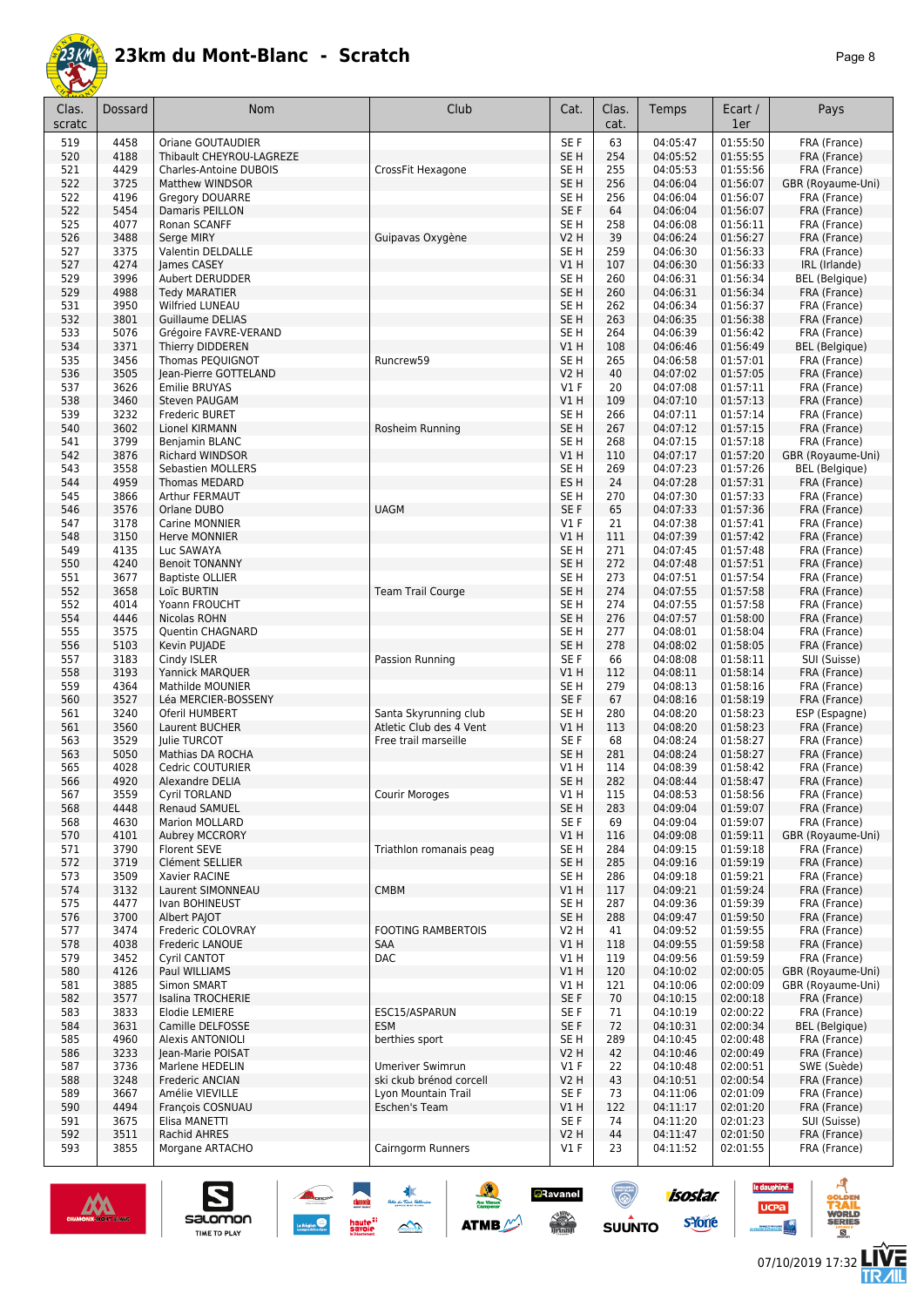

| Clas.      | Dossard      | <b>Nom</b>                                  | Club                              | Cat.                               | Clas.      | Temps                | Ecart /              | Pays                                           |
|------------|--------------|---------------------------------------------|-----------------------------------|------------------------------------|------------|----------------------|----------------------|------------------------------------------------|
| scratc     |              |                                             |                                   |                                    | cat.       |                      | 1er                  |                                                |
| 594        | 3263         | <b>Martijn SCHLEPERS</b>                    | <b>KOOMO</b>                      | SE <sub>H</sub>                    | 290        | 04:11:53             | 02:01:56             | NED (Pays-Bas)                                 |
| 595        | 5117<br>3158 | Thierry JACQUET                             | <b>CORCY ENDURANCE</b>            | <b>V2 H</b>                        | 45         | 04:11:59             | 02:02:02             | FRA (France)                                   |
| 596<br>597 | 3622         | <b>Adrien BARTHES</b><br>Yannick SAUVIAT    | TEAM SPORT2000 MILLAU             | SE <sub>H</sub><br>SE <sub>H</sub> | 291<br>292 | 04:12:00<br>04:12:07 | 02:02:03<br>02:02:10 | FRA (France)<br>FRA (France)                   |
| 598        | 3197         | Pierre VIVET                                | <b>LRDC</b>                       | V3H                                | 7          | 04:12:12             | 02:02:15             | FRA (France)                                   |
| 599        | 3671         | <b>Aurelio MANETTI</b>                      |                                   | V3H                                | 8          | 04:12:14             | 02:02:17             | SUI (Suisse)                                   |
| 600        | 3535         | Julien FOURNIER                             |                                   | SE <sub>H</sub>                    | 293        | 04:12:25             | 02:02:28             | FRA (France)                                   |
| 600        | 4286         | Rebecca BINKS                               |                                   | V1F                                | 24         | 04:12:25             | 02:02:28             | GBR (Royaume-Uni)                              |
| 602        | 4471         | Florent MALBRANCHE                          |                                   | SE <sub>H</sub>                    | 294        | 04:12:34             | 02:02:37             | FRA (France)                                   |
| 603<br>604 | 4535<br>3445 | Benoit KADDOUR<br>Paul DAYEZ                |                                   | SE H<br>SE <sub>H</sub>            | 295<br>296 | 04:12:35<br>04:12:41 | 02:02:38<br>02:02:44 | FRA (France)<br>FRA (France)                   |
| 605        | 4508         | Nicolas POUPON                              | <b>Pichet Michel</b>              | VIH                                | 123        | 04:12:54             | 02:02:57             | FRA (France)                                   |
| 606        | 3958         | David BLIN                                  |                                   | V1 H                               | 124        | 04:13:21             | 02:03:24             | FRA (France)                                   |
| 606        | 4172         | Thomas SADOUL                               |                                   | SE <sub>H</sub>                    | 297        | 04:13:21             | 02:03:24             | FRA (France)                                   |
| 608        | 5014         | Romaric MICHON                              |                                   | SE <sub>H</sub>                    | 298        | 04:13:30             | 02:03:33             | FRA (France)                                   |
| 609        | 4285         | Karine BRON                                 |                                   | $VI$ F                             | 25         | 04:13:32             | 02:03:35             | FRA (France)                                   |
| 610<br>611 | 5003<br>3926 | Chris MEIJER<br>Kinnon BRASH                | Road to Glory 23                  | SE H<br>SE <sub>H</sub>            | 299<br>300 | 04:13:33<br>04:14:07 | 02:03:36<br>02:04:10 | NED (Pays-Bas)<br>NZL (Nouvelle-               |
|            |              |                                             |                                   |                                    |            |                      |                      | Zélande)                                       |
| 611        | 4987         | Benoît LECLERCQ                             |                                   | SE <sub>H</sub>                    | 300        | 04:14:07             | 02:04:10             | FRA (France)                                   |
| 613        | 4051         | <b>Glenn WHITTAKER</b>                      | <b>BARLICK FELL RUNNERS</b>       | <b>V2 H</b>                        | 46         | 04:14:11             | 02:04:14             | GBR (Royaume-Uni)                              |
| 614        | 4518         | Claire LACOSTE                              |                                   | SE F                               | 75         | 04:14:12             | 02:04:15             | FRA (France)                                   |
| 615        | 3703         | Isabelle PONTVIANNE                         | Athéltisme Metz Métropo           | V2F                                | 6          | 04:14:16             | 02:04:19             | FRA (France)                                   |
| 615        | 4156<br>3457 | Charles LAMARCHE                            |                                   | V2 H<br>SE <sub>H</sub>            | 47<br>302  | 04:14:16             | 02:04:19<br>02:04:21 | FRA (France)                                   |
| 617<br>618 | 3820         | Nicolas WEYMANN<br>Frederic KLEIN           | OLI-COACHING                      | V1 H                               | 125        | 04:14:18<br>04:14:20 | 02:04:23             | FRA (France)<br>FRA (France)                   |
| 619        | 3189         | Philippe BRUNET                             | LA RONDE DE CHAVANOD              | <b>V2 H</b>                        | 48         | 04:14:22             | 02:04:25             | FRA (France)                                   |
| 620        | 3454         | Grégoire FLORA                              |                                   | V1 H                               | 126        | 04:14:26             | 02:04:29             | FRA (France)                                   |
| 620        | 4333         | Anne-Sophie CUVILLIER                       | <b>RCArras Athlétisme</b>         | SE F                               | 76         | 04:14:26             | 02:04:29             | FRA (France)                                   |
| 622        | 3812         | Nathalie DODANE                             | Montbéliard Marathon              | $VI$ F                             | 26         | 04:14:29             | 02:04:32             | FRA (France)                                   |
| 623        | 3733         | Julie MICHEL                                | RUNCREW59                         | SE F                               | 77         | 04:14:34             | 02:04:37             | FRA (France)                                   |
| 624<br>625 | 5101<br>3538 | Alain GIORDANA<br>Laurence KUSTER           | Team Ecrins Hautes Alpe<br>Run'In | <b>V2 H</b><br>$VI$ F              | 49<br>27   | 04:14:41<br>04:15:08 | 02:04:44<br>02:05:11 | FRA (France)<br>FRA (France)                   |
| 625        | 4432         | Frederic PONTIER                            | team run'in                       | V1 H                               | 127        | 04:15:08             | 02:05:11             | FRA (France)                                   |
| 627        | 4501         | Clara DELACROIX                             | Lyon Mountain Trail               | SE F                               | 78         | 04:15:09             | 02:05:12             | FRA (France)                                   |
| 628        | 3859         | Alain FRACHEBOIS                            | TEAM COATCHING +                  | V3H                                | 9          | 04:15:12             | 02:05:15             | FRA (France)                                   |
| 629        | 4974         | Aldric TROUABAL                             |                                   | SE <sub>H</sub>                    | 303        | 04:15:29             | 02:05:32             | FRA (France)                                   |
| 630        | 4474         | Ewen LEBLAIS                                |                                   | V1 H                               | 128        | 04:15:33             | 02:05:36             | FRA (France)                                   |
| 631<br>632 | 3607<br>4401 | Fe VALVEKENS<br>Marine DELORME              | AMAR                              | $VI$ F<br>SE F                     | 28<br>79   | 04:15:43<br>04:15:46 | 02:05:46<br>02:05:49 | FRA (France)<br>FRA (France)                   |
| 633        | 4045         | <b>Guillaume SERRES</b>                     |                                   | V1 H                               | 129        | 04:15:50             | 02:05:53             | FRA (France)                                   |
| 634        | 3545         | Mathieu LEFEBVRE                            | Athlétic Club des 4 ven           | V1 H                               | 130        | 04:15:52             | 02:05:55             | FRA (France)                                   |
| 635        | 4391         | Zeliha BENSETTI                             |                                   | SE F                               | 80         | 04:16:03             | 02:06:06             | FRA (France)                                   |
| 636        | 3884         | Christophe TAYMANS                          |                                   | V1 H                               | 131        | 04:16:04             | 02:06:07             | <b>BEL</b> (Belgique)                          |
| 637<br>637 | 3418<br>3909 | Matthias GILLIJNS<br>Neirynck GUNTER        | <b>EIZER</b>                      | V1H<br>V1 H                        | 132<br>132 | 04:16:05<br>04:16:05 | 02:06:08<br>02:06:08 | <b>BEL</b> (Belgique)<br><b>BEL</b> (Belgique) |
| 639        | 3571         | Alexandra COMTE                             |                                   | $VI$ F                             | 29         | 04:16:14             | 02:06:17             | FRA (France)                                   |
| 640        | 3224         | Raphaël RANZONI                             |                                   | SE <sub>H</sub>                    | 304        | 04:16:15             | 02:06:18             | FRA (France)                                   |
| 641        | 3275         | Abdeslem HAOUNI                             |                                   | SE H                               | 305        | 04:16:16             | 02:06:19             | FRA (France)                                   |
| 642        | 4814         | Cédric JADEAU                               | EMHM                              | SE <sub>H</sub>                    | 306        | 04:16:17             | 02:06:20             | FRA (France)                                   |
| 643        | 3786         | <b>Manon PAGNIEZ</b>                        | ExpaTRIés                         | SE F                               | 81         | 04:16:24             | 02:06:27             | FRA (France)                                   |
| 644<br>645 | 5196<br>3256 | Fanny DROZ-VINCENT<br><b>Steve MCCUSKER</b> | <b>ESSS</b>                       | ES F<br>SE H                       | 7<br>307   | 04:16:38<br>04:16:42 | 02:06:41<br>02:06:45 | FRA (France)<br>GBR (Royaume-Uni)              |
| 646        | 3821         | Charline DUPORT                             | Metz Triathlon                    | SE F                               | 82         | 04:16:44             | 02:06:47             | FRA (France)                                   |
| 646        | 4005         | Thomas DUPORT                               |                                   | SE H                               | 308        | 04:16:44             | 02:06:47             | FRA (France)                                   |
| 648        | 4039         | <b>Francois MARTIN</b>                      | Club de trail le Coureu           | V2 H                               | 50         | 04:16:47             | 02:06:50             | CAN (Canada)                                   |
| 648        | 4500         | Frédéric JACQUEMIN                          | Compagnons                        | V1 H                               | 134        | 04:16:47             | 02:06:50             | <b>BEL</b> (Belgique)                          |
| 650        | 3246         | Maurice NOGRAY                              |                                   | V2 H                               | 51         | 04:16:57             | 02:07:00             | FRA (France)                                   |
| 651<br>652 | 3614<br>3591 | Cecile VERNIER<br>Pierre-Yves DELPECH       |                                   | $VI$ F<br>SE <sub>H</sub>          | 30<br>309  | 04:17:05<br>04:17:07 | 02:07:08<br>02:07:10 | FRA (France)<br>FRA (France)                   |
| 653        | 3168         | Cyril BRISSARD                              |                                   | <b>V2 H</b>                        | 52         | 04:17:09             | 02:07:12             | FRA (France)                                   |
| 654        | 3610         | Amélie BRAU                                 | Running plus                      | SE F                               | 83         | 04:17:15             | 02:07:18             | <b>BEL</b> (Belgique)                          |
| 655        | 4251         | Alexander BROWNING                          | none                              | SE H                               | 310        | 04:17:18             | 02:07:21             | GBR (Royaume-Uni)                              |
| 656        | 4407         | <b>Tiffany LANDALE</b>                      | None                              | SE F                               | 84         | 04:17:19             | 02:07:22             | GBR (Royaume-Uni)                              |
| 657        | 3634         | Tom SMITH                                   |                                   | V3H                                | 10         | 04:17:21             | 02:07:24             | GBR (Royaume-Uni)                              |
| 658        | 4567         | Johann DUBOIS                               |                                   | SE H                               | 311        | 04:17:29             | 02:07:32             | FRA (France)                                   |
| 659<br>660 | 4293<br>4447 | Justine HOLVOET<br>Antoine VIGNERON         | Runcrew59                         | SE F<br>SE <sub>H</sub>            | 85<br>312  | 04:17:33<br>04:17:34 | 02:07:36<br>02:07:37 | FRA (France)<br>FRA (France)                   |
| 661        | 3448         | Jean-Baptiste MASSON                        | <b>COURIR A POISY</b>             | SE <sub>H</sub>                    | 313        | 04:17:40             | 02:07:43             | FRA (France)                                   |
| 662        | 4012         | Amaury GUERBOIS                             |                                   | ES <sub>H</sub>                    | 25         | 04:17:43             | 02:07:46             | FRA (France)                                   |
| 663        | 4097         | Pierluigi DELLA TORRE                       |                                   | V2 H                               | 53         | 04:17:44             | 02:07:47             | SUI (Suisse)                                   |
| 664        | 3533         | Laurent CECCARELLI                          | Co Campile                        | SE <sub>H</sub>                    | 314        | 04:17:47             | 02:07:50             | FRA (France)                                   |
| 665        | 3692         | Cecile TAUZIN                               | RunCrew59                         | SE F                               | 86         | 04:17:53             | 02:07:56             | FRA (France)                                   |
| 666        | 3422<br>4634 | Henri Pierre PERRIN                         |                                   | V1 H                               | 135<br>11  | 04:17:58             | 02:08:01             | FRA (France)                                   |
| 667        |              | Xavier BOHINEUST                            |                                   | V3H                                |            | 04:18:01             | 02:08:04             | FRA (France)                                   |

 $*$ 

 $\rightarrow$ 

ATMB



S

salomon

TIME TO PLAY

**isostar** 

sYone

(@)

 $su\overset{\bullet}{\mathsf{unro}}$ 

**aRavanel** 

**SENIOR** 

le dauphiné...

**UCPa** 

*<u>Antibook</u>* 



ه

 $\overline{a}$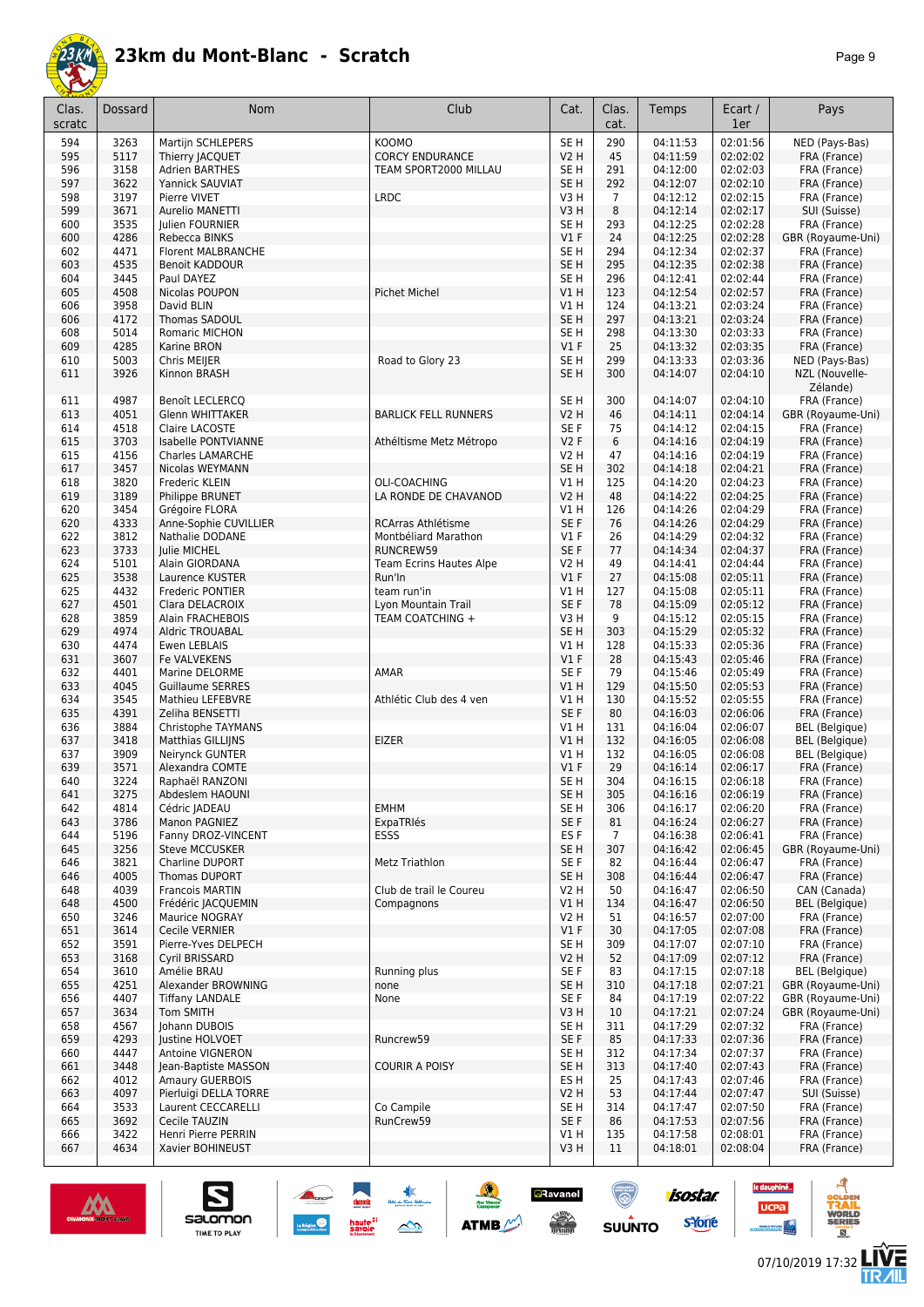

| 'age |  |
|------|--|
|------|--|

| Clas.<br>scratc | Dossard      | <b>Nom</b>                                    | Club                              | Cat.                    | Clas.<br>cat.  | Temps                | Ecart /<br>1er       | Pays                                 |
|-----------------|--------------|-----------------------------------------------|-----------------------------------|-------------------------|----------------|----------------------|----------------------|--------------------------------------|
| 668             | 5407         | James CUNNINGHAM                              |                                   | <b>V2 H</b>             | 54             | 04:18:14             | 02:08:17             | GBR (Royaume-Uni)                    |
| 669             | 3699         | Ludovic PLATARET                              | LES RAISINS DU TRAIL              | SE <sub>H</sub>         | 315            | 04:18:18             | 02:08:21             | FRA (France)                         |
| 669             | 4483         | Romain GEOFFRAY                               | Les raisins du trail              | SE H                    | 315            | 04:18:18             | 02:08:21             | FRA (France)                         |
| 671             | 3185         | Nicole ANSERMET                               | CABroyard / One Two Tri           | SE F                    | 87             | 04:18:20             | 02:08:23             | SUI (Suisse)                         |
| 672             | 3780         | Inês MONTEIRO                                 | Kaninos                           | SE F                    | 88             | 04:18:22             | 02:08:25             | POR (Portugal)                       |
| 673<br>674      | 4422<br>4528 | Debra ROSSOUW<br>Caroline ZINCK               | SAINT RAPHAEL TRIATHLON           | SE F<br>$VI$ F          | 89<br>31       | 04:18:24<br>04:18:31 | 02:08:27<br>02:08:34 | RSA (Afrique du Sud)<br>FRA (France) |
| 675             | 3825         | Sarah CORNEY                                  |                                   | $VI$ F                  | 32             | 04:18:37             | 02:08:40             | GBR (Royaume-Uni)                    |
| 676             | 5132         | Laurene FELIX                                 |                                   | SE F                    | 90             | 04:18:40             | 02:08:43             | FRA (France)                         |
| 677             | 4370         | Rebecca OMNES                                 |                                   | SE F                    | 91             | 04:18:42             | 02:08:45             | FRA (France)                         |
| 678             | 4693         | Antoine BOUCHER                               |                                   | ES <sub>H</sub>         | 26             | 04:18:43             | 02:08:46             | FRA (France)                         |
| 679             | 4469         | Diane SELY                                    | Antwerp Athteltics                | SE F                    | 92             | 04:18:53             | 02:08:56             | <b>BEL</b> (Belgique)                |
| 680             | 3507         | <b>Artak KHATCHATRYAN</b>                     |                                   | SE <sub>H</sub>         | 317            | 04:19:05             | 02:09:08             | ARM (Arménie)                        |
| 681             | 4190         | <b>Thierry LEROY</b>                          |                                   | SE <sub>H</sub>         | 318            | 04:19:07             | 02:09:10             | FRA (France)                         |
| 682             | 3727         | Christophe MAULAVE                            | adidas runners paris              | V1 H                    | 136            | 04:19:09             | 02:09:12             | FRA (France)                         |
| 683<br>684      | 4665<br>3503 | Magali TOUZELLIER<br>Sophie BUSNEL            | <b>RBR</b><br><b>SALEVE TRAIL</b> | SE F<br>$VI$ F          | 93<br>33       | 04:19:12<br>04:19:14 | 02:09:15<br>02:09:17 | FRA (France)<br>FRA (France)         |
| 685             | 3783         | <b>Emmanuel FIRBAL</b>                        |                                   | SE <sub>H</sub>         | 319            | 04:19:21             | 02:09:24             | FRA (France)                         |
| 686             | 3724         | Julie GUIET                                   | <b>ESL Francheville</b>           | SE F                    | 94             | 04:19:23             | 02:09:26             | FRA (France)                         |
| 687             | 3766         | Sebastien HULOT                               |                                   | V1H                     | 137            | 04:19:27             | 02:09:30             | FRA (France)                         |
| 688             | 3921         | Rémy RAPHAEL                                  | Courir à Lyon                     | SE H                    | 320            | 04:19:31             | 02:09:34             | FRA (France)                         |
| 689             | 4968         | Cedric LAMBERT                                |                                   | SE <sub>H</sub>         | 321            | 04:19:34             | 02:09:37             | FRA (France)                         |
| 690             | 5017         | Julien ROLLET                                 |                                   | SE H                    | 322            | 04:19:40             | 02:09:43             | FRA (France)                         |
| 691             | 3361         | Olivier GREMAUD                               | CA Treyvaux                       | SE <sub>H</sub>         | 323            | 04:19:43             | 02:09:46             | SUI (Suisse)                         |
| 692             | 3219         | Cédrix ACADINE                                |                                   | V1H                     | 138            | 04:19:47             | 02:09:50             | FRA (France)                         |
| 693<br>694      | 4527<br>4790 | <b>Nathalie PRESEGUER</b>                     | Maguelone jogging                 | $VI$ F<br>SE F          | 34<br>95       | 04:19:48             | 02:09:51<br>02:09:52 | FRA (France)                         |
| 695             | 3646         | Jessie GIRARD<br><b>Florian PLAISANCE</b>     |                                   | SE <sub>H</sub>         | 324            | 04:19:49<br>04:19:50 | 02:09:53             | FRA (France)<br>FRA (France)         |
| 696             | 3764         | Jérôme GALSTER                                |                                   | SE H                    | 325            | 04:20:01             | 02:10:04             | SUI (Suisse)                         |
| 697             | 3769         | Sven DETURCK                                  |                                   | SE <sub>H</sub>         | 326            | 04:20:17             | 02:10:20             | <b>BEL</b> (Belgique)                |
| 698             | 4189         | Alexandre LUC                                 |                                   | SE <sub>H</sub>         | 327            | 04:20:19             | 02:10:22             | <b>BEL</b> (Belgique)                |
| 699             | 4531         | Elodie GREGOIRE                               |                                   | SE F                    | 96             | 04:20:21             | 02:10:24             | FRA (France)                         |
| 700             | 3835         | Emma BOWEN                                    |                                   | V2F                     | $\overline{7}$ | 04:20:23             | 02:10:26             | GBR (Royaume-Uni)                    |
| 701             | 4008         | Jean-Gerard NICOLLIER                         |                                   | SE <sub>H</sub>         | 328            | 04:20:29             | 02:10:32             | FRA (France)                         |
| 702             | 3707         | Thomas NUSSBAUMER                             | Run TC Marly                      | V1H                     | 139            | 04:20:41             | 02:10:44             | FRA (France)                         |
| 702<br>704      | 4120<br>3749 | Ioannis Savva KYRIACOU                        |                                   | SE <sub>H</sub><br>SE F | 329<br>97      | 04:20:41<br>04:20:56 | 02:10:44<br>02:10:59 | RSA (Afrique du Sud)                 |
| 704             | 4180         | Nona ROMANI RODES<br>Carlos ROMANI BLANCAFORT |                                   | V3H                     | 12             | 04:20:56             | 02:10:59             | ESP (Espagne)<br>ESP (Espagne)       |
| 706             | 4010         | Antoine PICOT                                 |                                   | SE <sub>H</sub>         | 330            | 04:21:09             | 02:11:12             | FRA (France)                         |
| 707             | 3681         | François Xavier BOICHUT                       | Dole athlétique club              | V2 H                    | 55             | 04:21:17             | 02:11:20             | FRA (France)                         |
| 708             | 4466         | <b>Fabien MORENO</b>                          |                                   | SE H                    | 331            | 04:21:21             | 02:11:24             | FRA (France)                         |
| 709             | 3645         | Stephan MAZARGUIL                             | TEAM TRAIL CHALONS                | V1H                     | 140            | 04:21:27             | 02:11:30             | FRA (France)                         |
| 710             | 3450         | <b>Taf HERZI</b>                              | Anières bouge                     | <b>V2 H</b>             | 56             | 04:21:35             | 02:11:38             | SUI (Suisse)                         |
| 711             | 4104         | Mathieu SOUCHET                               |                                   | SE <sub>H</sub>         | 332            | 04:21:36             | 02:11:39             | FRA (France)                         |
| 712<br>713      | 3869<br>3279 | Aurelie KERVRAN<br>Carl VINCENT               |                                   | SE F<br>SE <sub>H</sub> | 98<br>333      | 04:21:39<br>04:21:40 | 02:11:42<br>02:11:43 | FRA (France)<br>GBR (Royaume-Uni)    |
| 714             | 3203         | Anne-Claire BOOTZ                             | US CRETEIL TRIATHLON              | SE <sub>F</sub>         | 99             | 04:21:48             | 02:11:51             | FRA (France)                         |
| 715             | 3701         | Sarah GALLOIS                                 |                                   | SE F                    | 100            | 04:21:50             | 02:11:53             | FRA (France)                         |
| 716             | 5158         | Isabelle MIGNON                               |                                   | SE F                    | 101            | 04:21:52             | 02:11:55             | FRA (France)                         |
| 717             | 4047         | <b>Bruno CIDALE</b>                           |                                   | SE <sub>H</sub>         | 334            | 04:21:54             | 02:11:57             | FRA (France)                         |
| 718             | 3664         | Laurent LOISEL                                | Saône Mont d'Or Nature            | V2 H                    | 57             | 04:22:02             | 02:12:05             | FRA (France)                         |
| 719             | 4380         | Sophie REMY                                   |                                   | SE F                    | 102            | 04:22:06             | 02:12:09             | FRA (France)                         |
| 720             | 3229         | <b>Trevor INGRAM</b>                          | Fulham Running Club               | V1 H                    | 141            | 04:22:09             | 02:12:12             | GBR (Royaume-Uni)                    |
| 720             | 4534         | Katherine ELMORE-JONES                        |                                   | $VI$ F                  | 35             | 04:22:09             | 02:12:12             | GBR (Royaume-Uni)                    |
| 722<br>723      | 4056<br>3242 | <b>Bertrand ZAPPALA</b><br>Aurelien SAUFFROY  | Les Mectons/Amb Uglow             | V1 H<br>SE <sub>H</sub> | 142<br>335     | 04:22:19<br>04:22:22 | 02:12:22<br>02:12:25 | BEL (Belgique)<br>FRA (France)       |
| 724             | 3689         | Jerome FRELING                                | as caluire athlétisme             | V2 H                    | 58             | 04:22:32             | 02:12:35             | FRA (France)                         |
| 725             | 3473         | Thierry PINGEON                               |                                   | VIH                     | 143            | 04:22:42             | 02:12:45             | FRA (France)                         |
| 726             | 4491         | Didier COUCHOUD                               |                                   | V2 H                    | 59             | 04:23:02             | 02:13:05             | FRA (France)                         |
| 727             | 4457         | Vincent YAUMARATH                             |                                   | SE <sub>H</sub>         | 336            | 04:23:18             | 02:13:21             | FRA (France)                         |
| 728             | 3543         | Jonathan CLARE                                |                                   | V3 H                    | 13             | 04:23:27             | 02:13:30             | GBR (Royaume-Uni)                    |
| 729             | 5077         | Abraham HULST                                 | <b>KOOMO</b>                      | SE <sub>H</sub>         | 337            | 04:23:36             | 02:13:39             | NED (Pays-Bas)                       |
| 730             | 3777         | Mathieu HASPESLAGH                            | Alticube                          | SE H                    | 338            | 04:23:40             | 02:13:43             | <b>BEL</b> (Belgique)                |
| 731             | 4369         | Bernadette SONNIER                            |                                   | V3F                     | $\mathbf{1}$   | 04:23:50             | 02:13:53             | FRA (France)                         |
| 732<br>733      | 4555<br>3632 | Pierre KIRTEN<br>Nicolas BERRY                | Natu'Run                          | SE H<br>V1H             | 339<br>144     | 04:23:56<br>04:23:58 | 02:13:59<br>02:14:01 | BEL (Belgique)<br>FRA (France)       |
| 734             | 5247         | Christina MORGANTI                            |                                   | V2F                     | 8              | 04:24:10             | 02:14:13             | USA (Etats-Unis)                     |
| 735             | 3542         | Jean-Baptiste MARQ                            |                                   | <b>V2 H</b>             | 60             | 04:24:14             | 02:14:17             | FRA (France)                         |
| 736             | 4276         | <b>Geoffroy TIMMERMANS</b>                    |                                   | SE H                    | 340            | 04:24:16             | 02:14:19             | <b>BEL</b> (Belgique)                |
| 737             | 5172         | Gayle PATTERSON                               | Monacotri                         | $VI$ F                  | 36             | 04:24:17             | 02:14:20             | MON (Monaco)                         |
| 738             | 3291         | Michael SMALLEY                               |                                   | V1 H                    | 145            | 04:24:18             | 02:14:21             | GBR (Royaume-Uni)                    |
| 739             | 4387         | Frederique SALMERON                           |                                   | V2F                     | 9              | 04:24:28             | 02:14:31             | FRA (France)                         |
| 740             | 4207         | Paul BARCELONNE                               |                                   | SE H                    | 341            | 04:24:29             | 02:14:32             | FRA (France)                         |
| 741<br>742      | 4532<br>3544 | Aurélie WANDERS<br>Dimitri TREVISIOL          | <b>VERT 2 CHABLIS</b>             | SE F<br>SE H            | 103<br>342     | 04:24:33<br>04:24:38 | 02:14:36<br>02:14:41 | SUI (Suisse)<br>FRA (France)         |
|                 |              |                                               |                                   |                         |                |                      |                      |                                      |



 $\n \ \, \underbrace{\sum\limits_{\text{SALOMOM}}$ 

**ANGEL 1989** 

 $\frac{1}{2}$ 

**ATMB** 

**a**Ravanel

 $\frac{1}{\sqrt{2}}$ 

ۿ

**SUUNTO** 

**Concrete** 

 $\underbrace{\qquad \qquad }_{\text{Lagrange}}\bigotimes$ 

**LIVE<br>TR***A***IL** 

**UCPa** 

**isostar** 

svone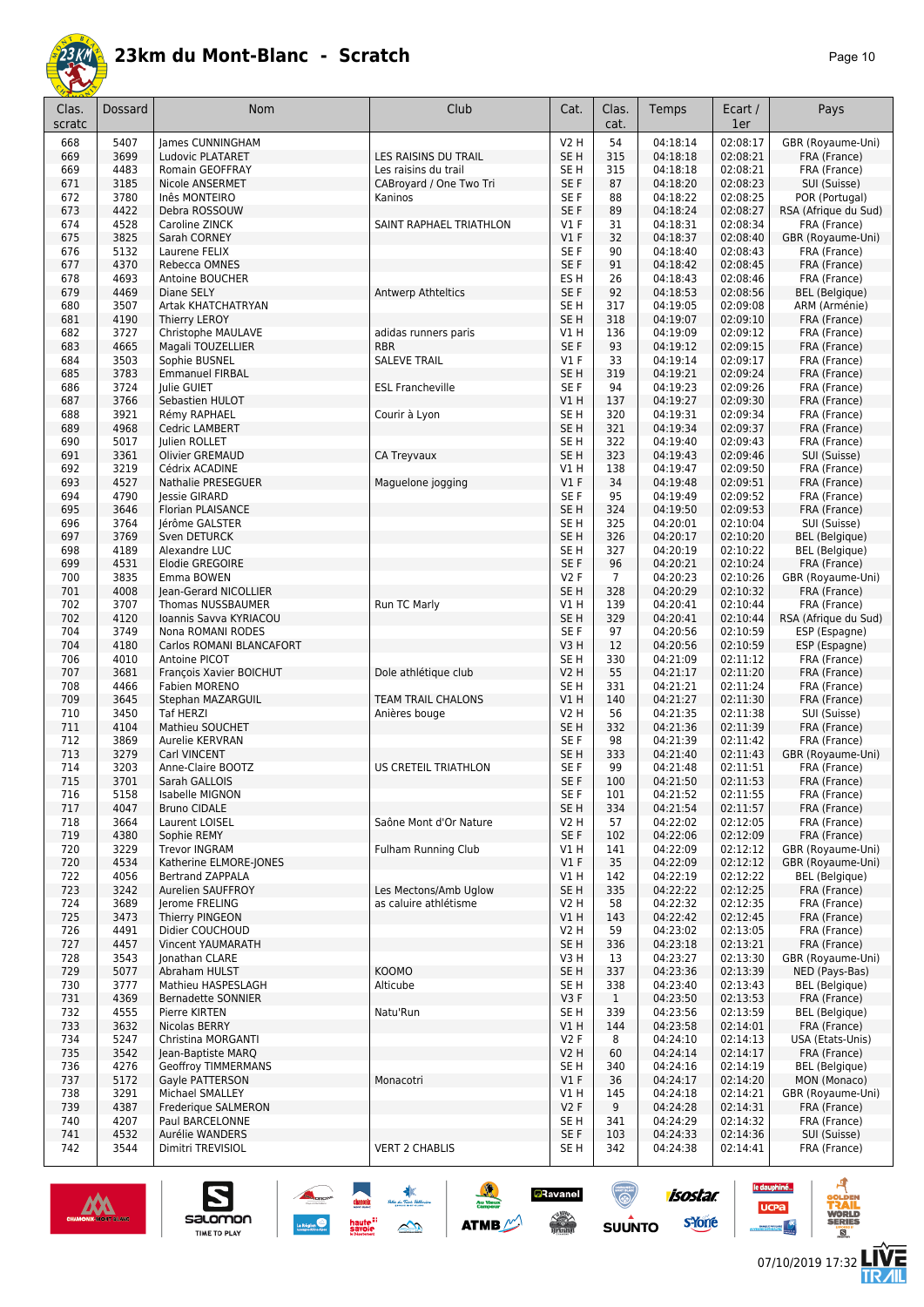

| age |  |  |
|-----|--|--|
|-----|--|--|

| Clas.<br>scratc | Dossard      | <b>Nom</b>                                 | Club                          | Cat.                               | Clas.<br>cat. | Temps                | Ecart /<br>1er       | Pays                            |
|-----------------|--------------|--------------------------------------------|-------------------------------|------------------------------------|---------------|----------------------|----------------------|---------------------------------|
| 743             | 5136         | Jennifer MUYLAERT-BRUNET                   |                               | SE <sub>F</sub>                    | 104           | 04:24:46             | 02:14:49             | FRA (France)                    |
| 744             | 4209         | Laurent CORDIER                            | <b>FAUCIGNY ATHLETIC CLUB</b> | <b>V2 H</b>                        | 61            | 04:24:49             | 02:14:52             | FRA (France)                    |
| 745             | 4103         | Xavier THOMAS                              | <b>AC Dampicourt</b>          | VIH                                | 146           | 04:24:50             | 02:14:53             | <b>BEL</b> (Belgique)           |
| 746             | 5192         | Fiona DAY                                  | <b>Hillingdon Triathletes</b> | V1F                                | 37            | 04:25:03             | 02:15:06             | GBR (Royaume-Uni)               |
| 747             | 4470<br>4492 | David EXCOFFIER                            |                               | V1 H                               | 147<br>105    | 04:25:13             | 02:15:16<br>02:15:29 | FRA (France)                    |
| 748<br>749      | 4393         | Laure GAILLARD<br>Axelle DUJARDIN          |                               | SE <sub>F</sub><br>ES <sub>F</sub> | 8             | 04:25:26<br>04:25:27 | 02:15:30             | FRA (France)<br>FRA (France)    |
| 750             | 4220         | Marc PARRET                                |                               | V2 H                               | 62            | 04:25:36             | 02:15:39             | FRA (France)                    |
| 751             | 3716         | Yury VORONTSOV                             |                               | SE H                               | 343           | 04:25:38             | 02:15:41             | RUS (Russie)                    |
| 752             | 4544         | Louise PATOIS                              | APERAM                        | ES <sub>F</sub>                    | 9             | 04:25:53             | 02:15:56             | FRA (France)                    |
| 753             | 3882         | <b>Florence DENY</b>                       | Trail in gaume                | $VI$ F                             | 38            | 04:25:55             | 02:15:58             | <b>BEL</b> (Belgique)           |
| 754             | 3676         | Anthony PICON                              |                               | V1 H                               | 148           | 04:26:00             | 02:16:03             | FRA (France)                    |
| 755             | 4456         | Annabelle FERRAND                          |                               | SE <sub>F</sub>                    | 106           | 04:26:12             | 02:16:15             | FRA (France)                    |
| 756<br>756      | 3957<br>4453 | Virginie CHEVRIOT<br>Armelle HILLION       | <b>VSOP OZOIR</b>             | SE <sub>F</sub><br>$VI$ F          | 107<br>39     | 04:26:13<br>04:26:13 | 02:16:16<br>02:16:16 | FRA (France)<br>FRA (France)    |
| 756             | 4484         | Hon Koon JEONG                             |                               | V1H                                | 149           | 04:26:13             | 02:16:16             | FRA (France)                    |
| 756             | 5082         | <b>Bertrand EGLER</b>                      |                               | V2 H                               | 63            | 04:26:13             | 02:16:16             | FRA (France)                    |
| 760             | 3763         | <b>Justine MARGUET</b>                     |                               | SE <sub>F</sub>                    | 108           | 04:26:16             | 02:16:19             | FRA (France)                    |
| 760             | 4041         | Arthur-Hippolyte MICHAUT                   |                               | ES H                               | 27            | 04:26:16             | 02:16:19             | FRA (France)                    |
| 762             | 3181         | Jean Michel AUCHER                         |                               | V3H                                | 14            | 04:26:29             | 02:16:32             | FRA (France)                    |
| 762             | 4042         | Nicholas TINGLEY                           |                               | V2 H                               | 64            | 04:26:29             | 02:16:32             | CAN (Canada)                    |
| 764             | 4052         | Frédéric ROY                               |                               | V1H                                | 150           | 04:26:31             | 02:16:34             | FRA (France)                    |
| 765<br>766      | 5402<br>5022 | Nicolas DUMONT<br>André GRUENWALD          | G-Force                       | V1 H<br>SE <sub>H</sub>            | 151<br>344    | 04:26:35<br>04:26:36 | 02:16:38<br>02:16:39 | FRA (France)<br>GER (Allemagne) |
| 767             | 5111         | David HOLMES                               |                               | SE H                               | 345           | 04:26:38             | 02:16:41             | IRL (Irlande)                   |
| 768             | 4550         | Alex GUIGNAND                              | Team Traileurs Stéphano       | V3H                                | 15            | 04:26:39             | 02:16:42             | FRA (France)                    |
| 769             | 3814         | Myriam COMBET                              | LEVALLOIS SC                  | <b>V2F</b>                         | 10            | 04:26:41             | 02:16:44             | FRA (France)                    |
| 770             | 3199         | Frederic ZACCHI                            |                               | SE <sub>H</sub>                    | 346           | 04:26:58             | 02:17:01             | FRA (France)                    |
| 771             | 5335         | Marina LOBATO                              |                               | SE <sub>F</sub>                    | 109           | 04:27:00             | 02:17:03             | ESP (Espagne)                   |
| 772             | 4589         | Nicolas FULCRAND                           |                               | V1H                                | 152           | 04:27:03             | 02:17:06             | FRA (France)                    |
| 772             | 4783         | Roland VOELKERER                           |                               | V1 H                               | 152           | 04:27:03             | 02:17:06             | AUT (Autriche)                  |
| 774             | 3471<br>4497 | Cédric DOROT                               | Paris Université Club         | V1 H<br>SE <sub>F</sub>            | 154<br>110    | 04:27:08             | 02:17:11             | FRA (France)                    |
| 775<br>776      | 4545         | Cecile MENAGER<br>Gérald MAGAT             | Courir à poisy                | V1H                                | 155           | 04:27:13<br>04:27:16 | 02:17:16<br>02:17:19 | FRA (France)<br>FRA (France)    |
| 776             | 4792         | Anne GIRARD                                | <b>RUN MOLS</b>               | $VI$ F                             | 40            | 04:27:16             | 02:17:19             | FRA (France)                    |
| 778             | 5286         | Lydie RABEYRIN SAGNARD                     |                               | SE F                               | 111           | 04:27:18             | 02:17:21             | FRA (France)                    |
| 779             | 3477         | Alexandre DARRE                            | Chenove triathlon             | V1 H                               | 156           | 04:27:20             | 02:17:23             | FRA (France)                    |
| 780             | 3466         | <b>Franck NASSIF</b>                       | <b>SC CHÂTEAURENARD</b>       | SE <sub>H</sub>                    | 347           | 04:27:34             | 02:17:37             | FRA (France)                    |
| 781             | 3624         | Ophelie LAFFUGE                            |                               | SE F                               | 112           | 04:27:40             | 02:17:43             | FRA (France)                    |
| 782             | 3730         | Alan CHAUVIN                               |                               | SE <sub>H</sub>                    | 348           | 04:27:48             | 02:17:51             | FRA (France)                    |
| 783<br>783      | 3753<br>4506 | Virginie DUQUENOY<br><b>Olivier SEGALL</b> | bqc                           | $VI$ F                             | 41<br>157     | 04:27:54             | 02:17:57<br>02:17:57 | FRA (France)                    |
| 785             | 4514         | Thorsten CHRISTIANSSON                     | <b>IDQ</b>                    | V1 H<br>V1 H                       | 158           | 04:27:54<br>04:27:55 | 02:17:58             | FRA (France)<br>SUI (Suisse)    |
| 786             | 4454         | Stephane JACQUARD                          |                               | V1H                                | 159           | 04:28:02             | 02:18:05             | FRA (France)                    |
| 787             | 5053         | Doug STACEY                                | <b>East Cornwall Harriers</b> | V1 H                               | 160           | 04:28:09             | 02:18:12             | GBR (Royaume-Uni)               |
| 787             | 5198         | <b>Hayley STACEY</b>                       | <b>East Cornwall Harriers</b> | $VI$ F                             | 42            | 04:28:09             | 02:18:12             | GBR (Royaume-Uni)               |
| 789             | 3350         | Eric RAEPSAET                              | Faucigny athletic club        | V1 H                               | 161           | 04:28:10             | 02:18:13             | FRA (France)                    |
| 790             | 4552         | Lionel GODDAERT                            | jogging aventure roncqu       | <b>V2 H</b>                        | 65            | 04:28:11             | 02:18:14             | FRA (France)                    |
| 791             | 3896         | <b>Florence MORIN</b>                      | usp jooging                   | <b>V2F</b>                         | 11            | 04:28:13             | 02:18:16             | FRA (France)                    |
| 792             | 3308<br>4092 | Jessica LINDSTROM BATTLE<br>Oscar MAZZA    |                               | V2F<br>V2 H                        | 12<br>66      | 04:28:24<br>04:28:25 | 02:18:27<br>02:18:28 | SUI (Suisse)<br>SUI (Suisse)    |
| 793<br>794      | 4217         | Sabri REGGABI                              |                               | SE <sub>H</sub>                    | 349           | 04:28:31             | 02:18:34             | FRA (France)                    |
| 794             | 5058         | Alexandre ROVELLA                          |                               | SE H                               | 349           | 04:28:31             | 02:18:34             | FRA (France)                    |
| 796             | 4569         | Nicholas DAY                               |                               | <b>V2 H</b>                        | 67            | 04:28:40             | 02:18:43             | GBR (Royaume-Uni)               |
| 797             | 4182         | Thomas SANTORELLI                          | TRI METZ                      | SE H                               | 351           | 04:28:59             | 02:19:02             | FRA (France)                    |
| 798             | 5259         | Céline STEINER                             |                               | SE F                               | 113           | 04:29:02             | 02:19:05             | FRA (France)                    |
| 799             | 3791         | Pierre REY-MILLET                          |                               | V2 H                               | 68            | 04:29:04             | 02:19:07             | FRA (France)                    |
| 799             | 4379         | Pauline HOGENKAMP                          |                               | SE <sub>F</sub>                    | 114           | 04:29:04             | 02:19:07             | NED (Pays-Bas)                  |
| 799<br>802      | 4455<br>3711 | Carole COLLE<br>Laure PELLETIER            | <b>RT20</b><br>DOLE AC        | $VI$ F<br>SE F                     | 43<br>115     | 04:29:04<br>04:29:05 | 02:19:07<br>02:19:08 | FRA (France)<br>FRA (France)    |
| 802             | 3758         | Valerie MAROTTE                            | DOLE AC                       | <b>V2F</b>                         | 13            | 04:29:05             | 02:19:08             | FRA (France)                    |
| 804             | 5468         | Emma LAWREY                                |                               | V1F                                | 44            | 04:29:27             | 02:19:30             | NZL (Nouvelle-<br>Zélande)      |
| 805             | 3828         | Simon PIPER                                |                               | VIH                                | 162           | 04:29:32             | 02:19:35             | GBR (Royaume-Uni)               |
| 806             | 3683         | Julie D'HONDT                              | ATHLETIC CLUB DES 4 VEN       | SE F                               | 116           | 04:29:33             | 02:19:36             | FRA (France)                    |
| 807             | 4588         | Thibaut SCHUMACHER                         |                               | SE H                               | 352           | 04:29:46             | 02:19:49             | FRA (France)                    |
| 808<br>809      | 4169<br>4464 | Stéphane MOUKVOZ<br>Julien VIGNE           |                               | V2 H<br>V1 H                       | 69            | 04:29:55             | 02:19:58             | FRA (France)<br>FRA (France)    |
| 810             | 4132         | <b>Maurits GRUNBAUER</b>                   | Road to glory 23              | SE H                               | 163<br>353    | 04:30:12<br>04:30:13 | 02:20:15<br>02:20:16 | NED (Pays-Bas)                  |
| 811             | 3747         | Guillaume PRIVAT                           |                               | SE H                               | 354           | 04:30:16             | 02:20:19             | SUI (Suisse)                    |
| 811             | 4661         | <b>Franck TINELLE</b>                      |                               | <b>V2 H</b>                        | 70            | 04:30:16             | 02:20:19             | FRA (France)                    |
| 813             | 5199         | Masa KLEMENCIC                             |                               | SE F                               | 117           | 04:30:25             | 02:20:28             | SLO (Slovénie)                  |
| 814             | 4163         | Frédéric MEERTENS                          | Team will's                   | V1 H                               | 164           | 04:30:33             | 02:20:36             | <b>BEL</b> (Belgique)           |
| 815             | 4489         | Valérie WEBER                              | EGMA - ASPTT Mulhouse         | SE <sub>F</sub>                    | 118           | 04:30:35             | 02:20:38             | FRA (France)                    |
| 816             | 4164         | Miguel SILVA                               |                               | V1H                                | 165           | 04:30:37             | 02:20:40             | FRA (France)                    |

an and the second second.<br>Second the first second second second in the second second second second second second second second second se

 $\sum_{i=1}^{n}$ 

haute<sup>::</sup><br>savoie



 $\sum_{\text{SALOMOM}}$ 

 $\begin{picture}(20,10) \put(0,0){\line(1,0){10}} \put(10,0){\line(1,0){10}} \put(10,0){\line(1,0){10}} \put(10,0){\line(1,0){10}} \put(10,0){\line(1,0){10}} \put(10,0){\line(1,0){10}} \put(10,0){\line(1,0){10}} \put(10,0){\line(1,0){10}} \put(10,0){\line(1,0){10}} \put(10,0){\line(1,0){10}} \put(10,0){\line(1,0){10}} \put(10,0){\line(1$ 

ø

**LĪŸĒ<br>TR***A***IL** 

isostar.

sYone

 $su\overset{\bullet}{\mathsf{unro}}$ 

**a**Ravanel

 $\frac{1}{\sqrt{2}}$ 

**Lating** 

**ATMB**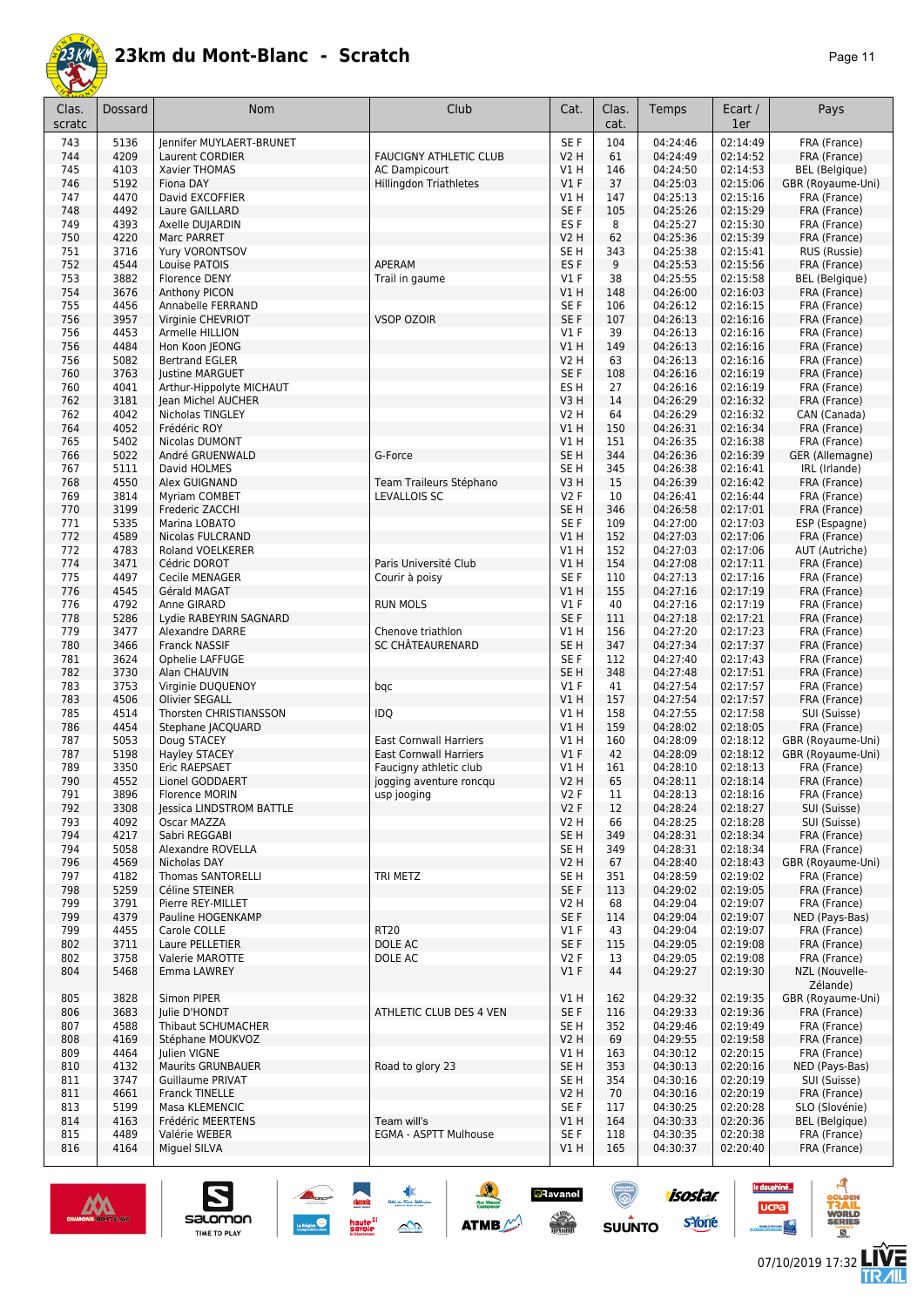

| Clas.<br>scratc | Dossard      | Nom                                   | Club                                | Cat.                               | Clas.<br>cat. | Temps                | Ecart /<br>1er       | Pays                                  |
|-----------------|--------------|---------------------------------------|-------------------------------------|------------------------------------|---------------|----------------------|----------------------|---------------------------------------|
| 817             | 4958         | Paul LELY                             |                                     | ES <sub>H</sub>                    | 28            | 04:30:45             | 02:20:48             | FRA (France)                          |
| 818             | 3665         | Philippe REBERT                       | D'Ranner Andolsheim                 | <b>V2 H</b>                        | 71            | 04:30:48             | 02:20:51             | FRA (France)                          |
| 819             | 3617         | Gilles DUBOCLARD                      |                                     | V2 H                               | 72            | 04:30:55             | 02:20:58             | FRA (France)                          |
| 820             | 3616         | Philippe BARTOLINI                    | <b>CE CIAT</b>                      | <b>V2 H</b>                        | 73            | 04:30:56             | 02:20:59             | FRA (France)                          |
| 820             | 3669         | Katie ALLISON                         |                                     | SE F                               | 119           | 04:30:56             | 02:20:59             | GBR (Royaume-Uni)                     |
| 822             | 3417         | Nadia OUDOT                           | Teysalpi                            | SE F                               | 120           | 04:31:22             | 02:21:25             | FRA (France)                          |
| 822<br>824      | 4004<br>3985 | Xavier SERAFIN<br>Damien HEUMANN      |                                     | V1H<br>SE <sub>H</sub>             | 166<br>355    | 04:31:22<br>04:31:24 | 02:21:25<br>02:21:27 | FRA (France)<br>FRA (France)          |
| 825             | 5012         | Clément CROZETIERE                    | les vosg'runners<br><b>JOG BRUZ</b> | SE H                               | 356           | 04:31:32             | 02:21:35             | FRA (France)                          |
| 826             | 4505         | Charlotte NAUD                        |                                     | SE F                               | 121           | 04:31:53             | 02:21:56             | FRA (France)                          |
| 827             | 4009         | Thomas LITTLE                         |                                     | <b>V2 H</b>                        | 74            | 04:31:57             | 02:22:00             | CAN (Canada)                          |
| 828             | 3662         | Jean-Philippe JEANNIN                 |                                     | V1H                                | 167           | 04:32:14             | 02:22:17             | FRA (France)                          |
| 828             | 3663         | Edwige JEANNIN                        |                                     | $VI$ F                             | 45            | 04:32:14             | 02:22:17             | FRA (France)                          |
| 830             | 4713         | Perrine JEANROY                       |                                     | SE F                               | 122           | 04:32:15             | 02:22:18             | FRA (France)                          |
| 831             | 5190         | Abir HELAL                            | <b>TEAM TRAIL</b>                   | SE <sub>F</sub>                    | 123           | 04:32:21             | 02:22:24             | TUN (Tunisie)                         |
| 832             | 3819         | <b>Geraldine CORDONNIER</b>           | Endurance 65                        | $VI$ F                             | 46            | 04:32:29             | 02:22:32             | FRA (France)                          |
| 833             | 4957         | Christina LO PRESTI                   |                                     | SE <sub>H</sub>                    | 357           | 04:32:30             | 02:22:33             | <b>BEL</b> (Belgique)                 |
| 834             | 3657         | Simon PUGET                           | Sancerre-Running                    | VIH                                | 168           | 04:32:33             | 02:22:36             | FRA (France)                          |
| 834<br>834      | 5109<br>5236 | Clément FAGOT<br><b>Astrid MANTEL</b> |                                     | SE <sub>H</sub><br>SE F            | 358<br>124    | 04:32:33<br>04:32:33 | 02:22:36<br>02:22:36 | FRA (France)<br>FRA (France)          |
| 837             | 4259         | Jean-Louis LECHERF                    |                                     | SE <sub>H</sub>                    | 359           | 04:32:35             | 02:22:38             | FRA (France)                          |
| 838             | 3804         | Helena GASPAR                         |                                     | V2F                                | 14            | 04:32:42             | 02:22:45             | SUI (Suisse)                          |
| 839             | 4221         | Alain PASSIEU                         | <b>NUTS</b>                         | V3H                                | 16            | 04:32:43             | 02:22:46             | FRA (France)                          |
| 839             | 4566         | Stephane HEUZE                        |                                     | V1H                                | 169           | 04:32:43             | 02:22:46             | FRA (France)                          |
| 841             | 4766         | Carole JEONG                          |                                     | $VI$ F                             | 47            | 04:32:52             | 02:22:55             | FRA (France)                          |
| 842             | 5030         | Mehdi GHAFGHAF                        | Zatoleffe                           | V1H                                | 170           | 04:32:53             | 02:22:56             | <b>BEL</b> (Belgique)                 |
| 843             | 3336         | Michel BENIGNI                        | <b>Hospitaliers Toulon</b>          | V2 H                               | 75            | 04:32:56             | 02:22:59             | FRA (France)                          |
| 843             | 3844         | Magali BERCHICHE                      |                                     | $VI$ F                             | 48            | 04:32:56             | 02:22:59             | FRA (France)                          |
| 845             | 3194         | Lizzie CURRIE                         |                                     | $VI$ F                             | 49            | 04:32:57             | 02:23:00             | GBR (Royaume-Uni)                     |
| 845             | 3297         | Kate SMYTH                            |                                     | $VI$ F                             | 49            | 04:32:57             | 02:23:00             | AUS (Australie)                       |
| 847             | 4443         | Jens BAMMEL                           |                                     | <b>V2 H</b>                        | 76            | 04:32:58             | 02:23:01             | GER (Allemagne)                       |
| 848             | 4738         | Florence COUSTILLAC                   | free trail marseille                | SE F                               | 125           | 04:32:59             | 02:23:02             | FRA (France)                          |
| 848<br>850      | 4973<br>3802 | <b>Joyce MARATIER</b><br>Camille PAGE | <b>SPAC</b>                         | SE <sub>H</sub><br>SE F            | 360<br>126    | 04:32:59<br>04:33:00 | 02:23:02<br>02:23:03 | FRA (France)<br>FRA (France)          |
| 851             | 5147         | Adele MORNAS                          |                                     | SE F                               | 127           | 04:33:01             | 02:23:04             | FRA (France)                          |
| 852             | 4203         | Najim RICHA                           |                                     | SE <sub>H</sub>                    | 361           | 04:33:04             | 02:23:07             | FRA (France)                          |
| 853             | 4666         | Wayne GIBSON                          |                                     | V1H                                | 171           | 04:33:05             | 02:23:08             | GBR (Royaume-Uni)                     |
| 854             | 3768         | <b>Frederic PEETERS</b>               | Zatopek Namur                       | <b>V1 H</b>                        | 172           | 04:33:06             | 02:23:09             | <b>BEL</b> (Belgique)                 |
| 854             | 5165         | Isabelle MORIANI                      |                                     | $VI$ F                             | 51            | 04:33:06             | 02:23:09             | <b>BEL</b> (Belgique)                 |
| 856             | 4280         | Carlos CAVALCANTI                     |                                     | <b>V2 H</b>                        | 77            | 04:33:10             | 02:23:13             | BRA (Brésil)                          |
| 857             | 4325         | Katie MATTHEWS                        |                                     | SE F                               | 128           | 04:33:15             | 02:23:18             | GBR (Royaume-Uni)                     |
| 858             | 4185         | Benjamin JAEGGI                       |                                     | SE H                               | 362           | 04:33:34             | 02:23:37             | SUI (Suisse)                          |
| 859             | 4687         | Clémence SENGER                       |                                     | SE F                               | 129           | 04:33:35             | 02:23:38             | FRA (France)                          |
| 860             | 4748         | Pauline DE SAINT JULIEN               |                                     | $VI$ F                             | 52            | 04:33:36             | 02:23:39             | FRA (France)                          |
| 861<br>862      | 4214<br>4020 | Maxime LAMY<br>Ed FLOOD               | <b>EVOSSI</b>                       | SE <sub>H</sub><br>SE <sub>H</sub> | 363<br>364    | 04:33:41<br>04:33:47 | 02:23:44<br>02:23:50 | FRA (France)<br>GBR (Royaume-Uni)     |
| 863             | 4245         | <b>Thierry SIVERA</b>                 |                                     | V2 H                               | 78            | 04:33:51             | 02:23:54             | FRA (France)                          |
| 864             | 4161         | Samuel MUON                           | Non                                 | VIH                                | 173           | 04:33:52             | 02:23:55             | FRA (France)                          |
| 865             | 4980         | Jerôme REYNAUD                        |                                     | SE H                               | 365           | 04:33:53             | 02:23:56             | FRA (France)                          |
| 865             | 4986         | Olivier GAZAGNES                      |                                     | SE <sub>H</sub>                    | 365           | 04:33:53             | 02:23:56             | FRA (France)                          |
| 865             | 5281         | Ludovic ERBEIA                        |                                     | V1H                                | 174           | 04:33:53             | 02:23:56             | FRA (France)                          |
| 868             | 4085         | Thierry LE IEUNE                      | Lampaul Plouarzel                   | V1H                                | 175           | 04:33:58             | 02:24:01             | FRA (France)                          |
| 869             | 5038         | Alain FONTENEAU                       |                                     | V2 H                               | 79            | 04:34:02             | 02:24:05             | FRA (France)                          |
| 870             | 4298         | Graciella BADAIRE                     | Orsay Triathlon                     | SE F                               | 130           | 04:34:04             | 02:24:07             | FRA (France)                          |
| 871             | 3593         | Gabin MOREAU                          |                                     | SE H                               | 367           | 04:34:05             | 02:24:08             | FRA (France)                          |
| 871             | 3720         | Dessa WILLIE<br><b>Gael MARTIN</b>    | Run The Alps                        | V <sub>2</sub> F                   | 15            | 04:34:05             | 02:24:08             | USA (Etats-Unis)                      |
| 873<br>874      | 3750<br>4673 | Jérôme VERVIER                        |                                     | SE H<br>SE <sub>H</sub>            | 368<br>369    | 04:34:07<br>04:34:09 | 02:24:10<br>02:24:12 | FRA (France)<br><b>BEL</b> (Belgique) |
| 875             | 3295         | Hollie RYDER                          | Aberdare Valley Amateur             | SE F                               | 131           | 04:34:11             | 02:24:14             | GBR (Royaume-Uni)                     |
| 876             | 3455         | Aude RODUIT                           |                                     | SE F                               | 132           | 04:34:16             | 02:24:19             | SUI (Suisse)                          |
| 877             | 3847         | Nicolas RODARIE                       | S/L FRANCHEVILLE AC                 | <b>V2 H</b>                        | 80            | 04:34:17             | 02:24:20             | FRA (France)                          |
| 878             | 3765         | Benjamin VILLEDIEU                    | ESL FRANCHEVILLE AC                 | V1 H                               | 176           | 04:34:18             | 02:24:21             | FRA (France)                          |
| 878             | 4507         | Céline LEROY                          | Stade de Vanves                     | SE F                               | 133           | 04:34:18             | 02:24:21             | FRA (France)                          |
| 880             | 4512         | Gaël SCHORKOPS                        |                                     | SE <sub>H</sub>                    | 370           | 04:34:20             | 02:24:23             | <b>BEL</b> (Belgique)                 |
| 881             | 5305         | Eugénie STRAUMANN                     |                                     | SE F                               | 134           | 04:34:22             | 02:24:25             | FRA (France)                          |
| 882             | 3695         | Pascal BENOTTI                        | <b>LRDC</b>                         | V2 H                               | 81            | 04:34:27             | 02:24:30             | FRA (France)                          |
| 883             | 4998         | Hugo BENAMARA                         |                                     | SE H                               | 371           | 04:34:31             | 02:24:34             | FRA (France)                          |
| 884             | 4301         | Maëva REZEAU                          |                                     | SE F                               | 135           | 04:34:32             | 02:24:35             | FRA (France)                          |
| 885             | 3523         | Artur DA SILVA                        | Uac morestel                        | V2 H                               | 82            | 04:34:35             | 02:24:38             | FRA (France)                          |
| 886<br>887      | 4586<br>5113 | Farid BELGUERMI<br>Hugo LE STRADIC    |                                     | V3H<br>SE H                        | 17<br>372     | 04:34:37<br>04:34:39 | 02:24:40<br>02:24:42 | FRA (France)<br>FRA (France)          |
| 888             | 4024         | Rafal COFUR                           |                                     | V1H                                | 177           | 04:34:42             | 02:24:45             | POL (Pologne)                         |
| 889             | 5206         | Alice PELLETIER                       |                                     | SE F                               | 136           | 04:34:44             | 02:24:47             | FRA (France)                          |
| 890             | 4970         | <b>Mattias CARLSSON</b>               |                                     | V1H                                | 178           | 04:34:52             | 02:24:55             | SWE (Suède)                           |
| 891             | 5427         | Cédric BIENAIME                       |                                     | V1 H                               | 179           | 04:34:53             | 02:24:56             | FRA (France)                          |

惠

 $\rightarrow$ 

 $\frac{1}{2}$ 

**ATMB** 

**a**Ravanel

**SERVICE** 

<u>(ම)</u>

 $su\overset{\bullet}{\mathsf{unro}}$ 



S

Salomon

le dauphiné...

**UCPa** 

C

isostar.

**s**Yone

ه

**LIVE<br>TR***A***IL**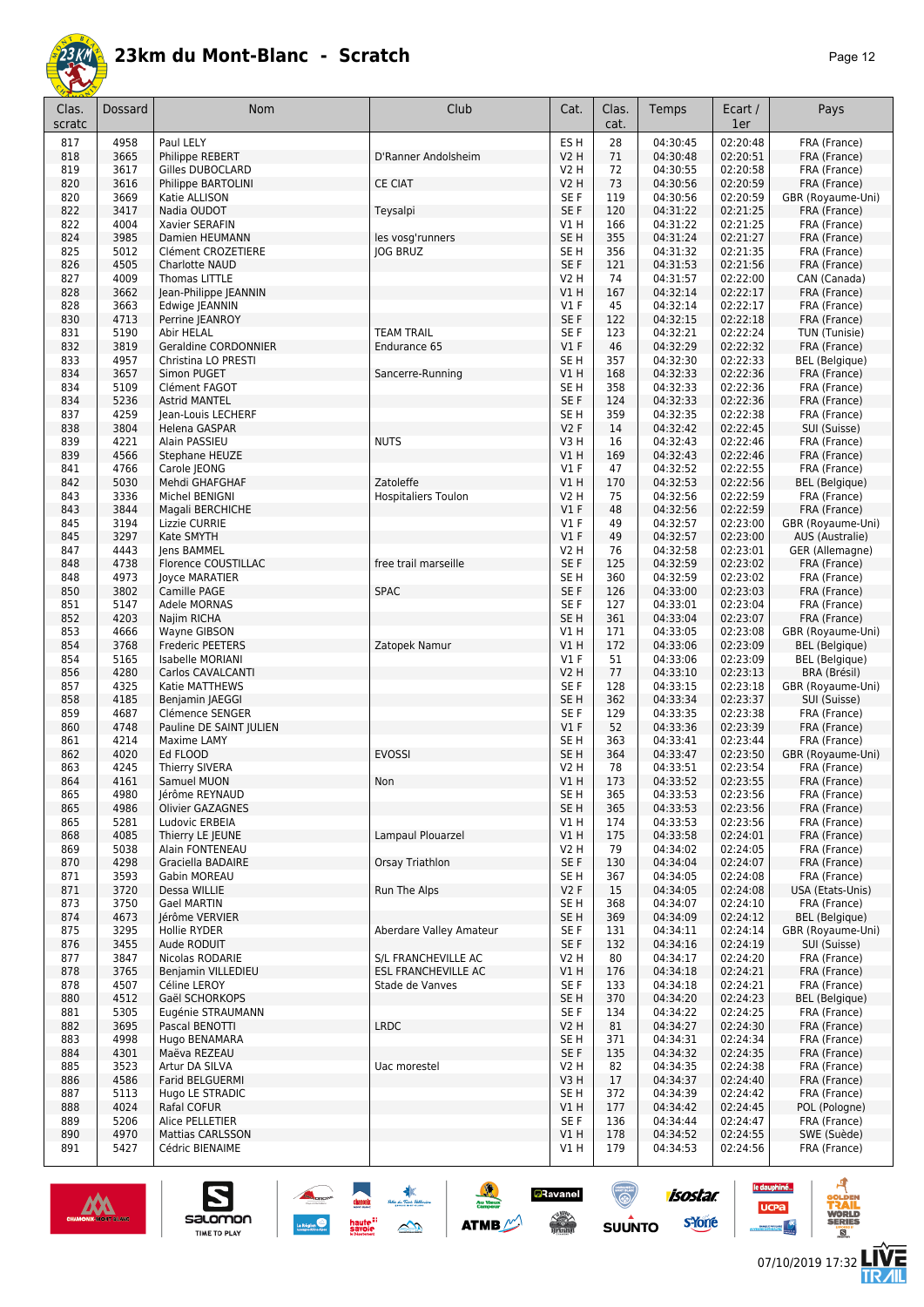

| Clas.<br>scratc | <b>Dossard</b> | <b>Nom</b>                                | Club                                      | Cat.                               | Clas.<br>cat. | Temps                | Ecart /<br>1er       | Pays                              |
|-----------------|----------------|-------------------------------------------|-------------------------------------------|------------------------------------|---------------|----------------------|----------------------|-----------------------------------|
| 892             | 3196           | Yann CHIFFOLEAU                           |                                           | V1H                                | 180           | 04:34:54             | 02:24:57             | FRA (France)                      |
| 893             | 3744           | Jean Marc PETITJEAN                       | <b>CMBM</b>                               | <b>V2 H</b>                        | 83            | 04:34:55             | 02:24:58             | FRA (France)                      |
| 894             | 3531           | Pierre MAUREL                             |                                           | V1 H                               | 181           | 04:34:56             | 02:24:59             | FRA (France)                      |
| 895<br>896      | 4315<br>4000   | Liv Karin Soevik JOHNSEN<br>Julien TURROC |                                           | V1F<br>V1 H                        | 53<br>182     | 04:34:57<br>04:35:00 | 02:25:00<br>02:25:03 | NOR (Norvège)<br>FRA (France)     |
| 896             | 4511           | <b>Bastien LOUGUET</b>                    |                                           | SE <sub>H</sub>                    | 373           | 04:35:00             | 02:25:03             | FRA (France)                      |
| 898             | 4449           | Loïc SOTTAS                               |                                           | SE <sub>H</sub>                    | 374           | 04:35:01             | 02:25:04             | SUI (Suisse)                      |
| 898             | 5201           | <b>Tiphaine DESCOMBES</b>                 |                                           | SE F                               | 137           | 04:35:01             | 02:25:04             | SUI (Suisse)                      |
| 900             | 5102           | Cyril LEFEBVRE                            |                                           | SE <sub>H</sub>                    | 375           | 04:35:03             | 02:25:06             | FRA (France)                      |
| 901             | 3907           | Severine TRIOULEYRE                       | Comb bagneux                              | V1F                                | 54            | 04:35:11             | 02:25:14             | FRA (France)                      |
| 902<br>903      | 4383<br>3690   | Chine WELSCH<br>Camille LECOINTE          |                                           | SE F<br>SE <sub>H</sub>            | 138<br>376    | 04:35:12<br>04:35:13 | 02:25:15<br>02:25:16 | FRA (France)<br>FRA (France)      |
| 903             | 4254           | Pierre DANIEAU                            |                                           | SE <sub>H</sub>                    | 376           | 04:35:13             | 02:25:16             | FRA (France)                      |
| 905             | 4481           | Maxime GRATACAP                           |                                           | SE <sub>H</sub>                    | 378           | 04:35:14             | 02:25:17             | FRA (France)                      |
| 906             | 4253           | Valentin PAIRAULT                         |                                           | SE H                               | 379           | 04:35:19             | 02:25:22             | FRA (France)                      |
| 907             | 5224           | Marie Christine LEGLISE                   |                                           | V2F                                | 16            | 04:35:27             | 02:25:30             | FRA (France)                      |
| 908             | 4585           | Anne-Sophie AHR                           |                                           | $VI$ F                             | 55            | 04:35:30             | 02:25:33             | FRA (France)                      |
| 909             | 3620           | Daniela VENDRAMI                          | Club des Sports                           | <b>V2F</b>                         | 17            | 04:35:31             | 02:25:34             | SUI (Suisse)                      |
| 910<br>911      | 4176<br>3782   | Peter LUNDEN<br><b>Bertrand ODIEVRE</b>   | Runacademy                                | <b>V2 H</b><br>SE <sub>H</sub>     | 84<br>380     | 04:35:37<br>04:35:38 | 02:25:40<br>02:25:41 | SWE (Suède)<br>FRA (France)       |
| 912             | 4858           | <b>Justine ARSAC</b>                      |                                           | SE <sub>F</sub>                    | 139           | 04:35:39             | 02:25:42             | FRA (France)                      |
| 913             | 4283           | <b>Helene LANTOINE</b>                    | Run in maroilles                          | SE F                               | 140           | 04:35:41             | 02:25:44             | FRA (France)                      |
| 914             | 5073           | Andrew DESBOROUGH                         |                                           | V2 H                               | 85            | 04:35:54             | 02:25:57             | GBR (Royaume-Uni)                 |
| 915             | 3792           | Laurence TRECANI                          | <b>LRDC</b>                               | $VI$ F                             | 56            | 04:36:09             | 02:26:12             | FRA (France)                      |
| 916             | 3773           | <b>Ariane PANNETIER</b>                   | <b>LRDC</b>                               | <b>V2F</b>                         | 18            | 04:36:10             | 02:26:13             | FRA (France)                      |
| 917             | 4323           | Elodie HAMELIN                            | Orsay triathlon                           | SE <sub>F</sub>                    | 141           | 04:36:14             | 02:26:17             | FRA (France)                      |
| 918<br>919      | 3600           | <b>Fabrice REGNIER</b>                    |                                           | V1H                                | 183           | 04:36:15             | 02:26:18             | FRA (France)<br>FRA (France)      |
| 920             | 4348<br>3715   | Camille ROCHE<br><b>Coraline SARRON</b>   | CA ORSAY TRIATHLON<br>Varappe et Montagne | SE <sub>F</sub><br>SE <sub>F</sub> | 142<br>143    | 04:36:20<br>04:36:23 | 02:26:23<br>02:26:26 | FRA (France)                      |
| 921             | 3731           | <b>Arnaud PIALAT</b>                      | <b>NUTS</b>                               | SE <sub>H</sub>                    | 381           | 04:36:34             | 02:26:37             | FRA (France)                      |
| 922             | 4782           | Jan NAHLIK                                | <b>Total Vital</b>                        | SE H                               | 382           | 04:36:36             | 02:26:39             | CZE (République<br>tchèque)       |
| 923             | 3269           | <b>Emmanuel LAVIGNE</b>                   | <b>AC DAMPICOUT</b>                       | V2 H                               | 86            | 04:36:38             | 02:26:41             | <b>BEL</b> (Belgique)             |
| 924             | 3755           | <b>Maximilien CHAPET</b>                  |                                           | SE H                               | 383           | 04:36:48             | 02:26:51             | FRA (France)                      |
| 925             | 3735           | Nina NICHTERWITZ                          |                                           | SE <sub>F</sub>                    | 144           | 04:36:51             | 02:26:54             | FRA (France)                      |
| 926             | 3659           | <b>Guillaume BELLON</b>                   | <b>COS RENAULT LARDY</b>                  | V1 H                               | 184           | 04:36:55             | 02:26:58             | FRA (France)                      |
| 927             | 3875           | Ange VELEZ                                |                                           | V3H                                | 18            | 04:36:57             | 02:27:00             | FRA (France)                      |
| 927<br>929      | 4198<br>3934   | Hugo JURIN<br><b>Lison CHARRIER</b>       |                                           | SE H<br>SE <sub>F</sub>            | 384<br>145    | 04:36:57<br>04:36:58 | 02:27:00<br>02:27:01 | FRA (France)                      |
| 930             | 3227           | <b>Edward HAMPTON-MATTHEWS</b>            |                                           | SE <sub>H</sub>                    | 385           | 04:36:59             | 02:27:02             | FRA (France)<br>GBR (Royaume-Uni) |
| 931             | 3184           | Romain DURRE                              |                                           | SE <sub>H</sub>                    | 386           | 04:37:06             | 02:27:09             | <b>BEL</b> (Belgique)             |
| 932             | 3207           | Didier ABRAHAM                            | usp running trail                         | V2 H                               | 87            | 04:37:18             | 02:27:21             | FRA (France)                      |
| 932             | 4530           | Olivia DUFRESNOY                          |                                           | SE <sub>F</sub>                    | 146           | 04:37:18             | 02:27:21             | FRA (France)                      |
| 934             | 4710           | Etienne OUDOT DE DAINVILLE                |                                           | V1H                                | 185           | 04:37:21             | 02:27:24             | FRA (France)                      |
| 935             | 5081           | <b>Anthony FAUVI</b>                      |                                           | SE <sub>H</sub>                    | 387           | 04:37:26             | 02:27:29             | FRA (France)                      |
| 936<br>937      | 4263<br>4674   | Sylvain MONIER<br>Claude SERON            |                                           | SE <sub>H</sub><br>V3H             | 388<br>19     | 04:37:27             | 02:27:30             | FRA (France)                      |
| 938             | 4068           | Stephane SIMONNET                         |                                           | V1 H                               | 186           | 04:37:29<br>04:37:33 | 02:27:32<br>02:27:36 | BEL (Belgique)<br>FRA (France)    |
| 939             | 4541           | Jeremy HAINSELIN                          | S/L UA MAISONS LAFFITTE                   | SE H                               | 389           | 04:37:34             | 02:27:37             | FRA (France)                      |
| 940             | 4620           | William FARR                              |                                           | V1 H                               | 187           | 04:37:42             | 02:27:45             | GBR (Royaume-Uni)                 |
| 941             | 4562           | Frederic BORREL                           | Mbda sport athlétisme                     | V1 H                               | 188           | 04:37:44             | 02:27:47             | FRA (France)                      |
| 942             | 4706           | Lucy ARNOLD                               |                                           | SE F                               | 147           | 04:37:47             | 02:27:50             | GBR (Royaume-Uni)                 |
| 943             | 4946           | Samuel NAUX                               | runcrew59                                 | SE H                               | 390           | 04:37:54             | 02:27:57             | FRA (France)                      |
| 944             | 4793<br>4824   | lean-Louis IACOUIOT                       | SPIRIDON<br>LE BRUIT QUI COURT            | V2 H<br>SE F                       | 88            | 04:37:55<br>04:37:59 | 02:27:58<br>02:28:02 | FRA (France)<br>GBR (Royaume-Uni) |
| 945<br>946      | 3597           | Laura JUILLET<br>Nicolas DESCHILDRE       |                                           | SE H                               | 148<br>391    | 04:38:01             | 02:28:04             | FRA (France)                      |
| 947             | 3824           | Pascal BROUAYE                            |                                           | V3H                                | 20            | 04:38:07             | 02:28:10             | FRA (France)                      |
| 948             | 4636           | Isabelle DELMOTTE                         |                                           | V2F                                | 19            | 04:38:15             | 02:28:18             | BEL (Belgique)                    |
| 949             | 3836           | Christophe LECHEVIN                       |                                           | SE H                               | 392           | 04:38:17             | 02:28:20             | FRA (France)                      |
| 950             | 4930           | Xavier AUGUSTE                            | <b>CE Transdev Reims</b>                  | V1 H                               | 189           | 04:38:18             | 02:28:21             | FRA (France)                      |
| 951             | 4662           | Geert ZEEMAN                              | Road to Glory 23                          | SE H                               | 393           | 04:38:27             | 02:28:30             | NED (Pays-Bas)                    |
| 951             | 5412           | Peter JACKSON                             | <b>Barlick fellrunners</b>                | V3 H                               | 21            | 04:38:27             | 02:28:30             | GBR (Royaume-Uni)                 |
| 953<br>954      | 4513<br>4278   | Florian PINAUD                            |                                           | SE H                               | 394           | 04:38:31             | 02:28:34<br>02:28:40 | FRA (France)                      |
| 955             | 4655           | <b>Brejke TONY</b><br>Guillaume LUQUEL    | Isostar<br><b>Pichet Michel</b>           | V1 H<br>VIH                        | 190<br>191    | 04:38:37<br>04:38:42 | 02:28:45             | SWE (Suède)<br>FRA (France)       |
| 955             | 4659           | David BISSUEL                             | PICHET MICHEL CLUB                        | V1 H                               | 191           | 04:38:42             | 02:28:45             | FRA (France)                      |
| 957             | 3789           | <b>Fabien STEINER</b>                     |                                           | V1H                                | 193           | 04:38:43             | 02:28:46             | FRA (France)                      |
| 958             | 4025           | Paul NASH                                 |                                           | V1H                                | 194           | 04:38:51             | 02:28:54             | GBR (Royaume-Uni)                 |
| 958             | 4105           | Florian REDING                            |                                           | SE <sub>H</sub>                    | 395           | 04:38:51             | 02:28:54             | FRA (France)                      |
| 960             | 3280           | Ilya SOLDATOV                             |                                           | SE H                               | 396           | 04:38:54             | 02:28:57             | RUS (Russie)                      |
| 961             | 3625           | Caroline BRETON                           |                                           | $VI$ F                             | 57            | 04:39:03             | 02:29:06             | FRA (France)                      |
| 962             | 3813           | Sylvie CHARMASSON                         |                                           | $VI$ F                             | 58            | 04:39:06             | 02:29:09             | FRA (France)                      |
| 963<br>964      | 3822<br>3857   | Helene GAETANI<br>Nicolas GAUTHIER        |                                           | $VI$ F<br>V1 H                     | 59<br>195     | 04:39:15<br>04:39:20 | 02:29:18<br>02:29:23 | FRA (France)<br>FRA (France)      |
| 965             | 4181           | Robert BALLANTYNE                         |                                           | ES H                               | 29            | 04:39:28             | 02:29:31             | GBR (Royaume-Uni)                 |
|                 |                |                                           |                                           |                                    |               |                      |                      |                                   |

東

 $\rightarrow$ 

 $\frac{1}{2}$ 

**ATMB** 

**a**Ravanel

**SERVICE** 

(@)

 $su\overset{\bullet}{\mathsf{unro}}$ 



S

Salomon



isostar.

**s**Yone

le dauphiné...

**UCPa** 

- 4



ه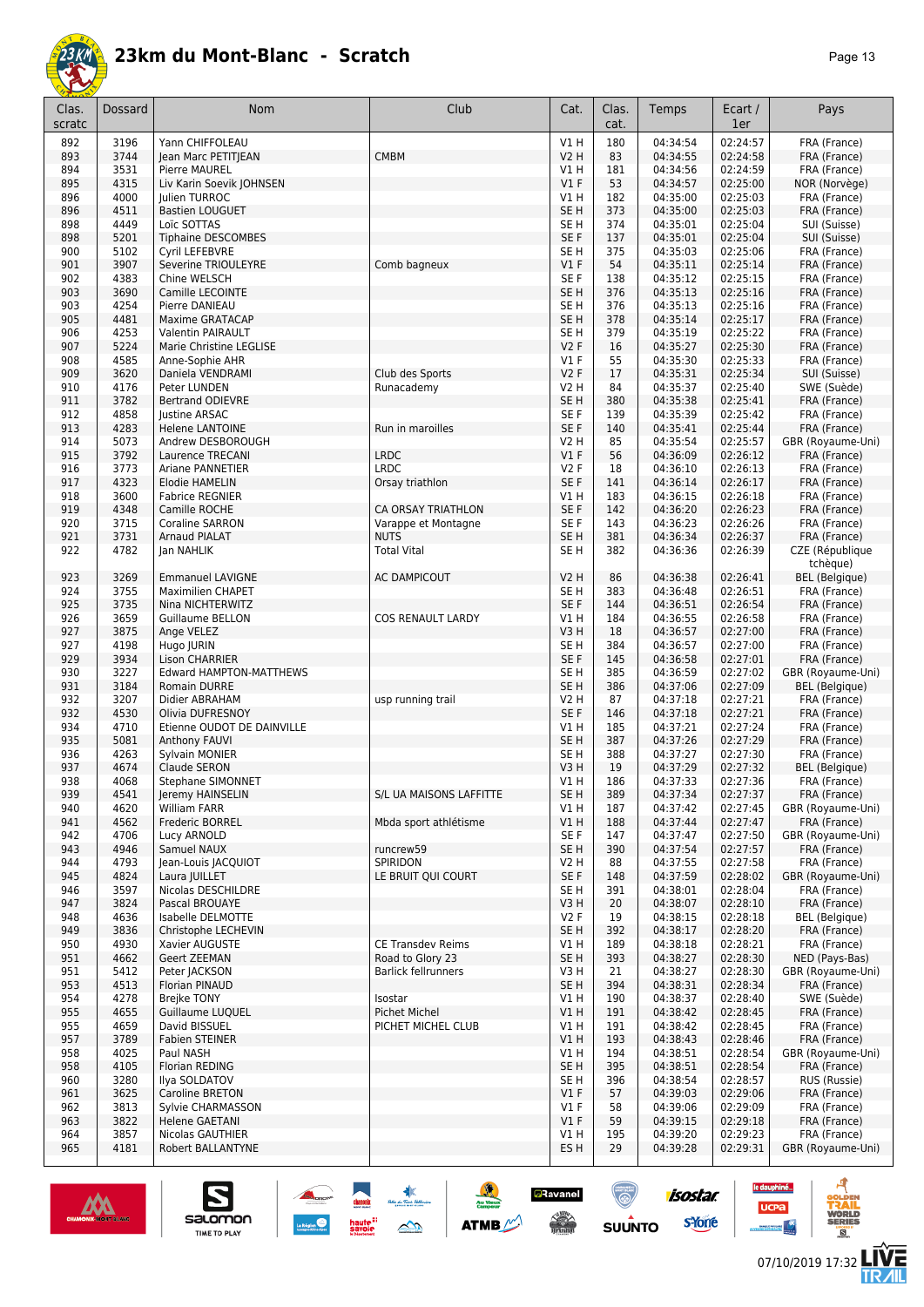

| Clas.<br>scratc | Dossard      | <b>Nom</b>                                 | Club                                            | Cat.                               | Clas.<br>cat. | Temps                | Ecart /<br>1er       | Pays                                     |
|-----------------|--------------|--------------------------------------------|-------------------------------------------------|------------------------------------|---------------|----------------------|----------------------|------------------------------------------|
| 965             | 5481         | Janet BALLANTYNE                           |                                                 | V2F                                | 20            | 04:39:28             | 02:29:31             | GBR (Royaume-Uni)                        |
| 967             | 4559         | Laurence MAGAT                             | CASCOL                                          | $VI$ F                             | 60            | 04:39:32             | 02:29:35             | FRA (France)                             |
| 968             | 3854         | Marianne BIE-OLSEN                         |                                                 | V1 F                               | 61            | 04:39:43             | 02:29:46             | DEN (Danemark)                           |
| 969             | 4605         | Kiara CAPALDI                              |                                                 | SE F                               | 149           | 04:39:44             | 02:29:47             | USA (Etats-Unis)                         |
| 970             | 4981         | <b>Baptiste LICINI</b>                     | LES VOSG'RUNNERS                                | SE H                               | 397           | 04:39:56             | 02:29:59             | FRA (France)                             |
| 971             | 3305<br>3702 | Joska LAKO                                 |                                                 | SE F<br>V1H                        | 150           | 04:39:57             | 02:30:00<br>02:30:01 | NED (Pays-Bas)                           |
| 972<br>972      | 3918         | Zahir REMTOLLA<br>Laurie PUERTOLAS         |                                                 | SE F                               | 196<br>151    | 04:39:58<br>04:39:58 | 02:30:01             | FRA (France)<br>FRA (France)             |
| 974             | 4700         | <b>Barbara HUNTER</b>                      | <b>SRC</b>                                      | $VI$ F                             | 62            | 04:40:02             | 02:30:05             | GBR (Royaume-Uni)                        |
| 975             | 4961         | <b>Arnaud HUILLIN</b>                      |                                                 | SE <sub>H</sub>                    | 398           | 04:40:05             | 02:30:08             | FRA (France)                             |
| 976             | 4548         | Viktoria HAUTKAPPE                         |                                                 | SE <sub>F</sub>                    | 152           | 04:40:07             | 02:30:10             | GER (Allemagne)                          |
| 977             | 3648         | Martine VAUTRIN                            | APERAM                                          | <b>V2F</b>                         | 21            | 04:40:11             | 02:30:14             | FRA (France)                             |
| 978             | 4261         | Jean-Marc STACHOWSKI                       |                                                 | V2 H                               | 89            | 04:40:14             | 02:30:17             | FRA (France)                             |
| 978<br>980      | 4410<br>4147 | Célia STACHOWSKI<br>Sebastien FEUVRIER     | <b>US CAGNES SUR MER</b>                        | SE F<br>V1 H                       | 153<br>197    | 04:40:14<br>04:40:16 | 02:30:17<br>02:30:19 | FRA (France)<br>FRA (France)             |
| 981             | 3530         | Isabelle DA SILVA                          | Uac morestel                                    | <b>V2F</b>                         | 22            | 04:40:17             | 02:30:20             | FRA (France)                             |
| 981             | 3778         | Eric BRUHAT                                |                                                 | V3H                                | 22            | 04:40:17             | 02:30:20             | FRA (France)                             |
| 983             | 4618         | <b>Fabrice PION</b>                        |                                                 | <b>V1 H</b>                        | 198           | 04:40:20             | 02:30:23             | FRA (France)                             |
| 984             | 4445         | <b>Blandine PASSOT</b>                     |                                                 | $VI$ F                             | 63            | 04:40:22             | 02:30:25             | FRA (France)                             |
| 985             | 3823         | <b>Franck BARRANCO</b>                     |                                                 | V1H                                | 199           | 04:40:24             | 02:30:27             | FRA (France)                             |
| 985             | 4332         | Cindy BARRANCO                             |                                                 | $VI$ F                             | 64            | 04:40:24             | 02:30:27             | FRA (France)                             |
| 987             | 4584<br>3682 | Amélie LEZE<br>Pascal BAKES                | <b>Team Goret Trail</b>                         | SE F<br>V2 H                       | 154<br>90     | 04:40:29<br>04:40:36 | 02:30:32<br>02:30:39 | FRA (France)                             |
| 988<br>988      | 3810         | Rémi JURIN                                 |                                                 | SE <sub>H</sub>                    | 399           | 04:40:36             | 02:30:39             | FRA (France)<br>FRA (France)             |
| 990             | 4109         | Songklod JEARANAISIL                       |                                                 | SE <sub>H</sub>                    | 400           | 04:40:41             | 02:30:44             | THA (Thaïlande)                          |
| 991             | 3849         | Emily BILSLAND                             |                                                 | SE F                               | 155           | 04:40:46             | 02:30:49             | GBR (Royaume-Uni)                        |
| 992             | 5437         | Remi CORLIN                                | Le Nez Dedans                                   | V2 H                               | 91            | 04:40:48             | 02:30:51             | FRA (France)                             |
| 993             | 3785         | Marilyn FRANCOIS                           | Trail In gaume                                  | SE F                               | 156           | 04:41:15             | 02:31:18             | <b>BEL</b> (Belgique)                    |
| 994             | 5088         | Julien DAM                                 |                                                 | SE H                               | 401           | 04:41:22             | 02:31:25             | FRA (France)                             |
| 995             | 4060         | Antonin BAL                                |                                                 | SE <sub>H</sub>                    | 402           | 04:41:29             | 02:31:32             | FRA (France)                             |
| 995             | 4061         | Thibault BATHIER                           |                                                 | SE H                               | 402           | 04:41:29             | 02:31:32             | FRA (France)                             |
| 997             | 4011         | Kevin ALLAIS                               | <b>UNILEVER France COURSE</b>                   | SE <sub>H</sub>                    | 404           | 04:41:35             | 02:31:38             | FRA (France)                             |
| 998<br>999      | 4290<br>3213 | Ana PARRA POZO<br>Rémi SZUDRA              |                                                 | SE <sub>F</sub><br>SE <sub>H</sub> | 157<br>405    | 04:41:36<br>04:41:55 | 02:31:39<br>02:31:58 | FRA (France)<br>FRA (France)             |
| 1000            | 3647         | Anne Sophie BOURGEOIS                      |                                                 | SE F                               | 158           | 04:41:56             | 02:31:59             | FRA (France)                             |
| 1000            | 4186         | <b>Benjamin HUBERT</b>                     | police condroz famenne                          | SE <sub>H</sub>                    | 406           | 04:41:56             | 02:31:59             | <b>BEL</b> (Belgique)                    |
| 1002            | 3906         | Pauline SUBRIN                             |                                                 | SE <sub>F</sub>                    | 159           | 04:42:01             | 02:32:04             | FRA (France)                             |
| 1003            | 3818         | Maryse LAMBERT                             | <b>CHL</b>                                      | SE F                               | 160           | 04:42:03             | 02:32:06             | <b>BEL</b> (Belgique)                    |
| 1004            | 3827         | Elba EGEA SENABRE                          |                                                 | SE F                               | 161           | 04:42:05             | 02:32:08             | ESP (Espagne)                            |
| 1005            | 4138         | Patrick LEBRUN                             |                                                 | SE <sub>H</sub>                    | 407           | 04:42:12             | 02:32:15             | FRA (France)                             |
| 1005            | 4580         | Thanh PHAM                                 |                                                 | V1 H                               | 200           | 04:42:12             | 02:32:15             | FRA (France)                             |
| 1007<br>1007    | 3254<br>3596 | Dmitry KOSTYUK<br><b>Gael LE MEHAUTE</b>   |                                                 | SE <sub>H</sub><br>V1 H            | 408<br>201    | 04:42:20<br>04:42:20 | 02:32:23<br>02:32:23 | FRA (France)<br>FRA (France)             |
| 1007            | 4040         | Massimo Fabio ONNIS                        |                                                 | SE <sub>H</sub>                    | 408           | 04:42:20             | 02:32:23             | ITA (Italie)                             |
| 1010            | 3678         | <b>Francois MARTIN</b>                     |                                                 | ES <sub>H</sub>                    | 30            | 04:42:29             | 02:32:32             | FRA (France)                             |
| 1011            | 3853         | <b>Bertrand SAMSON</b>                     |                                                 | SE <sub>H</sub>                    | 410           | 04:42:30             | 02:32:33             | FRA (France)                             |
| 1012            | 3260         | Valentin HENROT                            |                                                 | SE H                               | 411           | 04:42:34             | 02:32:37             | <b>BEL</b> (Belgique)                    |
| 1013            | 4089         | Nicolas ZELKO                              |                                                 | <b>V1 H</b>                        | 202           | 04:42:49             | 02:32:52             | FRA (France)                             |
| 1014            | 4463         | Annick THIERY                              | RT20                                            | $VI$ F                             | 65            | 04:42:51             | 02:32:54             | FRA (France)                             |
| 1015            | 4153         | Julien SERIS                               | US VALENCIENNES ATHLETI                         | SE H                               | 412           | 04:42:55             | 02:32:58             | FRA (France)<br>FRA (France)             |
| 1016<br>1016    | 4434<br>4516 | Pierre ARFOUILLERE<br><b>Tifanie ALVES</b> | <b>COURIR A LYON</b><br><b>ESL FRANCHEVILLE</b> | SE H<br>SE F                       | 413<br>162    | 04:42:57<br>04:42:57 | 02:33:00<br>02:33:00 | FRA (France)                             |
| 1018            | 3187         | Philippe CAILLEUX                          |                                                 | V2 H                               | 92            | 04:43:00             | 02:33:03             | FRA (France)                             |
| 1018            | 3314         | Delphine FAVIER                            | Macadam07                                       | SE F                               | 163           | 04:43:00             | 02:33:03             | FRA (France)                             |
| 1020            | 3599         | Vincent MOUGEY                             |                                                 | V2 H                               | 93            | 04:43:04             | 02:33:07             | FRA (France)                             |
| 1021            | 3271         | Pierre MARTINUZZI                          |                                                 | V1H                                | 203           | 04:43:07             | 02:33:10             | FRA (France)                             |
| 1022            | 3726         | Romain LEGAL                               |                                                 | SE H                               | 414           | 04:43:13             | 02:33:16             | FRA (France)                             |
| 1023            | 4635         | Sara Birgitta KUMAR                        |                                                 | $VI$ F                             | 66            | 04:43:19             | 02:33:22             | NOR (Norvège)                            |
| 1024            | 4982         | Freddy VON                                 |                                                 | SE H                               | 415           | 04:43:24             | 02:33:27             | FRA (France)                             |
| 1025<br>1026    | 4390<br>4057 | Anneleen NICKMANS<br>Basquin JEROME        |                                                 | SE F<br>V1 H                       | 164<br>204    | 04:43:37<br>04:43:42 | 02:33:40<br>02:33:45 | <b>BEL</b> (Belgique)<br>GER (Allemagne) |
| 1027            | 3192         | Dorian JAFFEUX                             | athlerunning Family                             | SE H                               | 416           | 04:43:46             | 02:33:49             | FRA (France)                             |
| 1028            | 4971         | <b>Guillaume FEUTRY</b>                    |                                                 | SE H                               | 417           | 04:43:49             | 02:33:52             | FRA (France)                             |
| 1029            | 4171         | William VACHER                             |                                                 | SE H                               | 418           | 04:43:57             | 02:34:00             | FRA (France)                             |
| 1029            | 4781         | Marc MEDARD                                |                                                 | V2 H                               | 94            | 04:43:57             | 02:34:00             | FRA (France)                             |
| 1029            | 4786         | Isabelle MEDARD                            |                                                 | V1 F                               | 67            | 04:43:57             | 02:34:00             | FRA (France)                             |
| 1029            | 5055         | Thomas GALAVIELLE                          |                                                 | SE H                               | 418           | 04:43:57             | 02:34:00             | FRA (France)                             |
| 1033            | 4936         | Nicolas BAGOT                              | TRI AVENTURE                                    | SE H                               | 420           | 04:43:59             | 02:34:02             | FRA (France)                             |
| 1033<br>1035    | 5068<br>3811 | Christophe JAVOY<br>Thierry PUDET          | Infosport-loiret                                | V1 H<br>V3H                        | 205<br>23     | 04:43:59<br>04:44:05 | 02:34:02<br>02:34:08 | FRA (France)<br>FRA (France)             |
| 1035            | 5078         | Damien GABRIELE                            | Les raisins du trail                            | SE H                               | 421           | 04:44:05             | 02:34:08             | FRA (France)                             |
| 1037            | 3228         | Alexis ABELARD                             |                                                 | SE H                               | 422           | 04:44:08             | 02:34:11             | FRA (France)                             |
| 1038            | 3841         | Miriam NELSON                              | <b>White Mountain Milers</b>                    | V2F                                | 23            | 04:44:10             | 02:34:13             | USA (Etats-Unis)                         |
| 1039            | 4440         | Laurent VALENTINI                          |                                                 | V1H                                | 206           | 04:44:11             | 02:34:14             | FRA (France)                             |
| 1040            | 3582         | Alain EYMOND                               |                                                 | V2 H                               | 95            | 04:44:12             | 02:34:15             | FRA (France)                             |

惠

 $\rightarrow$ 

 $\frac{1}{2}$ 

ATMB

**a**Ravanel

**SERVICE** 

<u>(ම)</u>

 $su\overset{\bullet}{\mathsf{unro}}$ 



S

Salomon

isostar.

**s**Yone

le dauphiné...

**UCPa** 

**Excession Contract** 



ه

*ORLD*<br>ERIES

 $<sup>B</sup>$ </sup>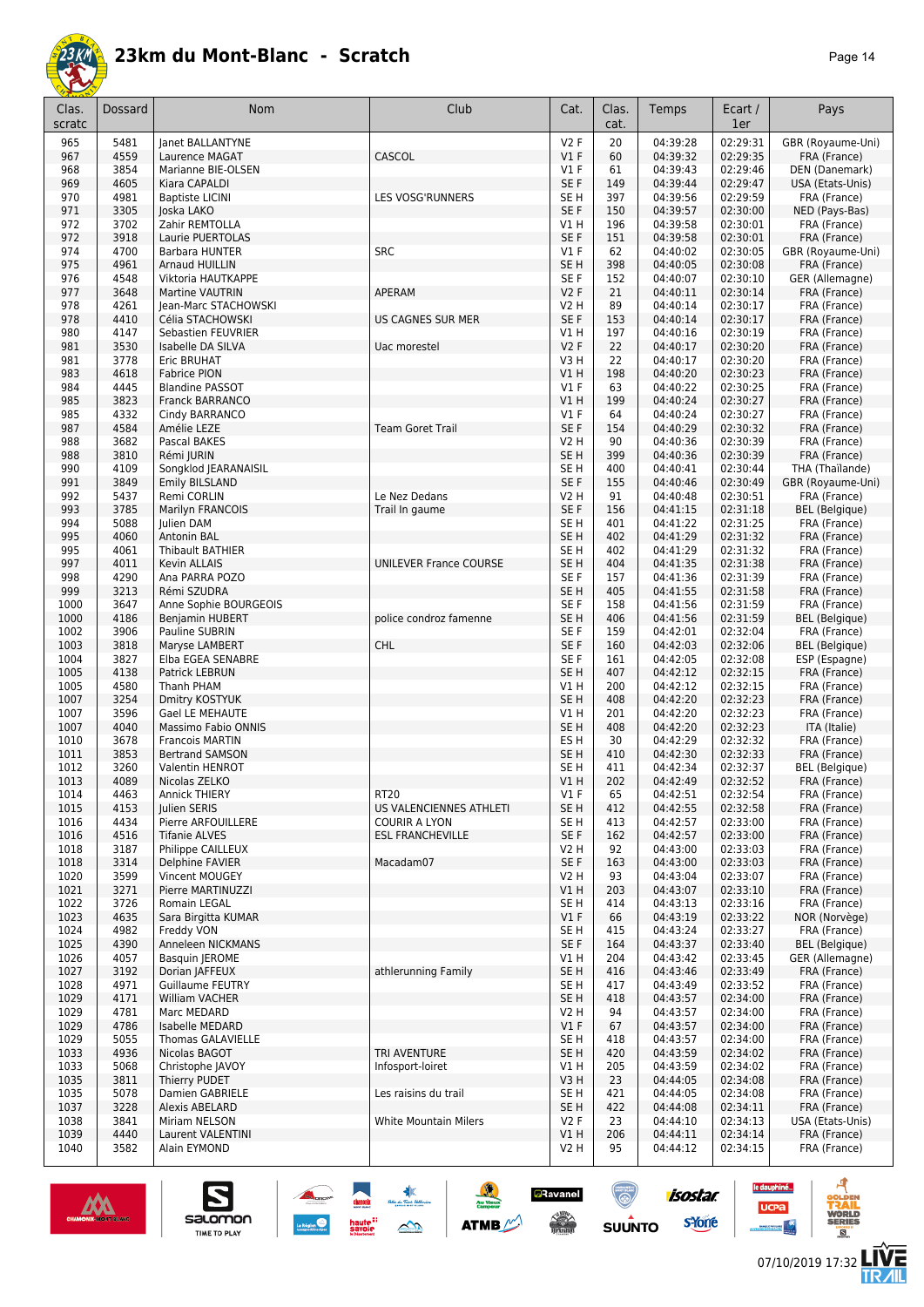

| Clas.<br>scratc | Dossard      | Nom                                  | Club                                         | Cat.                          | Clas.<br>cat.  | Temps                | Ecart /<br>1er       | Pays                         |
|-----------------|--------------|--------------------------------------|----------------------------------------------|-------------------------------|----------------|----------------------|----------------------|------------------------------|
| 1041            | 4765         | <b>Brian TRACEY</b>                  |                                              | <b>V2 H</b>                   | 96             | 04:44:14             | 02:34:17             | GBR (Royaume-Uni)            |
| 1042            | 4695         | Paul ECKLY                           |                                              | SE <sub>H</sub>               | 423            | 04:44:17             | 02:34:20             | FRA (France)                 |
| 1043            | 4145         | Michael BAR                          |                                              | <b>V2 H</b>                   | 97             | 04:44:26             | 02:34:29             | ISR (Israël)                 |
| 1044            | 4670         | Lucie DENET                          |                                              | SE <sub>F</sub>               | 165            | 04:44:29             | 02:34:32             | FRA (France)                 |
| 1045<br>1046    | 4523<br>5245 | Benjamin REMY                        |                                              | SE <sub>H</sub><br>SE F       | 424<br>166     | 04:44:30<br>04:44:31 | 02:34:33<br>02:34:34 | FRA (France)<br>FRA (France) |
| 1047            | 4493         | Charlene COEFFIC<br>Jean-Marc MICHEL | Team Will's                                  | <b>V2 H</b>                   | 98             | 04:44:37             | 02:34:40             | <b>BEL</b> (Belgique)        |
| 1048            | 3945         | Marie Danielle CHARLES               |                                              | SE F                          | 167            | 04:44:38             | 02:34:41             | FRA (France)                 |
| 1049            | 4658         | <b>Brice PRAMIL</b>                  |                                              | SE <sub>H</sub>               | 425            | 04:44:47             | 02:34:50             | FRA (France)                 |
| 1050            | 4811         | Loïs BRIOT                           | <b>ALSIP Trail</b>                           | SE <sub>H</sub>               | 426            | 04:44:49             | 02:34:52             | FRA (France)                 |
| 1050            | 5100         | <b>Mathieu ROUDAUT</b>               |                                              | SE <sub>H</sub>               | 426            | 04:44:49             | 02:34:52             | FRA (France)                 |
| 1052            | 4964         | Sylvain MICHEL                       |                                              | SE <sub>H</sub>               | 428            | 04:44:53             | 02:34:56             | FRA (France)                 |
| 1052            | 5264         | Fleur SMITH                          |                                              | SE F                          | 168            | 04:44:53             | 02:34:56             | GBR (Royaume-Uni)            |
| 1054            | 3913         | Quentin LEIBEL                       |                                              | SE <sub>H</sub>               | 429            | 04:44:54             | 02:34:57             | FRA (France)                 |
| 1055<br>1056    | 5066<br>3762 | Lucas LEWANDOWSKI<br>Corinne PRIEUR  | L'SPEED                                      | ES <sub>H</sub><br><b>V2F</b> | 31<br>24       | 04:45:00<br>04:45:07 | 02:35:03<br>02:35:10 | FRA (France)<br>FRA (France) |
| 1057            | 3200         | Currie DAVID                         | tribe london                                 | <b>V2 H</b>                   | 99             | 04:45:18             | 02:35:21             | GBR (Royaume-Uni)            |
| 1058            | 4299         | <b>Anouck MOREL</b>                  | EASC/Evolution 42                            | ES <sub>F</sub>               | 10             | 04:45:32             | 02:35:35             | FRA (France)                 |
| 1059            | 4160         | Ludovic BARTHELEMY                   |                                              | ES H                          | 32             | 04:45:38             | 02:35:41             | FRA (France)                 |
| 1060            | 3943         | Robert GOODE                         |                                              | <b>V2 H</b>                   | 100            | 04:45:41             | 02:35:44             | GBR (Royaume-Uni)            |
| 1061            | 4488         | Marc DELABAERE                       |                                              | V3H                           | 24             | 04:45:42             | 02:35:45             | FRA (France)                 |
| 1062            | 5023         | David DELORME                        |                                              | VIH                           | 207            | 04:45:47             | 02:35:50             | FRA (France)                 |
| 1063            | 5092         | Rémi PORTAL                          |                                              | ES <sub>H</sub>               | 33             | 04:45:49             | 02:35:52             | FRA (France)                 |
| 1064            | 3848         | Julie FROUCHT                        | Pontault AAC Athlétisme                      | SE F                          | 169            | 04:45:53             | 02:35:56             | FRA (France)                 |
| 1065<br>1066    | 4363<br>4037 | Hagit BERLINSKY<br>Ronny NEUT        | <b>SUFA BAEMEK</b><br>Athletisme club SECLIN | $VI$ F<br>SE <sub>H</sub>     | 68<br>430      | 04:45:58<br>04:46:06 | 02:36:01<br>02:36:09 | ISR (Israël)<br>FRA (France) |
| 1067            | 3871         | Nicolas VALLARINO                    |                                              | SE <sub>H</sub>               | 431            | 04:46:17             | 02:36:20             | FRA (France)                 |
| 1068            | 3212         | Honc LIBOR                           |                                              | V1H                           | 208            | 04:46:20             | 02:36:23             | CZE (République              |
|                 |              |                                      |                                              |                               |                |                      |                      | tchèque)                     |
| 1068            | 4026         | Léo FILLON                           |                                              | SE <sub>H</sub>               | 432            | 04:46:20             | 02:36:23             | FRA (France)                 |
| 1068            | 4073         | Franck LEPAIRE                       |                                              | SE <sub>H</sub>               | 432            | 04:46:20             | 02:36:23             | FRA (France)                 |
| 1071            | 3838<br>3191 | Gaelle DEROUET                       | <b>CGFM</b><br><b>SPAC</b>                   | SE F                          | 170            | 04:46:23             | 02:36:26<br>02:36:32 | FRA (France)                 |
| 1072<br>1073    | 5314         | Sophie GRILLOT<br>Chloé GAUDE        |                                              | SE F<br>SE F                  | 171<br>172     | 04:46:29<br>04:46:33 | 02:36:36             | FRA (France)<br>FRA (France) |
| 1074            | 3554         | Damien FELD                          |                                              | SE <sub>H</sub>               | 434            | 04:46:45             | 02:36:48             | FRA (France)                 |
| 1074            | 4146         | Jérôme LAVERRAT                      |                                              | <b>V2 H</b>                   | 101            | 04:46:45             | 02:36:48             | FRA (France)                 |
| 1076            | 5110         | Jules WELSCH                         |                                              | SE <sub>H</sub>               | 435            | 04:46:48             | 02:36:51             | CAN (Canada)                 |
| 1077            | 4675         | Maud MACARY                          | LMT                                          | SE <sub>F</sub>               | 173            | 04:46:52             | 02:36:55             | FRA (France)                 |
| 1078            | 5231         | Léna IMBERT                          | unirun                                       | ES <sub>F</sub>               | 11             | 04:46:59             | 02:37:02             | FRA (France)                 |
| 1079            | 5452         | Delphine MOREAU                      | La Foulée Saint Jeannai                      | SE F                          | 174            | 04:47:01             | 02:37:04             | FRA (France)                 |
| 1080            | 4334         | Virginie DECOCK                      | <b>CYCLO CLUB ORCHIES</b>                    | SE F                          | 175            | 04:47:03             | 02:37:06             | FRA (France)                 |
| 1080<br>1082    | 5404<br>4001 | Christophe MOREAU<br>Alexis RESSES   |                                              | V1H<br>SE <sub>H</sub>        | 209<br>436     | 04:47:03<br>04:47:11 | 02:37:06<br>02:37:14 | FRA (France)<br>FRA (France) |
| 1083            | 5254         | Nathalie LE LAY                      |                                              | V2F                           | 25             | 04:47:17             | 02:37:20             | FRA (France)                 |
| 1084            | 5289         | Christelle LAMEILLE                  | <b>SPAC SALLANCHES PASSY</b>                 | $VI$ F                        | 69             | 04:47:28             | 02:37:31             | FRA (France)                 |
| 1085            | 3897         | <b>Bertrand CHAUVISE</b>             |                                              | V2 H                          | 102            | 04:47:29             | 02:37:32             | FRA (France)                 |
| 1085            | 5095         | Gautier WAWRZYNIAK                   |                                              | SE <sub>H</sub>               | 437            | 04:47:29             | 02:37:32             | FRA (France)                 |
| 1087            | 4338         | Malika BOLDRINI                      | Acra                                         | V2F                           | 26             | 04:47:37             | 02:37:40             | FRA (France)                 |
| 1087            | 4940         | Vincent PREVOST                      |                                              | SE H                          | 438            | 04:47:37             | 02:37:40             | FRA (France)                 |
| 1089            | 4563         | Florence GEHANT                      | CAP VC ECKWERSHEIM                           | V2F                           | 27             | 04:47:46             | 02:37:49             | FRA (France)                 |
| 1090<br>1090    | 3638<br>4124 | Alexandre PANI<br>Christophe GUYOT   |                                              | SE <sub>H</sub><br>V1 H       | 439<br>210     | 04:47:48<br>04:47:48 | 02:37:51<br>02:37:51 | FRA (France)<br>FRA (France) |
| 1092            | 3807         | Marvin HEIJMANS                      | Road tot glorie 23                           | SE <sub>H</sub>               | 440            | 04:48:03             | 02:38:06             | NED (Pays-Bas)               |
| 1092            | 4606         | Clémence ROCHE                       |                                              | SE F                          | 176            | 04:48:03             | 02:38:06             | FRA (France)                 |
| 1092            | 5211         | <b>Florine LOPES</b>                 |                                              | SE F                          | 176            | 04:48:03             | 02:38:06             | FRA (France)                 |
| 1095            | 3396         | Benjamin SAULIER                     | <b>AC Talant</b>                             | SE <sub>H</sub>               | 441            | 04:48:07             | 02:38:10             | FRA (France)                 |
| 1095            | 3643         | Rabie SEMAH                          |                                              | SE <sub>H</sub>               | 441            | 04:48:07             | 02:38:10             | FRA (France)                 |
| 1097            | 4768         | Alexis MASSOT                        |                                              | SE H                          | 443            | 04:48:11             | 02:38:14             | FRA (France)                 |
| 1098            | 3205         | Amélie PANCHOUT                      | ALL JURA TRAIL                               | SE F                          | 178            | 04:48:16             | 02:38:19             | FRA (France)                 |
| 1098<br>1100    | 4158<br>4415 | Nassim GUEMBAR<br>Claire D'HUART     |                                              | SE <sub>H</sub><br>SE F       | 444<br>179     | 04:48:16<br>04:48:20 | 02:38:19<br>02:38:23 | FRA (France)<br>FRA (France) |
| 1101            | 3381         | Sebastien TONGHINI                   |                                              | V1H                           | 211            | 04:48:38             | 02:38:41             | FRA (France)                 |
| 1102            | 4583         | Stella TONGHINI                      |                                              | $VI$ F                        | 70             | 04:48:39             | 02:38:42             | FRA (France)                 |
| 1103            | 4495         | <b>Tiffany VERMAST</b>               | Spac sallanches                              | SE F                          | 180            | 04:48:42             | 02:38:45             | FRA (France)                 |
| 1104            | 3684         | Maud MARCHAND                        |                                              | SE F                          | 181            | 04:48:54             | 02:38:57             | FRA (France)                 |
| 1105            | 4212         | Sébastien FEGUEUX                    |                                              | V1H                           | 212            | 04:48:58             | 02:39:01             | FRA (France)                 |
| 1106            | 4216         | Aurélien SIMON                       |                                              | SE <sub>H</sub>               | 445            | 04:48:59             | 02:39:02             | FRA (France)                 |
| 1107            | 3258         | Henrik Skak PEDERSEN                 |                                              | V1 H                          | 213            | 04:49:01             | 02:39:04             | DEN (Danemark)               |
| 1108            | 4712         | Kateřina VYSLOUZILOVA                | <b>Total Vital</b>                           | V2F                           | 28             | 04:49:03             | 02:39:06             | CZE (République<br>tchèque)  |
| 1109            | 3694         | Adeline JEANNIN                      |                                              | SE F                          | 182            | 04:49:04             | 02:39:07             | FRA (France)                 |
| 1110            | 4633         | Maxime BONNAMY                       |                                              | SE <sub>H</sub>               | 446            | 04:49:09             | 02:39:12             | FRA (France)                 |
| 1111            | 4600         | Sylvie REINE                         |                                              | V3F                           | $\overline{2}$ | 04:49:30             | 02:39:33             | FRA (France)                 |
| 1112            | 3797         | Amaury ARNAUD                        |                                              | SE <sub>H</sub>               | 447            | 04:49:31             | 02:39:34             | FRA (France)                 |
| 1113            | 3204         | Clémence LE PAGE                     |                                              | SE F                          | 183            | 04:49:32             | 02:39:35             | FRA (France)                 |

囊

 $\rightarrow$ 

 $\frac{1}{2}$ 

**ATMB** 

**a**Ravanel

**SERVICE** 

 $\bigcirc$ 

 $su\overset{\bullet}{\mathsf{unro}}$ 



S

salomon

TIME TO PLAY

**LIVE<br>TR***A***IL** 

le dauphiné...

**UCPa** 

**Excession Contract** 

isostar.

**s**Yone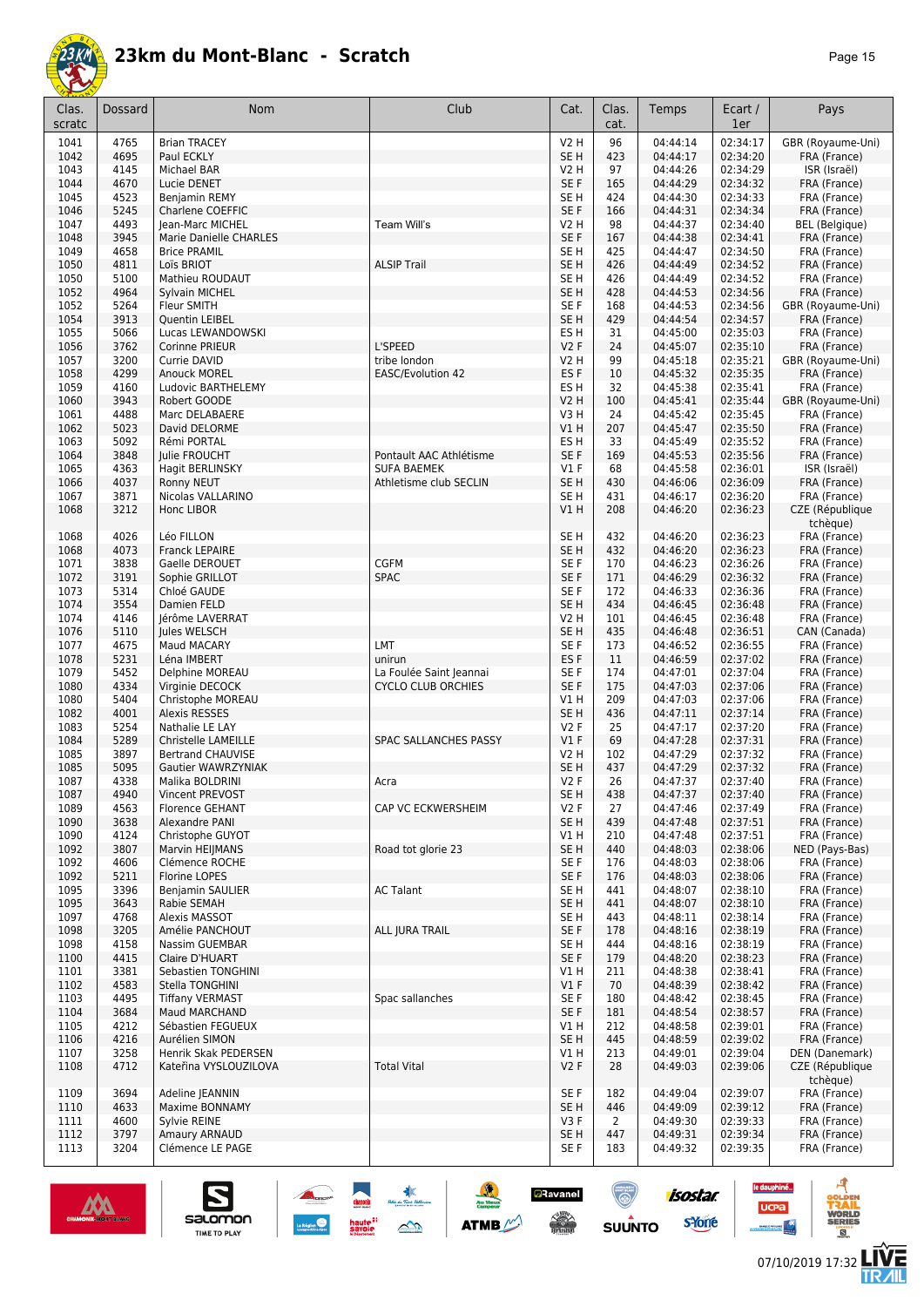

| Clas.<br>scratc | <b>Dossard</b> | <b>Nom</b>                             | Club                             | Cat.                       | Clas.<br>cat. | Temps                | Ecart /<br>1er       | Pays                                  |
|-----------------|----------------|----------------------------------------|----------------------------------|----------------------------|---------------|----------------------|----------------------|---------------------------------------|
| 1113            | 4521           | Yahn ROMEDER                           |                                  | SE <sub>H</sub>            | 448           | 04:49:32             | 02:39:35             | FRA (France)                          |
| 1113            | 4574           | Magdalena TINELLE                      |                                  | SE F                       | 183           | 04:49:32             | 02:39:35             | FRA (France)                          |
| 1116            | 4617<br>4924   | Paule BROCART<br><b>Adrien BLONDIN</b> | CAF Marseille provence           | V2F<br>SE <sub>H</sub>     | 29<br>449     | 04:49:49<br>04:49:50 | 02:39:52<br>02:39:53 | FRA (France)                          |
| 1117<br>1118    | 4255           | Yannick BIRMANN                        |                                  | SE H                       | 450           | 04:50:05             | 02:40:08             | FRA (France)<br><b>BEL</b> (Belgique) |
| 1119            | 3808           | Herve GROS-COISSY                      | <b>TEAM SACRE COEUR</b>          | V2 H                       | 103           | 04:50:08             | 02:40:11             | FRA (France)                          |
| 1120            | 4515           | Agnes CHABANON GALLAND                 | Taulhaquoi                       | $VI$ F                     | 71            | 04:50:22             | 02:40:25             | FRA (France)                          |
| 1121            | 4788           | Laurent BAFFOU                         | <b>RUN MOLS</b>                  | V2 H                       | 104           | 04:50:30             | 02:40:33             | FRA (France)                          |
| 1121            | 5169           | Virginie HOFFMANN                      |                                  | SE F                       | 185           | 04:50:30             | 02:40:33             | FRA (France)                          |
| 1123            | 4676           | Severine LEQUEUX                       | <b>TREK&amp;TRAIL</b>            | SE <sub>F</sub>            | 186           | 04:50:44             | 02:40:47             | <b>BEL</b> (Belgique)                 |
| 1124<br>1125    | 3738<br>4239   | Gilbert BOYER<br>Philippe HUYNH        | <b>SC ARLES</b><br><b>TIPIAK</b> | V3H<br><b>V1 H</b>         | 25<br>214     | 04:50:59<br>04:51:02 | 02:41:02<br>02:41:05 | FRA (France)<br>FRA (France)          |
| 1126            | 5161           | Mathilde GERMAIN                       | Les vosg'runners                 | SE F                       | 187           | 04:51:04             | 02:41:07             | FRA (France)                          |
| 1127            | 4075           | <b>Steve ARTAUX</b>                    |                                  | V1H                        | 215           | 04:51:06             | 02:41:09             | FRA (France)                          |
| 1128            | 4337           | Gabrielle LE JEUNE                     |                                  | V2F                        | 30            | 04:51:09             | 02:41:12             | <b>BEL</b> (Belgique)                 |
| 1129            | 5503           | Quansheng SHANG                        | <b>ZXTOUR</b>                    | <b>V2 H</b>                | 105           | 04:51:14             | 02:41:17             | CHN (Chine)                           |
| 1130            | 4098           | Gerrit MIDDAG                          |                                  | V3H                        | 26            | 04:51:16             | 02:41:19             | NED (Pays-Bas)                        |
| 1131            | 4095           | Theo DE ROOIJ                          |                                  | V3H                        | 27            | 04:51:17             | 02:41:20             | NED (Pays-Bas)                        |
| 1132<br>1133    | 4758<br>4596   | Morgane CANGERO<br>Manon ROUX          |                                  | SE F<br>SE F               | 188<br>189    | 04:51:24<br>04:51:30 | 02:41:27<br>02:41:33 | FRA (France)<br>FRA (France)          |
| 1134            | 4074           | Stephane WANDLAINCOURT                 |                                  | V1 H                       | 216           | 04:51:34             | 02:41:37             | FRA (France)                          |
| 1135            | 4610           | Oceane BADIN                           | courir pour des pommes           | SE F                       | 190           | 04:51:48             | 02:41:51             | FRA (France)                          |
| 1136            | 3479           | Maxime GRANGER                         |                                  | SE H                       | 451           | 04:51:55             | 02:41:58             | FRA (France)                          |
| 1137            | 4183           | <b>Robin URIER</b>                     |                                  | SE H                       | 452           | 04:52:04             | 02:42:07             | FRA (France)                          |
| 1138            | 4404           | <b>Iulinda BLUMENFELD</b>              |                                  | SE <sub>F</sub>            | 191           | 04:52:13             | 02:42:16             | FRA (France)                          |
| 1139            | 3609           | Daniel SAVEL                           |                                  | V1 H                       | 217           | 04:52:21             | 02:42:24             | SVK (Slovaquie)                       |
| 1140            | 5079           | Tony OLIVEIRA                          | TEAM CHU'DEBALLAY                | V1 H                       | 218           | 04:52:31             | 02:42:34             | FRA (France)                          |
| 1141<br>1142    | 4935<br>4943   | Julian CATHELAIN<br>Pierre Marie NAUX  | runcrew59                        | ES <sub>H</sub><br>SE H    | 34<br>453     | 04:52:39<br>04:52:40 | 02:42:42<br>02:42:43 | FRA (France)<br>FRA (France)          |
| 1143            | 5154           | Helene COGNO                           | padiclub                         | V1F                        | 72            | 04:52:50             | 02:42:53             | FRA (France)                          |
| 1144            | 4058           | <b>Florent VIDAL</b>                   | padiclub                         | SE <sub>H</sub>            | 454           | 04:52:51             | 02:42:54             | FRA (France)                          |
| 1145            | 4678           | Eric DEREUX                            |                                  | V1H                        | 219           | 04:52:59             | 02:43:02             | FRA (France)                          |
| 1146            | 4542           | Jean Marc DUBUY                        | ALL jura trail                   | <b>V2 H</b>                | 106           | 04:53:13             | 02:43:16             | FRA (France)                          |
| 1147            | 4740           | Michaela DESETA                        |                                  | SE F                       | 192           | 04:53:14             | 02:43:17             | GBR (Royaume-Uni)                     |
| 1148            | 4540           | Philippe PELLETIER                     | <b>CCRMSB</b>                    | SE H                       | 455           | 04:53:17             | 02:43:20             | CAN (Canada)                          |
| 1149            | 4581           | Frédéric SAINT DIZIER                  | Cluses athlétisme                | V1 H                       | 220           | 04:53:18             | 02:43:21             | FRA (France)                          |
| 1150            | 5205           | Alizé LE GUILLERM                      |                                  | SE <sub>F</sub>            | 193           | 04:53:22             | 02:43:25             | FRA (France)                          |
| 1151<br>1152    | 4258<br>3298   | Zvika EPSTEIN<br>Christelle RIEBEN     | AMOSHVOT RUNNER                  | V2 H<br>$VI$ F             | 107<br>73     | 04:53:28<br>04:53:30 | 02:43:31<br>02:43:33 | ISR (Israël)                          |
| 1152            | 3399           | <b>Matthieu DAMERY</b>                 | RUNCREW59                        | SE <sub>H</sub>            | 456           | 04:53:30             | 02:43:33             | SUI (Suisse)<br>FRA (France)          |
| 1154            | 3774           | Elodie FOURNIER                        |                                  | SE F                       | 194           | 04:53:32             | 02:43:35             | FRA (France)                          |
| 1155            | 4166           | <b>I DROST</b>                         |                                  | SE <sub>H</sub>            | 457           | 04:53:39             | 02:43:42             | NED (Pays-Bas)                        |
| 1155            | 4373           | Marjolein VAN ENDE                     |                                  | SE <sub>F</sub>            | 195           | 04:53:39             | 02:43:42             | NED (Pays-Bas)                        |
| 1157            | 3661           | Paul SASSIER                           |                                  | SE <sub>H</sub>            | 458           | 04:53:41             | 02:43:44             | FRA (France)                          |
| 1158            | 3221           | Polina YUMASHEVA                       |                                  | SE <sub>F</sub>            | 196           | 04:53:47             | 02:43:50             | RUS (Russie)                          |
| 1159            | 3222           | Andrey GORODILOV                       |                                  | V1 H                       | 221           | 04:53:48             | 02:43:51             | RUS (Russie)                          |
| 1159<br>1161    | 3960<br>4355   | Rémy BARBIER<br>Raja YASSAD            | Trail'in gaume                   | SE H<br>$VI$ F             | 459<br>74     | 04:53:48<br>04:53:57 | 02:43:51             | BEL (Belgique)<br>ALG (Algérie)       |
| 1162            | 4266           | Robin DELREZ                           |                                  | SE H                       | 460           | 04:54:05             | 02:44:00<br>02:44:08 | <b>BEL</b> (Belgique)                 |
| 1162            | 5258           | Natacha DELREZ                         |                                  | SE F                       | 197           | 04:54:05             | 02:44:08             | <b>BEL</b> (Belgique)                 |
| 1164            | 5010           | Olivier CLEMENT                        |                                  | V1 H                       | 222           | 04:54:08             | 02:44:11             | FRA (France)                          |
| 1164            | 5148           | Caroline GEORGES                       |                                  | SE F                       | 198           | 04:54:08             | 02:44:11             | <b>BEL</b> (Belgique)                 |
| 1166            | 4554           | Dolma GELY                             |                                  | SE F                       | 199           | 04:54:10             | 02:44:13             | FRA (France)                          |
| 1167            | 4036           | Cédric DUSSUD                          | Les Jambes Raid                  | SE H                       | 461           | 04:54:11             | 02:44:14             | FRA (France)                          |
| 1168            | 5476           | Gaëlle PAMBOUR                         |                                  | V2F                        | 31            | 04:54:17             | 02:44:20             | FRA (France)                          |
| 1169<br>1169    | 3592<br>3670   | Laurent CARY<br>Marco PITTON           | team coaching+<br>ALL Jura Trail | <b>V2 H</b><br><b>V2 H</b> | 108<br>108    | 04:54:24<br>04:54:24 | 02:44:27<br>02:44:27 | FRA (France)                          |
| 1171            | 4257           | Vincent KAPPES                         |                                  | VIH                        | 223           | 04:54:26             | 02:44:29             | FRA (France)<br>FRA (France)          |
| 1172            | 5087           | Benjamin GILLET                        |                                  | SE H                       | 462           | 04:54:28             | 02:44:31             | FRA (France)                          |
| 1173            | 4409           | <b>Estelle TAILLEFUMIER</b>            |                                  | SE F                       | 200           | 04:54:35             | 02:44:38             | FRA (France)                          |
| 1173            | 5510           | Mingrui DU                             | <b>ZXTOUR</b>                    | SE H                       | 463           | 04:54:35             | 02:44:38             | CHN (Chine)                           |
| 1175            | 3583           | Paul HIGHAMS                           |                                  | V2 H                       | 110           | 04:54:36             | 02:44:39             | GBR (Royaume-Uni)                     |
| 1175            | 4252           | Julien ANTOINE                         |                                  | SE H                       | 464           | 04:54:36             | 02:44:39             | FRA (France)                          |
| 1177            | 4604           | Didier MARTINEAU                       |                                  | V2 H                       | 111           | 04:54:39             | 02:44:42             | GBR (Royaume-Uni)                     |
| 1178            | 4754           | Gaëlle BUSSER                          | Matrat training                  | SE F                       | 201           | 04:54:40             | 02:44:43             | FRA (France)                          |
| 1179<br>1180    | 4772<br>3721   | Pauline GIRAUD<br>Sébastien DINET      | Yayos                            | SE F<br>SE H               | 202<br>465    | 04:54:45<br>04:54:46 | 02:44:48<br>02:44:49 | FRA (France)<br>FRA (France)          |
| 1180            | 4698           | Florent BONENFANT                      |                                  | V2 H                       | 112           | 04:54:46             | 02:44:49             | FRA (France)                          |
| 1182            | 5272           | Lisa HALS                              | Run The Alps                     | <b>V2F</b>                 | 32            | 04:54:47             | 02:44:50             | USA (Etats-Unis)                      |
| 1183            | 4575           | <b>Olivier PARENT</b>                  | SGHericourt                      | VIH                        | 224           | 04:54:56             | 02:44:59             | FRA (France)                          |
| 1183            | 4789           | Maryse DION                            | Trek&Trail Bertrix               | V2F                        | 33            | 04:54:56             | 02:44:59             | BEL (Belgique)                        |
| 1185            | 4310           | Angélique TAHAR                        | <b>ACRA</b>                      | V2F                        | 34            | 04:55:02             | 02:45:05             | FRA (France)                          |
| 1186            | 4975           | Florian THEILLET                       |                                  | SE H                       | 466           | 04:55:05             | 02:45:08             | FRA (France)                          |
| 1187            | 3887           | <b>Juliette REMY</b>                   | <b>BEE IN</b>                    | SE F                       | 203           | 04:55:12             | 02:45:15             | FRA (France)                          |
| 1188            | 5208           | Marie BOEHRER                          |                                  |                            | $\mathbf{1}$  | 04:55:15             | 02:45:18             | FRA (France)                          |

惠

 $\rightarrow$ 

 $\frac{1}{2}$ 

**ATMB** 

**a**Ravanel

**SERVICE** 

<u>(ම)</u>

 $su\overset{\bullet}{\mathsf{unro}}$ 



S

Salomon

isostar.

**s**Yone

le dauphiné...

**UCPa** 

C



ه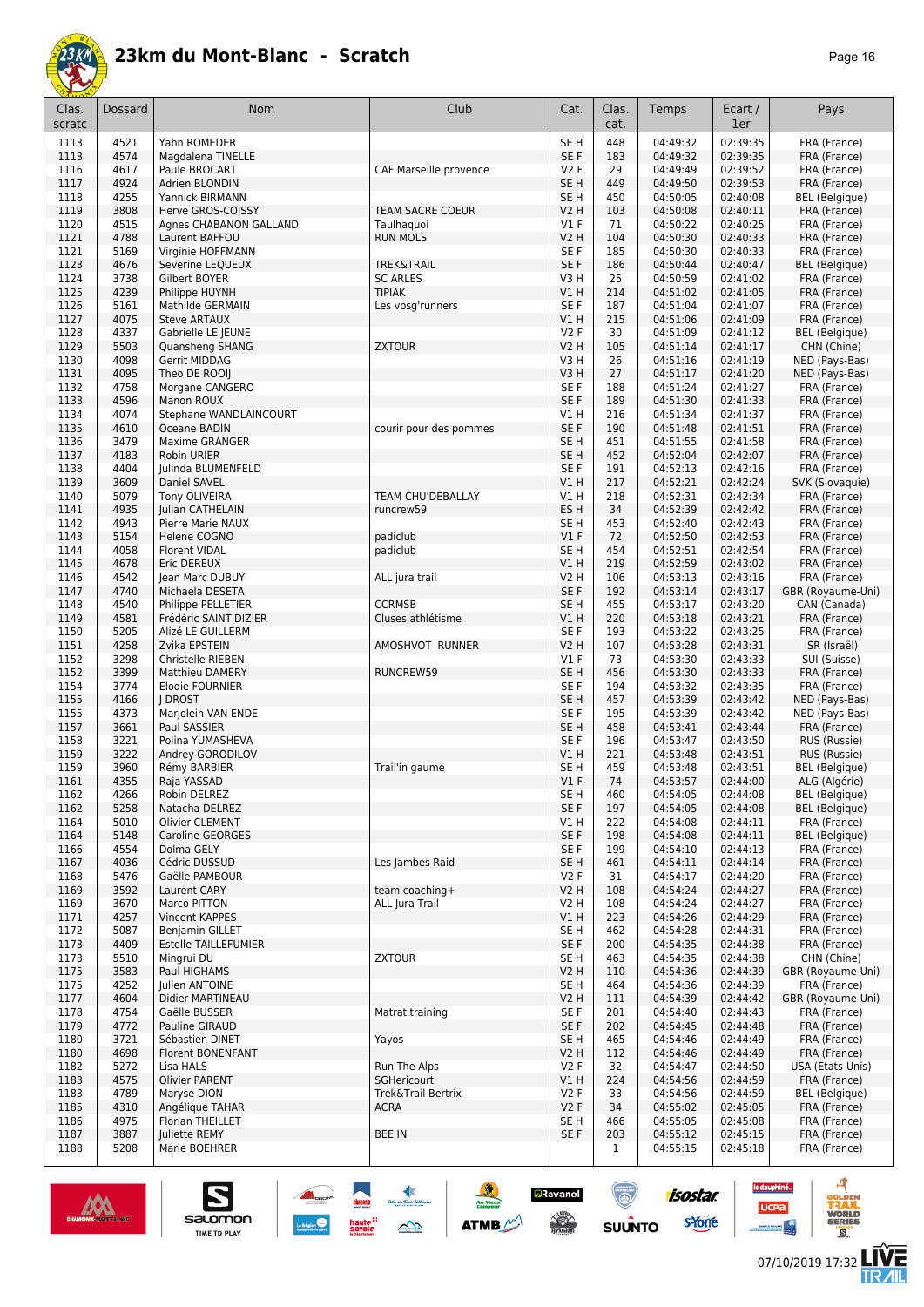

| Clas.<br>scratc | Dossard      | Nom                                            | Club                       | Cat.                    | Clas.<br>cat. | Temps                | Ecart /<br>1er       | Pays                              |
|-----------------|--------------|------------------------------------------------|----------------------------|-------------------------|---------------|----------------------|----------------------|-----------------------------------|
| 1189            | 3809         | Nicolas AUBERT                                 |                            | SE <sub>H</sub>         | 467           | 04:55:24             | 02:45:27             | FRA (France)                      |
| 1190            | 3754         | <b>Vincent MASSON</b>                          | <b>TAF</b>                 | V1H                     | 225           | 04:55:25             | 02:45:28             | <b>BEL</b> (Belgique)             |
| 1190            | 4136         | Nicolas LEGRAND                                | La Foulée des jalles       | V1 H                    | 225           | 04:55:25             | 02:45:28             | FRA (France)                      |
| 1192            | 4577         | Odile IAUDON                                   |                            | <b>V2F</b>              | 35            | 04:55:28             | 02:45:31             | FRA (France)                      |
| 1193<br>1194    | 5039         | Christian DEISZ<br>Eric BASTIEN                |                            | V3H<br>SE <sub>H</sub>  | 28<br>468     | 04:55:31             | 02:45:34<br>02:45:39 | FRA (France)                      |
| 1194            | 3532<br>4767 | Moufida BIDAR                                  |                            | $VI$ F                  | 75            | 04:55:36<br>04:55:36 | 02:45:39             | FRA (France)<br>FRA (France)      |
| 1194            | 5046         | Ouahid MAALOUL-DRIBEK                          |                            | V1 H                    | 227           | 04:55:36             | 02:45:39             | FRA (France)                      |
| 1197            | 3674         | Ophélie PIERRE                                 |                            | SE <sub>F</sub>         | 204           | 04:55:37             | 02:45:40             | FRA (France)                      |
| 1197            | 4384         | Roxane ROGUET                                  |                            | SE F                    | 204           | 04:55:37             | 02:45:40             | FRA (France)                      |
| 1199            | 4744         | Cecile LASCOMBES                               | TCCM36                     | <b>V2F</b>              | 36            | 04:55:39             | 02:45:42             | FRA (France)                      |
| 1199            | 5235         | <b>Charlene CHARBONNIER</b>                    | August running team        | SE F                    | 206           | 04:55:39             | 02:45:42             | FRA (France)                      |
| 1201            | 4779         | Adrien DAUMONT                                 |                            | SE <sub>H</sub>         | 469           | 04:55:41             | 02:45:44             | FRA (France)                      |
| 1202            | 4616         | Sandrine HARTMANN                              | Aperam pont de roide       | $VI$ F                  | 76            | 04:55:45             | 02:45:48             | FRA (France)                      |
| 1203<br>1204    | 3929<br>4743 | Philippe BOURLIQUAUX<br>Lucie LANNOO           |                            | V2 H<br>SE F            | 113<br>207    | 04:55:57<br>04:55:59 | 02:46:00<br>02:46:02 | FRA (France)                      |
| 1205            | 5028         | Victor JOUNIAUX                                |                            | SE <sub>H</sub>         | 470           | 04:56:03             | 02:46:06             | FRA (France)<br>FRA (France)      |
| 1206            | 3255         | Erik BULCKAERT                                 |                            | V2 H                    | 114           | 04:56:07             | 02:46:10             | FRA (France)                      |
| 1207            | 3234         | Laurent FOUGERE                                |                            | SE <sub>H</sub>         | 471           | 04:56:11             | 02:46:14             | FRA (France)                      |
| 1208            | 4107         | <b>lerome TREUILLARD</b>                       |                            | V1 H                    | 228           | 04:56:26             | 02:46:29             | FRA (France)                      |
| 1209            | 5285         | Anne-Sophie CARRE                              | ASGU                       | SE F                    | 208           | 04:56:27             | 02:46:30             | FRA (France)                      |
| 1210            | 4707         | <b>Héloïse MORISSET</b>                        | <b>SPAC</b>                | SE F                    | 209           | 04:56:29             | 02:46:32             | FRA (France)                      |
| 1211            | 3640         | Nathalie GOELENS                               | Esm                        | SE F                    | 210           | 04:56:37             | 02:46:40             | BEL (Belgique)                    |
| 1212            | 4697         | Laurent TARDIVET                               |                            | <b>V2 H</b>             | 115           | 04:56:38             | 02:46:41             | FRA (France)                      |
| 1213<br>1213    | 4131<br>4594 | <b>Emmanuel LE PALUD</b><br>Stephane UTZ       | Velotte                    | SE <sub>H</sub><br>V1H  | 472<br>229    | 04:56:40<br>04:56:40 | 02:46:43<br>02:46:43 | FRA (France)<br>FRA (France)      |
| 1215            | 4076         | Erik SANCHEZ                                   |                            | SE <sub>H</sub>         | 473           | 04:56:43             | 02:46:46             | FRA (France)                      |
| 1215            | 4571         | Julie MALINGE                                  |                            | SE F                    | 211           | 04:56:43             | 02:46:46             | FRA (France)                      |
| 1215            | 4682         | Valentine BERGOUGNOUX                          |                            | SE F                    | 211           | 04:56:43             | 02:46:46             | FRA (France)                      |
| 1215            | 4806         | Delphine MESSING                               |                            | V1F                     | 77            | 04:56:43             | 02:46:46             | FRA (France)                      |
| 1215            | 5214         | Sophie AUMON                                   |                            | $VI$ F                  | 77            | 04:56:43             | 02:46:46             | FRA (France)                      |
| 1220            | 5287         | Pierre ROBLES                                  |                            | V2 H                    | 116           | 04:56:47             | 02:46:50             | FRA (France)                      |
| 1221            | 3912         | Gemma HALLIDAY                                 | Striders of Croydon        | SE F                    | 213           | 04:56:50             | 02:46:53             | GBR (Royaume-Uni)                 |
| 1222            | 5128         | Jacqueline LENOIR                              |                            | V2F<br>$VI$ F           | 37<br>79      | 04:56:52             | 02:46:55             | FRA (France)                      |
| 1223<br>1223    | 3805<br>4524 | <b>Florence THOMAS</b><br><b>Marion GUIRAL</b> |                            | SE F                    | 214           | 04:56:54<br>04:56:54 | 02:46:57<br>02:46:57 | BEL (Belgique)<br>FRA (France)    |
| 1225            | 3928         | Agnes OLLIER                                   | acra arles                 | <b>V2F</b>              | 38            | 04:56:55             | 02:46:58             | FRA (France)                      |
| 1226            | 5153         | Sonia NEVEU                                    |                            | $VI$ F                  | 80            | 04:56:56             | 02:46:59             | FRA (France)                      |
| 1227            | 4725         | Anne BORREILL                                  |                            | $VI$ F                  | 81            | 04:57:09             | 02:47:12             | FRA (France)                      |
| 1228            | 4590         | <b>Nathalie FRANCK</b>                         |                            | SE F                    | 215           | 04:57:24             | 02:47:27             | <b>BEL</b> (Belgique)             |
| 1228            | 5067         | Jérôme OLIVEIRA                                | Team Chu'déballay          | SE <sub>H</sub>         | 474           | 04:57:24             | 02:47:27             | FRA (France)                      |
| 1230            | 5027         | Andre ERIC                                     | TAULHAC.QUOI               | <b>V2 H</b>             | 117           | 04:57:27             | 02:47:30             | FRA (France)                      |
| 1231            | 4912         | Gilles THOMAS                                  |                            | V1 H                    | 230           | 04:57:28             | 02:47:31             | FRA (France)                      |
| 1232<br>1233    | 4553<br>4643 | Laurent TERNULLO<br>Valerie ROUYER             |                            | V2 H<br><b>V2F</b>      | 118<br>39     | 04:57:32<br>04:57:40 | 02:47:35<br>02:47:43 | FRA (France)<br>FRA (France)      |
| 1233            | 5436         | James JOLLIFFE                                 |                            | SE <sub>H</sub>         | 475           | 04:57:40             | 02:47:43             | GBR (Royaume-Uni)                 |
| 1233            | 5491         | Anne-Sophie GERNEZ                             |                            | SE F                    | 216           | 04:57:40             | 02:47:43             | FRA (France)                      |
| 1236            | 3899         | Christian ROBBE                                | <b>TRISALEVE ANNEMASSE</b> | V1H                     | 231           | 04:57:51             | 02:47:54             | FRA (France)                      |
| 1237            | 5421         | Nathan WILLIAMS                                |                            | SE H                    | 4/6           | 04:57:52             | 02:47:55             | USA (Etats-Unis)                  |
| 1238            | 3216         | Renaud CLERX                                   | Pocht'running              | SE <sub>H</sub>         | 477           | 04:58:01             | 02:48:04             | <b>BEL</b> (Belgique)             |
| 1238            | 3621         | Philippe PONCIN                                | MARATOURISTES DREUX        | V3H                     | 29            | 04:58:01             | 02:48:04             | FRA (France)                      |
| 1240<br>1241    | 5084<br>3536 | Rémi JEAN<br><b>Bruno FRANCOIS</b>             | <b>IPLF RAISMES</b>        | SE <sub>H</sub><br>V2 H | 478<br>119    | 04:58:03<br>04:58:06 | 02:48:06<br>02:48:09 | FRA (France)<br>FRA (France)      |
| 1242            | 4902         | Antony RODY                                    | Les coureurs orpois        | SE <sub>H</sub>         | 479           | 04:58:12             | 02:48:15             | <b>BEL</b> (Belgique)             |
| 1243            | 3400         | Rémi BONNET                                    |                            | SE H                    | 480           | 04:58:26             | 02:48:29             | FRA (France)                      |
| 1243            | 4339         | <b>Marion BONNET</b>                           |                            | SE F                    | 217           | 04:58:26             | 02:48:29             | FRA (France)                      |
| 1245            | 5284         | Jean-Baptiste JANIQUE DE WAUBERT               |                            | V1H                     | 232           | 04:58:29             | 02:48:32             | FRA (France)                      |
| 1246            | 4090         | Manel FERRER SERRANO                           |                            | V2 H                    | 120           | 04:58:35             | 02:48:38             | AND (Andorre)                     |
| 1247            | 4869         | Vincent GREUILLET                              |                            | V1 H                    | 233           | 04:58:36             | 02:48:39             | FRA (France)                      |
| 1248            | 4899         | Damien SENAMAUD                                |                            | V1H                     | 234           | 04:58:51             | 02:48:54             | FRA (France)                      |
| 1249<br>1250    | 5085<br>4948 | Loïc COQUILLET                                 |                            | SE H<br>V1H             | 481<br>235    | 04:58:54<br>04:59:02 | 02:48:57<br>02:49:05 | FRA (France)                      |
| 1251            | 4717         | Shane KNIGHT<br>Antony CHABOD                  |                            | SE H                    | 482           | 04:59:32             | 02:49:35             | GBR (Royaume-Uni)<br>FRA (France) |
| 1252            | 4850         | David VOLAND                                   |                            | SE H                    | 483           | 04:59:34             | 02:49:37             | FRA (France)                      |
| 1253            | 4848         | Clement NOCQUET                                |                            | SE H                    | 484           | 04:59:38             | 02:49:41             | FRA (France)                      |
| 1254            | 4504         | Odile EQUINET                                  | Team perf                  | V2F                     | 40            | 04:59:40             | 02:49:43             | FRA (France)                      |
| 1255            | 5215         | Mélanie ARTAUD                                 |                            | SE F                    | 218           | 04:59:42             | 02:49:45             | FRA (France)                      |
| 1256            | 4400         | Veronique CAILLAUD                             | bqc                        | $VI$ F                  | 82            | 04:59:58             | 02:50:01             | FRA (France)                      |
| 1257            | 4671         | Delphine DIEUDONNE                             | <b>ESCXV</b>               | SE F                    | 219           | 04:59:59             | 02:50:02             | FRA (France)                      |
| 1258            | 4351         | <b>Hermione TAYLOR</b>                         |                            | SE F                    | 220           | 05:00:04             | 02:50:07             | GBR (Royaume-Uni)                 |
| 1259<br>1260    | 5116<br>3272 | Victor SVENSSON<br>Morten FESSEL               |                            | V1 H<br>V1 H            | 236<br>237    | 05:00:11<br>05:00:17 | 02:50:14<br>02:50:20 | SWE (Suède)<br>DEN (Danemark)     |
| 1260            | 4864         | Alix PICO                                      | CMBM                       | $VI$ F                  | 83            | 05:00:17             | 02:50:20             | FRA (France)                      |
| 1262            | 3851         | Jonathan CHARMASSON                            |                            | SE <sub>H</sub>         | 485           | 05:00:33             | 02:50:36             | FRA (France)                      |
| 1263            | 3800         | Hélène ANSELME-COMET                           |                            | SE F                    | 221           | 05:00:45             | 02:50:48             | FRA (France)                      |

大会

 $\rightarrow$ 

 $\frac{1}{2}$ 

ATMB

**a**Ravanel

**SERVICE** 

(@)

 $su\overset{\bullet}{\mathsf{unro}}$ 



S

Salomon

le dauphiné...

**UCPa** 

**Excession Contract** 

isostar.

**s**Yone

ه

**LIVE<br>TR***A***IL**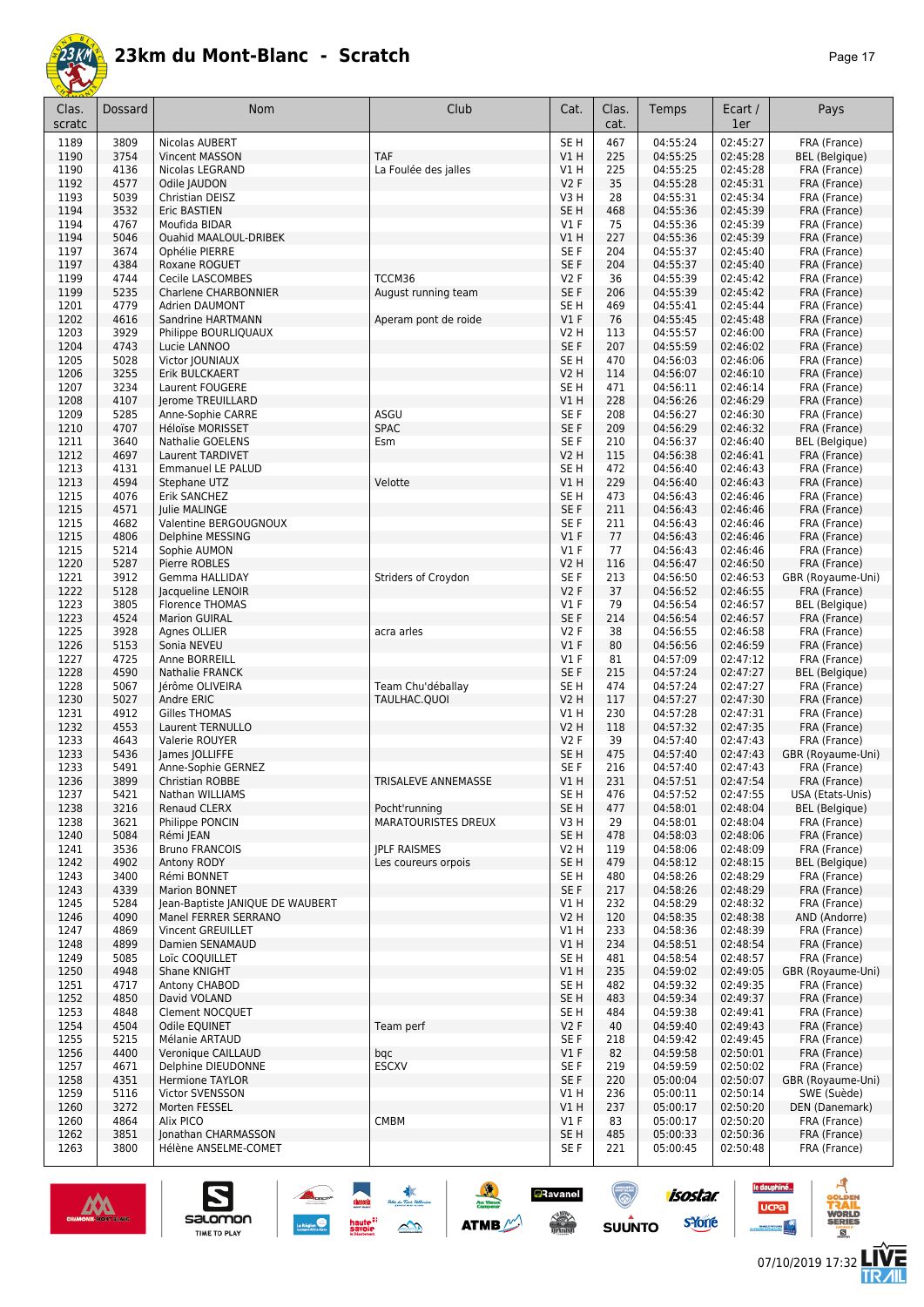

| Clas.<br>scratc | Dossard      | Nom                                  | Club                                               | Cat.                               | Clas.<br>cat. | Temps                | Ecart /<br>1er       | Pays                                  |
|-----------------|--------------|--------------------------------------|----------------------------------------------------|------------------------------------|---------------|----------------------|----------------------|---------------------------------------|
| 1264            | 3878         | Julie GUILLAUD                       |                                                    | SE F                               | 222           | 05:00:46             | 02:50:49             | FRA (France)                          |
| 1264            | 5313         | <b>Marianne BELLENS</b>              |                                                    | V1F                                | 84            | 05:00:46             | 02:50:49             | <b>BEL</b> (Belgique)                 |
| 1266            | 4993         | Jean-Charles LEBEL                   |                                                    | V2 H                               | 121           | 05:00:47             | 02:50:50             | FRA (France)                          |
| 1267            | 5288         | Josiane MABBOUX                      | <b>CMBM</b>                                        | V3F                                | 3             | 05:00:50             | 02:50:53             | FRA (France)                          |
| 1268            | 5091         | Nicolai VAN ROSMALEN                 |                                                    | SE <sub>H</sub>                    | 486           | 05:00:54             | 02:50:57             | NED (Pays-Bas)                        |
| 1269<br>1270    | 5261<br>3984 | Marianne CARBONNELLE                 |                                                    | SE F<br>SE <sub>H</sub>            | 223<br>487    | 05:00:55<br>05:00:56 | 02:50:58<br>02:50:59 | <b>BEL</b> (Belgique)                 |
| 1271            | 5059         | Antoine FRANCOULON<br>Maxime ROVELLA |                                                    | SE <sub>H</sub>                    | 488           | 05:00:58             | 02:51:01             | FRA (France)<br>FRA (France)          |
| 1272            | 3278         | Joseph Serge LANGUEDOC               | Vaux-le-Pénil                                      | V3H                                | 30            | 05:00:59             | 02:51:02             | FRA (France)                          |
| 1273            | 4677         | Chloé DISSOUBRAY                     | S/L UA MAISONS-LAFFITTE                            | SE F                               | 224           | 05:01:06             | 02:51:09             | FRA (France)                          |
| 1274            | 4268         | James SKEATE                         |                                                    | V1H                                | 238           | 05:01:15             | 02:51:18             | GBR (Royaume-Uni)                     |
| 1275            | 4063         | Laurent NEVOU                        |                                                    | SE <sub>H</sub>                    | 489           | 05:01:16             | 02:51:19             | FRA (France)                          |
| 1275            | 4327         | Dana NEVOU                           |                                                    | SE F                               | 225           | 05:01:16             | 02:51:19             | CZE (République<br>tchèque)           |
| 1277            | 3948         | Jean-Baptiste WARIN                  |                                                    | SE <sub>H</sub>                    | 490           | 05:01:23             | 02:51:26             | FRA (France)                          |
| 1278            | 5267         | Véronique FEIDT                      | Runmols                                            | V2F                                | 41            | 05:01:27             | 02:51:30             | FRA (France)                          |
| 1279<br>1280    | 4378<br>3230 | Céline NATIVEL<br>David MILES        |                                                    | V1F<br>V2 H                        | 85<br>122     | 05:01:31<br>05:01:32 | 02:51:34<br>02:51:35 | FRA (France)<br>GBR (Royaume-Uni)     |
| 1281            | 5441         | Michael CAZALET                      |                                                    | SE <sub>H</sub>                    | 491           | 05:01:47             | 02:51:50             | FRA (France)                          |
| 1282            | 4412         | Stephanie FROSSARD                   |                                                    | V1F                                | 86            | 05:01:55             | 02:51:58             | FRA (France)                          |
| 1283            | 3903         | Kevin BRACQUINE                      |                                                    | SE H                               | 492           | 05:01:58             | 02:52:01             | <b>BEL</b> (Belgique)                 |
| 1284            | 5500         | Eric CERVANTES                       |                                                    | V1H                                | 239           | 05:02:09             | 02:52:12             | FRA (France)                          |
| 1285            | 4002         | <b>Guilhem LENOIRE</b>               |                                                    | SE <sub>H</sub>                    | 493           | 05:02:11             | 02:52:14             | FRA (France)                          |
| 1285            | 5320         | Yannick VOS                          | <b>KOOMO</b>                                       | SE <sub>H</sub>                    | 493           | 05:02:11             | 02:52:14             | NED (Pays-Bas)                        |
| 1287            | 4942         | <b>Clement GLESS</b>                 |                                                    | SE <sub>H</sub>                    | 495           | 05:02:24             | 02:52:27             | FRA (France)                          |
| 1288            | 3793         | Rodolphe KATZ                        |                                                    | SE <sub>H</sub>                    | 496           | 05:02:28             | 02:52:31             | FRA (France)                          |
| 1289            | 4374<br>4955 | <b>Umlauff EVEN</b>                  | <b>CA Riviera</b>                                  | SE F<br><b>V2 H</b>                | 226           | 05:02:29<br>05:02:30 | 02:52:32<br>02:52:33 | GER (Allemagne)<br>GBR (Royaume-Uni)  |
| 1290<br>1291    | 4557         | Shaun MURPHY<br>Jérémy RHODEZ        | Piconbière                                         | SE <sub>H</sub>                    | 123<br>497    | 05:02:32             | 02:52:35             | FRA (France)                          |
| 1292            | 4054         | Joseph LITTLE                        |                                                    | <b>V2 H</b>                        | 124           | 05:02:34             | 02:52:37             | CAN (Canada)                          |
| 1293            | 4134         | <b>Gil GOME</b>                      | Ratsey Hamoshavot                                  | VIH                                | 240           | 05:02:43             | 02:52:46             | ISR (Israël)                          |
| 1293            | 5210         | Catherine ROSPOCHER                  | AS MONACO ATHLETISME                               | V3F                                | 4             | 05:02:43             | 02:52:46             | FRA (France)                          |
| 1295            | 5271         | Amelie AUVRAY                        |                                                    | SE F                               | 227           | 05:02:49             | 02:52:52             | FRA (France)                          |
| 1296            | 4106         | <b>Mohamed Amine ERRAIS</b>          |                                                    | V1H                                | 241           | 05:02:52             | 02:52:55             | TUN (Tunisie)                         |
| 1297            | 4064         | Matthieu NOEL                        |                                                    | SE <sub>H</sub>                    | 498           | 05:03:04             | 02:53:07             | FRA (France)                          |
| 1298            | 4296         | Claire FIDDLER                       |                                                    | $VI$ F                             | 87            | 05:03:09             | 02:53:12             | GBR (Royaume-Uni)                     |
| 1299<br>1300    | 3999<br>3927 | Logan LACROIX<br>Lydie RAILLARD      |                                                    | SE <sub>H</sub><br>SE <sub>F</sub> | 499<br>228    | 05:03:13<br>05:03:14 | 02:53:16<br>02:53:17 | <b>BEL</b> (Belgique)<br>FRA (France) |
| 1301            | 4834         | Corinne SPONY                        | ATHLE 78                                           | V1F                                | 88            | 05:03:27             | 02:53:30             | FRA (France)                          |
| 1302            | 3939         | Melissa DAVID                        | Les lacets du Lizon                                | SE <sub>F</sub>                    | 229           | 05:03:31             | 02:53:34             | FRA (France)                          |
| 1303            | 4346         | Delphine DANIELLO                    | <b>ASPTT FOUGERES</b>                              | V1F                                | 89            | 05:03:42             | 02:53:45             | FRA (France)                          |
| 1304            | 4752         | <b>Florian RAHMS</b>                 | Matrat training                                    | SE <sub>H</sub>                    | 500           | 05:03:44             | 02:53:47             | FRA (France)                          |
| 1305            | 3794         | Myriam THIEBAUT                      | DOLE AC                                            | V2F                                | 42            | 05:03:47             | 02:53:50             | FRA (France)                          |
| 1306            | 3301         | Méabh MACGABHANN                     | Run dem crew                                       | SE F                               | 230           | 05:04:16             | 02:54:19             | IRL (Irlande)                         |
| 1307            | 4810         | Elise SCHMITT                        | RUN'In'Wingen                                      | SE F                               | 231           | 05:04:28             | 02:54:31             | FRA (France)                          |
| 1308            | 4526<br>4646 | Lionel MAHUT                         |                                                    | V2 H                               | 125<br>90     | 05:04:37             | 02:54:40             | FRA (France)                          |
| 1309<br>1310    | 5406         | Aline MOLARD<br>Dominique MORIN      | <b>ESL Francheville</b><br>Le coureur de Sherbrook | $VI$ F<br>V3H                      | 31            | 05:04:38<br>05:04:43 | 02:54:41<br>02:54:46 | FRA (France)<br>CAN (Canada)          |
| 1311            | 4/80         | Quentin MILLE                        |                                                    | SE H                               | 501           | 05:04:52             | 02:54:55             | FRA (France)                          |
| 1312            | 3284         | Peter SINCLAIR                       | <b>Stockport Harriers</b>                          | V2 H                               | 126           | 05:05:04             | 02:55:07             | GBR (Royaume-Uni)                     |
| 1312            | 3315         | Lesley SINCLAIR                      | <b>Stockport Harriers</b>                          | V2F                                | 43            | 05:05:04             | 02:55:07             | GBR (Royaume-Uni)                     |
| 1314            | 5312         | Christophe PAELINCK                  | Les Coureurs Orpois                                | V1H                                | 242           | 05:05:16             | 02:55:19             | <b>BEL</b> (Belgique)                 |
| 1315            | 5176         | Patricia FOPPOLI                     | LES FOULEES CHABLAISIEN                            | V3F                                | 5             | 05:05:19             | 02:55:22             | FRA (France)                          |
| 1316            | 4317         | Nathalie ABRAHAM                     | usp running trail                                  | V2F                                | 44            | 05:05:20             | 02:55:23             | FRA (France)                          |
| 1317            | 3608         | Matthieu DESPLACE                    | Les Raisins du Trail                               | SE <sub>H</sub>                    | 502           | 05:05:24             | 02:55:27             | FRA (France)                          |
| 1318<br>1319    | 5163<br>4770 | Jeanne LAPEYRERE<br>Cécile SCHWARTZ  | ESC VX                                             | SE F<br>SE F                       | 232<br>233    | 05:05:31<br>05:05:40 | 02:55:34<br>02:55:43 | FRA (France)<br>FRA (France)          |
| 1320            | 5195         | Anne COVOLO                          | Athle 78                                           | V2F                                | 45            | 05:05:44             | 02:55:47             | FRA (France)                          |
| 1321            | 3214         | Martina BOROVAC PECAREVIC            | <b>ESCXV</b>                                       | $VI$ F                             | 91            | 05:05:52             | 02:55:55             | CRO (Croatie)                         |
| 1322            | 4753         | Didier EPP                           | Runmols                                            | V2 H                               | 127           | 05:05:55             | 02:55:58             | FRA (France)                          |
| 1323            | 5197         | Volha HARELKA                        |                                                    | SE F                               | 234           | 05:06:00             | 02:56:03             | <b>BLR (Biélorussie)</b>              |
| 1324            | 3932         | Eric VEUILLET                        |                                                    | <b>V2 H</b>                        | 128           | 05:06:05             | 02:56:08             | FRA (France)                          |
| 1325            | 5008         | <b>Francois LAMER</b>                |                                                    | <b>V2 H</b>                        | 129           | 05:06:15             | 02:56:18             | FRA (France)                          |
| 1326            | 5057         | Philippe HIRIGOYEN                   |                                                    | V1H                                | 243           | 05:06:25             | 02:56:28             | FRA (France)                          |
| 1327<br>1328    | 3306         | Marthe PEREZ                         | <b>TRAVERTORO</b>                                  | $VI$ F<br>V2F                      | 92<br>46      | 05:06:34<br>05:06:38 | 02:56:37<br>02:56:41 | ESP (Espagne)                         |
| 1328            | 4292<br>4750 | Rachel HAMPSON<br>Quentin CLEAUX     |                                                    | SE H                               | 503           | 05:06:38             | 02:56:41             | GBR (Royaume-Uni)<br>FRA (France)     |
| 1330            | 3390         | Jonathan FUENTES                     | <b>Uglowsport France</b>                           | SE H                               | 504           | 05:06:40             | 02:56:43             | FRA (France)                          |
| 1330            | 3672         | Fabrice LANGUEFINA                   |                                                    | V1 H                               | 244           | 05:06:40             | 02:56:43             | FRA (France)                          |
| 1332            | 4733         | Victoria SAUVE IRANZO-SALAS          | <b>RANDO NATURE</b>                                | V2F                                | 47            | 05:06:52             | 02:56:55             | FRA (France)                          |
| 1333            | 5324         | <b>Agnes MAURE</b>                   | <b>Triathlon Epinal Club</b>                       | V2F                                | 48            | 05:06:59             | 02:57:02             | FRA (France)                          |
| 1334            | 4007         | Julian CULHANE                       | Tribe                                              | V2 H                               | 130           | 05:07:00             | 02:57:03             | GBR (Royaume-Uni)                     |
| 1335            | 3313         | Marie GARCIA                         |                                                    | SE F                               | 235           | 05:07:02             | 02:57:05             | FRA (France)                          |
| 1336            | 5200         | Michelle JAMET                       | Montbéliard Marathon                               | V2F                                | 49            | 05:07:04             | 02:57:07             | SUI (Suisse)                          |
| 1337            | 3900         | Agnès BRAHIER                        |                                                    | V2F                                | 50            | 05:07:07             | 02:57:10             | SUI (Suisse)                          |



S

salomon

TIME TO PLAY

**a**Ravanel

le dauphiné...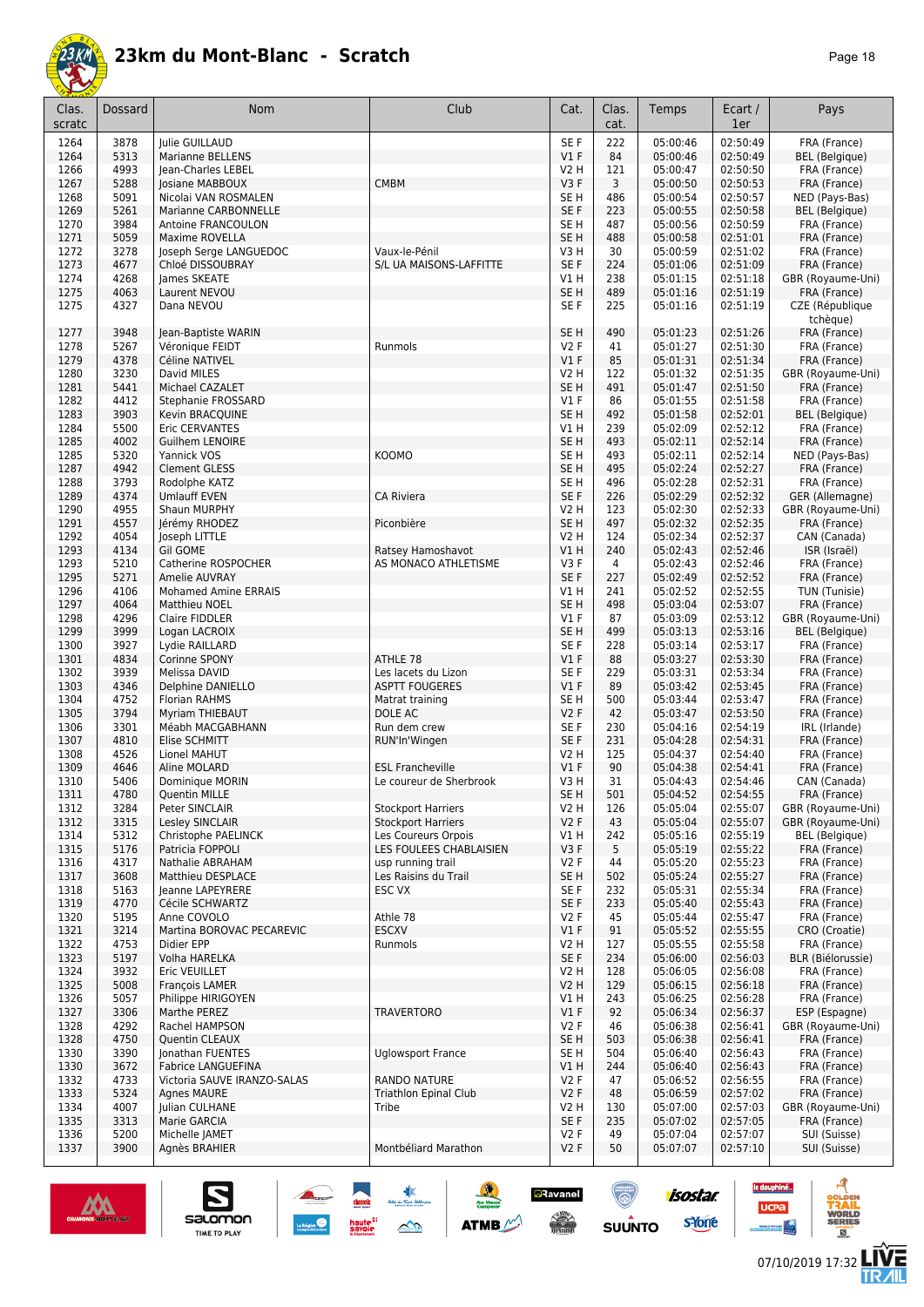

| Clas.        | Dossard      | <b>Nom</b>                                         | Club                          | Cat.                    | Clas.      | Temps                | Ecart /              | Pays                                    |
|--------------|--------------|----------------------------------------------------|-------------------------------|-------------------------|------------|----------------------|----------------------|-----------------------------------------|
| scratc       |              |                                                    |                               |                         | cat.       |                      | 1er                  |                                         |
| 1338         | 4652         | <b>Stephanie MARTINACHE</b>                        |                               | $VI$ F                  | 93         | 05:07:12             | 02:57:15             | FRA (France)                            |
| 1339         | 4593         | Gildas BRIEUX                                      |                               | V1H                     | 245        | 05:07:14             | 02:57:17             | FRA (France)                            |
| 1340         | 4954         | Patrick MICHAUT                                    |                               | V2 H                    | 131        | 05:07:33             | 02:57:36             | FRA (France)                            |
| 1341<br>1342 | 4328<br>5252 | Nathalie MARTINEZ                                  | <b>ACRA</b>                   | $VI$ F<br>SE F          | 94<br>236  | 05:07:39<br>05:07:50 | 02:57:42<br>02:57:53 | FRA (France)<br>FRA (France)            |
| 1343         | 4638         | Juline SERRANO<br>David BECARD                     |                               | V1 H                    | 246        | 05:07:51             | 02:57:54             | FRA (France)                            |
| 1343         | 4686         | Isabelle DARGAUD                                   |                               | $VI$ F                  | 95         | 05:07:51             | 02:57:54             | FRA (France)                            |
| 1345         | 4692         | Priscilla DONZE                                    |                               | SE F                    | 237        | 05:07:52             | 02:57:55             | FRA (France)                            |
| 1346         | 3649         | Marine COUCHARD                                    |                               | SE F                    | 238        | 05:07:58             | 02:58:01             | FRA (France)                            |
| 1347         | 5260         | Nathalie GRANDJANNY                                |                               | $VI$ F                  | 96         | 05:08:08             | 02:58:11             | SUI (Suisse)                            |
| 1348         | 4288         | Annabel Hilary LAKE                                | Run Dem Crew                  | SE F                    | 239        | 05:08:11             | 02:58:14             | GBR (Royaume-Uni)                       |
| 1349         | 5217         | Marie D'ANTUONO                                    |                               | SE F                    | 240        | 05:08:12             | 02:58:15             | FRA (France)<br>FRA (France)            |
| 1350<br>1351 | 5356<br>4718 | Alice BEAUDET<br>Marc AMIOT                        | les Vosg'runners              | SE F<br>SE H            | 241<br>505 | 05:08:15<br>05:08:25 | 02:58:18<br>02:58:28 | FRA (France)                            |
| 1352         | 4595         | Denis GOUY                                         | Taulha'quoi                   | V2 H                    | 132        | 05:08:33             | 02:58:36             | FRA (France)                            |
| 1353         | 3630         | Rudi BERNARD                                       |                               | V2 H                    | 133        | 05:08:35             | 02:58:38             | <b>BEL</b> (Belgique)                   |
| 1354         | 3685         | Sebastien PEIGNE                                   | runandtrailmarine             | V1 H                    | 247        | 05:08:38             | 02:58:41             | FRA (France)                            |
| 1354         | 3933         | Valerie PEIGNE                                     | runandtrailmarine             | $VI$ F                  | 97         | 05:08:38             | 02:58:41             | FRA (France)                            |
| 1356         | 4547         | Marlene BRULIN                                     | Les 1000 pattes Le Pont       | SE F                    | 242        | 05:08:45             | 02:58:48             | FRA (France)                            |
| 1357<br>1358 | 4651<br>3209 | Solenn BERNE<br>Morgane LE GUELLEC                 |                               | ES <sub>F</sub><br>SE F | 12<br>243  | 05:08:48<br>05:08:53 | 02:58:51<br>02:58:56 | FRA (France)<br>FRA (France)            |
| 1359         | 3210         | Geoffroy TESTA                                     |                               | SE <sub>H</sub>         | 506        | 05:08:54             | 02:58:57             | FRA (France)                            |
| 1360         | 4582         | Florent MOREAU                                     |                               | V1 H                    | 248        | 05:08:58             | 02:59:01             | FRA (France)                            |
| 1361         | 5223         | Marion DELSOL-RABEU                                | 095051                        | SE F                    | 244        | 05:09:03             | 02:59:06             | FRA (France)                            |
| 1362         | 4329         | Sophie NOGRAY                                      |                               | V2F                     | 51         | 05:09:04             | 02:59:07             | FRA (France)                            |
| 1363         | 5188         | Suzanne LINDSAY                                    |                               | V2F                     | 52         | 05:09:19             | 02:59:22             | NZL (Nouvelle-                          |
|              |              |                                                    |                               |                         |            |                      |                      | Zélande)                                |
| 1364         | 5274         | Kathryn FITZPATRICK                                | Team MDO                      | SE F                    | 245        | 05:09:31             | 02:59:34             | GBR (Royaume-Uni)                       |
| 1365<br>1366 | 3889<br>3226 | Sébastien GINON<br>Julien GAMEIRO                  | TROP DE POUTINE               | V1 H<br>SE <sub>H</sub> | 249<br>507 | 05:09:55<br>05:10:13 | 02:59:58<br>03:00:16 | FRA (France)<br>FRA (France)            |
| 1367         | 5239         | Cecile CALMET                                      |                               | SE <sub>F</sub>         | 246        | 05:10:27             | 03:00:30             | FRA (France)                            |
| 1368         | 4799         | Daniel CHAOURS                                     |                               | V3 H                    | 32         | 05:10:42             | 03:00:45             | FRA (France)                            |
| 1369         | 4140         | <b>Olivier PRADERE</b>                             | rajasport                     | V2 H                    | 134        | 05:10:52             | 03:00:55             | FRA (France)                            |
| 1369         | 5207         | Queen Janeth LUBANGUKA                             |                               | SE F                    | 247        | 05:10:52             | 03:00:55             | POL (Pologne)                           |
| 1371         | 4218         | Pierre-Jean BOSIO                                  |                               | V2 H                    | 135        | 05:10:58             | 03:01:01             | FRA (France)                            |
| 1371         | 5174         | Bérengère RAPIN                                    |                               | SE F                    | 248        | 05:10:58             | 03:01:01             | FRA (France)                            |
| 1373<br>1374 | 3911<br>5227 | <b>Fanelie CHOMETTE</b><br>Nadine NICODEME         |                               | SE F<br>$VI$ F          | 249<br>98  | 05:11:00<br>05:11:06 | 03:01:03<br>03:01:09 | FRA (France)<br>FRA (France)            |
| 1375         | 3995         | Gary THOMPSON                                      |                               | V1 H                    | 250        | 05:11:10             | 03:01:13             | GBR (Royaume-Uni)                       |
| 1376         | 4647         | Cecile KAIRIS                                      | Team Will's                   | $VI$ F                  | 99         | 05:11:14             | 03:01:17             | <b>BEL</b> (Belgique)                   |
| 1376         | 4683         | Véronique MELOT                                    | Team Will's                   | V2F                     | 53         | 05:11:14             | 03:01:17             | <b>BEL</b> (Belgique)                   |
| 1378         | 4408         | Assia Timila TOUHOUCHE                             |                               | SE F                    | 250        | 05:11:20             | 03:01:23             | CAN (Canada)                            |
| 1379         | 4576         | Peggy LAURENSON                                    |                               | $VI$ F                  | 100        | 05:11:23             | 03:01:26             | FRA (France)                            |
| 1380<br>1381 | 5155<br>4615 | Ana COSTA<br>Virginie DEMOULIN                     | AS NANDY ATHLETISME           | SE F<br>SE F            | 251<br>252 | 05:11:37<br>05:11:39 | 03:01:40<br>03:01:42 | POR (Portugal)<br><b>BEL</b> (Belgique) |
| 1382         | 4681         | Aline GAIDOT                                       |                               | SE F                    | 253        | 05:11:47             | 03:01:50             | FRA (France)                            |
| 1383         | 4122         | Bob JOUY                                           |                               | SE H                    | 508        | 05:11:50             | 03:01:53             | FRA (France)                            |
| 1384         | 5354         | Mathilde GOBILLOT                                  |                               | SE F                    | 254        | 05:11:55             | 03:01:58             | FRA (France)                            |
| 1385         | 4702         | Jean-Baptiste SICARD                               |                               | VIH                     | 251        | 05:12:02             | 03:02:05             | FRA (France)                            |
| 1386         | 5509         | Chunfeng LING                                      | <b>ZXTOUR</b>                 | V1 F                    | 101        | 05:12:05             | 03:02:08             | CHN (Chine)                             |
| 1387         | 3987         | Valerie TROSSAT                                    | Jso                           | $VI$ F                  | 102        | 05:12:09             | 03:02:12             | FRA (France)                            |
| 1387<br>1389 | 4570<br>4365 | Amandine RICHARD<br>Marie-Claude BEAUDOIN EKSTRAND | Les Raisins du Trail          | SE F<br>$VI$ F          | 255<br>103 | 05:12:09<br>05:12:19 | 03:02:12<br>03:02:22 | FRA (France)<br>CAN (Canada)            |
| 1390         | 4816         | Joscelyne ASHPOLE                                  |                               | SE F                    | 256        | 05:12:20             | 03:02:23             | GBR (Royaume-Uni)                       |
| 1391         | 4801         | Jenifer TARDIVET                                   |                               | SE F                    | 257        | 05:12:24             | 03:02:27             | FRA (France)                            |
| 1392         | 3850         | Agnès STORDEUR                                     | run mols                      | V1F                     | 104        | 05:12:28             | 03:02:31             | FRA (France)                            |
| 1393         | 3304         | Jane HOLMES                                        |                               | SE F                    | 258        | 05:12:34             | 03:02:37             | GBR (Royaume-Uni)                       |
| 1394         | 4609         | Carla SOBBEL                                       |                               | V2F                     | 54         | 05:12:39             | 03:02:42             | FRA (France)                            |
| 1395         | 5477         | Hélène BOURGUET                                    | <b>ESM</b>                    | SE F                    | 259        | 05:12:42             | 03:02:45             | <b>BEL</b> (Belgique)                   |
| 1396<br>1397 | 4938<br>4232 | Andrew BASSETT<br>Yann GUINCHARD                   |                               | V1H<br>V1H              | 252<br>253 | 05:12:43<br>05:12:51 | 03:02:46<br>03:02:54 | GBR (Royaume-Uni)<br>FRA (France)       |
| 1398         | 5348         | Patricia DUPON                                     | CLIPS ROCHE LA MOLIERE        | $VI$ F                  | 105        | 05:12:59             | 03:03:02             | FRA (France)                            |
| 1399         | 3555         | Pierre BRUWIER                                     |                               | <b>V2 H</b>             | 136        | 05:13:18             | 03:03:21             | <b>BEL</b> (Belgique)                   |
| 1399         | 3830         | Caroline BAGUETTE                                  |                               | $VI$ F                  | 106        | 05:13:18             | 03:03:21             | <b>BEL</b> (Belgique)                   |
| 1401         | 4560         | Cecile THIERY                                      | Vlpa                          | V1F                     | 107        | 05:13:25             | 03:03:28             | FRA (France)                            |
| 1402         | 4141         | Eyal ALPERT                                        |                               | <b>V2 H</b>             | 137        | 05:13:28             | 03:03:31             | ISR (Israël)                            |
| 1402         | 4142         | Tomer COHEN-FRIEDMAN                               |                               | V1H                     | 254        | 05:13:28             | 03:03:31             | ISR (Israël)                            |
| 1404<br>1405 | 4367<br>3883 | Zmira ALPERT<br>Valérie GIGNOUX                    |                               | $VI$ F<br>$VI$ F        | 108<br>109 | 05:13:29<br>05:13:30 | 03:03:32<br>03:03:33 | ISR (Israël)<br>FRA (France)            |
| 1406         | 3162         | Philippe PASQUINELLI                               | RUN GREEN METZ                | V2 H                    | 138        | 05:13:39             | 03:03:42             | FRA (France)                            |
| 1407         | 4414         | Sandrine PIERRE                                    | RUN GREEN METZ                | $VI$ F                  | 110        | 05:13:40             | 03:03:43             | FRA (France)                            |
| 1407         | 4844         | Mégane BOUDINEAU                                   |                               | SE F                    | 260        | 05:13:40             | 03:03:43             | FRA (France)                            |
| 1409         | 3175         | Pierre-Julien JOUVE                                | <b>CHAPTEUIL SPORT NATURE</b> | SE H                    | 509        | 05:13:48             | 03:03:51             | FRA (France)                            |
| 1409         | 5291         | Maryline MARESCAL                                  | La Petite Foulée              | V2F                     | 55         | 05:13:48             | 03:03:51             | FRA (France)                            |
| 1411         | 4372         | Aline JOUVE                                        | CHAPTEUIL SPORT NATURE        | SE F                    | 261        | 05:13:49             | 03:03:52             | FRA (France)                            |

大學

 $\rightarrow$ 

**ATMB** 

**a**Ravanel

**SERVICE** 

(@)

 $su\overset{\bullet}{\mathsf{unro}}$ 



S

salomon

TIME TO PLAY

**isostar** 

sYone

le dauphiné...

**UCPa** 

*<u>Antibook</u>* 

ه

**VORLD**<br>ERIES

**LIVE<br>TR***A***IL** 

 $<sup>B</sup>$ </sup>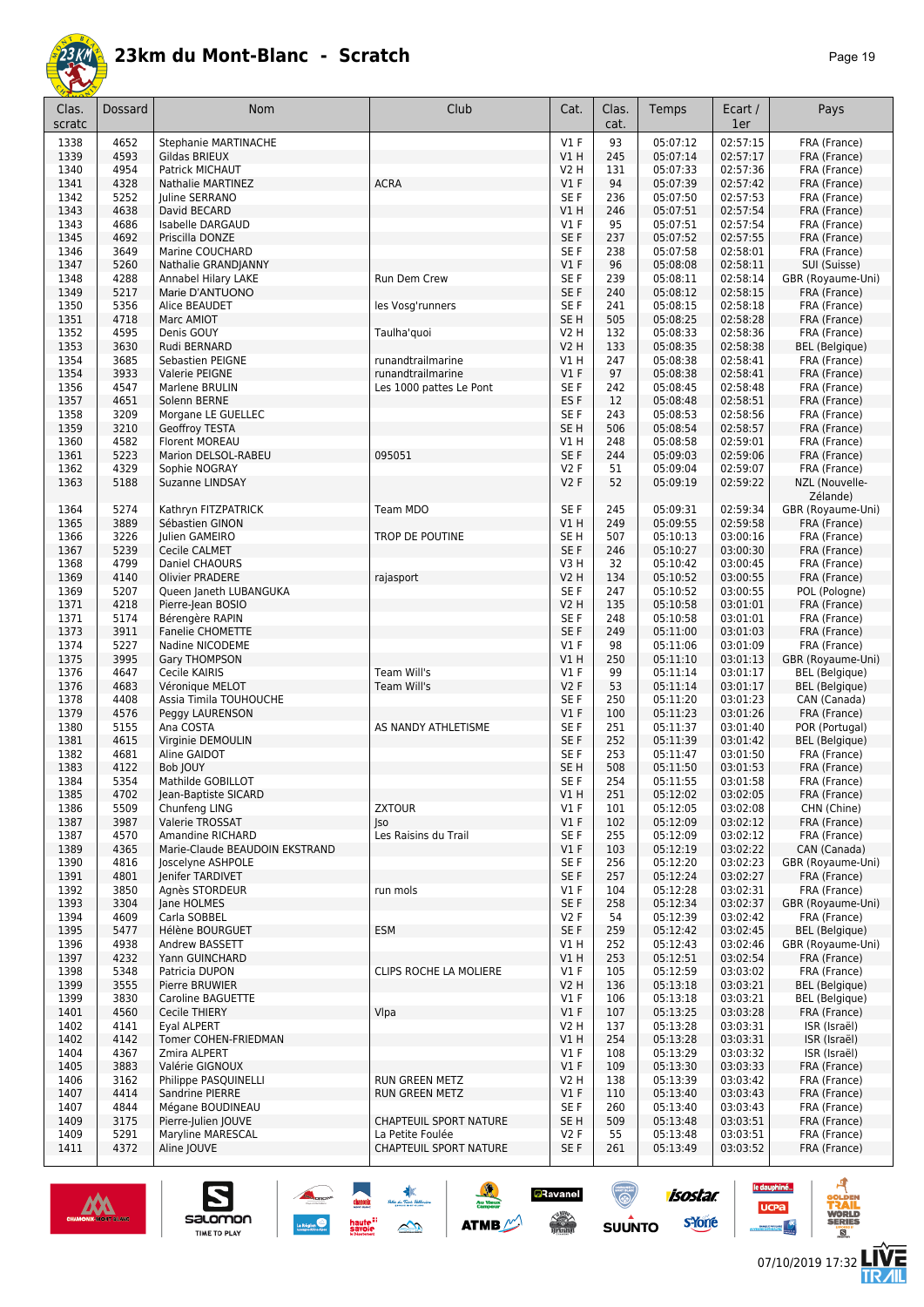

| Clas.<br>scratc | Dossard      | Nom                                             | Club                           | Cat.                      | Clas.<br>cat. | Temps                | Ecart /<br>1er       | Pays                                  |
|-----------------|--------------|-------------------------------------------------|--------------------------------|---------------------------|---------------|----------------------|----------------------|---------------------------------------|
| 1412            | 5186         | Christine CROUZET                               |                                | V2F                       | 56            | 05:13:51             | 03:03:54             | FRA (France)                          |
| 1413            | 5308         | Jennifer CLOSSET                                |                                | SE F                      | 262           | 05:14:02             | 03:04:05             | BEL (Belgique)                        |
| 1414            | 4967         | <b>Benoit RAYNAUD</b>                           |                                | SE H                      | 510           | 05:14:04<br>05:14:04 | 03:04:07             | FRA (France)                          |
| 1414<br>1416    | 5151<br>3656 | Coralie ANDRIEU<br>Franck COSTELLA              |                                | SE F<br>V1 H              | 263<br>255    | 05:14:06             | 03:04:07<br>03:04:09 | FRA (France)<br>FRA (France)          |
| 1416            | 4324         | Perrine JOUSSERAND                              |                                | SE F                      | 264           | 05:14:06             | 03:04:09             | FRA (France)                          |
| 1418            | 5401         | Bjørn Roar ULLEVOLDSATER                        |                                | V1H                       | 256           | 05:14:10             | 03:04:13             | NOR (Norvège)                         |
| 1418            | 5447         | Louise WINZENTSEN                               |                                | V1F                       | 111           | 05:14:10             | 03:04:13             | DEN (Danemark)                        |
| 1420            | 4829         | <b>Adeline LEMAIRE</b>                          |                                | SE F                      | 265           | 05:14:15             | 03:04:18             | FRA (France)                          |
| 1421            | 4599         | <b>Ieannine BOULTON</b>                         | Ma's                           | <b>V2F</b>                | 57            | 05:14:26             | 03:04:29             | BEL (Belgique)                        |
| 1422<br>1423    | 3251<br>4591 | <b>Baudouin FETTWEIS</b><br>Virginie BRIDOUX    |                                | SE H<br>V1F               | 511<br>112    | 05:14:27<br>05:14:31 | 03:04:30<br>03:04:34 | BEL (Belgique)<br>FRA (France)        |
| 1424            | 4308         | Océance RENAULT                                 | EA Chambery                    | ES <sub>F</sub>           | 13            | 05:14:38             | 03:04:41             | FRA (France)                          |
| 1425            | 4755         | Oriane JEANDESBOZ                               |                                | SE F                      | 266           | 05:14:44             | 03:04:47             | FRA (France)                          |
| 1426            | 4937         | Jean Paul ROUBERTIER                            |                                | V2 H                      | 139           | 05:14:58             | 03:05:01             | FRA (France)                          |
| 1427            | 3673         | Karim BENALIKHOUDJA                             |                                | SE <sub>H</sub>           | 512           | 05:15:03             | 03:05:06             | FRA (France)                          |
| 1428            | 5047         | Stephane BAUMGARTH                              |                                | <b>V2 H</b>               | 140           | 05:15:23             | 03:05:26             | FRA (France)                          |
| 1429            | 5383         | Johan BOGREN                                    |                                | <b>V2 H</b>               | 141           | 05:15:30             | 03:05:33             | SWE (Suède)                           |
| 1430<br>1431    | 4622<br>4125 | Petra POSSELIUS<br>Hugo MALLET                  | possedal                       | $VI$ F<br>SE <sub>H</sub> | 113<br>513    | 05:15:31<br>05:15:38 | 03:05:34<br>03:05:41 | SWE (Suède)<br>FRA (France)           |
| 1432            | 4143         | Clément COUTEAU                                 |                                | SE H                      | 514           | 05:15:39             | 03:05:42             | FRA (France)                          |
| 1433            | 4608         | <b>Gilles GUILLARD</b>                          |                                | V2 H                      | 142           | 05:15:45             | 03:05:48             | FRA (France)                          |
| 1434            | 4886         | <b>Elisabeth LETESSIER</b>                      | <b>BSGA</b>                    | $VI$ F                    | 114           | 05:15:52             | 03:05:55             | FRA (France)                          |
| 1435            | 3201         | Vanessa DEMONTANT                               | <b>AS Nandy</b>                | SE F                      | 267           | 05:16:01             | 03:06:04             | FRA (France)                          |
| 1435            | 3718         | Hervé DREUX                                     | <b>US BELHOMERT</b>            | <b>V2 H</b>               | 143           | 05:16:01             | 03:06:04             | FRA (France)                          |
| 1435<br>1438    | 3970<br>4711 | Xavier CATTEAU<br>Georges HOARAU                | <b>ACLO</b>                    | SE <sub>H</sub><br>V2 H   | 515<br>144    | 05:16:01<br>05:16:05 | 03:06:04<br>03:06:08 | <b>BEL</b> (Belgique)<br>FRA (France) |
| 1439            | 5303         | Philippe LAUBIER                                |                                | V3H                       | 33            | 05:16:12             | 03:06:15             | FRA (France)                          |
| 1440            | 4314         | Julie ROLAND                                    | run in maroilles               | SE <sub>F</sub>           | 268           | 05:16:37             | 03:06:40             | FRA (France)                          |
| 1441            | 4017         | Mathieu PUISSANT                                |                                | SE <sub>H</sub>           | 516           | 05:16:49             | 03:06:52             | FRA (France)                          |
| 1441            | 4023         | Michael LEFEBVRE                                |                                | SE <sub>H</sub>           | 516           | 05:16:49             | 03:06:52             | FRA (France)                          |
| 1443            | 4121         | Ivan JOUY                                       |                                | <b>V2 H</b>               | 145           | 05:16:52             | 03:06:55             | FRA (France)                          |
| 1444            | 3860<br>4335 | <b>Edward WILLANS</b>                           |                                | SE <sub>H</sub>           | 518           | 05:16:58             | 03:07:01             | GBR (Royaume-Uni)                     |
| 1445<br>1446    | 3979         | <b>Marion CHAMBARD</b><br><b>Emmanuel DOLLE</b> |                                | SE <sub>F</sub><br>V1 H   | 269<br>257    | 05:17:09<br>05:17:17 | 03:07:12<br>03:07:20 | FRA (France)<br>FRA (France)          |
| 1447            | 4394         | <b>Nele VANMECHELEN</b>                         |                                | SE F                      | 270           | 05:17:19             | 03:07:22             | BEL (Belgique)                        |
| 1448            | 4399         | Sàndra LOUIS                                    |                                | $VI$ F                    | 115           | 05:17:20             | 03:07:23             | FRA (France)                          |
| 1449            | 4701         | Sophie RENAUD                                   |                                | V1F                       | 116           | 05:17:24             | 03:07:27             | FRA (France)                          |
| 1450            | 4603         | <b>Maxime FAVRE</b>                             |                                | SE <sub>H</sub>           | 519           | 05:17:29             | 03:07:32             | FRA (France)                          |
| 1451            | 5297         | <b>Christiane MILLET</b>                        |                                | <b>V2F</b>                | 58            | 05:17:40             | 03:07:43             | FRA (France)                          |
| 1452<br>1453    | 4284<br>5040 | Marlène OLLIER<br>Robert AMOROS                 | Rando Nature                   | SE F<br>V2 H              | 271<br>146    | 05:17:54<br>05:17:55 | 03:07:57<br>03:07:58 | FRA (France)<br>FRA (France)          |
| 1453            | 5414         | Fabian Tobias Martin GRUENWALD                  | Team G Force                   | SE <sub>H</sub>           | 520           | 05:17:55             | 03:07:58             | GER (Allemagne)                       |
| 1455            | 3916         | Richard JONES                                   | <b>Blackwater Valley Runne</b> | <b>V2 H</b>               | 147           | 05:18:03             | 03:08:06             | GBR (Royaume-Uni)                     |
| 1455            | 4746         | Elisabeth BRACQ                                 | Les Foulées Chablaisien        | V3F                       | 6             | 05:18:03             | 03:08:06             | FRA (France)                          |
| 1455            | 4762         | Isabelle DEAGE                                  | Les foulées chablaisien        | <b>V2F</b>                | 59            | 05:18:03             | 03:08:06             | FRA (France)                          |
| 1458            | 5096         | <b>Tristan FENARD</b>                           |                                | SE H                      | 521           | 05:18:04             | 03:08:07             | FRA (France)                          |
| 1459            | 5221         | <b>Béatrice POIRIER</b>                         | ATHLE78                        | $VI$ F                    | 117           | 05:18:25             | 03:08:28             | FRA (France)                          |
| 1460<br>1461    | 5150<br>5473 | Beatrice RODARIE VACHERON<br>Ségolène GEHIN     | S/L UA MAISONS LAFFITTE        | V1 F<br>V1F               | 118<br>119    | 05:18:28<br>05:18:29 | 03:08:31<br>03:08:32 | FRA (France)<br>FRA (France)          |
| 1462            | 4972         | Steven KAFKA                                    |                                | V2 H                      | 148           | 05:18:35             | 03:08:38             | USA (Etats-Unis)                      |
| 1463            | 3534         | Guillaume CRIVELLO                              |                                | SE <sub>H</sub>           | 522           | 05:18:55             | 03:08:58             | FRA (France)                          |
| 1463            | 3742         | Jean-François PONT                              | Raids Eurosportifs Brig        | SE H                      | 522           | 05:18:55             | 03:08:58             | FRA (France)                          |
| 1465            | 4538<br>4660 | Julien ROBUR<br>Franco ANDRIOLO                 | Saint Albanaise de roch        | SE H                      | 524           | 05:18:57<br>05:19:03 | 03:09:00<br>03:09:06 | FRA (France)<br>ITA (Italie)          |
| 1466<br>1467    | 3287         | <b>Olivier NINITTE</b>                          |                                | V2 H<br>SE H              | 149<br>525    | 05:19:09             | 03:09:12             | FRA (France)                          |
| 1468            | 4734         | Arnaud GERARD                                   |                                | SE H                      | 526           | 05:19:10             | 03:09:13             | BEL (Belgique)                        |
| 1469            | 4297         | Sarah FIDDLER                                   | chris jewkes                   | $VI$ F                    | 120           | 05:19:11             | 03:09:14             | GBR (Royaume-Uni)                     |
| 1470            | 3949         | Marie-Amandine NEZ                              | Athlétisme Metz Métropo        | SE F                      | 272           | 05:19:12             | 03:09:15             | FRA (France)                          |
| 1471            | 5157         | Emma ATHERTON                                   |                                | $VI$ F                    | 121           | 05:19:24             | 03:09:27             | GBR (Royaume-Uni)                     |
| 1471            | 5322         | David HILLION                                   |                                | V2 H                      | 150           | 05:19:24             | 03:09:27             | FRA (France)                          |
| 1473<br>1474    | 3861<br>5029 | Lydie DUQUESNE<br><b>Emmanuel RIGO</b>          | COMBAGNEUX                     | SE F<br>SE H              | 273<br>527    | 05:19:34<br>05:19:42 | 03:09:37<br>03:09:45 | FRA (France)<br>BEL (Belgique)        |
| 1475            | 3796         | Laurine BERARD                                  |                                | SE F                      | 274           | 05:19:49             | 03:09:52             | FRA (France)                          |
| 1476            | 5204         | Melissa PAU                                     |                                | SE F                      | 275           | 05:20:00             | 03:10:03             | FRA (France)                          |
| 1477            | 5255         | Marie-Martine PIRON                             |                                | V1F                       | 122           | 05:20:04             | 03:10:07             | BEL (Belgique)                        |
| 1478            | 4525         | Gerard BILLOTTE                                 |                                | V2 H                      | 151           | 05:20:07             | 03:10:10             | FRA (France)                          |
| 1478            | 4827         | Nathalie BILLOTTE                               | FC sochaux montbeliard         | V2F                       | 60            | 05:20:07             | 03:10:10             | FRA (France)                          |
| 1480            | 4922         | Graham STONE                                    |                                | <b>V2 H</b>               | 152           | 05:20:09             | 03:10:12             | GBR (Royaume-Uni)                     |
| 1481<br>1482    | 4927<br>5365 | Christophe DUROT<br>Lola PILLOT                 | <b>CE Transdev Reims</b>       | V2 H<br>ES F              | 153<br>14     | 05:20:11<br>05:20:21 | 03:10:14<br>03:10:24 | FRA (France)<br>FRA (France)          |
| 1483            | 4836         | Virginie MANTAUX                                |                                | $VI$ F                    | 123           | 05:20:23             | 03:10:26             | FRA (France)                          |
| 1484            | 4905         | Koussey GOUPIL                                  |                                | SE H                      | 528           | 05:20:27             | 03:10:30             | FRA (France)                          |
| 1485            | 5492         | Margaux GREGOIR                                 |                                | SE F                      | 276           | 05:20:28             | 03:10:31             | FRA (France)                          |
| 1486            | 5026         | Jean Philippe TIERRIE                           | Jogging Aventure ROncqu        | V2 H                      | 154           | 05:20:40             | 03:10:43             | FRA (France)                          |

大会

 $\rightarrow$ 

 $\frac{1}{2}$ 

**ATMB** 

**a**Ravanel

**SERVICE** 

(@)

 $su\overset{\bullet}{\mathsf{unro}}$ 



S

Salomon

le dauphiné...

**UCPa** 

- 4

isostar.

**s**Yone



ه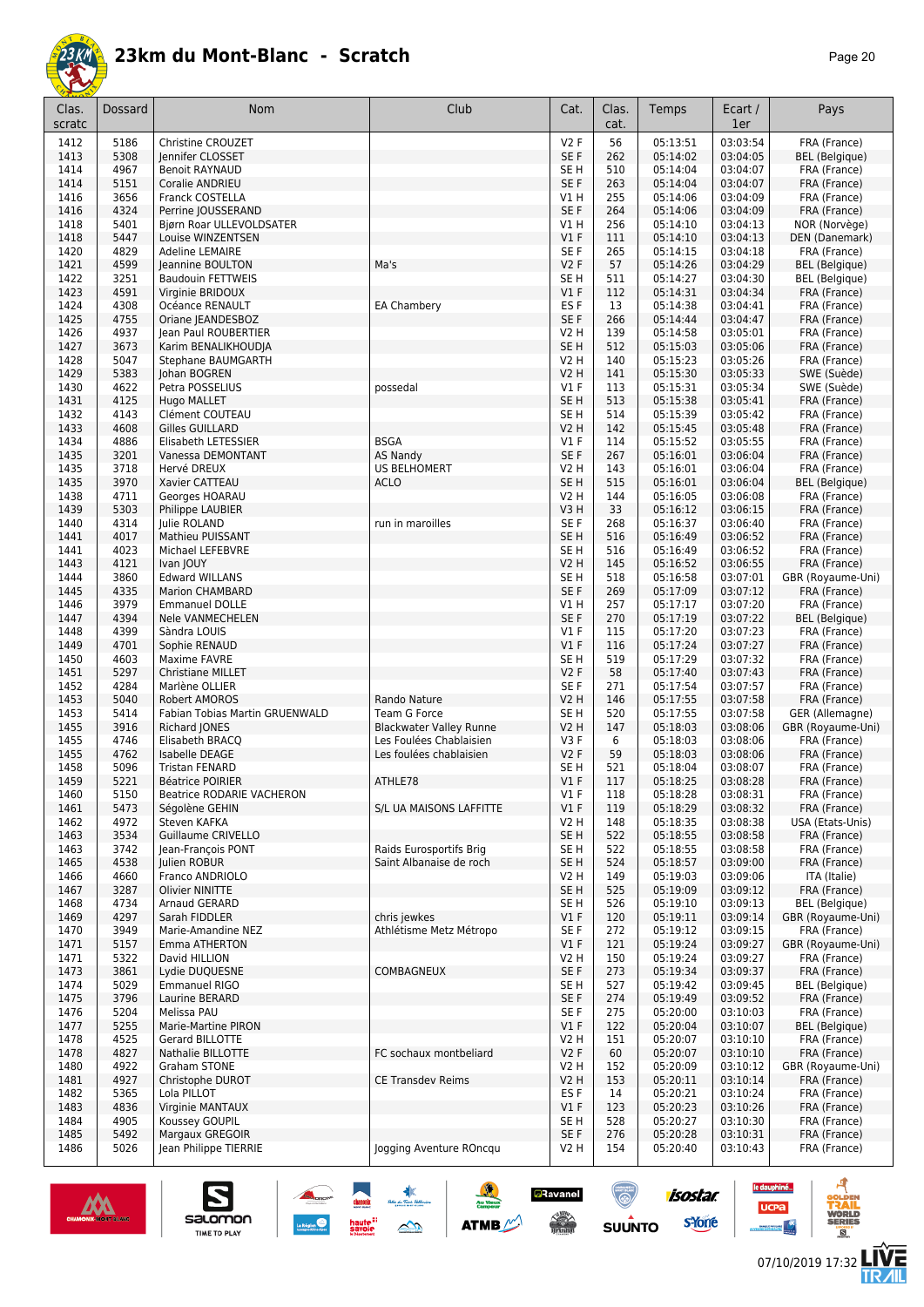

| Clas.<br>scratc | Dossard      | Nom                                      | Club                                  | Cat.                    | Clas.<br>cat.  | Temps                | Ecart /<br>1er       | Pays                                  |
|-----------------|--------------|------------------------------------------|---------------------------------------|-------------------------|----------------|----------------------|----------------------|---------------------------------------|
| 1487            | 4760         | Lindsay COX                              |                                       | <b>V2F</b>              | 61             | 05:20:52             | 03:10:55             | GBR (Royaume-Uni)                     |
| 1488            | 4739         | <b>Elise PRAT</b>                        |                                       | SE F                    | 277            | 05:20:57             | 03:11:00             | FRA (France)                          |
| 1489            | 3834         | Marion GIROUD                            |                                       | SE F                    | 278            | 05:21:25             | 03:11:28             | FRA (France)                          |
| 1490<br>1491    | 5326<br>3973 | <b>Emmanuel ANTOINE</b><br>Florence DION | Trek & Trail Bertrix                  | V2 H<br>$VI$ F          | 155<br>124     | 05:21:35<br>05:21:36 | 03:11:38<br>03:11:39 | FRA (France)<br><b>BEL</b> (Belgique) |
| 1491            | 4732         | Alain BARRAULT                           | taulhac'quoi                          | V3H                     | 34             | 05:21:36             | 03:11:39             | FRA (France)                          |
| 1493            | 4579         | Nicolas MOTTAS                           |                                       | SE H                    | 529            | 05:21:40             | 03:11:43             | SUI (Suisse)                          |
| 1494            | 4719         | Frans RENIERS                            | Eizer                                 | V1H                     | 258            | 05:22:04             | 03:12:07             | <b>BEL</b> (Belgique)                 |
| 1495            | 4148         | Stéphane ESCARRA                         |                                       | V1 H                    | 259            | 05:22:07             | 03:12:10             | FRA (France)                          |
| 1496            | 4688         | Anthony TEXIER                           |                                       | V1H                     | 260            | 05:22:11             | 03:12:14             | FRA (France)                          |
| 1497<br>1498    | 5123<br>4669 | Laurine MALEPSZAK<br>Johane BOUTET       |                                       | SE F<br>SE F            | 279<br>280     | 05:22:12<br>05:22:23 | 03:12:15<br>03:12:26 | FRA (France)<br>FRA (France)          |
| 1498            | 5226         | Mylène OULMANN                           |                                       | SE <sub>F</sub>         | 280            | 05:22:23             | 03:12:26             | FRA (France)                          |
| 1500            | 5270         | Christele FORGEARD                       |                                       | V2F                     | 62             | 05:22:27             | 03:12:30             | FRA (France)                          |
| 1501            | 3660         | Alexandre REMON                          | Ena                                   | V1 H                    | 261            | 05:22:31             | 03:12:34             | FRA (France)                          |
| 1502            | 3951         | Sophie CLAPPAZ                           |                                       | $VI$ F                  | 125            | 05:22:33             | 03:12:36             | FRA (France)                          |
| 1503            | 3217         | Abisoye ADEKANMBI                        |                                       | $VI$ F                  | 126            | 05:22:34             | 03:12:37             | USA (Etats-Unis)                      |
| 1504            | 3942<br>4870 | Félicie LEFEVRE-MICHELSON                | As Nandy                              | $VI$ F<br>$VI$ F        | 127            | 05:22:45<br>05:23:02 | 03:12:48<br>03:13:05 | FRA (France)<br><b>BEL</b> (Belgique) |
| 1505<br>1506    | 4587         | Sylvia DEMOULIN<br>Lauriane CHAMBARD     | I love running                        | SE F                    | 128<br>282     | 05:23:03             | 03:13:06             | FRA (France)                          |
| 1507            | 5042         | Philippe GASPART                         |                                       | <b>V2 H</b>             | 156            | 05:23:04             | 03:13:07             | <b>BEL</b> (Belgique)                 |
| 1508            | 4851         | Gérard SCHWEISS                          | A.S. MUNSTER ATHLETISME               | <b>V4 H</b>             | $\mathbf{1}$   | 05:23:10             | 03:13:13             | FRA (France)                          |
| 1509            | 5121         | <b>Armelle CHARVET</b>                   |                                       | V1 F                    | 129            | 05:23:24             | 03:13:27             | FRA (France)                          |
| 1510            | 5180         | Marie Jeanne BELVOIX                     | Mjteam                                | V3F                     | $\overline{7}$ | 05:23:25             | 03:13:28             | FRA (France)                          |
| 1511            | 4627         | <b>Fabrice CARREL</b>                    |                                       | SE <sub>H</sub>         | 530            | 05:23:26             | 03:13:29             | SUI (Suisse)                          |
| 1511<br>1513    | 5016<br>5187 | <b>Thomas HEMMER</b><br>Amelie DE BREM   | Mjteam<br>Athle78                     | SE <sub>H</sub><br>SE F | 530<br>283     | 05:23:26<br>05:23:33 | 03:13:29<br>03:13:36 | FRA (France)<br>FRA (France)          |
| 1514            | 4833         | <b>Tina BRUGGEMAN</b>                    | <b>UAML</b>                           | $VI$ F                  | 130            | 05:23:34             | 03:13:37             | DEN (Danemark)                        |
| 1515            | 4724         | Jean Luc FALGON                          | Association Taulha'quoi               | V3 H                    | 35             | 05:23:36             | 03:13:39             | FRA (France)                          |
| 1516            | 5294         | Carine LASSOUT                           |                                       | SE F                    | 284            | 05:23:46             | 03:13:49             | FRA (France)                          |
| 1517            | 4624         | Julie VOISIN                             | Vttop                                 | SE F                    | 285            | 05:23:47             | 03:13:50             | FRA (France)                          |
| 1518            | 4450         | Kevin ROMAN                              | Vttop                                 | SE <sub>H</sub>         | 532            | 05:23:48             | 03:13:51             | FRA (France)                          |
| 1519            | 3748         | Celine HUET                              | <b>CS Ternes</b>                      | $VI$ F                  | 131            | 05:23:55             | 03:13:58             | FRA (France)                          |
| 1520<br>1521    | 4625<br>3705 | <b>Bernard CROUZET</b><br>Patrick SCHOPP | <b>Run Mols</b><br>Anasg/!a Wantzenau | <b>V2 H</b><br>V3H      | 157<br>36      | 05:23:58<br>05:24:08 | 03:14:01<br>03:14:11 | FRA (France)<br>FRA (France)          |
| 1522            | 4234         | Frédéric VEROT                           | chalons running                       | V2 H                    | 158            | 05:24:09             | 03:14:12             | FRA (France)                          |
| 1523            | 4225         | Nicolas BERGE                            |                                       | SE H                    | 533            | 05:24:25             | 03:14:28             | FRA (France)                          |
| 1524            | 5222         | Sona NATHWANI                            |                                       | SE F                    | 286            | 05:24:32             | 03:14:35             | GBR (Royaume-Uni)                     |
| 1525            | 3803         | <b>Brit KUHLMANN</b>                     | Ushuaia                               | V2F                     | 63             | 05:24:52             | 03:14:55             | DEN (Danemark)                        |
| 1525            | 3898         | Jan KUHLMANN                             | Ushuaia                               | <b>V2 H</b>             | 159            | 05:24:52             | 03:14:55             | DEN (Danemark)                        |
| 1525<br>1528    | 5349<br>5129 | Christel ROCHET<br>Anne MOUSSEAU BECHU   | Trek & Trail Bertrix                  | $VI$ F<br>$VI$ F        | 132<br>133     | 05:24:52<br>05:24:53 | 03:14:55<br>03:14:56 | BEL (Belgique)                        |
| 1529            | 3981         | Marie-Rose GERARD                        | RUN OXYGENE 974                       | V2F                     | 64             | 05:24:54             | 03:14:57             | FRA (France)<br>FRA (France)          |
| 1529            | 4459         | Laurent REJOU                            | <b>ASL ROBERTSAU</b>                  | V1 H                    | 262            | 05:24:54             | 03:14:57             | FRA (France)                          |
| 1529            | 5182         | Cecile MASSON NARDUCCI                   | <b>ASL ROBERTSAU</b>                  | $VI$ F                  | 134            | 05:24:54             | 03:14:57             | FRA (France)                          |
| 1532            | 3940         | Alina PASCAL                             |                                       | SE F                    | 287            | 05:24:59             | 03:15:02             | ROU (Roumanie)                        |
| 1532            | 5086         | <b>Mathieu BERGER</b>                    |                                       | SE H                    | 534            | 05:24:59             | 03:15:02             | FRA (France)                          |
| 1534            | 5497         | Rachel KIM                               |                                       | $VI$ F                  | 135            | 05:25:17             | 03:15:20             | AUS (Australie)                       |
| 1535<br>1536    | 5240<br>4416 | Catherine MCCUSKER<br>Alix BOURGEOIS     |                                       | V1 F<br>SE F            | 136<br>288     | 05:25:19<br>05:25:23 | 03:15:22<br>03:15:26 | GBR (Royaume-Uni)<br>FRA (France)     |
| 1537            | 5459         | Carole PRUVOST                           |                                       | $VI$ F                  | 137            | 05:25:32             | 03:15:35             | FRA (France)                          |
| 1538            | 3723         | Laura CHASTAING                          | Les Brazilloux                        | SE F                    | 289            | 05:25:51             | 03:15:54             | FRA (France)                          |
| 1538            | 3863         | Loïc PERRIN                              | Les Brazilloux                        | SE H                    | 535            | 05:25:51             | 03:15:54             | FRA (France)                          |
| 1538            | 4830         | Mireille LACASSAGNE                      |                                       | <b>V4F</b>              | $\mathbf{1}$   | 05:25:51             | 03:15:54             | FRA (France)                          |
| 1541            | 3547         | <b>Cedric CAPARROS</b>                   | <b>API TRI</b>                        | V1 H                    | 263            | 05:26:04             | 03:16:07             | FRA (France)                          |
| 1542<br>1543    | 3751<br>4345 | Maria SAULNIER<br>Julie DHAINE           |                                       | V1F<br>SE F             | 138<br>290     | 05:26:09<br>05:26:11 | 03:16:12<br>03:16:14 | FRA (France)<br>FRA (France)          |
| 1544            | 4690         | <b>Coralie BLANCHET</b>                  |                                       | SE F                    | 291            | 05:26:13             | 03:16:16             | FRA (France)                          |
| 1545            | 5241         | Marie Noëlle BORT                        |                                       | V2F                     | 65             | 05:26:33             | 03:16:36             | FRA (France)                          |
| 1546            | 5048         | <b>Gilles WAGNER</b>                     |                                       | V1 H                    | 264            | 05:26:35             | 03:16:38             | FRA (France)                          |
| 1547            | 5015         | Mathieu BIRON                            |                                       | SE H                    | 536            | 05:26:45             | 03:16:48             | FRA (France)                          |
| 1548            | 3944         | <b>Bryan TOUBANCE</b>                    |                                       | V1H                     | 265            | 05:26:46             | 03:16:49             | FRA (France)                          |
| 1549            | 3728         | Luc BUCAMP                               | <b>BEAUVAIS TEAM CYCLISME</b>         | V2 H                    | 160            | 05:26:50             | 03:16:53             | FRA (France)                          |
| 1550<br>1551    | 5130<br>4953 | Saskia HESSELS-SCHOUW<br>Mickael NOMMAY  |                                       | SE F<br><b>V1 H</b>     | 292<br>266     | 05:26:56<br>05:27:03 | 03:16:59<br>03:17:06 | NED (Pays-Bas)<br>FRA (France)        |
| 1552            | 5318         | <b>Britta ASBECK</b>                     |                                       | V1F                     | 139            | 05:27:12             | 03:17:15             | GER (Allemagne)                       |
| 1553            | 4611         | Damien BRISSON                           |                                       | SE <sub>H</sub>         | 537            | 05:27:14             | 03:17:17             | FRA (France)                          |
| 1554            | 5185         | Eva VITARIUSOVA                          | Pavovi Nurminatori                    | SE F                    | 293            | 05:27:17             | 03:17:20             | SVK (Slovaquie)                       |
| 1555            | 5368         | Simon ADDYMAN                            |                                       | V2 H                    | 161            | 05:27:20             | 03:17:23             | GBR (Royaume-Uni)                     |
| 1556            | 5257         | Camille MONCHALIN                        | <b>AC TASSIN</b>                      | SE F                    | 294            | 05:27:47             | 03:17:50             | FRA (France)                          |
| 1557            | 5140         | Emilie GUEGUEN                           |                                       | SE F                    | 295            | 05:27:59             | 03:18:02             | FRA (France)                          |
| 1558<br>1559    | 4910<br>5228 | Laurent STUPIENKO                        |                                       | V1 H<br>V2 F            | 267<br>66      | 05:28:00             | 03:18:03             | FRA (France)                          |
| 1560            | 4629         | Qihong Amy Ll<br>Claire ROYER            |                                       | SE F                    | 296            | 05:28:02<br>05:28:03 | 03:18:05<br>03:18:06 | SUI (Suisse)<br>FRA (France)          |
| 1561            | 4650         | Charlotte OBEE                           | Yerres AC                             | SE F                    | 297            | 05:28:14             | 03:18:17             | FRA (France)                          |
|                 |              |                                          |                                       |                         |                |                      |                      |                                       |

大会

 $\rightarrow$ 

 $\frac{1}{2}$ 

**ATMB** 

**a**Ravanel

**SERVICE** 

 $\bigcirc$ 

 $su\overset{\bullet}{\mathsf{unro}}$ 



S

Salomon

- 4

le dauphiné...

**UCPa** 

isostar.

**s**Yone

ه

**LIVE<br>TR***A***IL**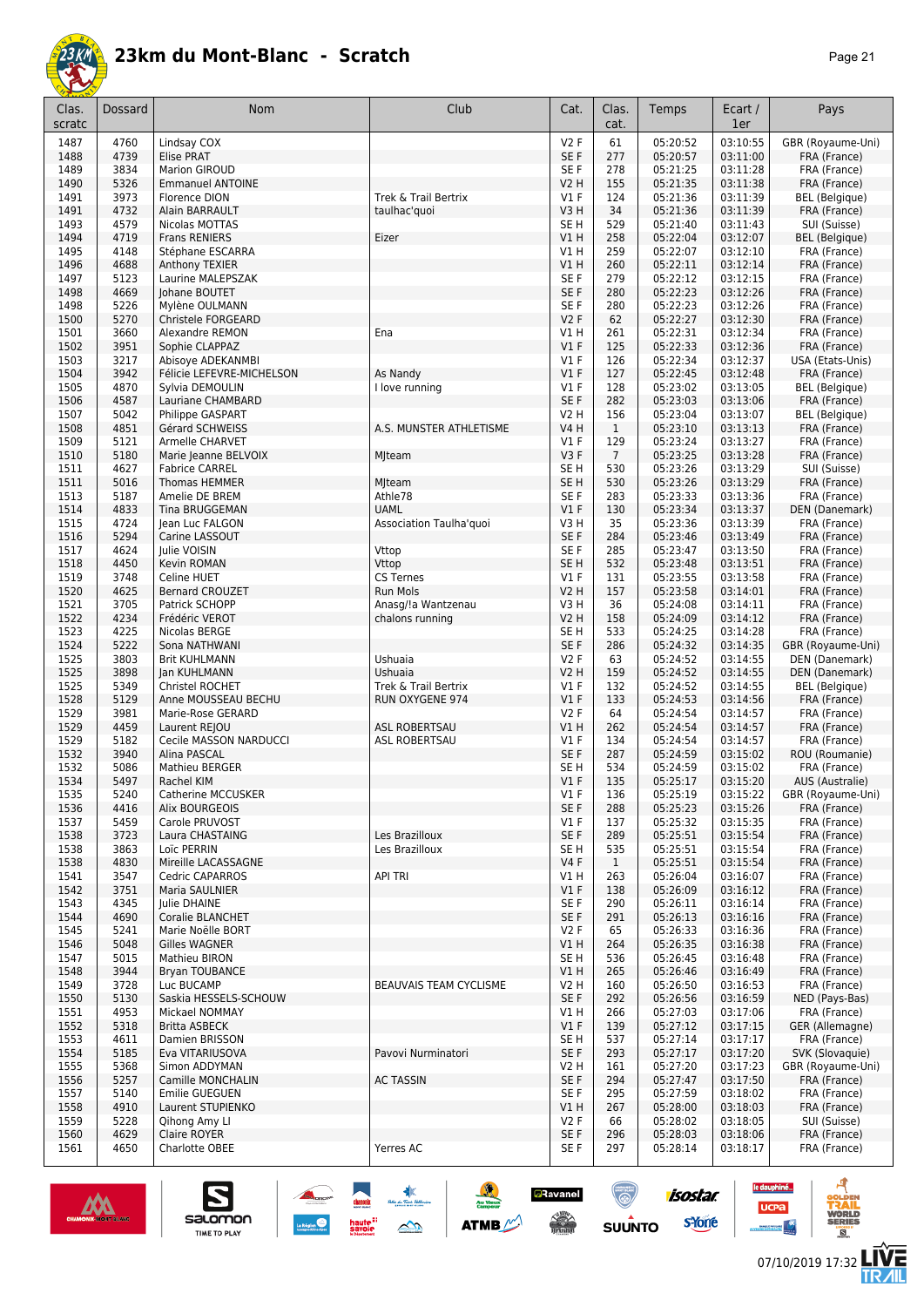

| n<br>ıc |  |
|---------|--|
|---------|--|

| Clas.<br>scratc | Dossard      | <b>Nom</b>                                     | Club                     | Cat.                   | Clas.<br>cat. | Temps                | Ecart /<br>1er       | Pays                                  |
|-----------------|--------------|------------------------------------------------|--------------------------|------------------------|---------------|----------------------|----------------------|---------------------------------------|
| 1562            | 4642         | Micheline ROVIDA                               |                          | V2F                    | 67            | 05:28:21             | 03:18:24             | FRA (France)                          |
| 1563            | 5238         | Julie BOUTERAON                                |                          | SE F                   | 298           | 05:28:29             | 03:18:32             | FRA (France)                          |
| 1564            | 5430         | <b>Thomas CAMUS</b>                            | <b>IDQ</b>               | SE H                   | 538           | 05:28:31             | 03:18:34             | FRA (France)                          |
| 1565            | 5429         | Kevin LAYAT                                    | IDQ                      | SE <sub>H</sub>        | 539           | 05:28:33             | 03:18:36             | FRA (France)                          |
| 1566            | 3925<br>4641 | Arnaud SCHULTZ                                 |                          | SE H                   | 540           | 05:28:34             | 03:18:37<br>03:18:57 | FRA (France)                          |
| 1567<br>1568    | 4637         | Philippe ROVIDA<br>Antoine SELLAL              |                          | V2 H<br><b>V2 H</b>    | 162<br>163    | 05:28:54<br>05:28:55 | 03:18:58             | FRA (France)<br>FRA (France)          |
| 1569            | 3867         | <b>Isenmann FRIEDBERT</b>                      | Schalke                  | <b>V2 H</b>            | 164           | 05:28:57             | 03:19:00             | GER (Allemagne)                       |
| 1570            | 3739         | Jesenija BUDINA HENROTIN                       | <b>CS Neirivue</b>       | SE F                   | 299           | 05:29:03             | 03:19:06             | LAT (Lettonie)                        |
| 1570            | 4601         | Hervé SCHIANO                                  | <b>NWA</b>               | V2 H                   | 165           | 05:29:03             | 03:19:06             | FRA (France)                          |
| 1572            | 3767         | Herve DUCAT                                    | Vaux-le-Pénil Athletism  | V2 H                   | 166           | 05:29:04             | 03:19:07             | FRA (France)                          |
| 1572            | 4890         | Juha KUOPPASALMI                               | <b>HKV</b>               | V3F                    | 8             | 05:29:04             | 03:19:07             | FIN (Finlande)                        |
| 1574            | 5508         | Chenguang ZHANG                                | <b>ZXTOUR</b>            | V2 H                   | 167           | 05:29:53             | 03:19:56             | CHN (Chine)                           |
| 1575            | 4925         | Ahmed DIFALLAH                                 | <b>CE Transdev Reims</b> | V2 H                   | 168           | 05:29:57             | 03:20:00             | FRA (France)                          |
| 1576            | 4878         | Virginie MINGUET                               |                          | V1 H                   | 268           | 05:30:01             | 03:20:04             | <b>BEL</b> (Belgique)                 |
| 1577            | 5262         | Laura CUBIZOLLES                               |                          | SE F                   | 300           | 05:30:05             | 03:20:08             | FRA (France)                          |
| 1578            | 4357         | Leonie WALDORF                                 |                          | SE F                   | 301           | 05:30:19             | 03:20:22             | GER (Allemagne)                       |
| 1579            | 5307         | Amélie GARCIA                                  |                          | V1F                    | 140           | 05:30:23             | 03:20:26             | FRA (France)                          |
| 1580<br>1581    | 3862<br>5106 | Ugo SERAFINO<br>Philippe GARCIA                | Ass.Podistica Valle Gr   | <b>V2 H</b><br>V1H     | 169<br>269    | 05:30:38<br>05:31:01 | 03:20:41<br>03:21:04 | ITA (Italie)<br>FRA (France)          |
| 1581            | 5309         | Sonia LAURENT                                  | <b>VML</b>               | $VI$ F                 | 141           | 05:31:01             | 03:21:04             | FRA (France)                          |
| 1581            | 5329         | <b>Anne-Claire UHRES</b>                       |                          | V2F                    | 68            | 05:31:01             | 03:21:04             | FRA (France)                          |
| 1584            | 4262         | Gianluca MOROSO                                |                          | V1 H                   | 270           | 05:31:02             | 03:21:05             | SUI (Suisse)                          |
| 1585            | 4411         | Sonia LOUAULT                                  |                          | V1F                    | 142           | 05:31:08             | 03:21:11             | SUI (Suisse)                          |
| 1586            | 5411         | <b>Berangere LAMBERT</b>                       |                          | SE <sub>H</sub>        | 541           | 05:31:10             | 03:21:13             | FRA (France)                          |
| 1587            | 4536         | Julien RICHARD                                 | LES VOGS'RUNNERS         | SE <sub>H</sub>        | 542           | 05:31:11             | 03:21:14             | FRA (France)                          |
| 1588            | 5410         | Benjamin BELLOUARD                             |                          | SE H                   | 543           | 05:31:12             | 03:21:15             | FRA (France)                          |
| 1589            | 4621         | Hervé GUY                                      |                          | V2 H                   | 170           | 05:31:18             | 03:21:21             | FRA (France)                          |
| 1590            | 4839         | Laurent RENAUD                                 |                          | V2 H                   | 171           | 05:31:19             | 03:21:22             | FRA (France)                          |
| 1591            | 4764         | Sebastien HUE                                  |                          | VIH                    | 271           | 05:31:24             | 03:21:27             | FRA (France)                          |
| 1592            | 4939         | Salvador NAVARRETE GARCIA                      |                          | SE <sub>H</sub>        | 544           | 05:31:30             | 03:21:33             | ESP (Espagne)                         |
| 1593            | 5469         | <b>Emeline MASSART</b>                         |                          | SE F                   | 302           | 05:31:36             | 03:21:39             | <b>BEL</b> (Belgique)                 |
| 1594            | 5435         | Jacques VERDY                                  |                          | V3H                    | 37            | 05:31:42             | 03:21:45             | <b>BEL</b> (Belgique)                 |
| 1595            | 4520         | David MONACO                                   |                          | V1 H                   | 272           | 05:31:47             | 03:21:50             | FRA (France)                          |
| 1596            | 4672         | Hélène DUJARDIN                                |                          | V2F                    | 69            | 05:31:57             | 03:22:00             | FRA (France)                          |
| 1597<br>1598    | 3198<br>4866 | Egide SCHYNS<br>Marie-Anne BOUARD              | ZATTOPEK                 | <b>V2 H</b><br>$VI$ F  | 172<br>143    | 05:32:08<br>05:32:09 | 03:22:11<br>03:22:12 | <b>BEL</b> (Belgique)<br>FRA (France) |
| 1599            | 5064         | Fabien OLIVEIRA                                | Team chu'déballay        | SE <sub>H</sub>        | 545           | 05:32:18             | 03:22:21             | FRA (France)                          |
| 1600            | 4714         | Daniella HUM                                   | <b>BSGA</b>              | SE F                   | 303           | 05:32:27             | 03:22:30             | FRA (France)                          |
| 1600            | 4865         | Mark SARFO                                     | <b>KOOMO</b>             | SE H                   | 546           | 05:32:27             | 03:22:30             | NED (Pays-Bas)                        |
| 1600            | 5249         | Felicitas VAN DER PLAAT                        | KOOMO                    | SE F                   | 303           | 05:32:27             | 03:22:30             | NED (Pays-Bas)                        |
| 1603            | 4845         | Cécile FRACHETTE                               |                          | SE F                   | 305           | 05:32:31             | 03:22:34             | FRA (France)                          |
| 1604            | 5432         | Antoine PERON GILLET                           |                          | SE <sub>H</sub>        | 547           | 05:32:32             | 03:22:35             | FRA (France)                          |
| 1605            | 4771         | <b>Flore CARUANA</b>                           |                          | V1F                    | 144           | 05:32:33             | 03:22:36             | FRA (France)                          |
| 1606            | 3431         | Adam JOHNSTON                                  |                          | SE <sub>H</sub>        | 548           | 05:32:35             | 03:22:38             | GBR (Royaume-Uni)                     |
| 1606            | 4359         | Bettina JOHNSTON                               |                          | SE F                   | 306           | 05:32:35             | 03:22:38             | GBR (Royaume-Uni)                     |
| 1606            | 4995         | Antoine BARBE                                  |                          | SE <sub>H</sub>        | 548           | 05:32:35             | 03:22:38             | FRA (France)                          |
| 1609            | 4979         | Florent PARISOT                                |                          | SE <sub>H</sub>        | 550           | 05:32:37             | 03:22:40             | FRA (France)                          |
| 1610<br>1611    | 3235<br>4289 | Ronan CORVEC<br>Samantha CULHANE               |                          | SE <sub>H</sub><br>V2F | 551<br>70     | 05:32:45<br>05:32:46 | 03:22:48<br>03:22:49 | FRA (France)<br>GBR (Royaume-Uni)     |
| 1611            | 4331         | Anne MCARTHUR                                  |                          | V3F                    | 9             | 05:32:46             | 03:22:49             | GBR (Royaume-Uni)                     |
| 1613            | 5184         | Lucia ZELENAKOVA                               | Pavovi Nurminatori       | SE F                   | 307           | 05:33:04             | 03:23:07             | SVK (Slovaquie)                       |
| 1614            | 3453         | <b>Emilien BRANTUS</b>                         | Team coaching plus       | SE H                   | 552           | 05:33:07             | 03:23:10             | FRA (France)                          |
| 1614            | 3936         | Veronique CRETIN                               | Team coaching plus       | V2F                    | 71            | 05:33:07             | 03:23:10             | FRA (France)                          |
| 1616            | 4099         | Mickael DANIELLO                               | <b>ASPTT FOUGERES</b>    | V1 H                   | 273           | 05:33:08             | 03:23:11             | FRA (France)                          |
| 1617            | 4880         | Michel QUEY                                    |                          | V2 H                   | 173           | 05:33:10             | 03:23:13             | FRA (France)                          |
| 1618            | 5341         | Magdalena SOCHACKA                             |                          | $VI$ F                 | 145           | 05:33:21             | 03:23:24             | POL (Pologne)                         |
| 1619            | 5142         | Charlotte BARBE                                | Courir Cesson vert sai   | SE F                   | 308           | 05:33:22             | 03:23:25             | FRA (France)                          |
| 1620            | 3798         | Bernard CASSETTO                               |                          | V3H                    | 38            | 05:33:24             | 03:23:27             | FRA (France)                          |
| 1621            | 5451         | Charlyne PETITDANT                             |                          | SE F                   | 309           | 05:33:27             | 03:23:30             | FRA (France)                          |
| 1622            | 5450         | Valerie GINARD BIGOT<br><b>Iennifer HARRIS</b> |                          | $VI$ F                 | 146           | 05:33:28             | 03:23:31             | FRA (France)                          |
| 1623            | 4736         |                                                |                          | V1F                    | 147           | 05:33:34             | 03:23:37             | GBR (Royaume-Uni)                     |
| 1623<br>1625    | 5283<br>5448 | Olivier MARRAUD DES GROTTES<br>Paula VENA      |                          | V1 H<br>SE F           | 274<br>310    | 05:33:34<br>05:33:44 | 03:23:37<br>03:23:47 | FRA (France)<br>ARG (Argentine)       |
| 1626            | 3598         | Julien MANETTI                                 |                          | SE H                   | 553           | 05:33:53             | 03:23:56             | SUI (Suisse)                          |
| 1627            | 4759         | Mounier ALEXANDRA                              | Courir pour des pommes   | $VI$ F                 | 148           | 05:33:57             | 03:24:00             | FRA (France)                          |
| 1628            | 4737         | Elisa BON                                      | Bresse marathon          | SE F                   | 311           | 05:34:04             | 03:24:07             | FRA (France)                          |
| 1628            | 5019         | <b>Thomas FELIX</b>                            | Bresse marathon          | SE <sub>H</sub>        | 554           | 05:34:04             | 03:24:07             | FRA (France)                          |
| 1630            | 3743         | Jean-Marc BERTON                               |                          | V2 H                   | 174           | 05:34:05             | 03:24:08             | <b>BEL</b> (Belgique)                 |
| 1631            | 5301         | Yves DESMET                                    |                          | V3H                    | 39            | 05:34:17             | 03:24:20             | FRA (France)                          |
| 1632            | 3962         | Laetitia PERRIN                                |                          | SE F                   | 312           | 05:34:19             | 03:24:22             | FRA (France)                          |
| 1633            | 4825         | Karine LEIBEL                                  |                          | V3F                    | 10            | 05:34:22             | 03:24:25             | FRA (France)                          |
| 1634            | 5418         | Gwénolé HIGNET                                 |                          | SE H                   | 555           | 05:34:24             | 03:24:27             | FRA (France)                          |
| 1635            | 4029         | Cunwei ZHOU                                    |                          | SE H                   | 556           | 05:34:26             | 03:24:29             | CHN (Chine)                           |
| 1636            | 4822         | Xavier GERNEZ                                  | NIMES marathon           | V2 H                   | 175           | 05:34:41             | 03:24:44             | FRA (France)                          |



 $\n \ \, \underbrace{\sum\limits_{\text{SALOMOM}}$ 

**ANGEL 1989** 

 $\frac{1}{2}$ 

**ATMB** 

**a**Ravanel

 $\frac{1}{\sqrt{2}}$ 

ۿ

**SUUNTO** 

**Concrete** 

 $\underbrace{\qquad \qquad }_{\text{Lagrange}}\bigotimes$ 



**LIVE<br>TR***A***IL** 

**UCPa** 

**isostar** 

svone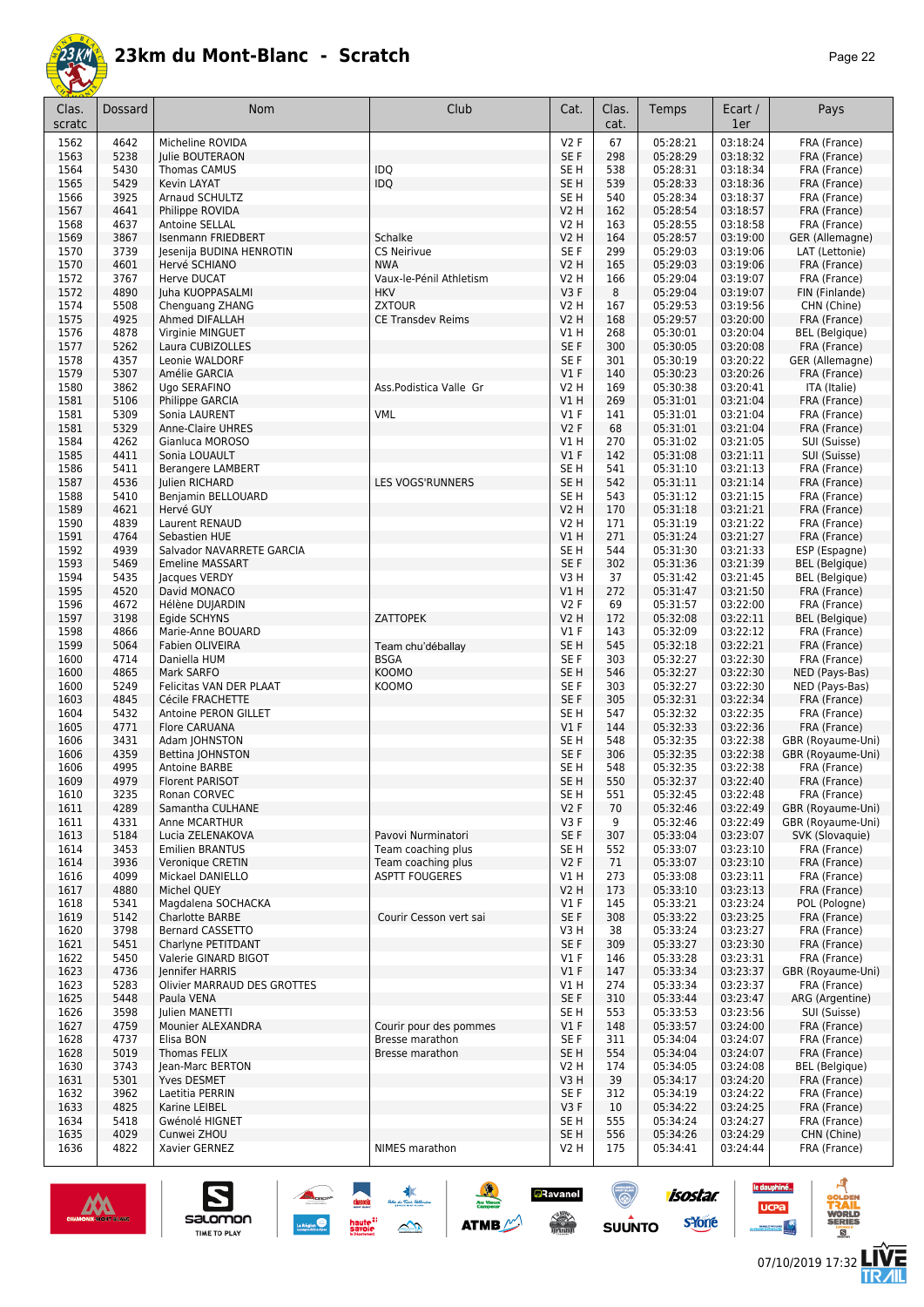

| aae |  |
|-----|--|
|-----|--|

| Clas.<br>scratc | Dossard      | Nom                                               | Club                                         | Cat.                      | Clas.<br>cat.         | Temps                | Ecart /<br>1er       | Pays                                  |
|-----------------|--------------|---------------------------------------------------|----------------------------------------------|---------------------------|-----------------------|----------------------|----------------------|---------------------------------------|
| 1637            | 5370         | Chantal MADDALON                                  |                                              | <b>V2F</b>                | 72                    | 05:34:44             | 03:24:47             | FRA (France)                          |
| 1638            | 5350         | <b>Florence BRUCHON</b>                           | Eschen's Team                                | $VI$ F                    | 149                   | 05:34:58             | 03:25:01             | FRA (France)                          |
| 1639            | 3915         | Lucie BODDAERT                                    |                                              | SE F                      | 313                   | 05:35:02             | 03:25:05             | FRA (France)                          |
| 1640<br>1641    | 4619<br>4654 | Jean-Luc THIERS<br>Sébastien ROLAND               |                                              | V <sub>2</sub> H<br>V1 H  | 176<br>275            | 05:35:44<br>05:35:53 | 03:25:47<br>03:25:56 | FRA (France)<br>FRA (France)          |
| 1642            | 5070         | Philippe SCHREPFER                                | Mulhouse oF Running                          | V2 H                      | 177                   | 05:35:55             | 03:25:58             | FRA (France)                          |
| 1643            | 3525         | Raphaël WARIN                                     | Les raisins du trail                         | SE <sub>H</sub>           | 557                   | 05:35:56             | 03:25:59             | FRA (France)                          |
| 1644            | 4798         | <b>Arnaud FANUEL</b>                              |                                              | SE <sub>H</sub>           | 558                   | 05:35:58             | 03:26:01             | <b>BEL</b> (Belgique)                 |
| 1645            | 4649         | Pascal CHABANAIS                                  |                                              | V <sub>2</sub> H          | 178                   | 05:36:10             | 03:26:13             | FRA (France)                          |
| 1646            | 4219         | <b>Simon BRICHE</b>                               |                                              | SE <sub>H</sub>           | 559                   | 05:36:16             | 03:26:19             | FRA (France)                          |
| 1646<br>1648    | 4381<br>4267 | Louise PROUIN<br>Daniel GOURSAT                   |                                              | ES <sub>F</sub><br>V3H    | 15<br>40              | 05:36:16<br>05:36:20 | 03:26:19<br>03:26:23 | FRA (France)<br>FRA (France)          |
| 1649            | 3961         | <b>Benoist PROUIN</b>                             | Lille running team                           | V2 H                      | 179                   | 05:36:22             | 03:26:25             | FRA (France)                          |
| 1649            | 4319         | Dominique ELISSALDE                               |                                              | <b>V2F</b>                | 73                    | 05:36:22             | 03:26:25             | FRA (France)                          |
| 1651            | 3952         | Nathalie JOMAIN                                   |                                              | $VI$ F                    | 150                   | 05:36:33             | 03:26:36             | FRA (France)                          |
| 1652            | 5483         | Anne Hélène SCHIEBER                              |                                              | V1F                       | 151                   | 05:36:47             | 03:26:50             | FRA (France)                          |
| 1653            | 5482         | Céline MONTERO                                    |                                              | $VI$ F                    | 152                   | 05:36:48             | 03:26:51             | FRA (France)                          |
| 1654            | 3901         | <b>Stephanie COUPPEY</b>                          | runandtrailmarine                            | V1F<br>V3H                | 153<br>41             | 05:36:51<br>05:36:57 | 03:26:54<br>03:27:00 | FRA (France)                          |
| 1655<br>1656    | 5338<br>4694 | Christophe PETTITI<br>Valérian THIBERT            |                                              | SE <sub>H</sub>           | 560                   | 05:37:17             | 03:27:20             | FRA (France)<br>FRA (France)          |
| 1657            | 5420         | Philippe DUPESSEY                                 |                                              | V3H                       | 42                    | 05:37:23             | 03:27:26             | FRA (France)                          |
| 1658            | 5328         | Anne FONTENEAU                                    |                                              | <b>V2F</b>                | 74                    | 05:37:25             | 03:27:28             | FRA (France)                          |
| 1659            | 5371         | <b>Sylvie CLERMONT</b>                            | <b>ACRA</b>                                  | <b>V2F</b>                | 75                    | 05:37:35             | 03:27:38             | FRA (France)                          |
| 1660            | 5044         | I Nengah Merta YASA                               |                                              | SE <sub>H</sub>           | 561                   | 05:37:40             | 03:27:43             | INA (Indonésie)                       |
| 1661            | 4428         | Pierre BROSSET                                    |                                              | V2 H                      | 180                   | 05:37:45             | 03:27:48             | FRA (France)                          |
| 1661            | 4623         | Laurence COQUERELLE-MARTINACHE                    | <b>ASPTT COMPIEGNE</b>                       | V <sub>2</sub> F          | 76                    | 05:37:45             | 03:27:48             | FRA (France)                          |
| 1663            | 4867         | Christelle MOSCA                                  |                                              | $VI$ F                    | 154                   | 05:37:47             | 03:27:50             | FRA (France)                          |
| 1664<br>1665    | 5181<br>5302 | <b>Caroline BURRUS</b><br>François TINJOD         |                                              | SE <sub>F</sub><br>V4 H   | 314<br>$\overline{2}$ | 05:37:52<br>05:37:57 | 03:27:55<br>03:28:00 | SUI (Suisse)<br>FRA (France)          |
| 1666            | 5065         | Michel LEWANDOWSKI                                |                                              | <b>V2 H</b>               | 181                   | 05:38:00             | 03:28:03             | FRA (France)                          |
| 1667            | 4751         | Virginie HUMEAU                                   | asgu                                         | <b>V1 F</b>               | 155                   | 05:38:10             | 03:28:13             | FRA (France)                          |
| 1668            | 5183         | <b>Muriel MATHE</b>                               |                                              | $VI$ F                    | 156                   | 05:38:11             | 03:28:14             | FRA (France)                          |
| 1669            | 5020         | Sébastien MATHE                                   |                                              | V1 H                      | 276                   | 05:38:12             | 03:28:15             | FRA (France)                          |
| 1670            | 3877         | Mathieu SOULIERE                                  |                                              | SE <sub>H</sub>           | 562                   | 05:38:16             | 03:28:19             | FRA (France)                          |
| 1671            | 3806         | Nathalie PRUDENT                                  | <b>ALL section Trail</b>                     | V2F                       | 77                    | 05:38:21             | 03:28:24             | FRA (France)                          |
| 1671            | 3868         | Eliane GUIBERTEAU                                 | Les Fous de Rochefort                        | <b>V2F</b>                | 77                    | 05:38:21             | 03:28:24             | FRA (France)                          |
| 1671<br>1674    | 4517<br>5480 | <b>Emeline POINAS</b><br>Virginie BULTOT          | Les fous de rochefort<br>Les coureurs Orpois | SE F<br>$VI$ F            | 315<br>157            | 05:38:21<br>05:38:33 | 03:28:24<br>03:28:36 | FRA (France)<br><b>BEL</b> (Belgique) |
| 1675            | 3894         | Michèle ALDA                                      | <b>LRDC</b>                                  | V3F                       | 11                    | 05:38:34             | 03:28:37             | FRA (France)                          |
| 1676            | 4796         | Monique RIGOU                                     | Endurance 65                                 | <b>V2F</b>                | 79                    | 05:38:53             | 03:28:56             | FRA (France)                          |
| 1677            | 4592         | Caroline BARBIER                                  |                                              | SE <sub>F</sub>           | 316                   | 05:38:56             | 03:28:59             | FRA (France)                          |
| 1678            | 5218         | Solene LE PARC                                    | Semelles de vent BOHAR                       | SE F                      | 317                   | 05:39:00             | 03:29:03             | FRA (France)                          |
| 1679            | 4991         | Julien CAFFIER                                    |                                              | SE <sub>H</sub>           | 563                   | 05:39:07             | 03:29:10             | FRA (France)                          |
| 1680            | 4350         | Malika KACEL                                      |                                              | SE <sub>F</sub>           | 318                   | 05:39:16             | 03:29:19             | FRA (France)                          |
| 1681<br>1682    | 5463<br>4840 | <b>Christelle CREMER</b><br><b>Elodie BARIBAS</b> |                                              | SE F<br>SE <sub>F</sub>   | 319<br>320            | 05:39:21<br>05:39:53 | 03:29:24<br>03:29:56 | <b>BEL</b> (Belgique)<br>FRA (France) |
| 1683            | 4613         | David HERMAN                                      |                                              | V1 H                      | 277                   | 05:40:26             | 03:30:29             | <b>BEL</b> (Belgique)                 |
| 1684            | 3706         | Olivier DURO                                      | ASPTT Fougères                               | VIH                       | 278                   | 05:40:27             | 03:30:30             | FRA (France)                          |
| 1685            | 5203         | Maria KOSTYUK                                     |                                              | SE F                      | 321                   | 05:40:32             | 03:30:35             | RUS (Russie)                          |
| 1686            | 3237         | Alexandre SALOBIR                                 |                                              | SE H                      | 564                   | 05:40:50             | 03:30:53             | FRA (France)                          |
| 1687            | 4127         | <b>Andrew MULLINS</b>                             |                                              | V1 H                      | 279                   | 05:40:51             | 03:30:54             | GBR (Royaume-Uni)                     |
| 1688            | 4985         | David TETLEY                                      |                                              | V2 H                      | 182                   | 05:41:07             | 03:31:10             | USA (Etats-Unis)                      |
| 1689            | 3954         | Christophe TARDIVET                               |                                              | V1 H<br>SE F              | 280                   | 05:41:13<br>05:41:13 | 03:31:16<br>03:31:16 | FRA (France)                          |
| 1689<br>1691    | 3956<br>5393 | Mareva MARIETTI<br><b>Germain CARTIER</b>         |                                              | V1 H                      | 322<br>281            | 05:41:24             | 03:31:27             | FRA (France)<br>FRA (France)          |
| 1692            | 4313         | Marguerite SERVAJEAN                              | RUNANDTRAIL MARINE                           | V2F                       | 80                    | 05:41:32             | 03:31:35             | FRA (France)                          |
| 1693            | 5333         | Tomoko TAKAYANAGI                                 | Team Yamayagi                                | V2F                       | 81                    | 05:41:58             | 03:32:01             | JPN (Japon)                           |
| 1694            | 3891         | <b>Florian MACHY</b>                              |                                              | SE <sub>H</sub>           | 565                   | 05:41:59             | 03:32:02             | FRA (France)                          |
| 1695            | 3250         | Jose LAMEIRAO                                     | UNION SPORTIVE ORMESSON                      | V3H                       | 43                    | 05:42:01             | 03:32:04             | POR (Portugal)                        |
| 1696            | 5321         | Anne DOSSMANN                                     | SPIRIDON CLUB ALSACE                         | SE F                      | 323                   | 05:42:02             | 03:32:05             | FRA (France)                          |
| 1697            | 5310         | Raymond BAUDOIN                                   | AS Muséum                                    | V4 H                      | 3                     | 05:42:16             | 03:32:19             | FRA (France)                          |
| 1698            | 5083<br>4385 | <b>Iulien SABATIER</b><br>Charlotte VOEGEL        |                                              | SE <sub>H</sub>           | 566                   | 05:42:20             | 03:32:23             | FRA (France)                          |
| 1699<br>1699    | 4388         | Gabrielle PELLETIER                               |                                              | SE F<br>SE F              | 324<br>324            | 05:42:22<br>05:42:22 | 03:32:25<br>03:32:25 | FRA (France)<br>FRA (France)          |
| 1701            | 4963         | Laurent VOEGEL                                    |                                              | V2 H                      | 183                   | 05:42:23             | 03:32:26             | FRA (France)                          |
| 1702            | 5043         | David ROSPOCHER                                   | AS MONACO TRIATHLON                          | V3H                       | 44                    | 05:42:34             | 03:32:37             | FRA (France)                          |
| 1703            | 4859         | Jean-Marie BOULANGER                              |                                              | V1 H                      | 282                   | 05:42:45             | 03:32:48             | <b>BEL</b> (Belgique)                 |
| 1704            | 4756         | Patrick BLUCHE                                    |                                              | V3H                       | 45                    | 05:42:56             | 03:32:59             | FRA (France)                          |
| 1705            | 3959         | Sally DAVIES                                      | <b>Torbay AAC</b>                            | V3F                       | 12                    | 05:42:59             | 03:33:02             | GBR (Royaume-Uni)                     |
| 1706            | 4871         | Fiona CHAPELLIERE                                 |                                              | SE F                      | 326                   | 05:43:26             | 03:33:29             | FRA (France)                          |
| 1707<br>1708    | 4784<br>5295 | Sylviane LAFITTE<br>Corentin JUNGER               |                                              | $VI$ F<br>SE <sub>H</sub> | 158<br>567            | 05:43:32<br>05:43:33 | 03:33:35<br>03:33:36 | FRA (France)<br>FRA (France)          |
| 1708            | 5323         | Alice LE PENSEC                                   |                                              | SE F                      | 327                   | 05:43:33             | 03:33:36             | FRA (France)                          |
| 1710            | 5031         | Jeremie FAYARD                                    |                                              | SE <sub>H</sub>           | 568                   | 05:43:43             | 03:33:46             | FRA (France)                          |
| 1711            | 5334         | <b>Annick BRETON</b>                              | TEAM MAT'TRAIL COACHING                      | $VI$ F                    | 159                   | 05:43:47             | 03:33:50             | FRA (France)                          |
|                 |              |                                                   |                                              |                           |                       |                      |                      |                                       |

**A** 

haute<sup>::</sup><br>savoie

 $\triangle$ 



 $\sum_{\text{SALOMOM}}$ 

 $\sum_{\substack{\text{Lip} \text{adj} \text{adj} \text{adj} \text{adj} \text{adj} \text{adj} \text{adj}}$ 

ucpa

 $\overline{a}$ 

**LIVE<br>TR***A***IL** 

isostar.

sYone

 $su\overset{\bullet}{\mathsf{unro}}$ 

**a**Ravanel

 $\frac{1}{\sqrt{2}}$ 

**And Man** 

**ATMB**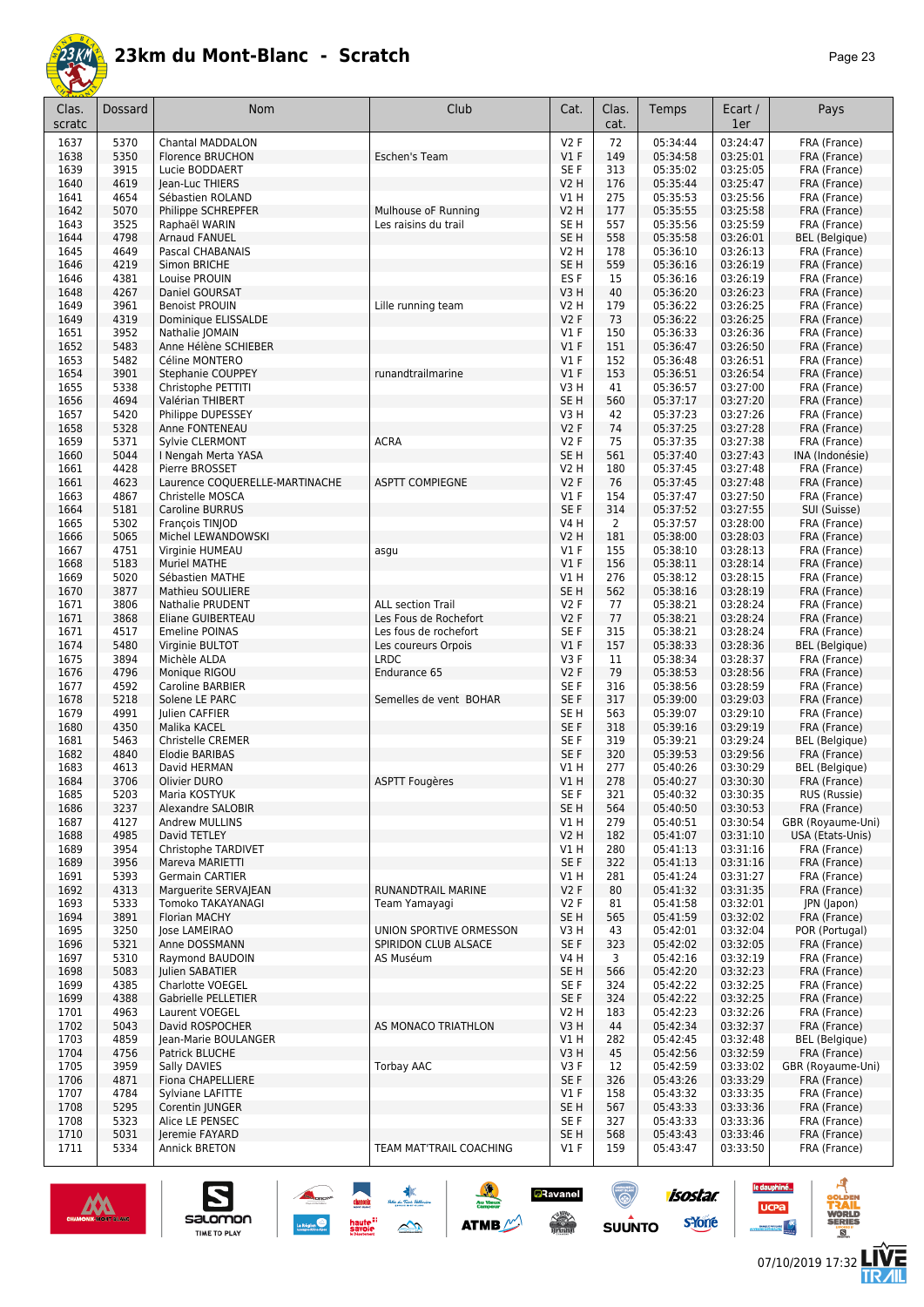

| Clas.<br>scratc | Dossard      | Nom                                          | Club                          | Cat.                    | Clas.<br>cat.  | Temps                | Ecart /<br>1er       | Pays                         |
|-----------------|--------------|----------------------------------------------|-------------------------------|-------------------------|----------------|----------------------|----------------------|------------------------------|
| 1712            | 4485         | Christian SOQUET                             | corcy endurance               | V2 H                    | 184            | 05:44:02             | 03:34:05             | FRA (France)                 |
| 1712            | 4776         | Caroline MONSEUR                             | <b>TTF</b>                    | SE F                    | 328            | 05:44:02             | 03:34:05             | <b>BEL</b> (Belgique)        |
| 1714            | 4631         | Anne CHASTRE JOLY                            | corcy endurance               | V2F                     | 82             | 05:44:07             | 03:34:10             | FRA (France)                 |
| 1715            | 4802         | Debbie MORRIS                                | Buckingham & Stowe Runn       | V2F                     | 83             | 05:44:08             | 03:34:11             | GBR (Royaume-Uni)            |
| 1716            | 3994         | Yannick DORANGEON                            |                               | SE <sub>H</sub>         | 569            | 05:44:20             | 03:34:23             | FRA (France)                 |
| 1717            | 4708         | Emmanuel RUBIN-DELANCHY                      |                               | V1 H                    | 283            | 05:44:21             | 03:34:24             | FRA (France)                 |
| 1718            | 5438         | Alexandre JOUBERT                            |                               | V1 H                    | 284            | 05:44:25             | 03:34:28             | FRA (France)                 |
| 1718            | 5439         | Thomas JOUBERT                               |                               | SE <sub>H</sub>         | 570            | 05:44:25             | 03:34:28             | FRA (France)                 |
| 1720            | 5137         | Carolina FIGUEROLA                           | The Figuerola's               | SE F                    | 329            | 05:44:28             | 03:34:31             | USA (Etats-Unis)             |
| 1721            | 4915         | Sophie ANGILLIS                              |                               | V1F                     | 160            | 05:44:32             | 03:34:35             | FRA (France)                 |
| 1721            | 5395         | Sandrine PASTRES                             |                               | <b>V1 F</b>             | 160            | 05:44:32             | 03:34:35             | FRA (France)                 |
| 1723            | 5332         | <b>Nathalie ALDEBERT</b>                     | usp running trail             | $VI$ F                  | 162            | 05:44:38             | 03:34:41             | FRA (France)                 |
| 1724<br>1725    | 3964<br>4680 | <b>Emmanuelle COUSAERT</b>                   | All jura trail                | SE <sub>F</sub>         | 330<br>285     | 05:44:42             | 03:34:45<br>03:34:55 | FRA (France)                 |
| 1726            | 5359         | <b>Vincent DIVRY</b><br>Flavy BUSSERET       |                               | V1 H<br>SE F            | 331            | 05:44:52<br>05:44:57 | 03:35:00             | FRA (France)<br>FRA (France) |
| 1727            | 5072         | Christophe CHARBONNIER                       | August running team           | SE <sub>H</sub>         | 571            | 05:45:04             | 03:35:07             | FRA (France)                 |
| 1728            | 4031         | <b>Benoit BOUVRET</b>                        | LA RONDE DE CHAVANOD          | V1 H                    | 286            | 05:45:06             | 03:35:09             | FRA (France)                 |
| 1729            | 4966         | Dominique SANDRON                            |                               | V2 H                    | 185            | 05:45:21             | 03:35:24             | BEL (Belgique)               |
| 1729            | 5357         | Mercedes MOLINARI                            |                               | SE F                    | 332            | 05:45:21             | 03:35:24             | ARG (Argentine)              |
| 1731            | 5021         | Jean Yves THOMAS                             |                               | V1 H                    | 287            | 05:45:24             | 03:35:27             | FRA (France)                 |
| 1732            | 4951         | Alain VOUHE                                  |                               | V3H                     | 46             | 05:45:26             | 03:35:29             | FRA (France)                 |
| 1733            | 5460         | Ludivine MONSEUR                             | I love running Liege          | SE F                    | 333            | 05:45:31             | 03:35:34             | <b>BEL</b> (Belgique)        |
| 1734            | 4965         | <b>Gauthier OPITOM</b>                       | I love running liege          | SE <sub>H</sub>         | 572            | 05:45:33             | 03:35:36             | <b>BEL</b> (Belgique)        |
| 1735            | 5339         | Dominique LEBESSON                           |                               | <b>V2F</b>              | 84             | 05:45:41             | 03:35:44             | FRA (France)                 |
| 1736            | 4854         | Peter VAJER                                  |                               | V1 H                    | 288            | 05:45:42             | 03:35:45             | HUN (Hongrie)                |
| 1737            | 4856         | Agnes FAZEKAS                                |                               | V1F                     | 163            | 05:45:43             | 03:35:46             | HUN (Hongrie)                |
| 1738            | 3955         | Olivier D'HUEPPE                             |                               | SE <sub>H</sub>         | 573            | 05:46:05             | 03:36:08             | FRA (France)                 |
| 1739            | 4358         | Irène BITKIWSKI                              | <b>AC Dampicourt</b>          | $VI$ F                  | 164            | 05:46:16             | 03:36:19             | BEL (Belgique)               |
| 1740            | 4773         | Andrew TOY                                   |                               | V3 H                    | 47             | 05:46:17             | 03:36:20             | GBR (Royaume-Uni)            |
| 1741            | 3566         | <b>Bernard LEHANSE</b>                       | <b>DIMENSION SPORT</b>        | SE <sub>H</sub>         | 574            | 05:46:18             | 03:36:21             | BEL (Belgique)               |
| 1742            | 5273         | Laurence MARTIN                              |                               | SE F                    | 334            | 05:46:19             | 03:36:22             | BEL (Belgique)               |
| 1743            | 4424         | Olalla FANDINO NUNEZ                         |                               | SE F                    | 335            | 05:46:21             | 03:36:24             | ESP (Espagne)                |
| 1743            | 4904         | Vanessa PEREIRO DIAZ                         | PULPO TEAM                    | V1F                     | 165            | 05:46:21             | 03:36:24             | ESP (Espagne)                |
| 1745            | 4066         | Shao-Wei CHAN                                |                               | SE <sub>H</sub>         | 575            | 05:46:32             | 03:36:35             | <b>BEL</b> (Belgique)        |
| 1746            | 3244         | Denis BOURE                                  |                               | V2 H                    | 186            | 05:46:35             | 03:36:38             | FRA (France)                 |
| 1746<br>1746    | 4451         | <b>Philippe HENRY</b><br><b>Thomas DURIF</b> |                               | VIH                     | 289            | 05:46:35             | 03:36:38             | FRA (France)                 |
| 1749            | 5423<br>5367 | Mathilde BERTRAND                            |                               | SE <sub>H</sub><br>SE F | 576<br>336     | 05:46:35<br>05:46:46 | 03:36:38<br>03:36:49 | FRA (France)<br>FRA (France) |
| 1750            | 5337         | Henri AGRESTI                                |                               | V4 H                    | $\overline{4}$ | 05:46:52             | 03:36:55             | FRA (France)                 |
| 1750            | 5361         | Elena TRYANINA                               | <b>GARANT-CMIKI</b>           | <b>V2F</b>              | 85             | 05:46:52             | 03:36:55             | RUS (Russie)                 |
| 1752            | 4911         | Virginie DI BARTOLO                          | jogging aventure roncqu       | $VI$ F                  | 166            | 05:47:04             | 03:37:07             | FRA (France)                 |
| 1753            | 5138         | Anne VINNCENTE                               | <b>CAP 92</b>                 | SE F                    | 337            | 05:47:07             | 03:37:10             | FRA (France)                 |
| 1754            | 3775         | Alice KEMPF                                  | Teleferik                     | SE F                    | 338            | 05:47:15             | 03:37:18             | FRA (France)                 |
| 1755            | 3772         | Didier VERMAST                               | Cmbm                          | V3 H                    | 48             | 05:47:19             | 03:37:22             | FRA (France)                 |
| 1756            | 5474         | Huguette YERNAUX                             | <b>Trek and Trail Bertrix</b> | <b>V2F</b>              | 86             | 05:47:38             | 03:37:41             | BEL (Belgique)               |
| 1757            | 4852         | Christophe BAUDRY                            |                               | V1 H                    | 290            | 05:47:43             | 03:37:46             | FRA (France)                 |
| 1758            | 5034         | Philippe BERGER                              |                               | V2 H                    | 187            | 05:47:44             | 03:37:47             | FRA (France)                 |
| 1758            | 5035         | <b>Olivier BAUDRY</b>                        |                               | V1 H                    | 291            | 05:47:44             | 03:37:47             | FRA (France)                 |
| 1760            | 4543         | Patrick RICHARD                              |                               | V3 H                    | 49             | 05:47:45             | 03:37:48             | FRA (France)                 |
| 1760            | 4813         | Nicolas CUNY                                 | Amitie et nature Montlu       | V1 H                    | 292            | 05:47:45             | 03:37:48             | FRA (France)                 |
| 1762            | 5292         | Virginie REYBIER                             | Course Vallée Molinges        | $VI$ F                  | 167            | 05:47:46             | 03:37:49             | FRA (France)                 |
| 1763            | 4720         | Auranella FIANDINO                           | <b>NWA RUN ENSUES</b>         | $VI$ F                  | 168            | 05:47:57             | 03:38:00             | FRA (France)                 |
| 1763            | 4722         | Christine CICERO                             |                               | $VI$ F                  | 168            | 05:47:57             | 03:38:00             | FRA (France)                 |
| 1763            | 4741         | <b>Catherine TANIELIAN</b>                   | NWA CÔTE BLEUE                | V2F                     | 87             | 05:47:57             | 03:38:00             | FRA (France)                 |
| 1766            | 4533         | Cécile GOUIN                                 |                               | SE F                    | 339            | 05:48:10             | 03:38:13             | FRA (France)                 |
| 1767<br>1768    | 4921<br>4663 | Pascal GUERREIRO<br>Gaëtan KUHN              |                               | V1 H<br>SE H            | 293<br>577     | 05:48:12<br>05:48:19 | 03:38:15<br>03:38:22 | FRA (France)<br>FRA (France) |
| 1769            | 5507         |                                              | <b>ZXTOUR</b>                 | SE F                    | 340            | 05:48:22             | 03:38:25             | CHN (Chine)                  |
| 1770            | 4774         | Yuhang JIN<br>Laurent DENEUX                 | échappée belle                | V2 H                    | 188            | 05:48:25             | 03:38:28             | FRA (France)                 |
| 1771            | 4704         | Jérôme CHAMPENOIS                            |                               | V1 H                    | 294            | 05:48:40             | 03:38:43             | FRA (France)                 |
| 1771            | 4742         | Olivier PADIER                               |                               | V1 H                    | 294            | 05:48:40             | 03:38:43             | FRA (France)                 |
| 1773            | 4628         | Gilles VERGNE                                |                               | V1H                     | 296            | 05:48:42             | 03:38:45             | FRA (France)                 |
| 1773            | 5388         | <b>Emmeline VERGNE</b>                       |                               | SE F                    | 341            | 05:48:42             | 03:38:45             | FRA (France)                 |
| 1775            | 5280         | Jean Louis MALENGREAUX                       |                               | V3 H                    | 50             | 05:49:03             | 03:39:06             | <b>BEL</b> (Belgique)        |
| 1775            | 5396         | Lisa MALENGREAUX                             |                               | SE F                    | 342            | 05:49:03             | 03:39:06             | BEL (Belgique)               |
| 1777            | 5330         | Cathy CORDARY                                |                               | V2F                     | 88             | 05:49:06             | 03:39:09             | FRA (France)                 |
| 1778            | 5001         | Neil BAKER                                   | The club of life              | SE H                    | 578            | 05:49:16             | 03:39:19             | GBR (Royaume-Uni)            |
| 1779            | 5237         | Camille DAVID                                |                               | SE F                    | 343            | 05:49:19             | 03:39:22             | FRA (France)                 |
| 1780            | 4873         | Yannick BAGUENIER DESORMEAUX                 |                               | V1 H                    | 297            | 05:49:20             | 03:39:23             | FRA (France)                 |
| 1781            | 5351         | Anne GUY                                     |                               | V1F                     | 170            | 05:49:30             | 03:39:33             | FRA (France)                 |
| 1782            | 4549         | Tina PEDERSEN                                |                               | $VI$ F                  | 171            | 05:49:32             | 03:39:35             | SWE (Suède)                  |
| 1783            | 5489         | Caroline FRANZ                               |                               | SE F                    | 344            | 05:49:37             | 03:39:40             | FRA (France)                 |
| 1784            | 5488         | <b>Nelly SAGARDILUZ</b>                      |                               | SE F                    | 345            | 05:49:38             | 03:39:41             | FRA (France)                 |
| 1785            | 5484         | Madeleine JOZ                                | LACETS DU LIZON               | V1F                     | 172            | 05:49:43             | 03:39:46             | FRA (France)                 |
| 1786            | 4795         | Tamara WEBER                                 |                               | SE F                    | 346            | 05:49:51             | 03:39:54             | BEL (Belgique)               |

大会

 $\rightarrow$ 

 $\frac{1}{2}$ 

**ATMB** 

**a**Ravanel

**SERVICE** 

(@)

 $su\overset{\bullet}{\mathsf{unro}}$ 



S

Salomon

le dauphiné...

**UCPa** 

- 4

isostar.

**s**Yone

ه

**LIVE<br>TR***A***IL**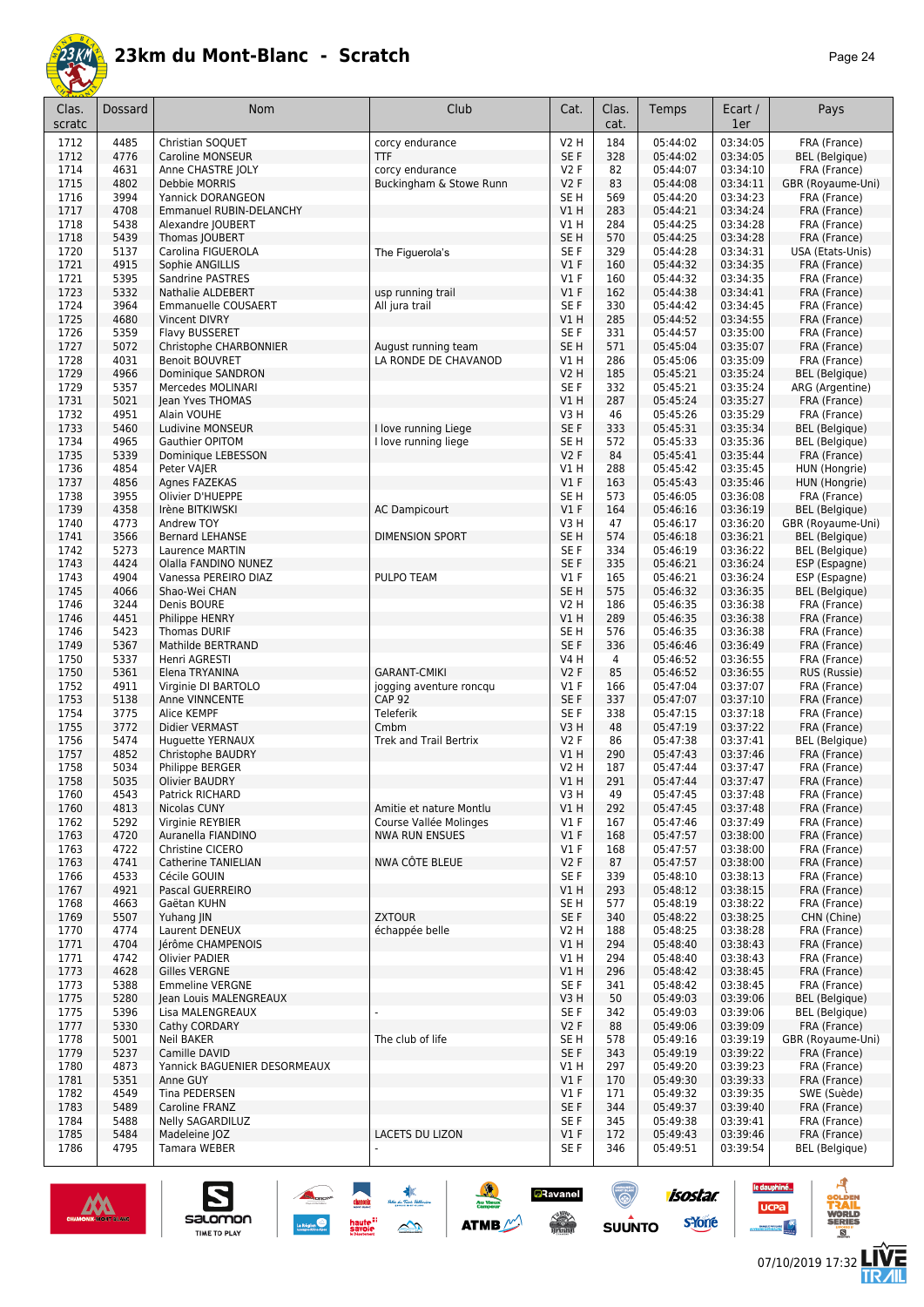

| 'age | c<br>כ |
|------|--------|
|------|--------|

| Clas.<br>scratc | Dossard      | Nom                                                         | Club                                               | Cat.                          | Clas.<br>cat. | Temps                | Ecart /<br>1er       | Pays                                    |
|-----------------|--------------|-------------------------------------------------------------|----------------------------------------------------|-------------------------------|---------------|----------------------|----------------------|-----------------------------------------|
| 1786            | 4804         | <b>Renaud FELTESSE</b>                                      |                                                    | SE <sub>H</sub>               | 579           | 05:49:51             | 03:39:54             | <b>BEL</b> (Belgique)                   |
| 1788            | 4777         | <b>Catherine PONCETY</b>                                    | Viriat Marathon                                    | <b>V2F</b>                    | 89            | 05:49:52             | 03:39:55             | FRA (France)                            |
| 1789            | 4775         | Patricia BERTHET                                            | L SPEED                                            | <b>V2F</b>                    | 90            | 05:49:59             | 03:40:02             | FRA (France)                            |
| 1790            | 5268         | Lara DESINGER                                               |                                                    | SE <sub>F</sub>               | 347           | 05:50:02             | 03:40:05             | GER (Allemagne)                         |
| 1791            | 3924         | lean Paul BILLOT                                            |                                                    | <b>V2 H</b>                   | 189           | 05:50:10             | 03:40:13             | FRA (France)                            |
| 1792<br>1793    | 4853<br>5112 | Valerie CHANET-PORTE<br>Duilio DINIZ COSTA                  |                                                    | V1F<br>SE <sub>H</sub>        | 173<br>580    | 05:50:30<br>05:50:38 | 03:40:33<br>03:40:41 | FRA (France)<br>BRA (Brésil)            |
| 1794            | 5230         | Martina BENOVA                                              | Piranha Elite Team                                 | SE <sub>F</sub>               | 348           | 05:50:51             | 03:40:54             | SVK (Slovaquie)                         |
| 1795            | 4496         | Fabienne ROUSSELOT                                          |                                                    | <b>V2F</b>                    | 91            | 05:50:56             | 03:40:59             | FRA (France)                            |
| 1796            | 5242         | <b>Mairead BRADLEY</b>                                      |                                                    | V1F                           | 174           | 05:51:12             | 03:41:15             | GBR (Royaume-Uni)                       |
| 1796            | 5265         | Emma ONEILL                                                 |                                                    | $VI$ F                        | 174           | 05:51:12             | 03:41:15             | GBR (Royaume-Uni)                       |
| 1798            | 3923         | <b>Elodie SCHAERER</b>                                      | Adidas runners Bastille                            | SE F                          | 349           | 05:51:26             | 03:41:29             | FRA (France)                            |
| 1799            | 4800         | Thomas JAMMES                                               |                                                    | SE <sub>H</sub>               | 581           | 05:51:36             | 03:41:39             | FRA (France)                            |
| 1800            | 4420<br>4817 | Orléane NEVE DE MEVERGNIES                                  | <b>EMCNET</b><br><b>EMCNET</b>                     | SE <sub>F</sub><br><b>V2F</b> | 350<br>92     | 05:51:38<br>05:51:39 | 03:41:41<br>03:41:42 | <b>BEL</b> (Belgique)                   |
| 1801<br>1802    | 5319         | Virginie DENIS<br>Verali VON MEIJENFELDT                    | KOOMO                                              | SE <sub>F</sub>               | 351           | 05:51:41             | 03:41:44             | <b>BEL</b> (Belgique)<br>NED (Pays-Bas) |
| 1803            | 4763         | Jérome SALVADORI                                            |                                                    | SE <sub>H</sub>               | 582           | 05:52:01             | 03:42:04             | FRA (France)                            |
| 1804            | 5071         | <b>Thierry BADIN</b>                                        |                                                    | V2 H                          | 190           | 05:52:12             | 03:42:15             | FRA (France)                            |
| 1805            | 4761         | Katia QUENEHEN                                              |                                                    | SE <sub>F</sub>               | 352           | 05:52:31             | 03:42:34             | FRA (France)                            |
| 1806            | 3874         | Frédérique MEYER                                            |                                                    | $VI$ F                        | 176           | 05:52:44             | 03:42:47             | FRA (France)                            |
| 1807            | 5108         | <b>Benoit LERICHE</b>                                       |                                                    | SE <sub>H</sub>               | 583           | 05:52:54             | 03:42:57             | FRA (France)                            |
| 1808            | 5442         | <b>Gautier LECLERCQ</b>                                     |                                                    | SE <sub>H</sub>               | 584           | 05:53:00             | 03:43:03             | <b>BEL</b> (Belgique)                   |
| 1809<br>1810    | 5099<br>4857 | Faycal OSSOUKINE<br>Stéphane RIFFAUD                        |                                                    | V1 H<br>V1H                   | 298<br>299    | 05:53:09<br>05:53:10 | 03:43:12<br>03:43:13 | FRA (France)<br>FRA (France)            |
| 1811            | 4846         | <b>Bruno DA SILVA</b>                                       |                                                    | V1 H                          | 300           | 05:53:11             | 03:43:14             | FRA (France)                            |
| 1812            | 4069         | Franck ESTIOT                                               |                                                    | SE <sub>H</sub>               | 585           | 05:53:24             | 03:43:27             | FRA (France)                            |
| 1813            | 4413         | Ann-Jeanette NORBERG                                        | Piteå Runners                                      | V <sub>2</sub> F              | 93            | 05:53:27             | 03:43:30             | SWE (Suède)                             |
| 1814            | 5216         | Celia LLOPIS                                                | <b>Team Goret</b>                                  | SE <sub>F</sub>               | 353           | 05:53:30             | 03:43:33             | FRA (France)                            |
| 1815            | 4723         | Pierre BEAUGIER                                             | Elan Lambescain                                    | V3H                           | 51            | 05:53:54             | 03:43:57             | FRA (France)                            |
| 1815            | 5360         | Sylvie BOUTIN                                               |                                                    | <b>V2F</b>                    | 94            | 05:53:54             | 03:43:57             | FRA (France)                            |
| 1817            | 4843         | <b>Florence CANTY</b>                                       | M<br>Afa feyzin                                    | $VI$ F                        | 177           | 05:54:15             | 03:44:18             | FRA (France)                            |
| 1818<br>1819    | 5325<br>4081 | Laurence BERTRAND MORTUREUX<br><b>Fabrice TERMOL</b>        | I LOVE RUNNING-LiègeL                              | $VI$ F<br>VIH                 | 178<br>301    | 05:54:17<br>05:54:25 | 03:44:20<br>03:44:28 | FRA (France)<br><b>BEL</b> (Belgique)   |
| 1820            | 4791         | Suzanne NUVER                                               |                                                    | SE F                          | 354           | 05:54:32             | 03:44:35             | NED (Pays-Bas)                          |
| 1821            | 4386         | Ilza ILZA MARIA DA SILVA FACUNDES                           | FOZ DO AMAZONAS - ENZO                             | <b>V2F</b>                    | 95            | 05:54:33             | 03:44:36             | BRA (Brésil)                            |
| 1822            | 4201         | <b>Lionel TARDY</b>                                         | AHSA                                               | <b>V2 H</b>                   | 191           | 05:55:03             | 03:45:06             | FRA (France)                            |
| 1822            | 5399         | <b>Elmar GRATER</b>                                         | RunZone (South Africa)                             | SE H                          | 586           | 05:55:03             | 03:45:06             | RSA (Afrique du Sud)                    |
| 1824            | 5299         | Anne STACHOWSKI                                             |                                                    | V2F                           | 96            | 05:55:10             | 03:45:13             | FRA (France)                            |
| 1825            | 5306<br>4787 | Michele BOEHRER                                             | Piconbière                                         | <b>V2F</b><br>SE <sub>F</sub> | 97            | 05:55:11<br>05:55:27 | 03:45:14<br>03:45:30 | FRA (France)<br>CHN (Chine)             |
| 1826<br>1827    | 5033         | Chencheng HUANG<br>Christophe GOUVERNEUR                    |                                                    | <b>V2 H</b>                   | 355<br>192    | 05:55:28             | 03:45:31             | FRA (France)                            |
| 1828            | 3971         | Malcolm GOODE                                               |                                                    | V3H                           | 52            | 05:55:29             | 03:45:32             | GBR (Royaume-Uni)                       |
| 1829            | 5279         | Frederic JOUBERT                                            | eschen's team                                      | V1 H                          | 302           | 05:55:41             | 03:45:44             | FRA (France)                            |
| 1829            | 5327         | Julie JOUBERT                                               |                                                    | $VI$ F                        | 179           | 05:55:41             | 03:45:44             | FRA (France)                            |
| 1831            | 5124         | Cathy GUERREIRO                                             |                                                    | $VI$ F                        | 180           | 05:55:54             | 03:45:57             | FRA (France)                            |
| 1832            | 4803         | Catherine TRAN                                              |                                                    | <b>V2F</b>                    | 98            | 05:55:57             | 03:46:00             | FRA (France)                            |
| 1833<br>1834    | 4726<br>5000 | Copellia JACQUEMOT                                          | <b>CE Transdev Reims</b>                           | SE F<br>V1 H                  | 356<br>303    | 05:55:58<br>05:56:25 | 03:46:01             | FRA (France)                            |
| 1835            | 3977         | Mokfi CHAIBI<br>Fabien MARTIN                               |                                                    | SE H                          | 587           | 05:56:27             | 03:46:28<br>03:46:30 | FRA (France)<br>FRA (France)            |
| 1836            | 5345         | Pascale LAGACE                                              |                                                    | V2F                           | 99            | 05:56:33             | 03:46:36             | CAN (Canada)                            |
| 1837            | 5133         | Aurélie SEURIN                                              |                                                    | SE F                          | 357           | 05:56:45             | 03:46:48             | FRA (France)                            |
| 1838            | 5178         | <b>Sylvie MAURAS</b>                                        | <b>AVENTURES EVASION</b>                           | V2F                           | 100           | 05:57:22             | 03:47:25             | FRA (France)                            |
| 1839            | 5006         | Christian MAURAS                                            | aventures evasion                                  | V2 H                          | 193           | 05:57:24             | 03:47:27             | FRA (France)                            |
| 1840            | 4271         | Alexandre GOMOT                                             | Orteil en pointes                                  | V1H                           | 304           | 05:57:29             | 03:47:32             | FRA (France)                            |
| 1841<br>1842    | 5344<br>5456 | Emmanuelle TIENNAULT-DESBORDES<br>Christiane FAVRE-VICTOIRE | Les runneurs des vignes<br>Les Foulées Chablaisien | $VI$ F<br>V3F                 | 181<br>13     | 05:58:12<br>05:58:39 | 03:48:15<br>03:48:42 | FRA (France)<br>FRA (France)            |
| 1843            | 4696         | <b>Viviane GAUCHER</b>                                      | <b>RANDO NATURE</b>                                | V2F                           | 101           | 05:58:49             | 03:48:52             | FRA (France)                            |
| 1844            | 4730         | Céline COUDURIER                                            |                                                    | $VI$ F                        | 182           | 05:59:01             | 03:49:04             | FRA (France)                            |
| 1844            | 5342         | Mélanie BENOIT                                              |                                                    | SE F                          | 358           | 05:59:01             | 03:49:04             | FRA (France)                            |
| 1846            | 4898         | Marie LEMAIRE                                               |                                                    | V1F                           | 183           | 05:59:02             | 03:49:05             | FRA (France)                            |
| 1847            | 5191         | Caroline DI VIETRI                                          |                                                    | $VI$ F                        | 184           | 05:59:04             | 03:49:07             | FRA (France)                            |
| 1847            | 5209         | Erianna BELLATON                                            |                                                    | V1F                           | 184           | 05:59:04             | 03:49:07             | FRA (France)                            |
| 1849<br>1850    | 5024<br>4823 | Marc DI VIETRI<br>Pascale LESPAGNARD                        |                                                    | V1 H<br>V2F                   | 305<br>102    | 05:59:06<br>05:59:12 | 03:49:09<br>03:49:15 | FRA (France)<br><b>BEL</b> (Belgique)   |
| 1851            | 4316         | Ludivine SCHMIDT                                            |                                                    | SE F                          | 359           | 05:59:20             | 03:49:23             | FRA (France)                            |
| 1852            | 4114         | Patrick TIMMERMANS                                          |                                                    | V3 H                          | 53            | 05:59:23             | 03:49:26             | <b>BEL</b> (Belgique)                   |
| 1853            | 3975         | Julie LE                                                    | <b>ST YORRE</b>                                    | $VI$ F                        | 186           | 05:59:52             | 03:49:55             | FRA (France)                            |
| 1854            | 4909         | <b>Geraldine RENAULD</b>                                    | Trail' in Gaume                                    | V1F                           | 187           | 06:00:20             | 03:50:23             | <b>BEL</b> (Belgique)                   |
| 1855            | 4956         | Arnaud DE VRIES                                             |                                                    | V1 H                          | 306           | 06:00:24             | 03:50:27             | FRA (France)                            |
| 1856            | 5422         | Gerard CATTIAUX                                             | AO BUC                                             | V3 H                          | 54            | 06:00:32             | 03:50:35             | FRA (France)                            |
| 1857<br>1858    | 5118<br>3249 | Virginie LAURENT<br>Matthew DORGAN                          |                                                    | $VI$ F<br>SE H                | 188<br>588    | 06:00:48<br>06:00:50 | 03:50:51<br>03:50:53 | FRA (France)<br>FRA (France)            |
| 1859            | 5213         | <b>Florence LECHIEN</b>                                     |                                                    | SE F                          | 360           | 06:00:58             | 03:51:01             | <b>BEL</b> (Belgique)                   |
| 1860            | 3993         | Michael GAUME                                               |                                                    | V1H                           | 307           | 06:01:02             | 03:51:05             | FRA (France)                            |
| 1860            | 5126         | Nathalie LAMOULINE                                          | Trek & Trail Bertrix                               | $VI$ F                        | 189           | 06:01:02             | 03:51:05             | <b>BEL</b> (Belgique)                   |
|                 |              |                                                             |                                                    |                               |               |                      |                      |                                         |

**A**C<br>Angles Service

 $\sum_{i=1}^{n}$ 

haute"<br>savoie



 $\sum_{\text{SALOMOM}}$ 

 $\mathbf{e}$ 

isostar.

sYone

 $su\overset{\bullet}{\mathsf{unro}}$ 

**a**Ravanel

 $\frac{1}{\sqrt{2}}$ 

**Au Vieu**<br>Campon

**ATMB** 



ø